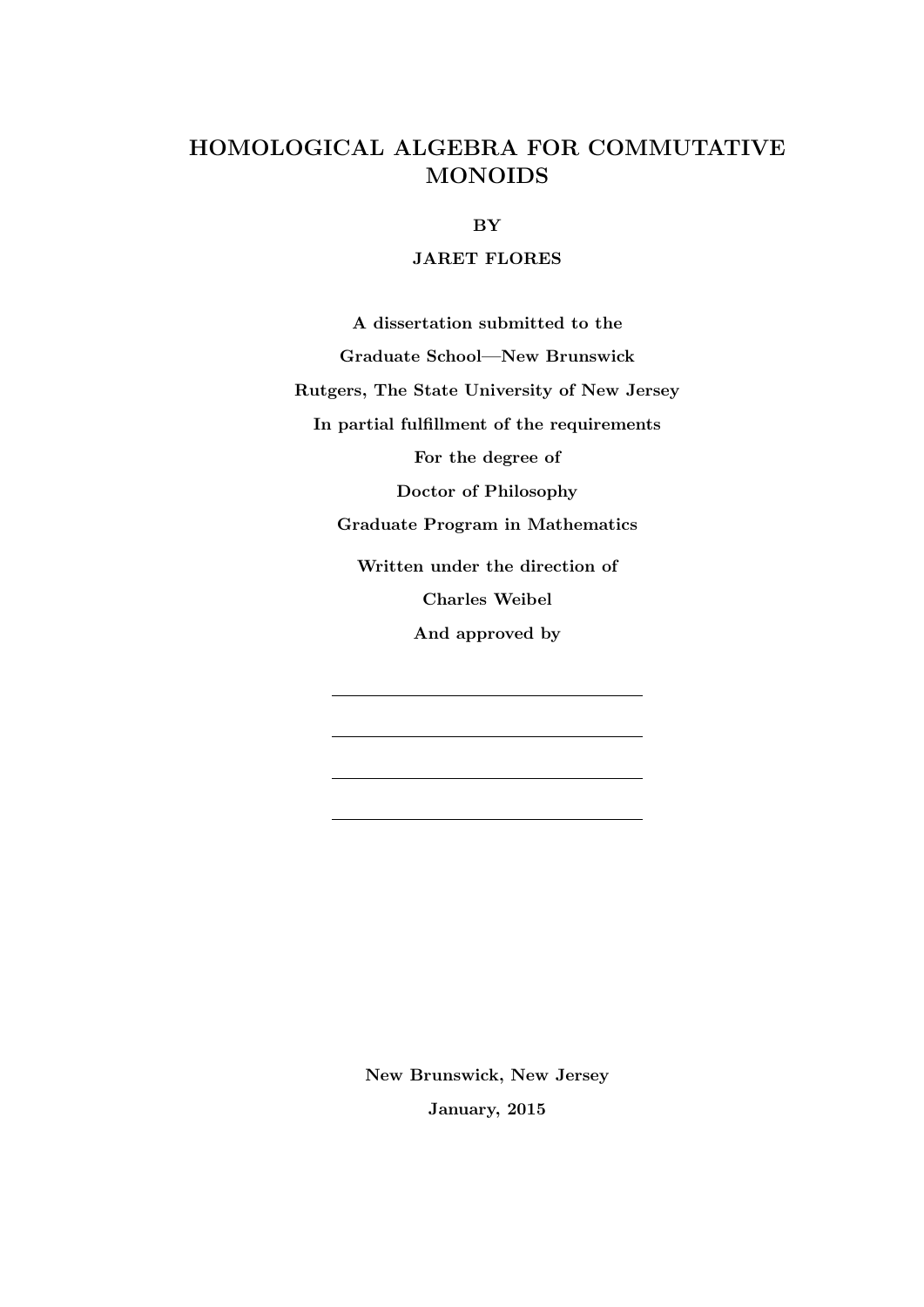### ABSTRACT OF THE DISSERTATION

# Homological Algebra for Commutative Monoids by JARET FLORES

Dissertation Director: Charles Weibel

We first study commutative, pointed monoids providing basic definitions and results in a manner similar commutative ring theory. Included are results on chain conditions, primary decomposition as well as normalization for a special class of monoids which lead to a study monoid schemes, divisors, Picard groups and class groups. It is shown that the normalization of a monoid need not be a monoid, but possibly a monoid scheme.

After giving the definition of, and basic results for, A-sets, we classify projective A-sets and show they are completely determine by their rank. Subsequently, for a monoid A, we compute  $K_0$  and  $K_1$  and prove the Devissage Theorem for  $G_0$ . With the definition of short exact sequence for A-sets in hand, we describe the set  $Ext(X, Y)$  of extensions for  $A$ -sets  $X, Y$  and classify the set of square-zero extensions of a monoid  $A$ by an  $A$ -set  $X$  using the Hochschild cosimplicial set.

We also examine the projective model structure on simplicial A-sets showcasing the difficulties involved in computing homotopy groups as well as determining the derived category for a monoid. The author defines the category  $Da(\mathcal{C})$  of double-arrow complexes for a class of non-abelian categories  $\mathcal C$  and, in the case of  $A$ -sets, shows an adjunction with the category of simplicial A-sets.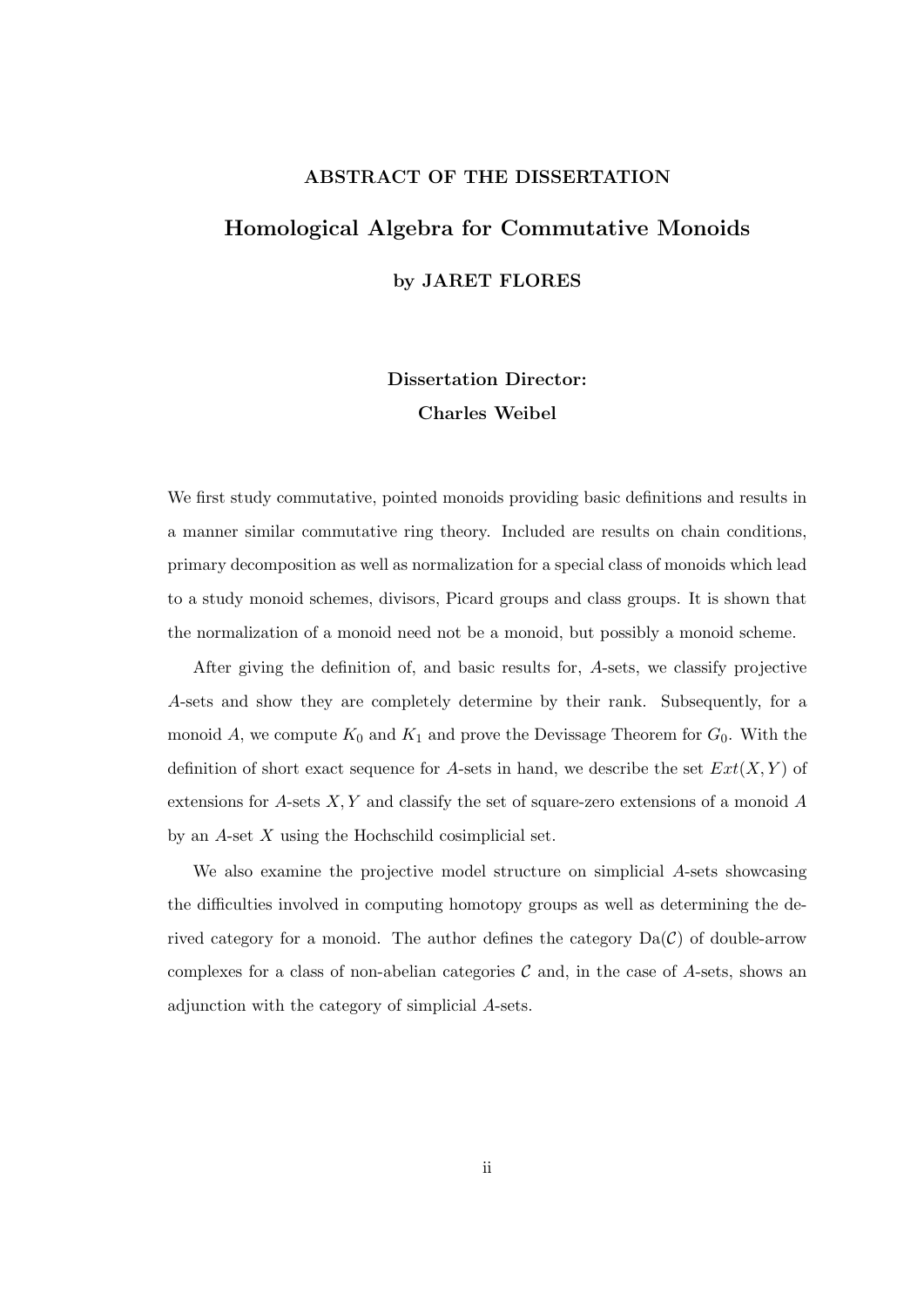## Acknowledgements

The author would like to thank Charles Weibel for years of advising including the collaboration leading to [9] which constitutes part of Chapter 2 and all of Chapter 4. The author would also like to thank classmate Knight Fu and colleague Oliver Lorscheid for the many discussions on topics covered in this thesis.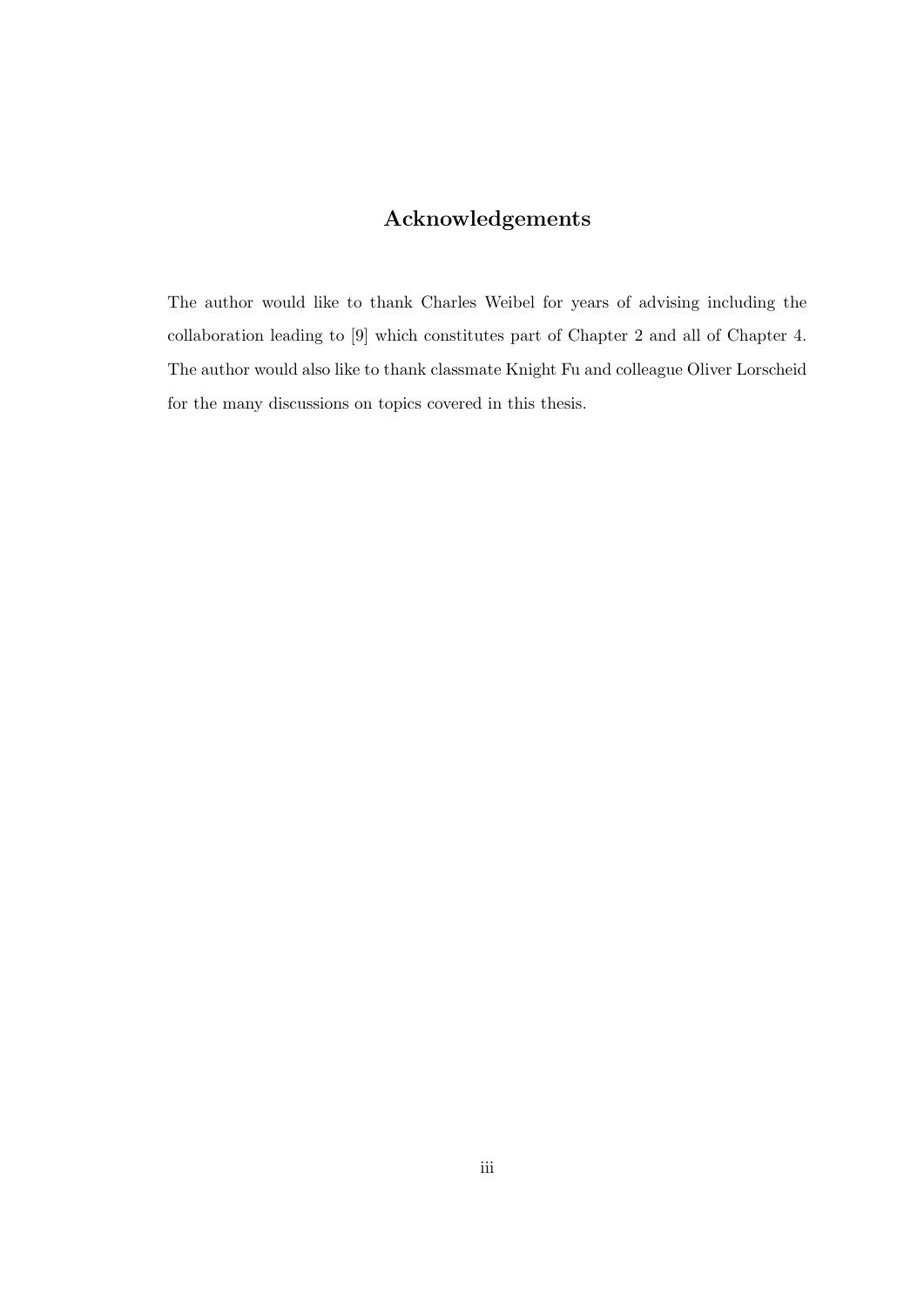## Dedication

This paper is dedicated to my friends, family and classmates whose support contributed to my successful navigation of graduate school and its many obstacles. And also to my advisor whose generous patience allowed for the completion of this paper.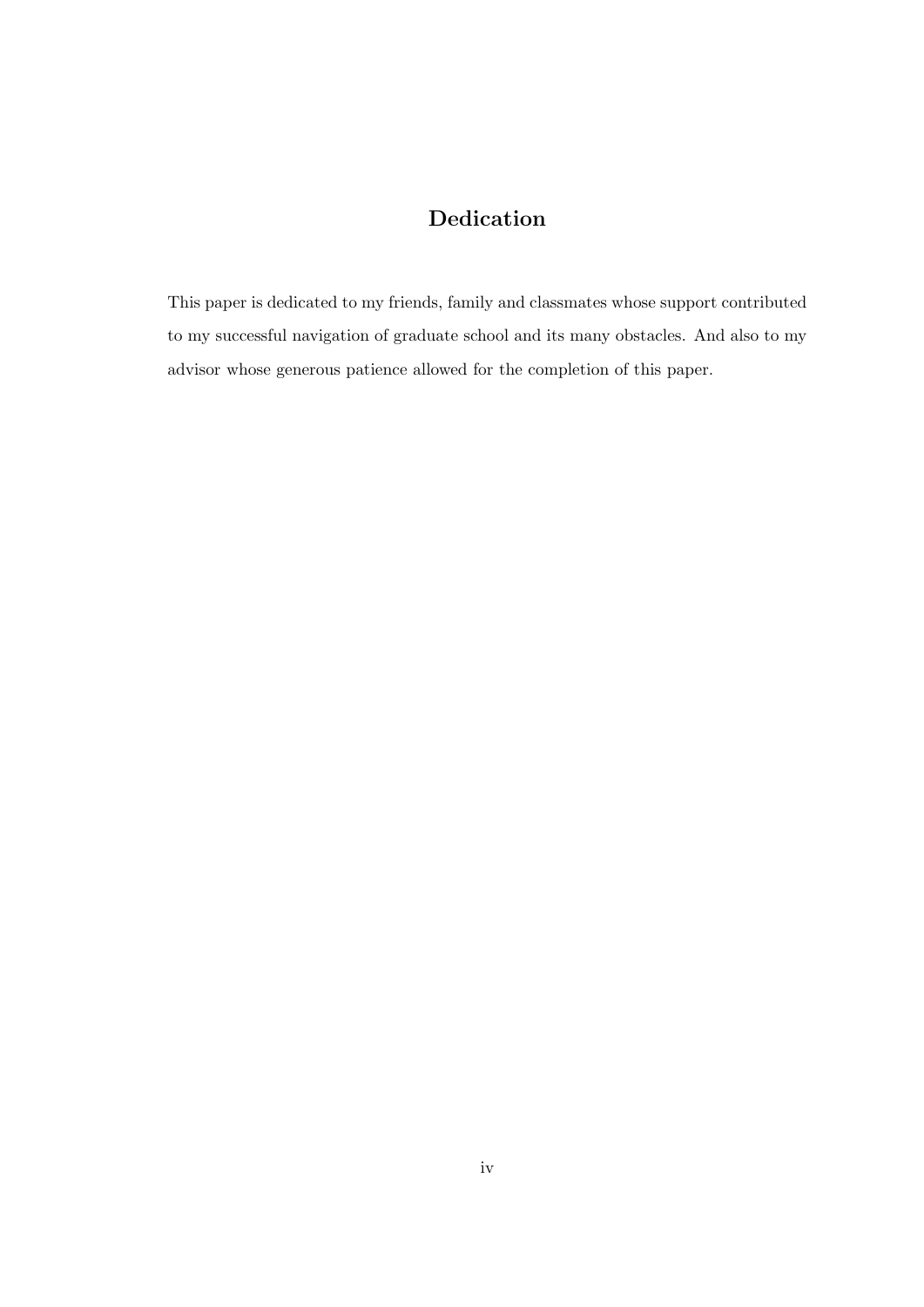## Table of Contents

|    |      |                                                                                                                                                                                                                                                         | ii.            |  |
|----|------|---------------------------------------------------------------------------------------------------------------------------------------------------------------------------------------------------------------------------------------------------------|----------------|--|
|    |      |                                                                                                                                                                                                                                                         |                |  |
|    |      |                                                                                                                                                                                                                                                         | iv             |  |
|    |      |                                                                                                                                                                                                                                                         | $\mathbf{1}$   |  |
| 2. |      | The commutative algebra of monoids                                                                                                                                                                                                                      | $\bf 5$        |  |
|    | 2.1. |                                                                                                                                                                                                                                                         | $\overline{5}$ |  |
|    |      | 2.1.1.                                                                                                                                                                                                                                                  | $\overline{7}$ |  |
|    |      | 2.1.2.                                                                                                                                                                                                                                                  | $\overline{7}$ |  |
|    |      | 2.1.3.                                                                                                                                                                                                                                                  | 10             |  |
|    | 2.2. |                                                                                                                                                                                                                                                         | 12             |  |
|    |      | 2.2.1.                                                                                                                                                                                                                                                  | 14             |  |
|    |      | 2.2.2.                                                                                                                                                                                                                                                  | 15             |  |
|    |      | 2.2.3.                                                                                                                                                                                                                                                  | 15             |  |
|    |      | 2.2.4.                                                                                                                                                                                                                                                  | 18             |  |
|    | 2.3. | Tensor products                                                                                                                                                                                                                                         | 21             |  |
|    |      | 2.3.1.                                                                                                                                                                                                                                                  | 22             |  |
|    | 2.4. |                                                                                                                                                                                                                                                         | 25             |  |
|    | 2.5. |                                                                                                                                                                                                                                                         | 28             |  |
|    |      | Artinian monoids<br>2.5.1.                                                                                                                                                                                                                              | 33             |  |
|    | 2.6. |                                                                                                                                                                                                                                                         | 34             |  |
|    | 2.7. |                                                                                                                                                                                                                                                         | 36             |  |
|    |      | 3. Homological algebra<br>and a construction of the construction of the construction of the construction of the construction of the construction of the construction of the construction of the construction of the construction of the construction of | 41             |  |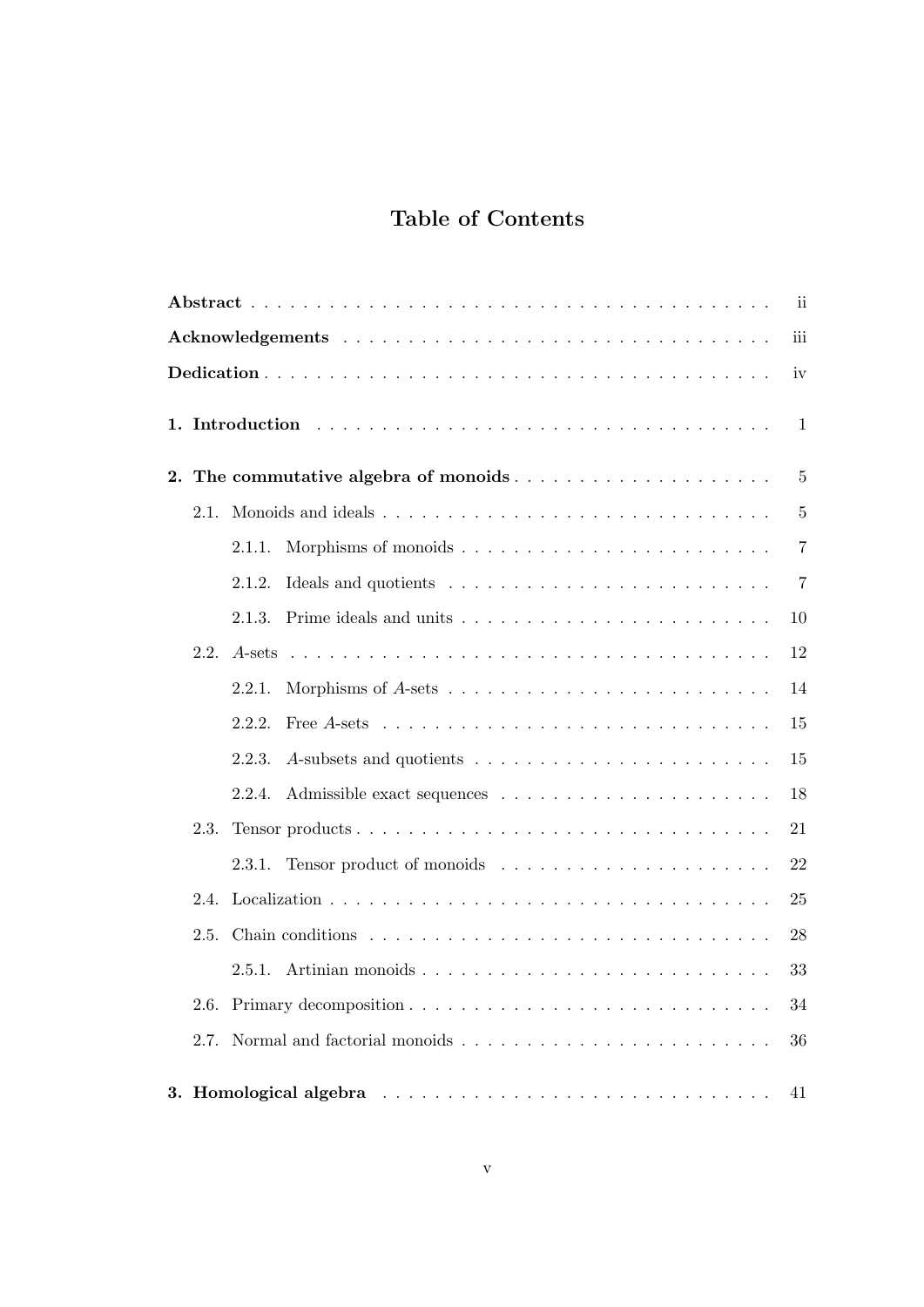|    |      |                                                                                        | 41         |
|----|------|----------------------------------------------------------------------------------------|------------|
|    | 3.2. |                                                                                        | 43         |
|    |      |                                                                                        | 46         |
|    | 3.3. |                                                                                        | 46         |
|    |      | 3.3.1.                                                                                 | 49         |
|    |      | 3.3.2.                                                                                 | 51         |
|    |      | Observations on $K_0, G_0$ and $K_1, \ldots, \ldots, \ldots, \ldots, \ldots$<br>3.3.3. | 53         |
|    | 3.4. |                                                                                        | 60         |
|    |      | 3.4.1. Simplicial sets $\ldots \ldots \ldots \ldots \ldots \ldots \ldots \ldots$       | 64         |
|    | 3.5. |                                                                                        | 71         |
| 4. |      |                                                                                        | 75         |
|    |      |                                                                                        | 75         |
|    | 4.2. |                                                                                        | 82         |
|    |      | 4.2.1.                                                                                 | 86         |
|    |      |                                                                                        | 89         |
|    |      |                                                                                        | 92         |
|    |      | 5. Geometry of monoids                                                                 | <b>100</b> |
|    | 5.1. |                                                                                        | 100        |
|    |      |                                                                                        |            |
|    | 5.3. |                                                                                        | 106        |
|    | 5.4. |                                                                                        | 107        |
|    |      |                                                                                        | 109        |
|    |      |                                                                                        | 112        |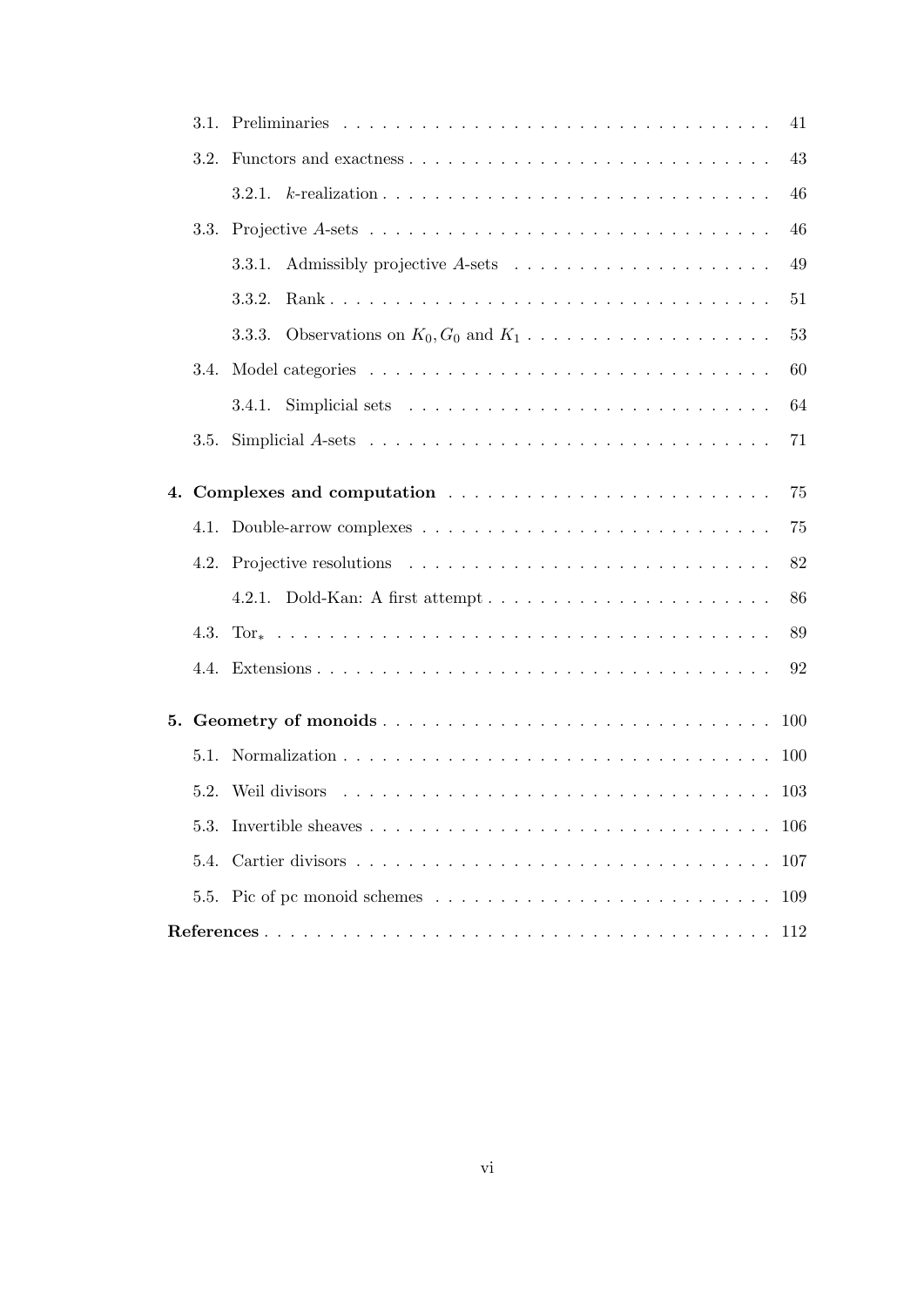## Chapter 1

## Introduction

As pointed out in [7], Jacques Tits' question about the existence of  $\mathbb{F}_1$ , the "field with one element," spawned interest in commutative, pointed monoids. In this paper we consider  $\mathbb{F}_1 = \{0, 1\}$  to be the multiplicative monoid having only an identity and zero element. An  $\mathbb{F}_1$  "algebra"  $A = \mathbb{F}_1[S]$  consists of all monomials provided by a semigroup S with "coefficients" in  $\mathbb{F}_1$ . Then A is a monoid with zero element and if we also impose the condition that  $S$  be commutative (or abelian), then  $A$  is a commutative, pointed monoid. In this paper the term monoid will always mean commutative, pointed monoid unless otherwise stated.

The inclusion of a zero element in  $\mathbb{F}_1$ , and hence all monoids, provides a more interesting theory of ideals since it allows for the existence of zero divisors. In any case, monoids have a rich theory of ideals including prime spectrums and their associated Zariski topology. Perhaps the most noticeable divergence from commutative ring theory is the lack of a Nakayama's Lemma due to the non-cancellative nature of monoids (a monoid A is *cancellative* when  $ab = ac$  in A means  $b = c$ ). Although this lack of cancellation does not provide significant obstacles to the commutative algebra of monoids, we will see that it leads to a more problematic homological theory.

Prime ideals lead the way to a theory of monoid schemes which is discussed briefly in the last chapter whose content is drawn from [9]. There we provide a definition for the normalization of a special class of monoids. It is then shown that the normalization of such monoids need not be a monoid, but rather a monoid scheme. This is one more way in which the theory of monoids departs from the analogy with commutative rings and also shows the necessity for quickly moving into a study of the geometry of monoids.

When  $k$  a field, the analog of a "module over a  $k$ -algebra" is obtained by forgetting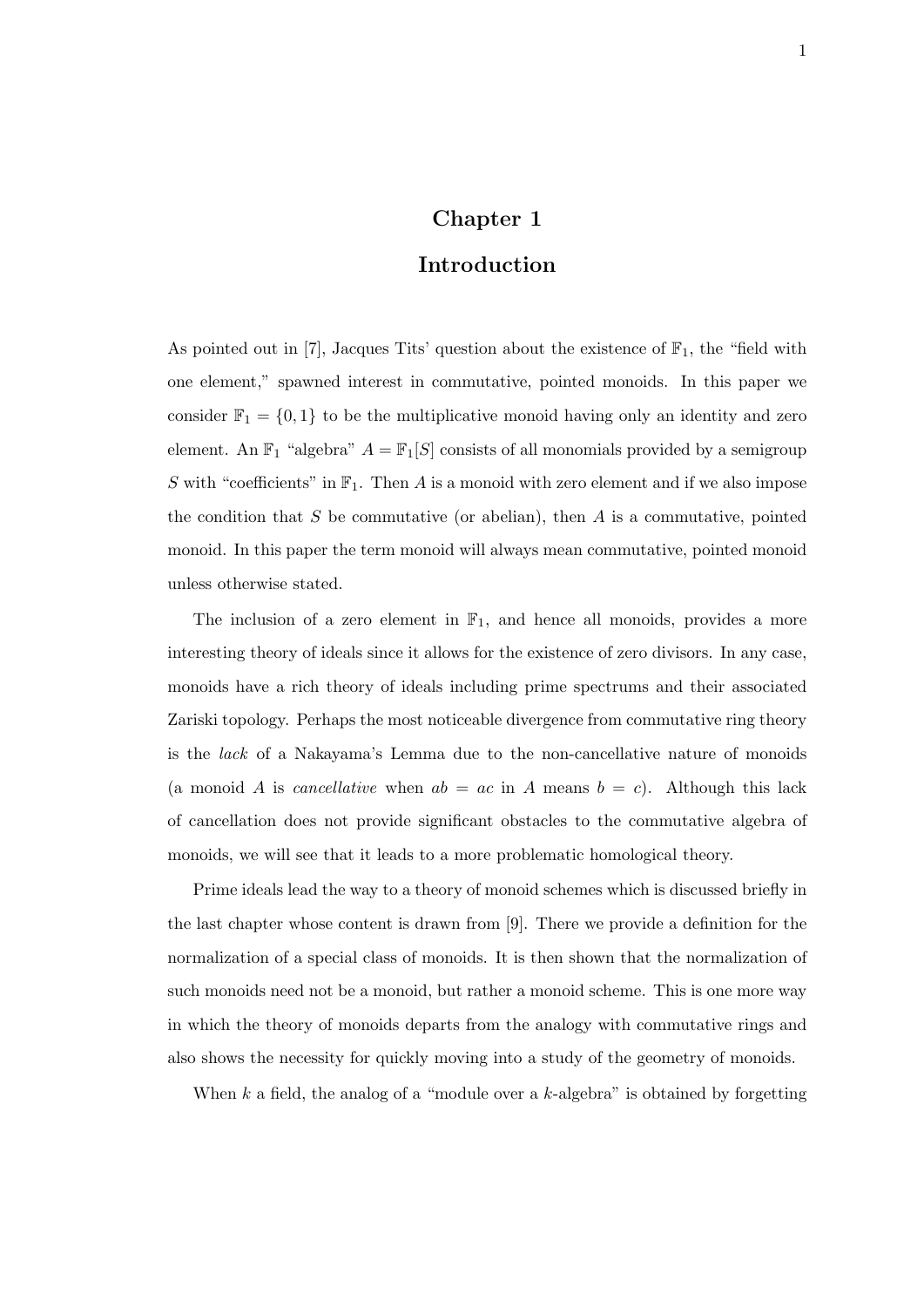the additive structure of those modules. That is, a "module" over a monoid  $A$  is a pointed set X together with an action  $A \times X \to X$ . These objects, called A-sets, are the primary study of this paper. A morphism of A-sets is an A-equivariant, pointed set map and the category A-sets is both complete and cocomplete, though not abelian.

Perhaps the most significant feature of monoids, A-sets and their morphisms is that they do not admit a "First Isomorphism Theorem." That is, when  $f: X \to Y$  is an A-set morphism, it is not true in general that  $X/\text{ker}(f) \cong \text{im}(f)$ . For example, if  $A = \mathbb{F}_1$ , then  $\mathbb{F}_1$ -sets = Sets<sub>\*</sub> the category of pointed sets where it is well known that the coproduct of two pointed sets  $X, Y$  is the wedge sum  $X \vee Y = (X \coprod Y)/(0_X \sim 0_Y)$ . The "fold" map  $\mathbb{F}_1 \vee \mathbb{F}_1 \to \mathbb{F}_1$  defined by  $1 \mapsto 1$  in both summands is surjective with trivial kernel. Spoken another way, we do not have that  $\ker(X \stackrel{f}{\to} Y) = 0$  implies f is injective (i.e., one-to-one). It is for this reason that the definition of a congruence, i.e. an equivalence relation that is also an A-set, plays a central role in the theory of monoids and A-sets.

Readers familiar with homological algebra for abelian categories are likely thinking that this failing of A-sets and their morphisms is bound to create many obstacles in a homological theory for A-sets. Moreover, any homological theory for A-sets must remain valid when  $A = \mathbb{F}_1$  and  $A\text{-sets} = \text{Sets}_*$ . Hence we are drawn into a study of simplicial objects and homotopy groups which is well known to be computationally difficult.

It was the author's primary goal to investigate the possibility of a homological theory for A-sets that corresponds to the homotopy theory of simplicial A-sets in a manner analogous to the Dold-Kan Theorem for abelian categories. When  $A$  is an abelian category, the Dold-Kan Theorem defines an adjunction  $K : Ch_{\geq 0}(\mathcal{A}) \leftrightarrows \Delta^{op}\mathcal{A} : N$ , the latter category being that of simplicial objects in  $A$ , that is an equivalence of categories. Furthermore, this equivalence descends to their homotopy categories Ho Ch<sub>≥0</sub>( $\mathcal{A}$ ) ≅ Ho  $\Delta^{op}$ A (a so-called Quillen equivalence). Recall that the homotopy category Ho C of a model category  $\mathcal C$  is obtained from  $\mathcal C$  by localizing at the weak equivalences. When  $A = R$ -mod, the category of modules over a commutative ring, of primary homological interest is the derived category  $\mathbf{D}(R)$  of R which is the homotopy category Ho Ch(R).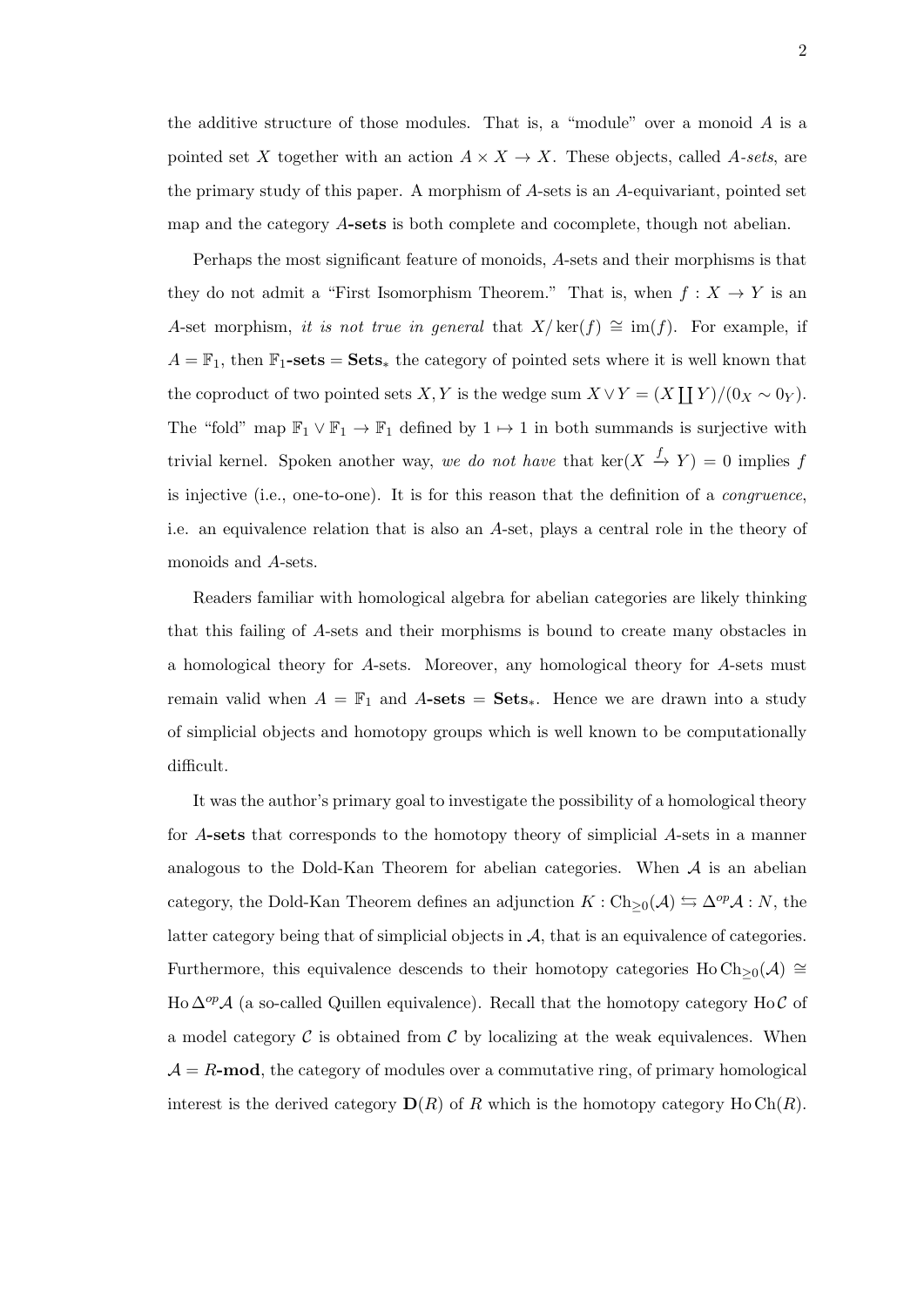This begs the question: what should be the derived category of a monoid A?

Aside from being markedly simpler to work with, the category  $Ch(R)$  from which we obtain  $\mathbf{D}(R)$  can be thought of as an extension of  $\Delta^{op}R\text{-mod} \cong \text{Ch}_{\geq 0}(\mathcal{A})$ , and it is because of Dold-Kan that this extension is possible.

$$
\Delta^{op}R\text{-}\textbf{mod} \xrightarrow{\cong} \text{Ch}_{\geq 0}(R) \longrightarrow \text{Ch}(R)
$$
  
Ho $\Delta^{op}R\text{-}\textbf{mod} \xrightarrow{\cong} \textbf{D}_{\geq 0}(R) \longrightarrow \textbf{D}(R)$ 

We are unable to produce an analogous diagram for A-sets since there is no candidate for the category of "complexes of A-sets" bounded below by 0, say  $Com_{\geq 0}(A)$ . Whatever  $Com_{\geq 0}(A)$  might be, it is clear that it must have a model structure so that Ho Com<sub>>0</sub>(A) ≅ Ho  $\Delta^{op}$ A-sets. The (projective) model structure on  $\Delta^{op}$ R-mod, hence  $\text{Ch}_{\geq 0}(R)$ , and  $\Delta^{op}A$ -sets are both defined in terms of the model structure for the category  $\Delta^{op}$ **Sets** of simplicial sets (see 3.4.5). In both cases, a map is a weak equivalence (resp., fibration, resp., cofibration) when it is so on the underlying simplicial set. It is reasonable to believe that one could use this same strategy to obtain the desired model structure on  $Com_{\geq 0}(A)$ . From this it is immediate that

- i) the homology of a complex of A-sets will have, at least, the structure of a group,
- ii) computing homology groups in Com<sub>≥0</sub>(A) will be difficult since, contrary to  $Ch(R)$ , not every complex of A-sets will be fibrant.

Looking at (ii) from a simplicial perspective, consider the following. Since R-modules have an underlying abelian group structure, every simplicial R-module is fibrant. Then the homotopy groups  $\pi_*(M)$  of a simplicial R-module M may be computed directly from  $M$  and it is not surprising that these homotopy groups are themselves  $R$ -modules. The Dold-Kan correpondence then allows us to work with chain complexes, rather than simplicial objects.

On the other hand, A-sets do not even possess an internal binary operation and in general, A is itself less than a group. Therefore, a general simplicial A-set is not fibrant and one is not be able to compute the homotopy groups  $\pi_*(X)$  directly from a generic simplicial A-set X. One must first find a fibrant replacement  $\widetilde{X}$  for X and find  $\widetilde{X}$  is likely to be most difficult part of computing the  $\pi_*(X)$ . Since Com $(A)_{\geq 0}$  will have a model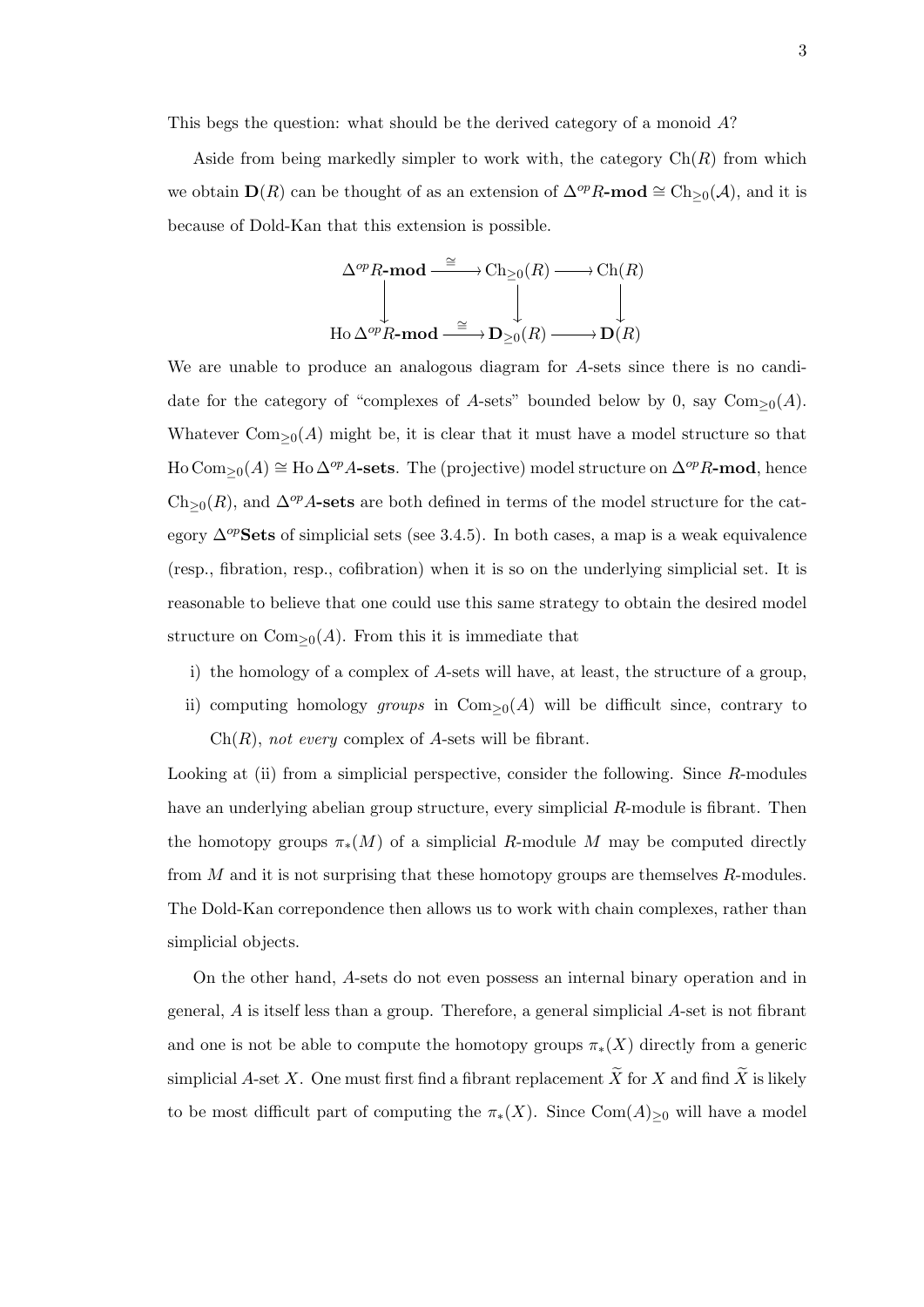structure that mirrors  $\Delta^{op}$ A-sets, one will be forced to compute fibrant replacements in  $Com(A)_{\geq 0}$  as well. Of course, the necessity for fibrant objects stems from the fact that the invariants (homotopy classes of maps) provided by model categories are at least groups. Perhaps the future will bring a theory of "model categories" where the invariants computed for objects in a category  $\mathcal C$  reside within  $\mathcal C$  itself.

In Chapter 4 we define the category  $Da(A)$  of *double-arrow complexes of A-sets* which the author believed to fill the role of chain complexes for a special class of nonabelian categories. Functors analogous to those used in the Dold-Kan correspondence are also defined in Chapter 4 (4.1.3, 4.2.6) and are shown to give an adjunction  $K$ :  $\widetilde{\mathrm{Da}}_{\geq 0}(A) \leftrightarrows \Delta^{op}A\text{-sets} : N.$  However, they do not provide an equivalence of categories. The author has not determined if the model structure on  $\Delta^{op}$ Sets translates to doublearrow complexes, though it seems reasonable. Therefore, it is unknown to the author if, after restricting to their respective categories of fibrant (or fibrant and cofibrant) objects, the functors  $K, N$  provide a Quillen equivalence. Whatever the case may be, the author hopes the homological definitions and strategy of this paper serve as an example of how, or how not, to determine the derived category of a monoid.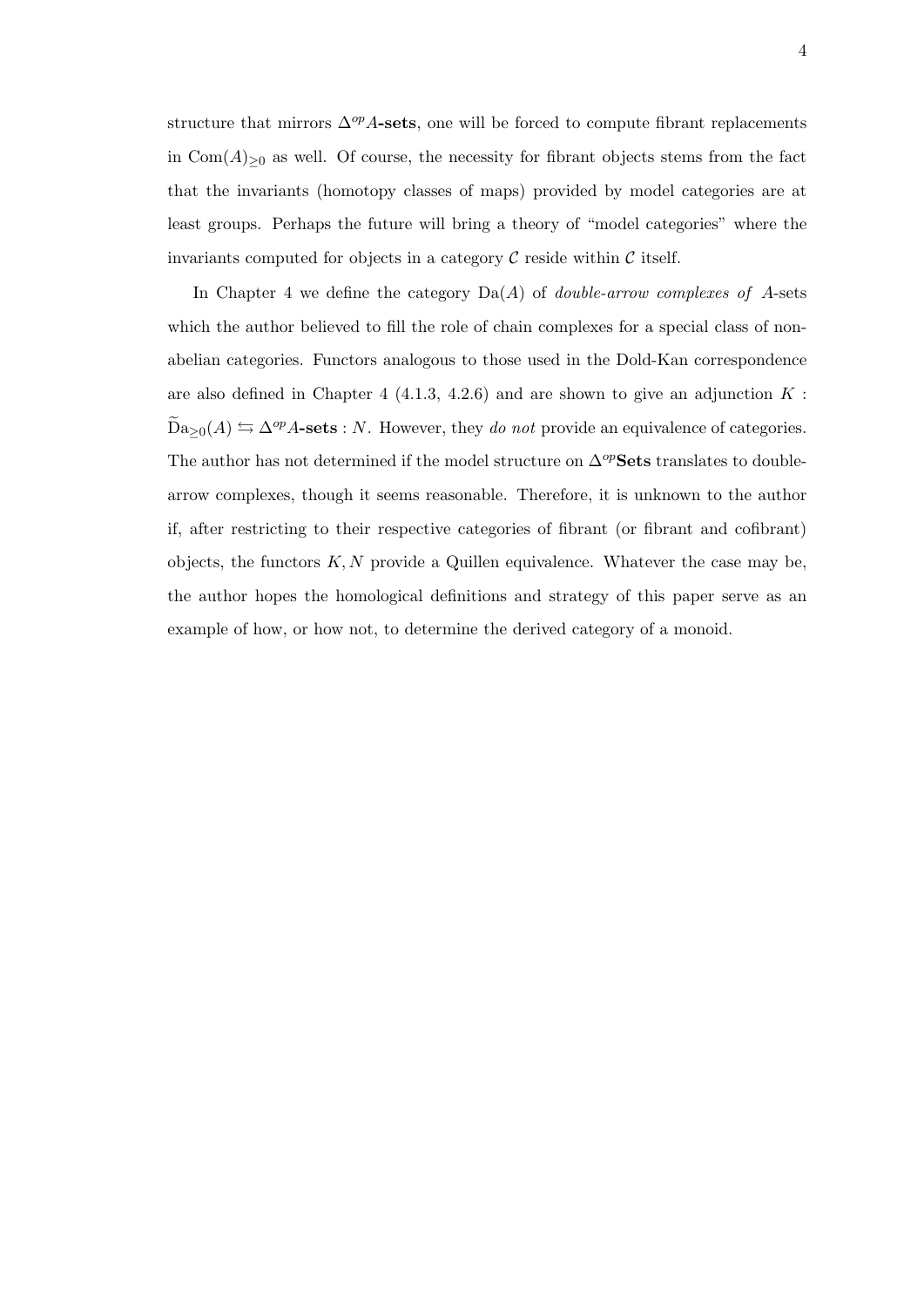## Chapter 2

### The commutative algebra of monoids

Here we investigate the algebraic properties of commutative, pointed monoids. There are many similarities between these monoids and commutative rings, hence, the outline of the theory follows suit. We provide many basic definitions and results which point out the difficulties which arise in objects having no (abelian) group structure. Included is the definition of short exact sequence for A-sets in Section 2.2.4.

There is much overlap between this chapter and [18]. A much more general theory of ideals can be found in [13].

#### 2.1 Monoids and ideals

A monoid is a set A together with a binary operation  $\cdot : A \times A \rightarrow A$  satisfying  $(a \cdot b) \cdot c =$  $a \cdot (b \cdot c)$  (associativity) and an *identity element*  $1_A \in A$  satisfying  $a \cdot 1_A = 1_A \cdot a = a$ for all  $a \in A$ . We will generally drop the  $\cdot$  and  $1_A$  notation and write the operation using juxtaposition  $ab$  and the identity as 1. The monoid is *commutative* if we also have  $ab = ba$  for every  $a, b \in A$ . A zero element, or basepoint, is a unique element  $0 \in A$ satisfying  $a0 = 0a = 0$  for every  $a \in A$  and a monoid having a basepoint is *pointed*.

The basepoint will always be written 0 or ∗ except perhaps in specific examples. Many sets have multiple monoid structures and the role of "0" may change. In cases when the monoid operation is not specified and the role of 0 may be unclear, we will explicitly state identity and basepoint elements. If necessary we denote a monoid by a ordered pair listing the set and operation.

Throughout this thesis, the term **monoid** will always mean a commutative, pointed monoid unless otherwise stated.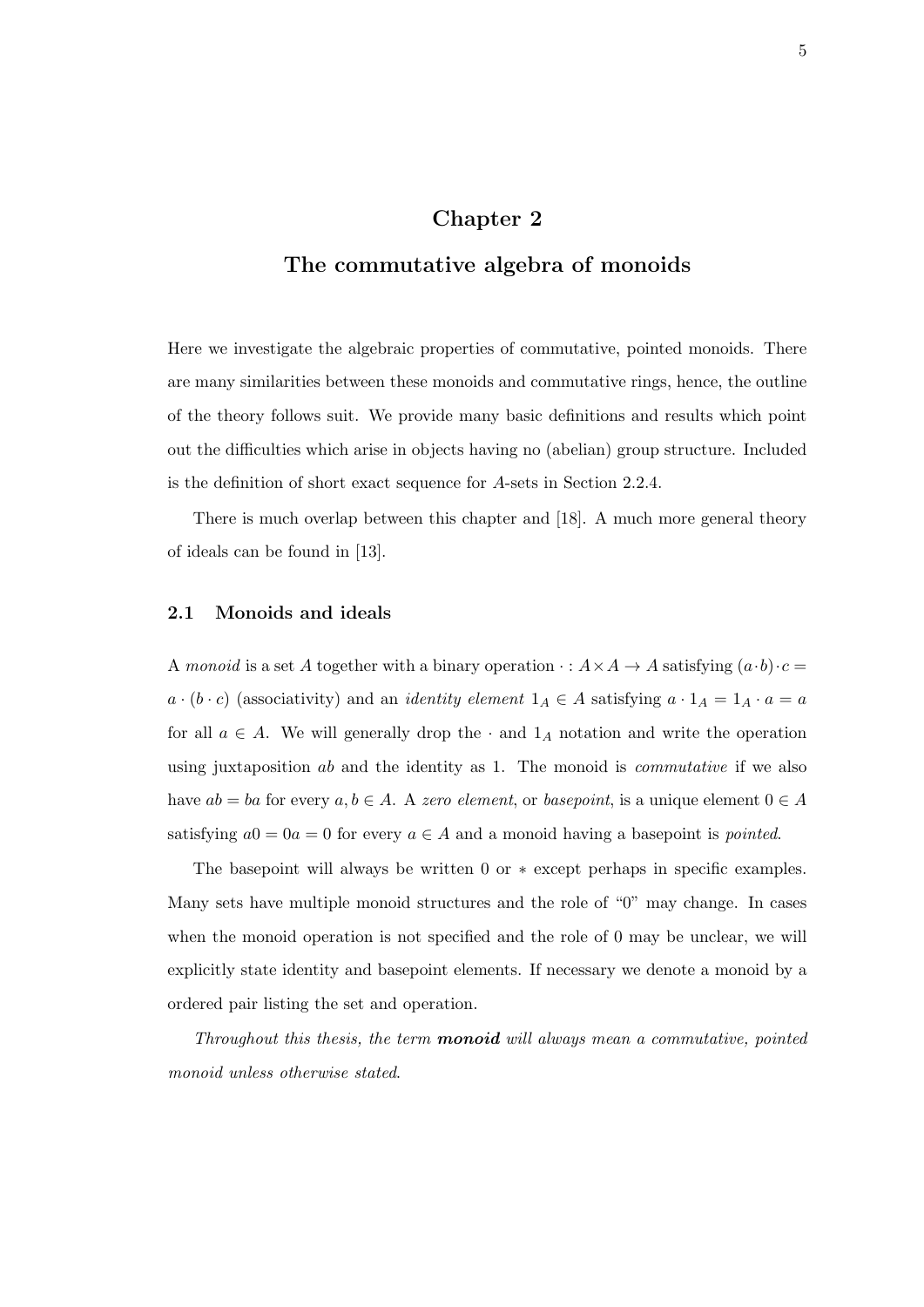**Example 2.1.1.** If G is any abelian group, we can form a monoid by adding a disjoint basepoint  $G_{+} = G \coprod {\ast}.$  If  $H_n = \{1, x, x^2, \ldots, x^n = 1\}$  is the cyclic group of order n, we let  $C_n = H_n \cup \{0\}$  denote its associated pointed monoid. Notice that  $C_1$  is the pointed trivial group and as noted in the introduction, it is also the "field with one element"  $\mathbb{F}_1 = C_1$ .

**Example 2.1.2.** After including a disjoint basepoint, the natural numbers  $\mathbb{N}_+$  has additive monoid structure  $\{-\infty, 0, 1, 2, \ldots\}$  and is the *free monoid in one variable* (see Section 2.2.2). Alternatively, we may consider the natural numbers  $\{0, 1, 2, \ldots\}$  as a monoid using multiplication as the binary operation. This latter multiplicative monoid structure for  $\mathbb N$  is of little interest so, for convenience, the notation  $\mathbb N$  will always refer to the free monoid in one variable unless otherwise stated. The free monoid in one variable may also be written multiplicatively as  $\{0, 1, x, x^2, \ldots\}$ . Since multiplicative notation is preferable, we take the *monoid* N to be  $\{0, 1, x, x^2, \ldots\}$ .

**Example 2.1.3.** When  $X$  is any set, possibly infinite, we define the free monoid on generators the elements of  $X$  to be

$$
\{0, 1, x_1^{k_1} \cdots x_n^{k_n} \mid x_i \in X \text{ for all } 1 \le i \le n, n > 0, k_i \ge 0\}.
$$

The elements  $x_1^{k_1} \cdots x_n^{k_n}$  are referred to as *monomials* or *words*.

Let A be a monoid and  $X \subseteq A$  a subset. Then A is *generated* by X if every non-zero  $a \in A$  can be written  $a = x_1^{m_1} \cdots x_n^{m_n}$  with  $x_i \in X$  and  $m_i \in \mathbb{N}$  for every i. In this case we write  $A = \langle x | x \in X \rangle$  and we do not require X to contain 0, 1 since their presence in  $A$  is implied. When  $X$  can be chosen to be finite,  $A$  is *finitely generated*. This definition for generators of a monoid coincides with that of groups.

**Example 2.1.4.**  $(\mathbb{R}^n, +)$  is an unpointed monoid with identity element  $0 = (0, \ldots, 0)$ containing  $M = (\mathbb{Z}^n, +)$  as an unpointed submonoid. Given a finite set of vectors  $v_1, \ldots, v_n$  of M, the  $\mathbb{R}_{\geq 0}$ -linear span  $\sigma = \{\sum r_i v_i \mid r_i \in \mathbb{R}_{\geq 0}\}\$ is a rational polyhedral cone when  $\sigma$  contains no lines through the origin[8]. In this case,  $S_{\sigma} = \sigma \cap M$  is a finitely generated, unpointed monoid, known as an *affine semigroup*. Associated to  $S_{\sigma}$ is the monoid ring  $R = \mathbb{C}[S_{\sigma}]$  which is the coordinate ring of the affine toric variety  $Spec(R)$ .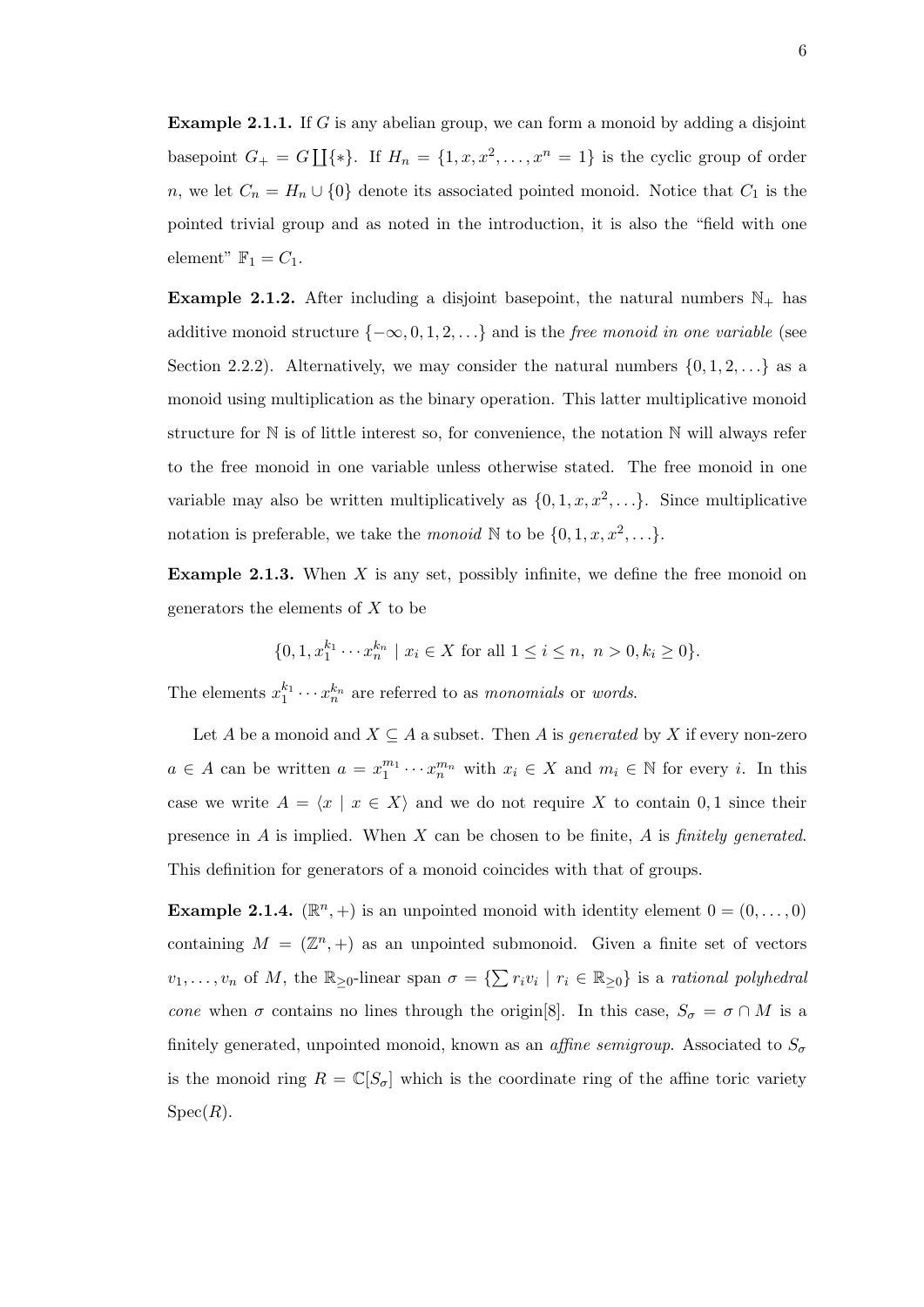**Definition 2.1.5.** Let  $A, B$  be monoids. Their *product* is the usual cartesian product, i.e.  $A \times B = \{(a, b) \mid a \in A, b \in B \}$  having identity  $(1, 1)$  and basepoint  $(0, 0)$ . Their coproduct, also called the *smash product*, is  $A \wedge B = (A \times B)/((A \times \{0\}) \cup (\{0\} \times B))$ which is analogous to the smash product of pointed topological spaces. Elements of the smash product are written  $a \wedge b$  so that the identity element is  $1 \wedge 1$  and the basepoint is  $0 = 0 \wedge 0$ .

#### 2.1.1 Morphisms of monoids

Let  $A, B$  be two monoids. A morphism  $f : A \rightarrow B$  is function satisfying

i) 
$$
f(0) = 0
$$
 ii)  $f(1) = 1$  iii)  $f(aa') = f(a)f(a')$ 

Note that (i) and (ii) do not necessarily follow from (iii) as shown by the maps  $A \to A \times A$ defined by  $a \mapsto (a, 0)$  and  $a \mapsto (a, 1)$ . The image of a monoid A under a monoid morphism  $f$  is itself a monoid, called the *image of*  $f$ . Of course, the composition of two monoid morphisms is again a monoid morphism. In general the monoid adjective will be dropped and we call a morphism between monoids simply, a *morphism*. The category of (commutative, pointed) monoids together with their morphisms will be denoted Mon<sub>∗</sub>. The set of morphisms from A to B will be denoted  $\text{Hom}_{\text{Mon}_*}(A, B)$  or simply  $\text{Hom}(A, B)$  when there is no risk of confusion.

**Example 2.1.6.** There is a functor  $U : \mathbf{Rings} \to \mathbf{Mon}_*$  from commutative rings with identity to monoids where  $U(R)$  forgets the additive structure of R. Then  $(U(R), \cdot)$  is a monoid with unit 1 and basepoint 0.

As usual, a monoid B is a sub-monoid of A, written  $B \subseteq A$ , if there exists an injection  $i : B \to A$ . In this case,  $B \cong i(B) \subseteq A$ .

#### 2.1.2 Ideals and quotients

When A is a monoid, a subset  $I \subseteq A$  is called an *ideal* if  $ax \in I$  for any  $a \in A$  and any  $x \in I$ . The ideal is proper if  $I \neq A$  and this occurs only when  $1 \notin I$ . Let  $I, J \subseteq A$ be ideals and define the product of I and J to be  $IJ = \{ab \mid a \in I, b \in J\}$ , which is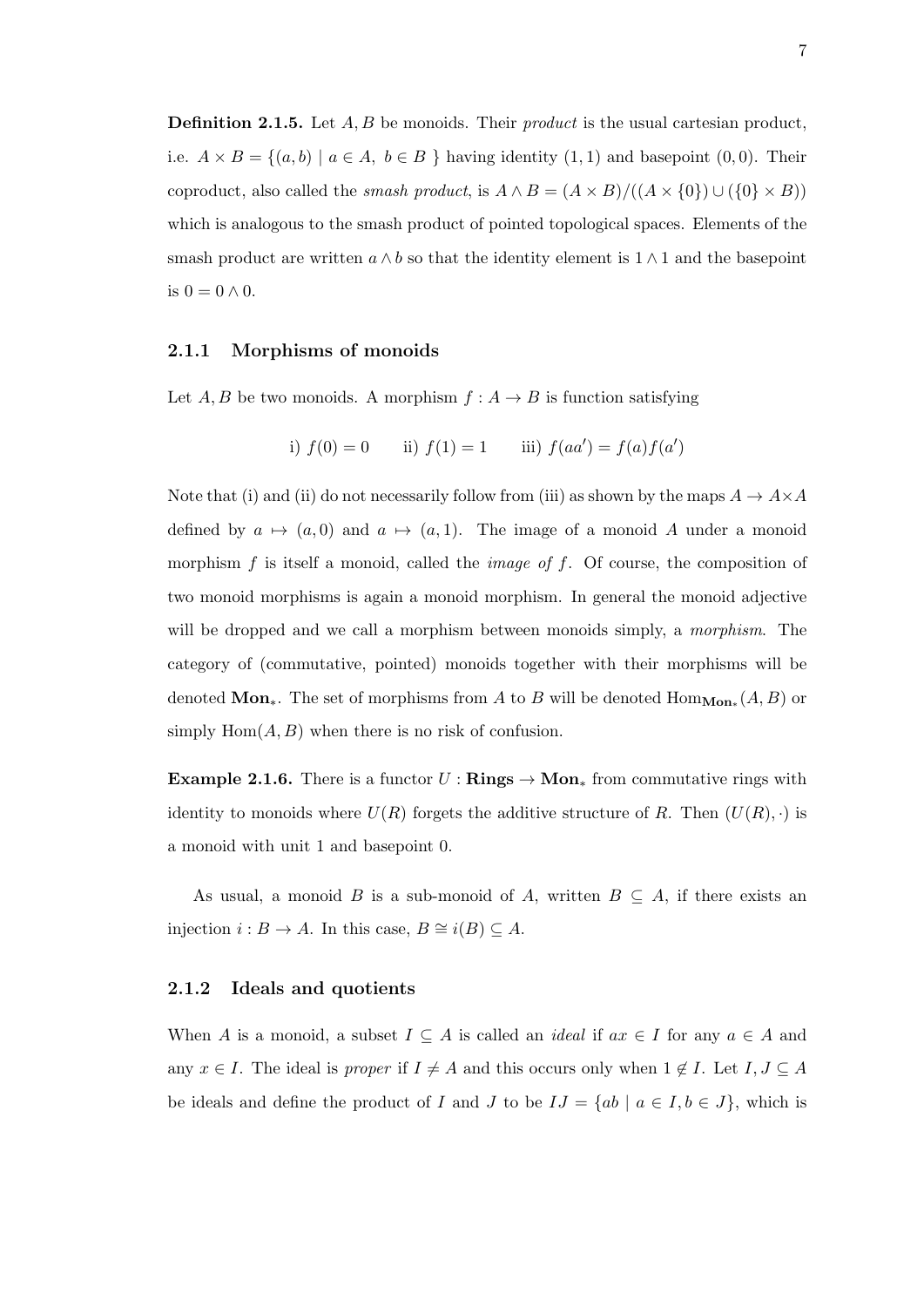again an ideal. The intersection and union of a collection of ideals is again an ideal; the intersection of finitely many ideals contains their product.

An ideal  $I \subseteq A$  is generated by a subset  $Y \subseteq I$  if every  $x \in I$  can be written  $x = ay$ for some  $a \in A$  and  $y \in Y$ . Here we write  $I = A(y \mid y \in Y)$  or simply  $I = (y \mid y \in Y)$ when there is no ambiguity. When  $Y$  can be chosen finite the ideal is *finitely generated*. We will see in the next chapter that this definition is equivalent to  $I$  being finitely generated as an A-set. If I is generated by a single element, say  $x \in I$ , then I is a principal ideal written using the above convention(s) or simply as  $I = Ax$ .

Let  $f : A \to B$  be a monoid homomorphism and  $J \subseteq B$  an ideal. Then the inverse image  $f^{-1}(J)$  is always an ideal, called the *contraction* of J. On the other hand, if  $I \subseteq A$  is an ideal, then the image  $f(I)$  need not be. Here we define the *extension* of I to be the ideal generated by the elements of  $f(I)$ .

An equivalence relation, R, on A is a subset  $R \subseteq A \times A$  satisfying:

- i)  $(a, a) \in R$  for all  $a \in A$  (reflexive)
- ii)  $(a, b) \in R$  implies  $(b, a) \in R$  (symmetric about the diagonal)
- iii)  $(a, b), (b, c) \in R$  implies  $(a, c) \in R$  (transitive)

When it is convenient we use the symbol  $\sim$  to denote the equivalence relation R imposes on A and denote an element  $(a, b) \in R$  by  $a \sim b$ . This notation emphasizes the role of equivalence relations play in producing quotient monoids.

A congruence on A is an equivalence relation  $R \subseteq A \times A$  such that  $(x, y) \in R \times R$ implies  $(ax, ay) \in R \times R$ . Given a congruence R on A, define the equivalence class of  $a \in A$  to be  $[a] = \{b \in A \mid a \sim b\}$ . Multiplication of equivalences classes  $[a][b] = [ab]$  is well defined since  $a \sim c$  and  $b \sim d$  means  $ab \sim cb \sim cd$ . The set of equivalence classes of A with respect to R, denoted  $A/R$  or  $A/\sim$ , forms a monoid under the multiplication just defined. There is a (monoid) morphism  $\pi : A \to A/\sim$  that sends every element to its equivalence class, i.e.  $\pi(a) = [a]$ , called a *quotient* map. We will generally drop the [a] notation and denote the equivalence classes in  $A/\sim$  by a, or  $\bar{a}$ , with the understanding that the equivalence class is really what is meant. This should not cause confusion as long as it is made explicit to which monoid the element is considered as being contained in at any given time.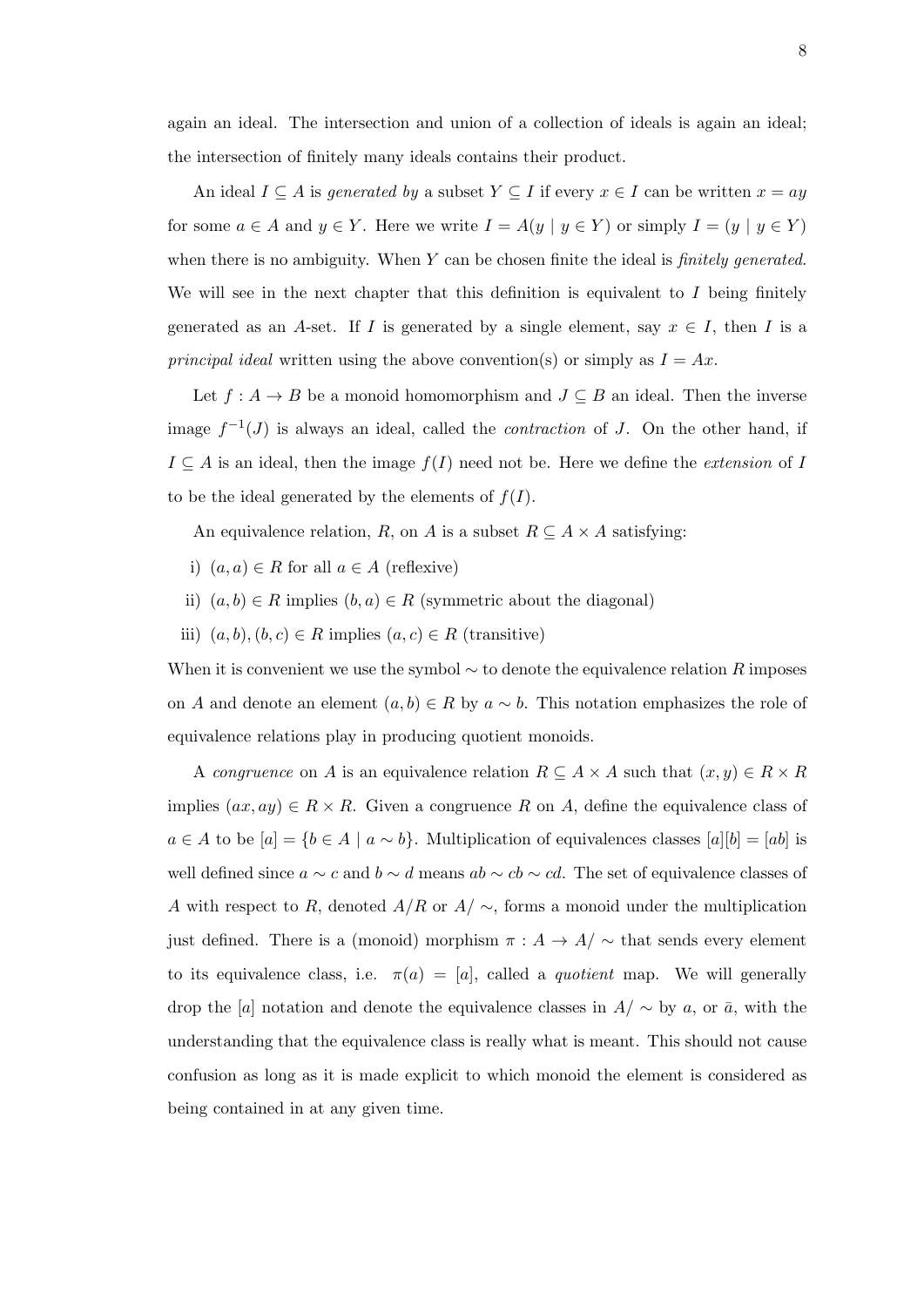Let A be a monoid and  $Y = \{(a_1, b_1), ...\} \subseteq A \times A$  be any subset. The smallest congruence X containing Y is the congruence *generated* by Y and the elements of Y are the generators of  $X$ . When  $Y$  is finite, we say that  $X$  is finitely generated and write the quotient  $A/X$  as  $A/(a_1 = b_1, \ldots, a_n = b_n)$ . We nearly always refer only to the generators of a congruence, with the understanding that the congruence is actually what is meant.

**Proposition 2.1.7.** Every monoid morphism  $f : A \rightarrow B$  may be factored as the composition  $A \stackrel{p}{\to} f(A) \stackrel{i}{\to} B$  where p is a surjection and i is an inclusion. Moreover, if R is the congruence on A generated by relations  $a \sim b$  when  $p(a) = p(b)$ , then  $A/R \cong f(A)$ . In particular, there is a one-to-one correspondence between surjective morphisms  $A \rightarrow B$  and congruences on A.

When  $I \subseteq A$  is an ideal, the subset  $I \times \{0\} \subseteq A \times A$  generates a congruence whose associated quotient monoid is written  $A/I$  and identifies all elements of I with 0 leaving  $A \setminus I$  untouched. In this case  $\pi : A \to A/I$  has  $\pi^{-1}(0) = I$  and  $\pi^{-1}(a) = a$ for  $0 \neq a \in A/I$ . Whenever A is an ideal the notation  $A/I$  will always refer to the quotient of A by the congruence generated by I. When  $I = (x_1, \ldots, x_n)$  is finitely generated, we may write the quotient monoid as  $A/(x_1, \ldots, x_n)$  which is shorthand for  $A/(x_1 = 0, \ldots, x_n = 0).$ 

Remark 2.1.8. This difference between a general congruence R on a monoid A and an ideal  $I \subseteq A$  is not seen in commutative ring theory. Namely, the quotient  $A/R$  is not necessarily obtained from A by identifying an ideal with 0. The notation for the quotient of a monoid by a congruence and ideal are written similarly for convenience, but it is important to remember the difference.

If  $f: A \to B$  is a morphism, then  $f^{-1}(0)$  is an ideal of A called the kernel of f, written ker(f), and there is an induced morphism  $\bar{f}$  :  $A/\text{ker}(f) \to B$  defined by  $[a] \mapsto f(a)$ . Since  $\bar{f}|_{A\setminus \ker(f)} = f$ , we may write f rather than  $\bar{f}$  when there will be no confusion.

We wish to stress it is not the case that a morphism  $f : A \rightarrow B$  is injective when the ideal ker(f) = 0. For example, let  $C_n$  be the pointed abelian group of order n and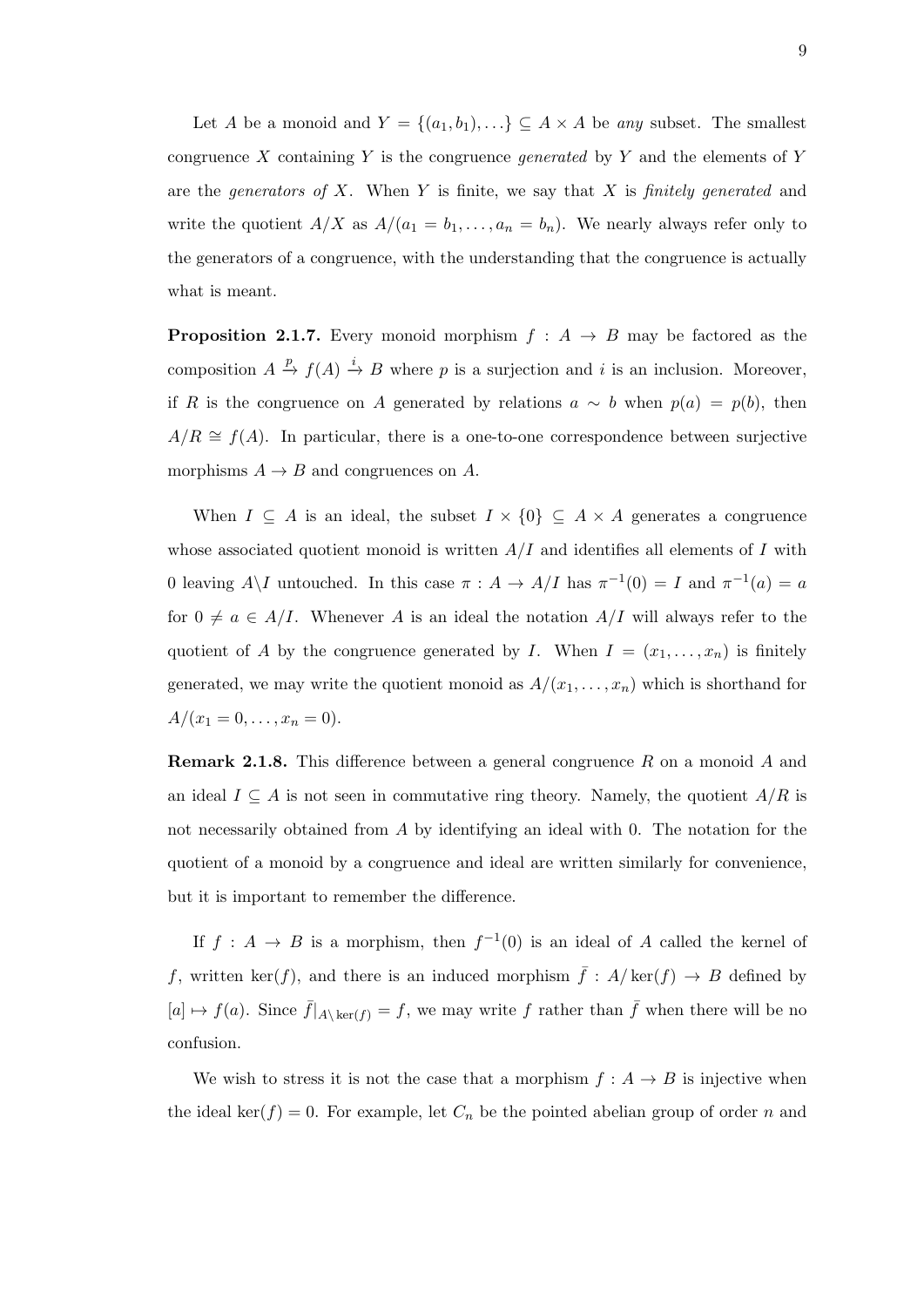consider  $f : \mathbb{N} \to C_n$  defined by  $f(x) = x$ . Then  $f(x^k) = f(x^{k+n})$  for every  $k \in \mathbb{N}$ but ker(f) =  $f^{-1}(0) = 0$ . This example showcases the lack of a "First Isomorphism" Theorem" for monoids, i.e. we do not have  $A/\ker(f) \cong \text{im}(f)$ .

Remark 2.1.9. We previously noted that  $\langle x \rangle \cong \mathbb{N}$  and that we consider  $\langle x \rangle$  a multiplicative notation for  $(N, +)$ . We use the notation  $N_m$  for the quotient monoid  $\mathbb{N}/(m) \cong \langle x \rangle / (x^m)$  having elements  $\{0, 1, x, \ldots, x^{m-1}\},$  not to be confused with  $C_m \cong$  $\langle x \rangle / (x^m \sim 1)$  the pointed finite group.

Given ideals  $I, J \subseteq A$ , one can form the *ideal quotient*  $(J : A I) = \{a \in A \mid ab \in A\}$ J for every  $b \in I$  or  $(J : I)$  if there is no chance for confusion. If  $I = (b)$  is principal we simply write  $(J : b)$ . When  $J = 0$ , the ideal quotient  $(0 : I) = \{a \in A \mid ax =$ 0 for all  $x \in I$  is the *annihilator* of I, denoted  $\text{ann}_A(I)$  or simply  $\text{ann}(I)$ . If  $I = (b)$ and ann(b)  $\neq 0$ , b is a zero divisor or torsion element. When ann(b) = 0 for every nonzero  $b \in A$ , A is torsion free. A much stronger condition requires that  $ab = ac$ implies  $b = c$  for all  $a, b, c \in A$  with  $a \neq 0$ . Monoids satisfying this condition are cancellative and consequently torsion free. A monoid isomorphic to the quotient of a cancellative monoid by an ideal is partially cancellative or pc.

#### 2.1.3 Prime ideals and units

An element  $u \in A$  is a *unit* if there exists  $u^{-1} \in A$  with  $uu^{-1} = 1$ ; equivalently u is not contained in any proper ideal of A. The set of units,  $A^{\times}$ , of A form an abelian group and is the largest multiplicatively closed subset disjoint from every proper ideal. The complement of  $A^{\times}$  is an ideal; it is the unique maximal ideal of A, and is written  $\mathfrak{m}_A$ or simply m.

An ideal p is *prime* if  $p \neq A$  and it satisfies one of the following three equivalent conditions:

- i)  $ab \in \mathfrak{p}$  mean  $a \in \mathfrak{p}$  or  $b \in \mathfrak{p}$ ,
- ii)  $a \notin \mathfrak{p}$  and  $b \notin \mathfrak{p}$  means  $ab \notin \mathfrak{p}$ ,
- iii)  $A/\mathfrak{p}$  is torsion free.

The set of all prime ideals of a monoid A is written  $MSpec(A)$ . The union of prime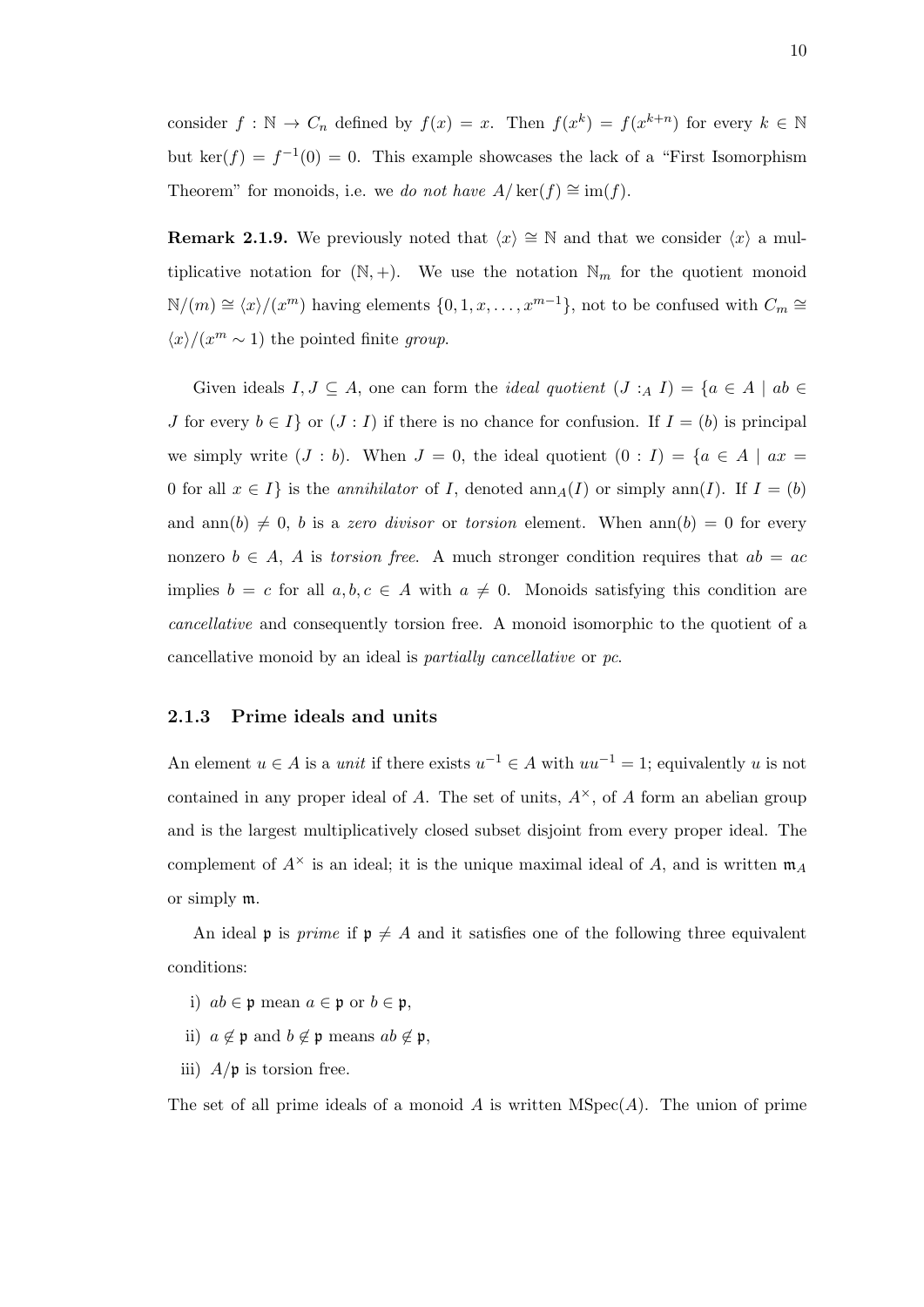ideals is prime, though the intersection and product are not. For convenience and tradition, we do not allow A to be a prime ideal so that prime ideals are always proper. Condition (ii) implies that  $A\$ p is a multiplicatively closed subset of A containing  $A^{\times}$ , namely  $A\backslash \mathfrak{p}\cup \{0\}\subseteq A$  is a submonoid. Every proper ideal is disjoint from  $A^{\times}$  so that the prime  $\mathfrak{m} = A \setminus A^{\times}$  is the unique maximal ideal of A; then  $A/\mathfrak{m} \cong A^{\times}_+$  is a pointed abelian group. In commutative ring theory a ring is local when it has only a single maximal ideal. Using this vocabulary we have that every monoid is local. This is one way in which the structure of monoids is simpler than that of rings. However, with no Nakayama's Lemma (see Remark 2.2.12) available, monoids have their own complexities.

**Proposition 2.1.10.** If A is a finitely generated monoid, then A has finitely many prime ideals.

**Proof.** Let  $X = \{a_1, \ldots, a_n\}$  be a set of generators for A and  $\mathfrak{p} \subseteq A$  a nonzero prime ideal. If  $a \in \mathfrak{p}$  is nonzero, then  $a = u \cdot \prod_{1 \leq i \leq n} a_i^{k_i}$  with  $k_i \geq 0$  and u a unit. By definition of primality,  $\mathfrak p$  must contain at least one of the  $a_i$  having  $k_i > 0$ . More generally,  $X \cap \mathfrak p$ generates **p** since every element of A can be written as a product of elements of X.  $\Box$ 

Remark 2.1.11. Proposition 2.1.10 provides an upper bound on the cardinality of MSpec(A) when A is a finitely generated monoid. That is, if A is generated by n elements,  $MSpec(A)$  has at most  $2^n$  primes. The upper bound is attained when (0) is prime and every generator of A generates a (principal) prime ideal.

The intersection of every prime ideal of A is an ideal called the *nilradical* and denoted nil(A). Every element of nil(A) is *nilpotent*, i.e.  $a^n = 0$  for some  $n \geq 1$ ; conversely every nilpotent element is contained in the nilradical. We say that  $A$  is *reduced* if whenever  $a, b \in A$  satisfy  $a^2 = b^2$  and  $a^3 = b^3$  then  $a = b$ . This implies that A has no nilpotent elements, i.e., that  $nil(A) = \{a \in A : a^n = 0 \text{ for some } n\}$  vanishes. When A is a pc monoid (see after Remark 2.1.9), it is reduced if and only if  $nil(A) = 0$ ; in this case  $A_{\text{red}} = A/\text{nil}(A)$  is a reduced monoid. Note that the equivalence of these two conditions does not hold in general, for example  $A = \langle 0, 1, x, y | x^2 = y^2, x^3 = y^3 \rangle$  is not reduced yet nil $(A) = 0$ .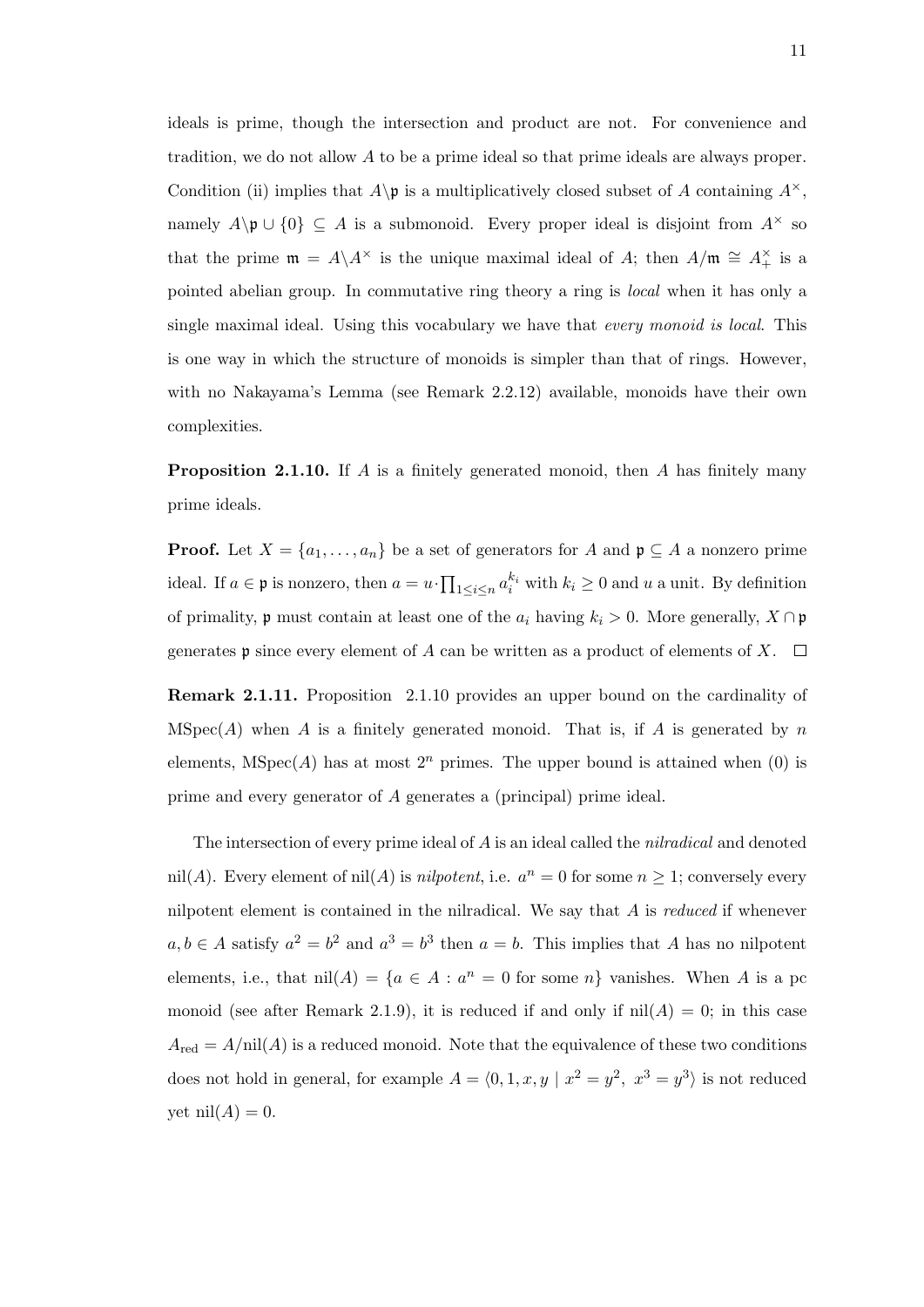A proper ideal  $\mathfrak{q} \subseteq A$  is *primary* when  $xy \in \mathfrak{q}$  implies  $x \in \mathfrak{q}$  or  $y^n \in \mathfrak{q}$ . Alternatively, q is primary when every zero-divisor  $a \in A/\mathfrak{q}$  is nilpotent. The *radical* of an ideal I is √  $\overline{I} = \{a \in A \mid a^n \in I\};$  it is a prime ideal when I is primary. It is easy see the radical of a primary ideal  $\mathfrak q$  is prime, say  $\mathfrak p$ , and when convenient we say that  $\mathfrak q$  is  $\mathfrak p$ -primary.

Here are a couple of basic results, whose proofs exactly mimic those of ring theory, that we will require later:

**Lemma 2.1.12.** Let  $\mathfrak{p}$  be prime ideal in a monoid A.

- i) If  $I_1, \ldots, I_n$  are ideals such that  $\cap_i I_i \subseteq \mathfrak{p}$ , then  $I_i \subseteq \mathfrak{p}$  for some i. If in addition  $\mathfrak{p} = \bigcap_i I_i$ , then  $\mathfrak{p} = I_i$  for some *i*.
- ii) Let q be a p-primary ideal of A. If  $a \in A \setminus \mathfrak{q}$ , then  $(\mathfrak{q} : a)$  is p-primary.

When A is a monoid,  $MSpec(A)$  is a topological space using the Zariski Topology. This is not to be confused with the maximal ideal spectrum  $\mathfrak{m}\text{-}\mathrm{Spec}(R) = \{\mathfrak{m} \in$  $Spec(R)$  | m maximal}, where R is a commutative ring. For any set  $S \subseteq A$ , the Zariski closed set containing S is  $V(S) = {\mathfrak{p} \in \text{MSpec}(A) \mid \mathfrak{p} \supseteq S}$ . The proof that this forms a topology is exactly the same as for rings.

We call a strictly increasing sequence of prime ideals  $\mathfrak{p}_0 \subset \mathfrak{p}_1 \subset \cdots$  a *chain*. When the sequence is finite, say  $\mathfrak{p}_n$  is the final prime, we say the chain has length n. The (Krull) dimension of a monoid A is the supremum of the lengths of all chains of prime ideals in A; this may be infinite. Proposition 2.1.10 shows that all finitely generated monoids have finite dimension. The *height* or *codimension* of a prime  $\mathfrak{p}$  is the supremum of the lengths of all chains of prime ideals contained in  $\mathfrak{p}$ ; equivalently the dimension of the localization  $A_{\mathfrak{p}}$  of A at  $\mathfrak{p}$  (see Section 2.4).

#### 2.2 A-sets

Let  $A$  be a monoid and  $X$  a pointed set, i.e.  $X$  has distinguished basepoint denoted  $0_X$ . A left A-action on X is a binary operation  $\cdot : A \times X \to X$  satisfying:

- i)  $1 \cdot x = x$
- ii)  $0_A \cdot x = 0_X$  and  $a \cdot 0_X = 0_X$
- iii)  $(ab) \cdot x = a \cdot (b \cdot x)$  for every  $a, b \in A$ ,  $x \in X$  (associativity)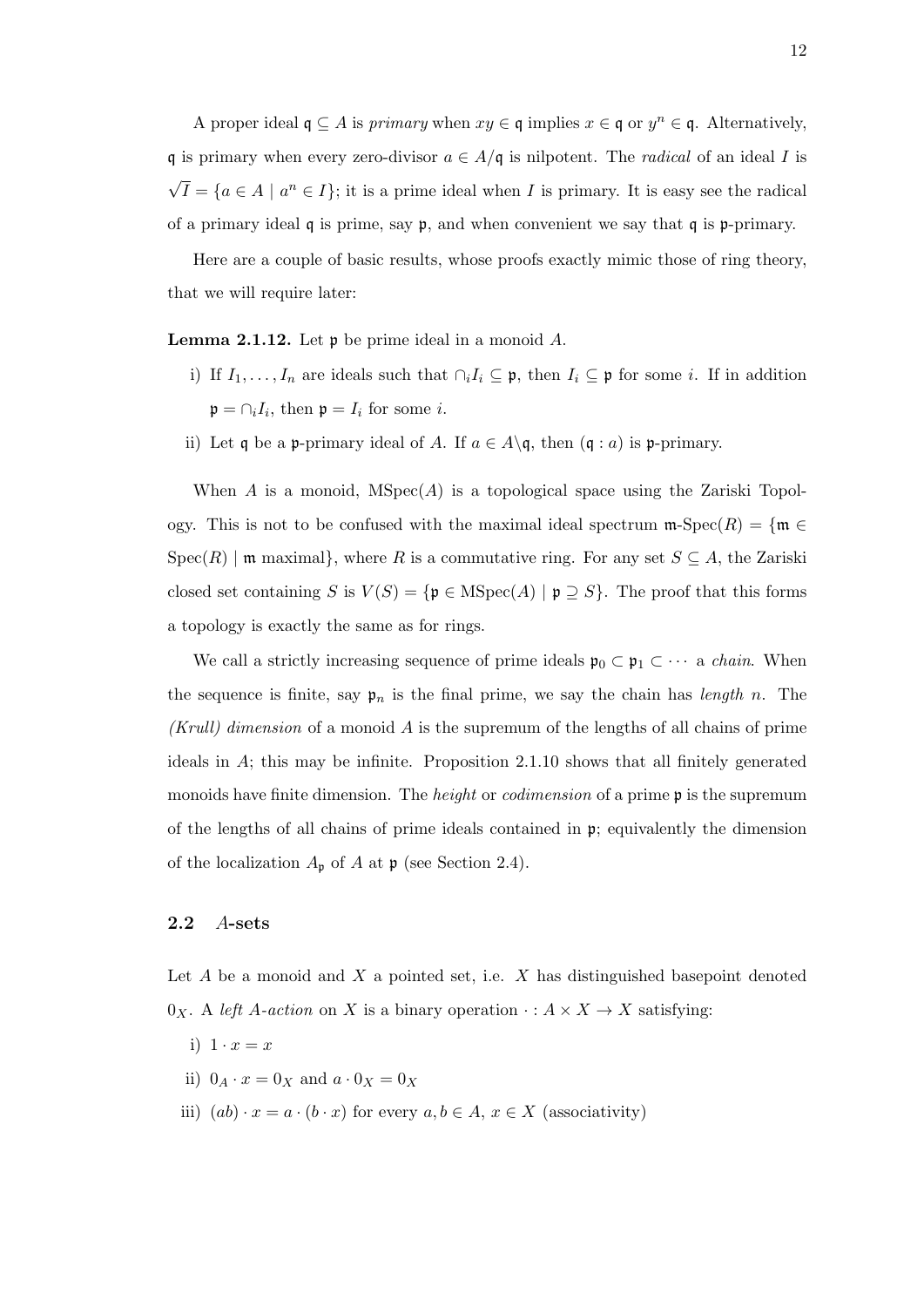A left A-set is a pointed set X together with a left A-action. One may define a right A-set in the obvious way. If B is another monoid, a two-sided  $A, B$ -set is a pointed set X that is both a left A-set and a right B-set with actions satisfying  $(ax)b = a(xb)$  for all  $x \in X$ ,  $a \in A$  and  $b \in B$ . When  $A = B$ , hence X has both a left and right A-action, X is an (non-commutative) A-biset. The action of an A-biset commutes when  $a \cdot x = x \cdot a$ for all  $a \in A$  and  $x \in X$ ; then A-bisets with a commutative A-action are *commutative*. As usual, we will drop the  $\cdot$  notation and denote the action of A on X by juxtaposition ax. An A-set is a commutative A-biset and these objects are our primary concern.

The term A-set is fairly conventional, though the terms A-module, A-system and A-polygon are also found in the literature. We avoid the former since most objects referred to as "modules" have the structure of an abelian group and we want to avoid this confusion. The latter two are used mainly in semigroup theory and we find the term "set" more suitable (and expedient!).

**Example 2.2.1.** i) If I is any ideal of A, then I and  $A/I$  are both A-sets.

ii) Let R be a commutative ring. The forgetful functor  $U : \mathbf{Rings} \to \mathbf{Mon}_*$  from Example 2.1.6 induces the forgetful functor  $U : R$ -mod  $\rightarrow U(R)$ -sets. To every R-module M, the  $U(R)$ -set  $U(M)$  has no addition and retains its R-action.

**Definition 2.2.2.** Let  $X, Y$  be A-sets. The coproduct of X and Y, called the wedge product is  $X \vee Y = (X \coprod Y)/(0_X \sim 0_Y)$ . A nonzero element of  $Z = X \vee Y$  is simply an element  $x \in X$  or  $y \in Y$ , but not both. (There is no nonzero "addition" here!) The product of A-sets is the usual cartesian product.

**Example 2.2.3.** Let G be a (abelian) group,  $G_+$  the associated monoid and X a  $G_+$ set. The structure of X is well understood. Since  $X\setminus\{0\}$  is a G-set, it is the disjoint union of orbits each of which is isomorphic to  $G/H$  for some subgroup H. Thus we have  $X = \bigvee_{i=0}^{n} (G/H_i)_{+}$  as a  $G_{+}$ -set.

Let  $S \subseteq X$  a subset. We say X is generated by S if every  $x \in X$  can be written  $x = az$  for some  $a \in A$  and  $z \in S$ . In this case we may write  $X = A(z | z \in S)$  or when  $S = \{z\}$  contains only a single element,  $X = Az$ . When S can be chosen finite, we say that  $X$  is finitely generated.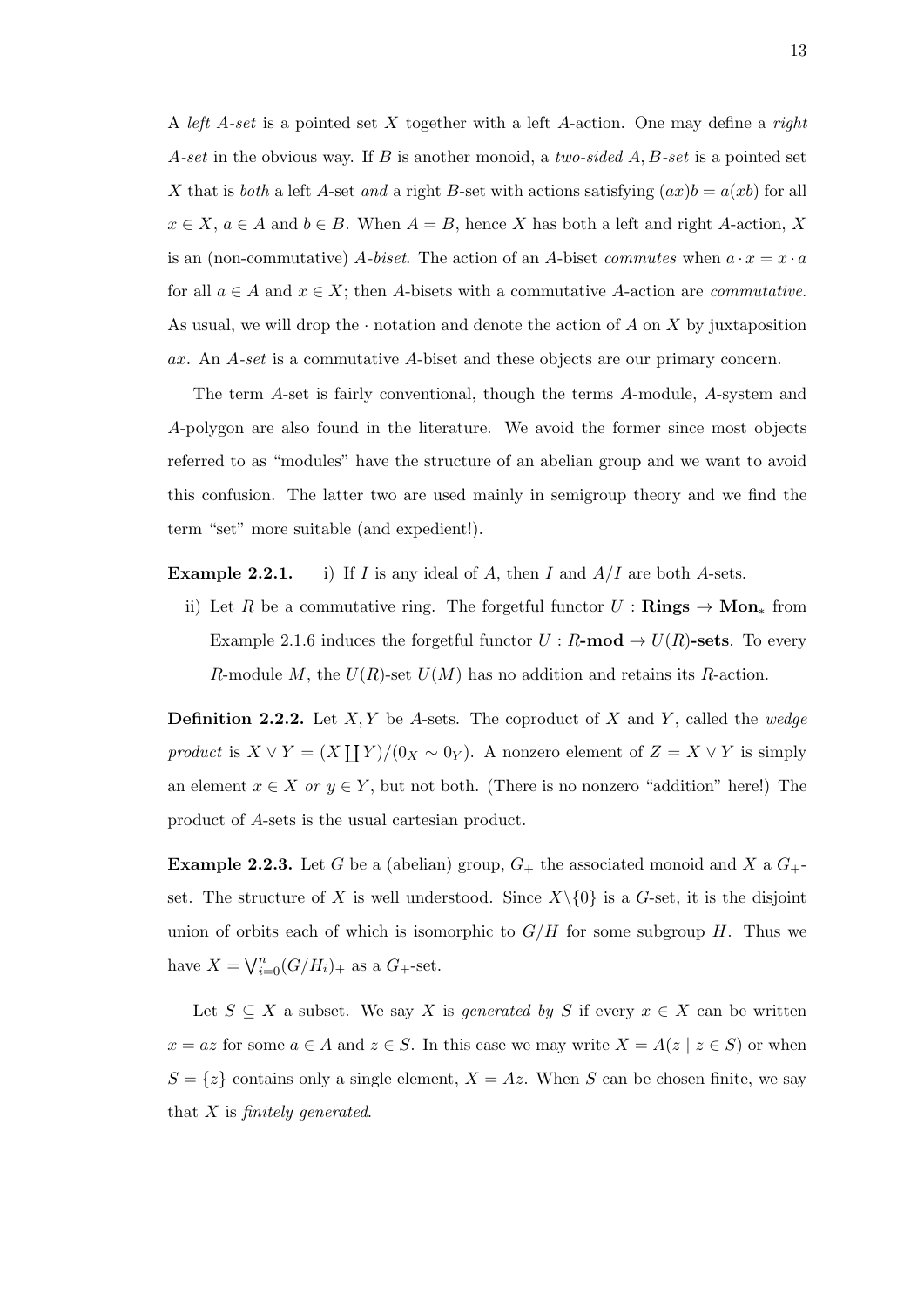#### 2.2.1 Morphisms of A-sets

Let A be a monoid and X, Y be A-sets. A function  $f: X \to Y$  is an A-set morphism, or simply homomorphism, when it satisfies:

- i)  $f(0x) = 0y$  (based)
- ii)  $f(ax) = af(x)$  for every  $a \in A$ ,  $x \in X$  (A-equivariant)

The category of A-sets together with their A-set morphisms will be denoted A-sets and the set of morphisms from X to Y by  $\text{Hom}_A(X, Y)$  or simply  $\text{Hom}(X, Y)$  when there is no risk of confusion. Note that  $Hom(X, Y)$  is itself an A-set with basepoint the trivial map,  $x \mapsto 0$ , and A-action  $(af)(x) = f(ax)$ . This makes Hom<sub>A</sub>(-, -) : A-sets<sup>op</sup> × A-sets  $\rightarrow$  A-sets a bi-functor; it will be discussed further in Section 3.2. Two A-sets X, Y are isomorphic when there is a bijective morphism  $f: X \rightarrow Y$ (equivalently, f has an inverse).

**Remark 2.2.4.** Let  $f: X \to Y$  be an A-set morphism. We use the notation

$$
f_* = \text{Hom}(Z, f) : \text{Hom}(Z, X) \to \text{Hom}(Z, Y)
$$

so that  $f_*(\alpha) = f\alpha$  when  $\alpha \in \text{Hom}(Z, X)$ . Likewise, we use the notation

$$
f^* = \text{Hom}(f, Z) : \text{Hom}(X, Z) \to \text{Hom}(Y, Z)
$$

so that  $f^*(\beta) = \beta f$  for every  $\beta \in \text{Hom}(X, Z)$ . Even though this notation conflicts with that of extension and contraction of scalars (see Section 2.3), this should cause no confusion as the intent should be clear from the context.

Remark 2.2.5. Let  $f: X' \vee X'' \rightarrow Y$  be an A-set morphism. It will be convenient to write  $f = f' \vee f''$  where  $f' = f|_{X'}$  and  $f'' = f|_{X''}$  even though both morphisms will never be "used simultaneously." That is, an element of  $X' \vee X''$  is an element  $x' \in X'$ or  $x''\in X''$  so that

$$
f(x) = (f' \vee f'')(x) = \begin{cases} f'(x) & \text{if } x \in X', \\ f''(x) & \text{if } x \in X'' \end{cases}
$$

makes sense. This notation works well with the usual meaning of ∨ as the logical or operand since we will only ever use  $f'$  or  $f''$  (but not both, so in our case it should be exclusive).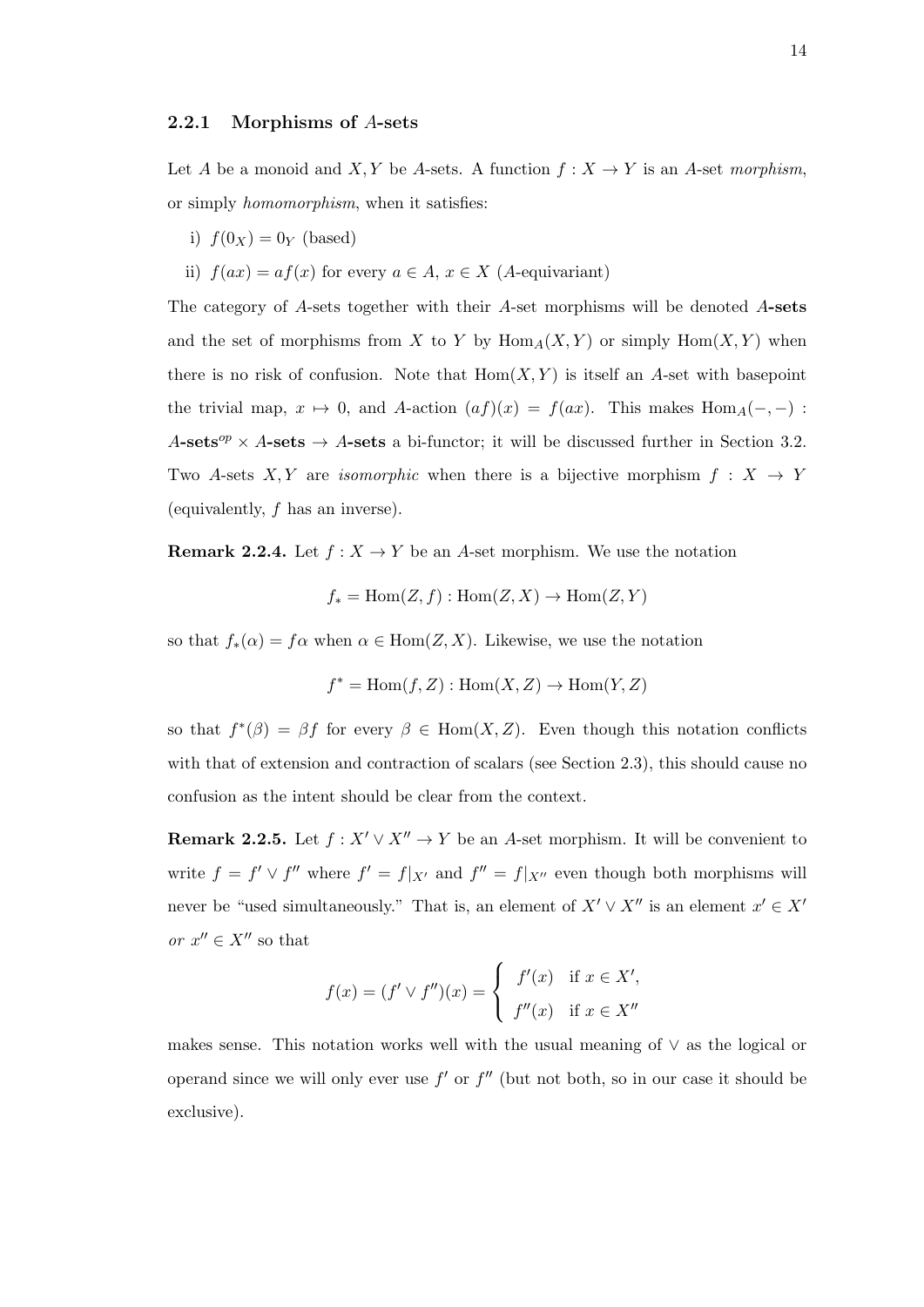Conversely, given two A-set morphisms  $f: X \to Y$  and  $f': X' \to Y'$ , we define the map  $f \vee f' : X \vee X' \to Y \vee Y'$  by  $(f \vee f')|_X = f$  and  $(f \vee f')|_{X'} = f'.$ 

#### 2.2.2 Free A-sets

A pair of important adjoint functors are the forgetful, or underlying pointed set, functor  $U : A\text{-sets} \to \text{Sets}_*$  and the free functor  $F : \text{Sets}_* \to A\text{-sets}$  defined by  $F(X) =$  $\bigvee_{0\neq x\in X} A$ . The bijection  $\text{Hom}_A(FX, Y) \cong \text{Hom}_{\textbf{Sets}}(X, UY)$  is achieved in the usual way: every A-set map  $f: FX \to Y$  is determined by its generators (the elements of X). Alternatively, a pointed simplicial set is an  $\mathbb{F}_1$ -set and the inclusion  $\iota : \mathbb{F}_1 \to A$ induces the adjunction

$$
\mathbb{F}_1\text{-sets} \stackrel{\iota_*}{\underset{\iota^*}{\rightleftarrows}} A\text{-sets}
$$

where  $F = \iota_*$ ,  $U = \iota^*$  are the extension and contraction of scalars respectively (see Example 2.3.4). It should be clear that both  $\iota_*$  and  $\iota^*$  are exact functors.

Example 2.2.6. We will use a notation for found in group theory which emphasizes that A is acting on the left. Let X be a pointed set and define  $A[X] = \vee_{x \in X} A$ . Then write [x] for the element 1 in the component indexed by x, and set  $[0] = 0$ . Thus every nonzero element of  $A[X]$  has the form  $a[x]$  for a unique  $a \in A$  and  $x \in X$ .

(Warning) To avoid cumbersome notation, when X is an A-set, we define  $A[X]$  to be the free A-set  $FU(X)$ , equivalently  $A[U(X)]/A[\{0\}]$ . This avoids the notation  $A[U(X)\backslash\{0\}].$ 

#### 2.2.3 A-subsets and quotients

We say that Y is an A-subset of X, denoted  $Y \subseteq X$ , when Y is a subset such that  $ay \in Y$  for every  $a \in A, y \in Y$ . In line with monoids (see Section 2.1.2), a *congruence* is an equivalence relation  $R \subseteq X \times X$  that is also an A-subset, namely  $(x, x') \in R$  implies  $(ax, ax') \in R$ . For an arbitrary congruence we use the notation  $X/R$  to denote the quotient A-set in which  $x = x'$  when  $(x, x') \in R$ . In general we may write elements of R as  $x \sim x'$  to emphasize these elements are identified in the quotient. When  $R \subseteq X \times X$ is any subset, we call the smallest congruence  $R'$  containing  $R$  to be the *congruence*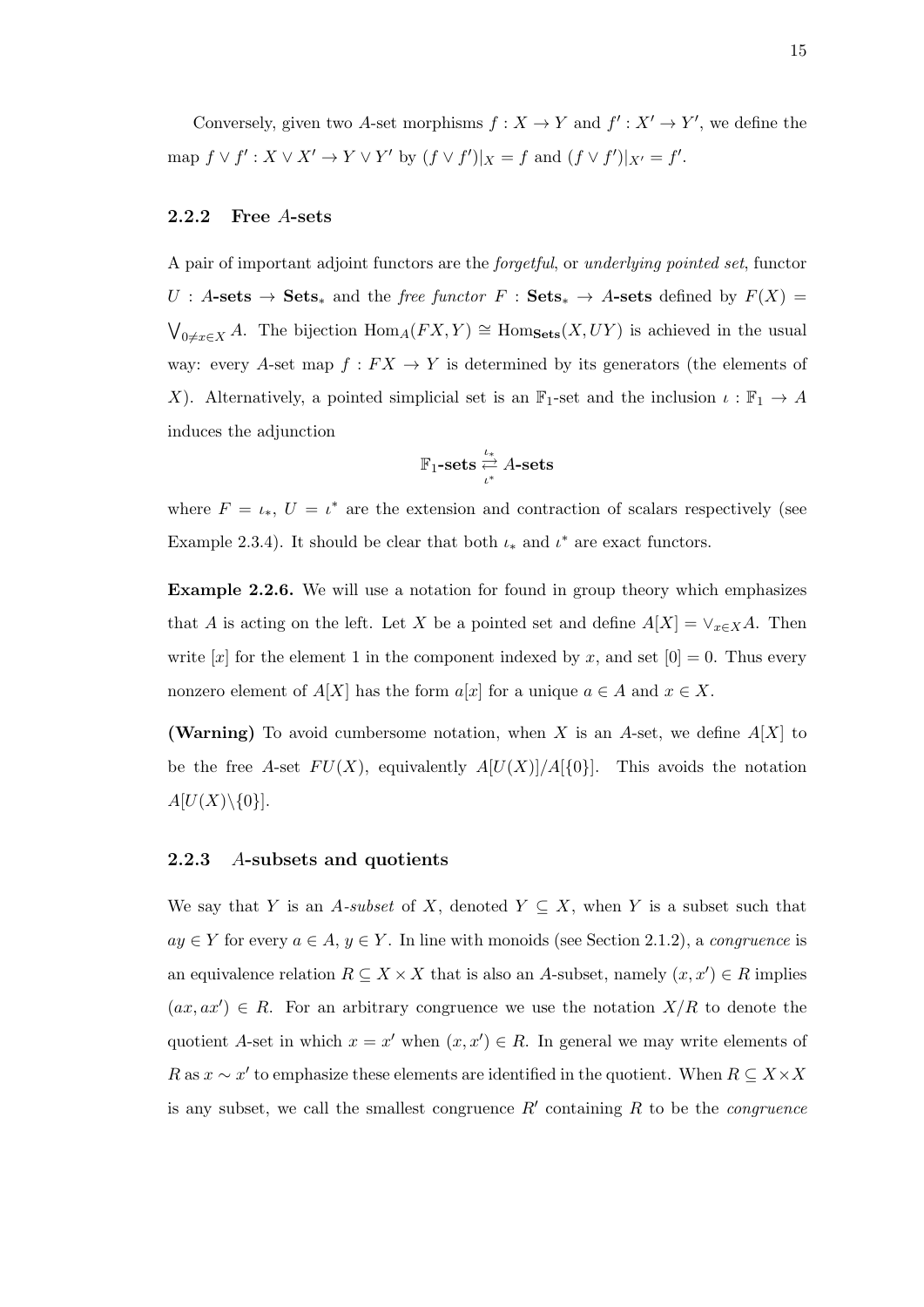generated by R and the elements of R the generators of R'. When R is finite, R' is finitely generated.

If  $Y \subseteq X$  is an A-subset, then  $Y \times \{0\} \subseteq X \times X$  generates a congruence whose quotient A-set, denoted  $X/Y$ , identifies every element of Y with 0 and fixes  $X\Y$ . When  $Y \subseteq X$ , the notation  $X/Y$  will always refer to the quotient of X by the congruence generated by  $Y$ . For general congruences we adopt the conventions of monoids. Namely, when the congruence  $R \subseteq X \times X$  is generated by  $\{(x_1, x'_1), \ldots\}$ , we may write the quotient A-set  $X/R$  as  $X/(x_1 = x'_1, \ldots)$ . When the set of generators  $\{(x_i, x'_i)\}\$  of R can be chosen to be finite,  $R$  is *finitely generated*.

**Proposition 2.2.7.** Every A-set morphism  $f: X \to Y$  can be factored as  $X \stackrel{p}{\to} Y$  $f(X) \stackrel{i}{\to} Y$  where p is a surjection and i is an injection. Moreover, if R is the congruence on X generated by relations  $x = x'$  when  $p(x) = p(x')$ , then  $X/R \cong f(X)$ . In particular, there is a one-to-one correspondence between surjective morphisms  $X \to Y$ and congruences on X.

As with monoids, we can also define the *smash product* of  $A$ -sets  $X$  and  $Y$  as the quotient

$$
X \wedge Y = (X \times Y) / ((X \times \{0\}) \cup (\{0\} \times Y))
$$

which is the A-set consisting of 0 and all ordered pairs  $(x, y)$  with  $x, y \neq 0$ . We write the elements of  $X \wedge Y$  as  $x \wedge y$ . The A-action of  $X \wedge Y$  is inherited from from  $X \times Y$ so  $a(x \wedge y) = ax \wedge ay$ .

Remark 2.2.8. As with Remark 2.1.8, not every congruence on an A-set X is realized as an A-subset. Every A-subset generates a congruence but not every congruence corresponds to an A-subset of X. The notation for A-subsets and congruences on X are similar for convenience, but it is important to remember this difference.

For a morphism  $f: X \to Y$ , the kernel and cokernel are defined by the usual categorical notions. The kernel, denoted  $\ker(f)$ , is the pullback in the diagram on the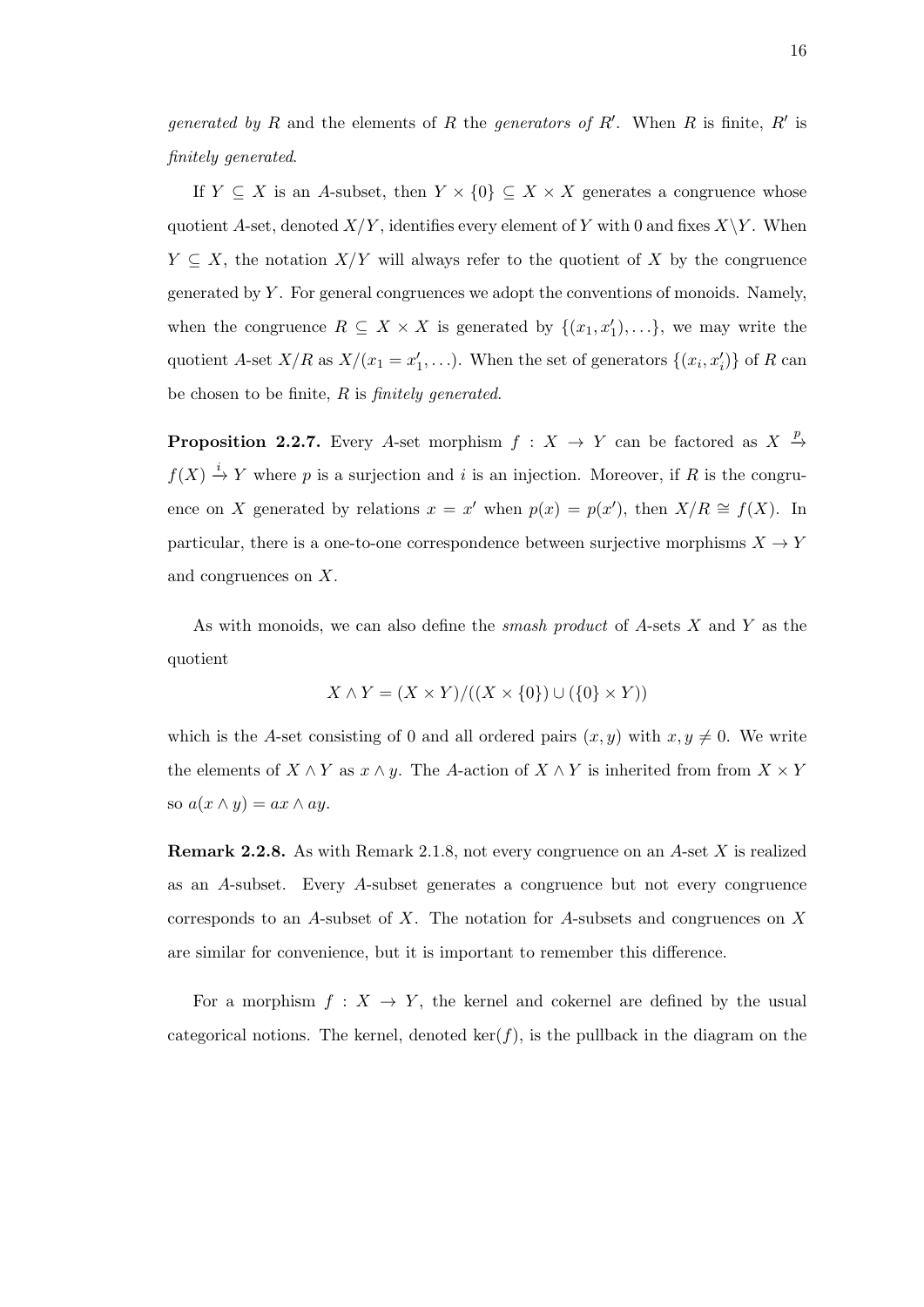left and the cokernel, denoted  $\text{coker}(f)$  is the pushout of the diagram on the right.

$$
0 \times_Y X \longrightarrow X \qquad X \longrightarrow Y
$$
  
\n
$$
\downarrow f \qquad \qquad \downarrow f \qquad \qquad \downarrow \qquad \qquad \downarrow
$$
  
\n
$$
0 \longrightarrow Y \qquad \qquad 0 \longrightarrow 0 \vee_X Y
$$

All kernels and cokernels exist in A-sets but we do not have that  $f$  is injective when  $\ker(f) = 0$ , and we do not have in general the isomorphism  $X/\ker(f) \cong Y$ .

**Example 2.2.9.** Let A be any monoid and consider the A-set morphism  $A \vee A \rightarrow A$ which restricts to the identity map on each summand. This map is obviously surjective and the kernel is 0, however the fiber of any element contains two points. This simple example of the "misbehavior" of A-set morphisms showcases the primary obstacle in constructing a homological theory.

Remark 2.2.10. In A-sets every monomorphism is the kernel of its cokernel, but not every epimorphism is the cokernel of its kernel or any other morphism. Due to the latter fact we can no longer conclude that a morphism is a monomorphism when its kernel is trivial. However, we still have the fact that the kernel of a monomorphism is trivial.

Throughout the remainder of this thesis the terms injective, monomorphism and one-to-one will all mean for a morphism  $f: X \to Y$ , that  $f(x) = f(x')$  implies  $x = x'$ .

An interesting property of A-set morphisms, similar to that of continuous functions and connected components of topological spaces, is the following.

**Proposition 2.2.11.** Let  $f: X \to \vee_{i \in I} Y_i$  be an A-set morphism and  $X_i = f^{-1}(Y_i)$ . Then  $X = \bigcup_{i \in I} X_i$  and  $X_i \cap X_j \subseteq \text{ker}(f)$  for all  $i, j$ . In particular,  $\text{ker}(f) = 0$  means  $X = \vee_{i \in I} X_i$ .

**Proof.** If  $f(x) \in Y_i$  for some  $i \in I$ , then  $f(ax) = af(x) \in Y_i$  since  $Y_i$  is an A-set. Hence, each  $X_i \subseteq X$  is itself an A-set and  $f(X_i \cap X_j) \subseteq Y_i \cap Y_j = 0$  when  $i \neq j$ .

Of course when  $x \in \text{ker}(f)$ , we have  $x \in f^{-1}(0) \subseteq X_i$  for all i hence  $x \in X_i \cap X_j$  for all  $i, j$ .  $\Box$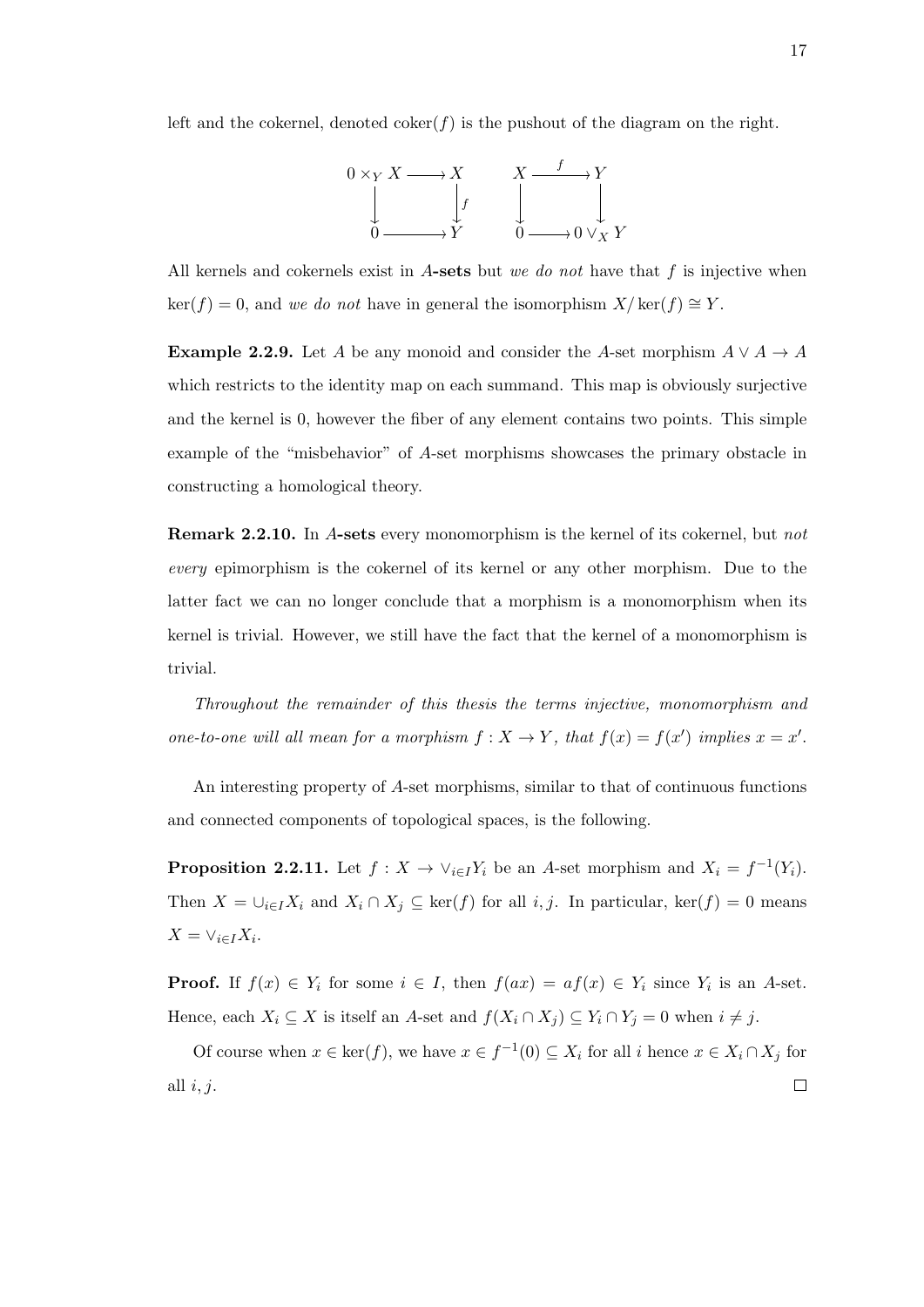Let X be an A-set and  $X' \subseteq X$  any A-subset. Define the *annihilator* of X', denoted  $ann_A(X')$  or simply  $ann(X')$ , to be the ideal  $(0 :_A X') = \{a \in A \mid ax = 0 \text{ for every } x \in A\}$ X'}. A general A-set X is *faithful* when  $ann(X) = 0$ . When  $ann(X) \neq 0$ , then X is a faithful  $A/\text{ann}(X)$ -set. For an ideal  $I \subseteq A$  and an A-set X, the set  $IX = \{ax \mid a \in A\}$  $I, x \in X$   $\subseteq X$  is an A-subset and we can form the quotient  $X/IX$ . In this case  $I \subseteq \text{ann}(X/IX)$  so that  $X/IX$  is an  $A/I$ -set.

Let X be a noetherian A-set. The set of ideals  $\{\text{ann}(x) \mid x \in X\}$  forms a partially ordered set under containment and the maximal elements, whose existence is given by the ACC (see Section 2.5), are prime. To see that maximal elements are prime, suppose  $ab \in \text{ann}(x)$  and  $b \notin \text{ann}(x)$ . Then  $a \in \text{ann}(bx)$  and since  $\text{ann}(x) \subseteq \text{ann}(bx)$ , if ann(x) were maximal, we must have  $ann(bx) = ann(x)$  hence,  $a \in ann(x)$ . Primes occurring in this way are called the associated primes of X and the collection of all such primes is denoted  $\text{Ass}_{A}(X)$  or simply  $\text{Ass}(A)$  when there is no chance for confusion. That is, a prime ideal  $\mathfrak{p} \subseteq A$  is an associated prime of X when  $\mathfrak{p} = (0 : x)$  for some  $x \in X$ . Then  $ax = 0$  in X if and only if  $a \in (0 : x) \subseteq \mathfrak{p}$  for some  $\mathfrak{p} \in \text{Ass}(X)$ so that  $D = \bigcup_{\mathfrak{p} \in \text{Ass}(X)} \mathfrak{p} = \{$ zero divisors of X $\}$ . When  $X' \subseteq X$  is an A-subset, we say the primes  $\text{Ass}(X/X')$  are associated or belong to X'. The usual results regarding associated primes in ring theory carry through with monoids. This will be covered in more detail in Section 2.6.

Remark 2.2.12. There is no Nakayama's Lemma for general monoids. Since all monoids are local, such a statement would read: If  $I \subseteq A$  is a proper ideal and X an A-set, then  $IX = X$  means  $X = 0$ . This is far from the truth. For example, consider the quotient  $A = \langle x \rangle / (x^n = x)$  of the free monoid in one variable. Here  $\mathfrak{m} = \{0, x, \ldots, x^{n-1}\}\$ and  $\mathfrak{m}^k \cdot \mathfrak{m} = \mathfrak{m}$  for every  $k \geq 0$ .

### 2.2.4 Admissible exact sequences

In previous sections we have seen a big difference between the morphisms in  $A$ -sets and those of abelian categories. We expand upon this further now. The power of a homological theory stems from the ability to produce properties of morphisms from the (non-)existence of kernels. To remedy the situation, we simply restrict our attention to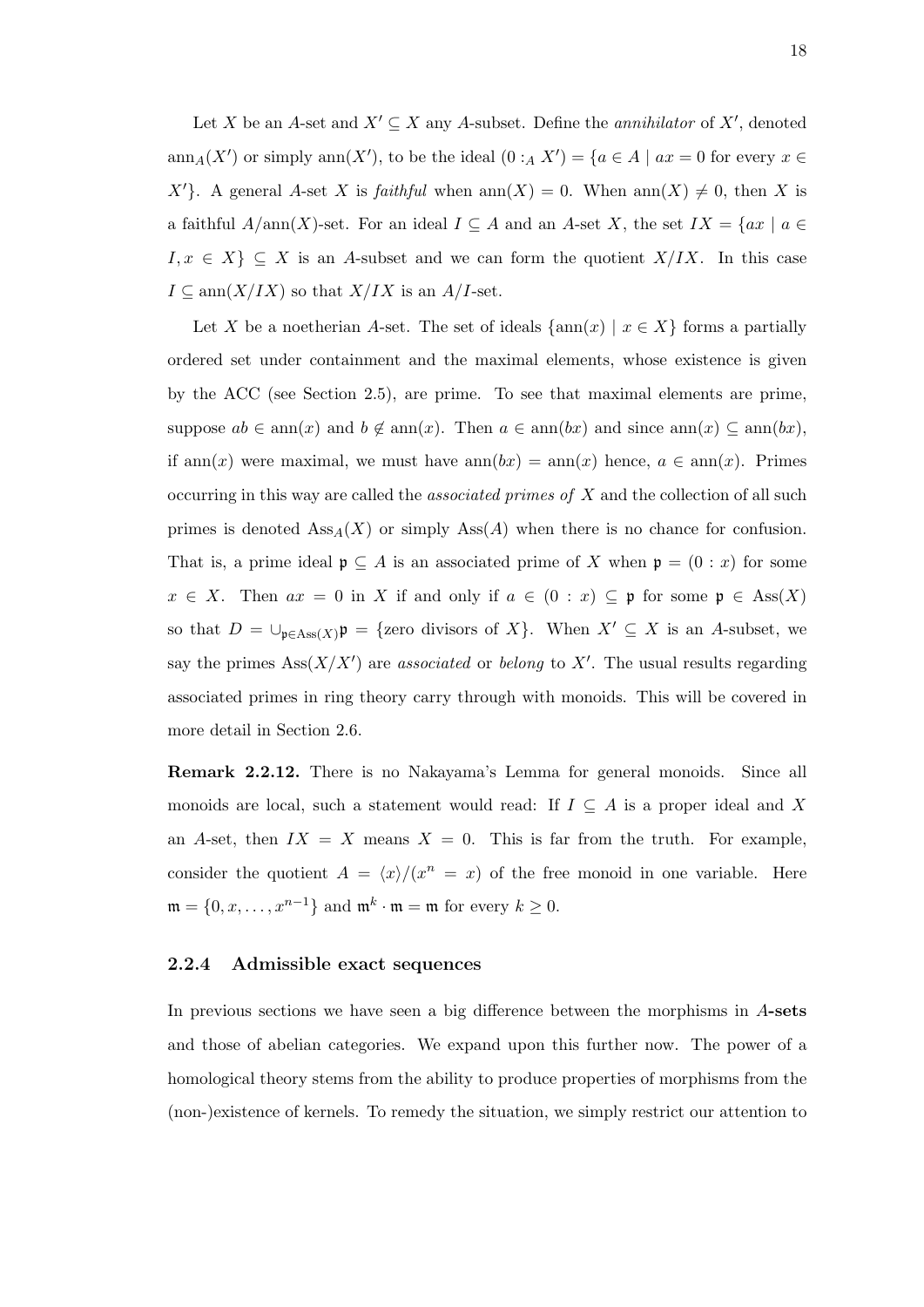morphisms f which satisfy:  $\ker(f) = 0$  if and only if f is one-to-one.

We will see in Chapter 3 that considering *only* these morphisms will not be sufficient. In particular, using such morphisms will not allow every A-set to have a projective resolution. For now, we recall that a morphism  $f : X \to Y$  is one-to-one, injective or a monomorphism when  $f(x) = f(x')$  implies  $x = x'$  for all  $x, x' \in X$ . Also,  $\ker(f) = 0$ does not imply  $f$  is injective.

**Definition 2.2.13.** A morphism  $f : X \to Y$  is *admissible* when the surjection  $f : X \to Y$  $f(X)$  is a cokernel. In this case,  $\ker(f) = 0$  implies f is injective.

All injections  $X \hookrightarrow Y$  are clearly admissible since they are the cokernel of the zero map  $0 \to X$ . For a general morphism  $f: X \to Y$ , whenever  $f(x) = f(x') \neq 0$  for some  $x, x' \in X$ ,  $X/\text{ker}(f) \not\cong f(X)$  since  $\overline{x} \neq \overline{x}'$  in  $X/\text{ker}(f)$ ; hence f cannot be admissible. We can then say the following:

- i)  $f: X \to Y$  is admissible if and only if  $f|_{X\setminus \ker(f)}$  is a (set-theoretic) injection.
- ii) An admissible morphism is an injection if and only if it has trivial kernel.
- iii) Admissible morphisms have a "First Isomorphism Theorem," namely,  $X/\text{ker}(f) \cong$  $im(f)$ .

A sequence

$$
\cdots \to X_{n+1} \xrightarrow{f_{n+1}} X_n \xrightarrow{f_n} X_{n-1} \to \cdots
$$

a morphisms is admissible when every morphism in the sequence is admissible. The admissible sequence is exact when  $\text{im}(f_{i+1}) = \text{ker}(f_i)$  for all i. An admissible short exact sequence, or a.s.e.s., is an admissible exact sequence of the form

$$
0 \to X' \xrightarrow{g} X \xrightarrow{f} X'' \to 0.
$$

In general we will refer to an admissible exact sequences simply as an a.e.s. and reserve a.s.e.s. for situations when we wish to stress the a.e.s. is short.

An a.e.s.  $0 \to X' \stackrel{g}{\to} X \stackrel{f}{\to} X'' \to 0$  is called an *extension of*  $X''$  by X'. We define and study the isomorphism classes of extensions of  $X''$  by  $X'$  in Section 4.4, but we provide a little intuition to the structure of such sequences now.

With notation as above, admissible short exact sequences have the following familiar properties: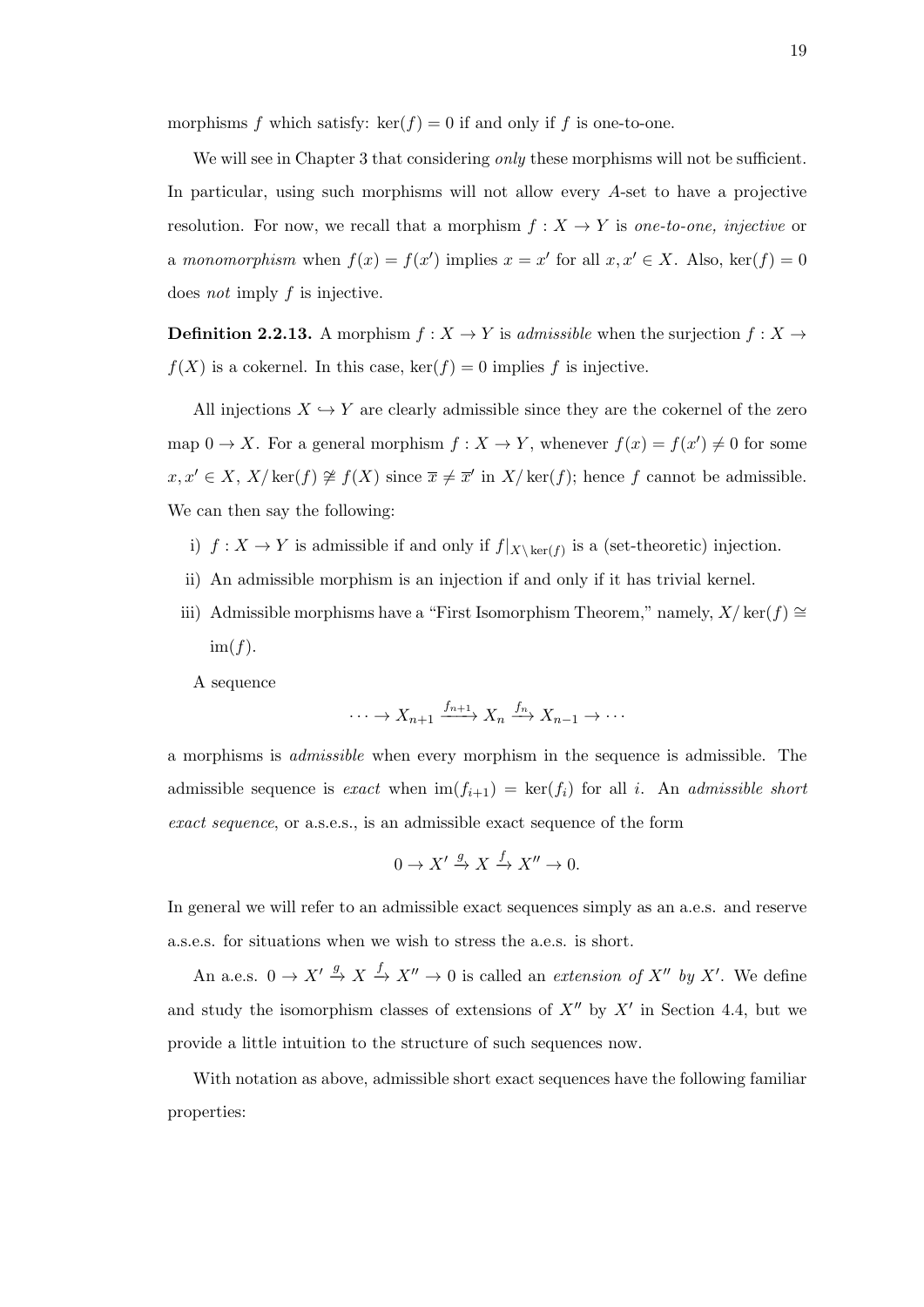- i) g is one-to-one since  $\ker(g) = \text{im}(0 \to X')$ .
- ii) im $(g) = \ker(f)$
- iii) f is surjective since  $\text{im}(f) = \text{ker}(X^{\prime\prime} \to 0)$

We now look more closely at the structure of short exact sequences.

**Lemma 2.2.14.** (Splitting) The a.e.s. of A-sets  $0 \to X \xrightarrow{g} Y \xrightarrow{f} Z \to 0$  splits, i.e.  $Y \cong X \vee Z$ , if and only if:

- i) There is an  $A\operatorname{\text{-set morphism}}\nolimits \sigma : Z \to Y$  with  $f\sigma = \operatorname{id}\nolimits_Z$  or
- ii) There is an *admissible A*-set morphism  $\psi : Y \to X$  with  $\psi g = id_Y$ .

We refer to the morphisms  $\varphi$  and  $\psi$  as *splitting* maps.

**Proof.** We first note that when the sequence splits, the existence of  $\sigma$  (resp.  $\psi$ ) defined in (i) (resp. (ii)) is obvious.

Conversely, suppose that (i) holds. Let  $\sigma: Z \to Y$  be an A-set morphism satisfying  $f\sigma = id_Z$ . Since f is admissible,  $y \notin \text{ker}(f)$  implies  $y \in \text{im}(\sigma)$ . Hence,  $Y = \text{ker}(f) \cup$ im( $\sigma$ ). Moreover, ker(f) and im( $\sigma$ ) are A-subsets of Y and ker(f)  $\cap$  im( $\sigma$ ) = 0 since  $\sigma$ is a section of f. Thus,  $Y = \ker(f) \vee \text{im}(\sigma) \cong X \vee Z$ .

Now, assume (ii) and write W for ker( $\psi$ ). Then  $0 \to W \stackrel{i}{\to} Y \stackrel{\psi}{\to} X \to 0$  is an a.e.s. with  $\psi i = id_W$ . By (i),  $Y \cong X \vee W$  and hence the bijection  $W \to Z$  is an isomorphism of A-sets.  $\Box$ 

**Example 2.2.15.** Let  $A = \langle x \rangle$  be the free monoid in one variable, x. Fix  $n > 1$  and consider the A-set  $Y = (A \vee A')/(x^n = x'^n)$  where the ' notation is used to distinguish the summands of Y. There is an a.e.s.  $0 \to A \stackrel{i}{\to} Y \to A/x^n A \to 0$ , where  $i(1) = 1'$ , and a function  $\psi: Y \to A$  defined by  $\psi(1) = \psi(1') = 1$  such that  $\psi \circ i = id$ . However,  $Y \not\cong A \vee A/(x^n)$  so that  $\psi$  is not a splitting map. This shows the admissible condition in Lemma 2.2.14(ii) is necessary.

In any a.e.s.  $0 \to X' \to X \to X'' \to 0$ , there is a unique, pointed set map  $\sigma: X'' \to X$  giving a decomposition  $X \cong X' \vee X''$  as *pointed sets*. The A-set structure of the A-subset X' is completely determined. The isomorphism  $X'' \cong X/X'$  determines the action of A on all non-zero divisors in  $\sigma(X'')$ . When  $ax'' = 0$  in X'', the isomorphism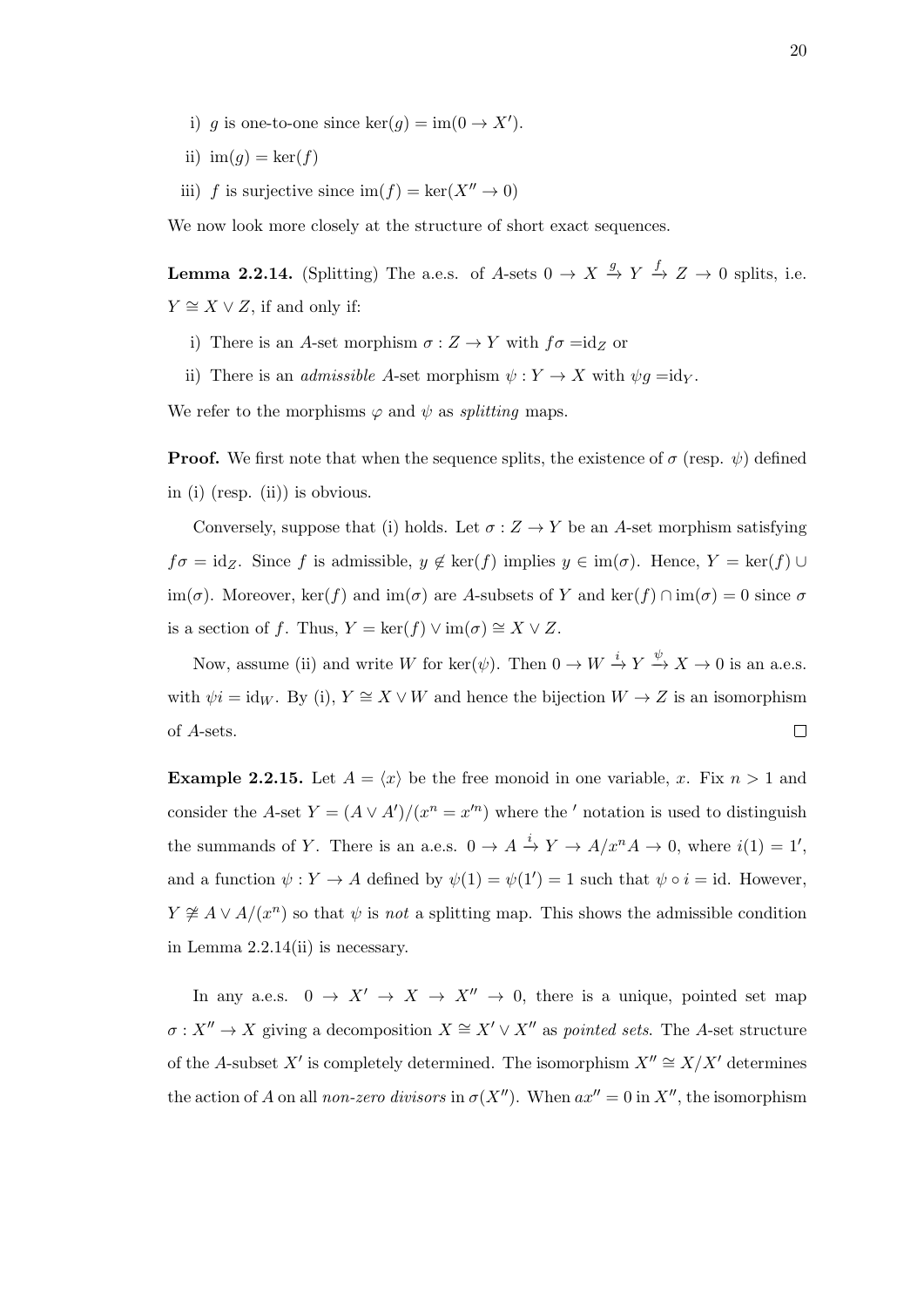only enforces that  $a\sigma(x'')$  is in the X' summand (as pointed sets) of X. Therefore, to a define an A-set structure on X leaving  $X'$ ,  $X''$  fixed, the only freedom available is to assign to every pair  $(a, x'')$  with  $ax'' = 0$  in  $X''$ , an element  $x' \in X'$  in such a way that we obtain a valid A-set structure on X.

#### 2.3 Tensor products

Though A-sets lack an abelian group structure, the tensor product of A-sets is still an important categorical construction. Its structure is much simpler than its counterpart in commutative ring theory. Also, its role as a universal object is decreased in the absence of bilinear mappings, however, by removing the additive relations of bilinear mappings, we may still define the tensor product in this way.

Let X, Y, Z be A-sets and  $f: X \times Y \to Z$  a function. We say that f is a biequivariant A-set map when  $f(ax, y) = af(x, y)$  and  $f(x, ay) = af(x, y)$  for all  $a \in A$  and  $(x, y) \in X \times Y$ . That is, f is A-equivariant in both coordinates.

**Definition 2.3.1.** The tensor product of X and Y is an A-set T satisfying the following universal property for bi-equivariant maps  $f$ :



As in ring theory, we may construct the tensor product in the following way. Consider the free A-set (see Section 2.2.2)  $A[X \times Y]$  having generators the nonzero elements  $(x, y)$  of  $X \times Y$ . Let R be the congruence on  $A[X \times Y]$  generated by all relations of the form

$$
[ax, y] \sim a[x, y]
$$
 and  $[x, ay] \sim a[x, y]$ .

Then  $T = A[X \times Y]/R$ . We write  $X \otimes_A Y$  for the tensor product T, or simply  $X \otimes Y$ when there is no risk of confusion, and  $x \otimes y$  for its elements.

**Remark 2.3.2.** Elements of the form  $x \otimes 0$  and  $0 \otimes y$  are equivalent to 0 in  $X \otimes_A Y$ . In the construction for  $X \otimes_A Y$  we can replace  $A[X \times Y]$  with  $A[X \wedge Y]$  where  $X \wedge Y$ is the smash product (see Section 2.2.3). It is *not true* in general that  $X \otimes_A Y$  is the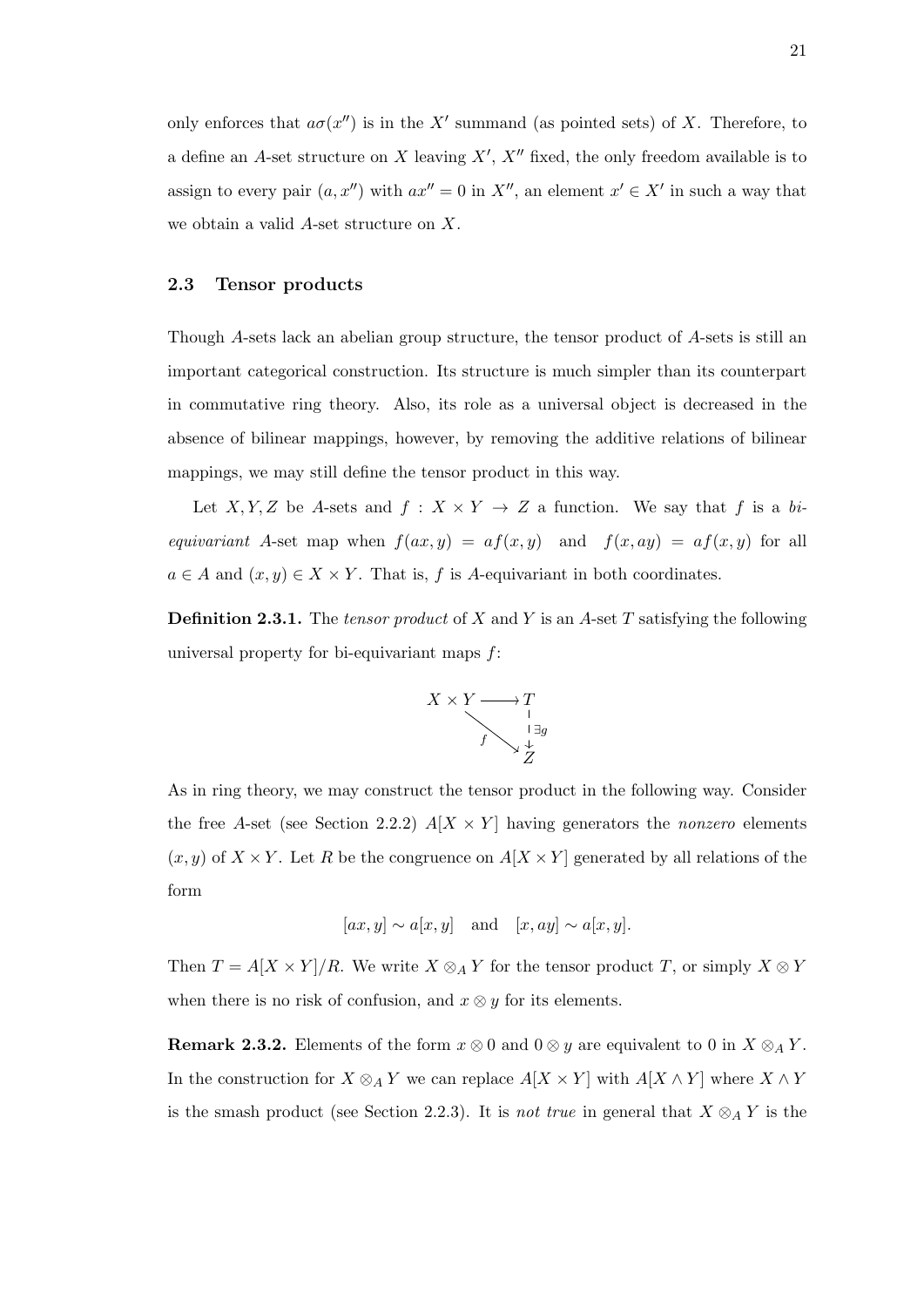A-set  $X \wedge Y$  modulo relations of the form  $a(x, y) \sim (ax, y)$  and  $a(x, y) \sim (x, ay)$ . The A-action on  $X \wedge Y$  is coordinate-wise, since it is a quotient of  $X \times Y$ , and the relations would imply  $a(x, y) = (ax, ay) = a^2(x, y)$  for every  $a \in A$ . In other words,  $X \wedge Y$ modulo the aforementioned relations is isomorphic to  $X \otimes_A Y$  only when every element of A is idempotent.

**Proposition 2.3.3.** Let  $X, Y, Z$  be A-sets. Then we have the following:

- i)  $X \otimes Y \cong Y \otimes X$
- ii)  $(X \otimes Y) \otimes Z \cong X \otimes (Y \otimes Z)$
- iii)  $(X \vee Y) \otimes Z \cong (X \otimes Z) \vee (Y \otimes Z)$
- iv)  $(X/Y) \otimes Z = (X \otimes Z)/(Y \otimes Z)$

Moreover,  $-\otimes_A Y$  is a functor and a left adjoint via the adjunction  $\text{Hom}_A(X \otimes_A Y, Z) \cong$  $Hom_A(X, Hom_A(Y, Z))$ . Hence  $-\otimes_A Y$  preserves colimits (see [23]) from which (iv) is a special case.

If  $f: A \to B$  is a monoid morphism and X an B-set, then X is naturally an A-set with A-action  $ax := f(a)x$ . This gives a functor  $f^* : B\text{-sets} \to A\text{-sets}$ , called the restriction of scalars from  $B$  to  $A$ . In particular,  $B$  is an  $A$ -set and when  $Y$  is any other A-set,  $B \otimes_A Y$  is a B-set with action  $b(b' \otimes y) = bb' \otimes y$ . This provides a functor  $f_*: A\text{-sets} \to B\text{-sets}$  called the extension of scalars from A to B with  $f_*Y = B \otimes_A Y$ .

Example 2.3.4. Any pointed set is an  $\mathbb{F}_1$ -set. If  $X, Y$  are  $\mathbb{F}_1$ -sets, then  $X \otimes_{\mathbb{F}_1} Y \cong X \wedge Y$ is their smash product. When A is a monoid, there is always a morphism  $\iota : \mathbb{F}_1 \to A$ and when X is an A-set,  $\iota^* X$  is its underlying pointed set (removing the A-action). Note that  $\iota^*\iota_*X = A \otimes_{\mathbb{F}_1} X = A[X]$  is a free A-set which is isomorphic to  $A \wedge X$  as pointed sets, but not as A-sets due to the action  $a(b \wedge x) = ab \wedge ax$  on  $A \wedge X$ .

#### 2.3.1 Tensor product of monoids

Let  $C$  be a monoid. Define a  $C$ -monoid or monoid over  $C$  to be a monoid morphism  $f: C \to A$ . Given another C-monoid,  $g: C \to B$ , one can form the smash product, or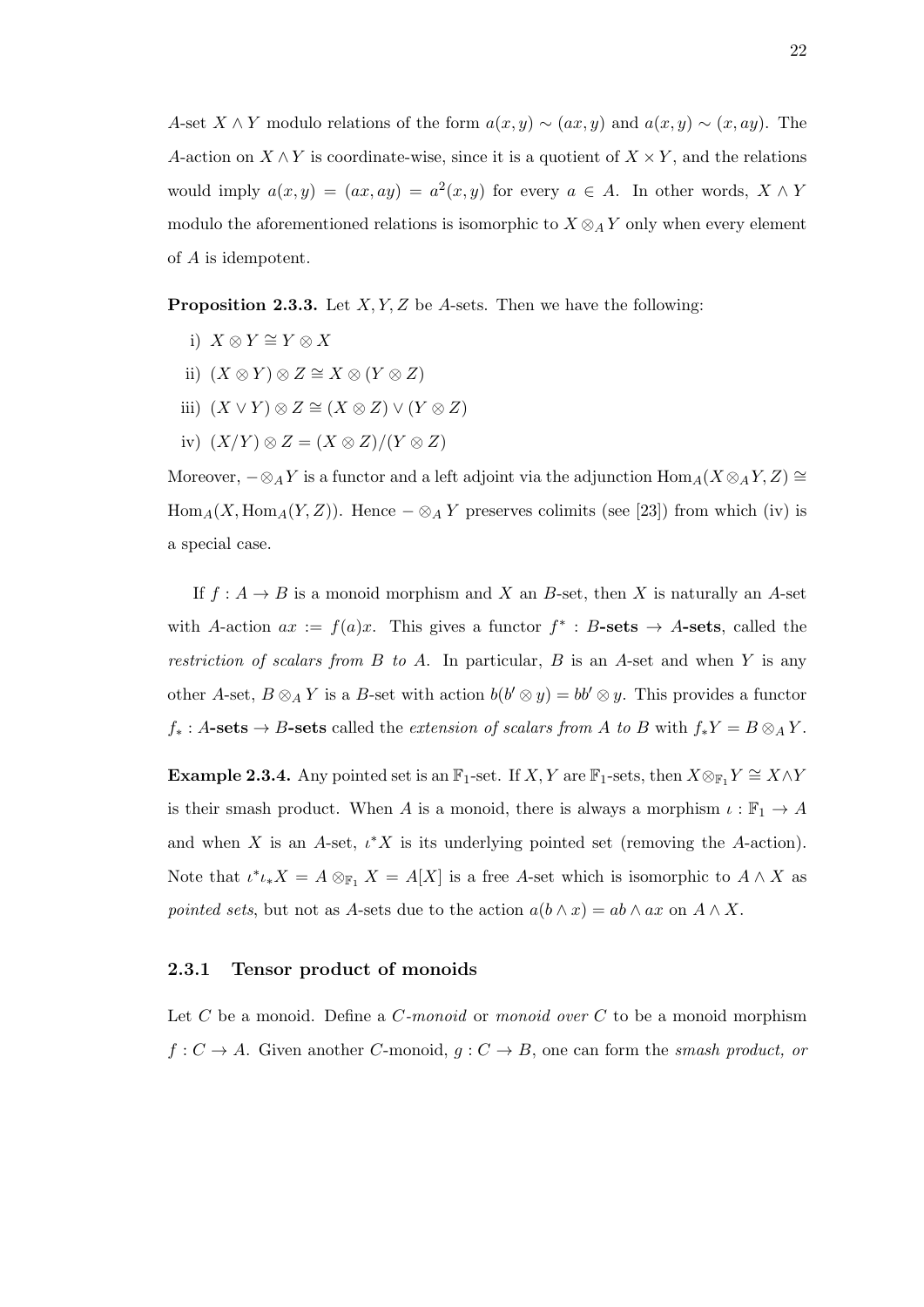tensor product, of A and B over C as the pushout of the following diagram:



namely,  $A \wedge_C B$  is the coproduct (see Section 2.1)  $A \wedge B$  modulo the relations  $(af(c), b) \sim$  $(a, g(c)b)$ . Using the usual tensor product notation, this is written  $A \otimes_C B$ . Since the smash product of monoids  $A, B$  is the tensor product as  $\mathbb{F}_1$ -monoids, it is often denoted  $A \otimes_{\mathbb{F}_1} B$  or simply  $A \otimes B$ . In an algebraic setting the  $\otimes$  notation is standard and we follow this convention. We will only use the smash product notation  $\wedge$  in situations where we wish to emphasize its coproduct/topological nature and do not require the language of tensor products. When no clear  $C$ -monoid structure on two monoids  $A, B$ is present, the notation  $A \otimes B$  will always mean  $A \otimes_{\mathbb{F}_1} B = A \wedge B$ .

Remark 2.3.5. This notation for the tensor product of monoids differs from the convention for A-sets. When A, B are monoids and B is also an A-set, the notation  $A \otimes B$ can be ambiguous. If the tensor product is as monoids, then  $A \otimes B = A \otimes_{\mathbb{F}_1} B = A \wedge B$ , but as A-sets,  $A \otimes B = A \otimes_A B = B \neq A \wedge B$ . It should be clear from the context whether the tensor product is formed as  $(\mathbb{F}_1)$ -monoids or A-sets; we will be explicit when there is a possibility for confusion.

**Example 2.3.6.** (Notation Warning!) Any monoid A is an  $\mathbb{F}_1$ -monoid and may be written as the tensor product  $\mathbb{F}_1 \otimes A$ . For the free monoid on one variable  $\mathbb{F}_1 \otimes \langle x \rangle =$  $\{0, 1, x, x^2, \ldots\}$  we adopt the algebra notation of commutative ring theory:  $\mathbb{F}_1[x]$ . In general, we write  $\mathbb{F}_1[x_1,\ldots,x_n] = \mathbb{F}_1[x]^{\otimes n}$  for the free monoid on n variables. If A is any monoid,  $A[x_1, \ldots, x_n] = A \otimes \mathbb{F}_1[x_1, \ldots, x_n]$  is the free A-monoid on n generators and its elements are monomials with coefficients in A.

Let  $m_1, \ldots, m_{2k}, k > 0$ , be monomials of  $A[x_1, \ldots, x_n]$  and R the congruence generated by the relations  $m_1 \sim m_2, \ldots, m_{2k-1} \sim m_{2k}$ . When convenient, we may write  $A[x_1, \ldots, x_n \mid m_1 = m_2, \ldots, m_{2k-1} = m_{2k}]$  or  $A[x_1, \ldots, x_n \mid m_1 \sim m_2, \ldots, m_{2k-1} \sim$  $m_{2k}$  for the quotient  $A[x_1, \ldots, x_n]/R$ .

In the absence of context, the notation  $A[x_1, \ldots, x_n]$  is ambiguous since it may refer to either the free A-monoid on n variables or the free A-set with generators  $x_1, \ldots, x_n$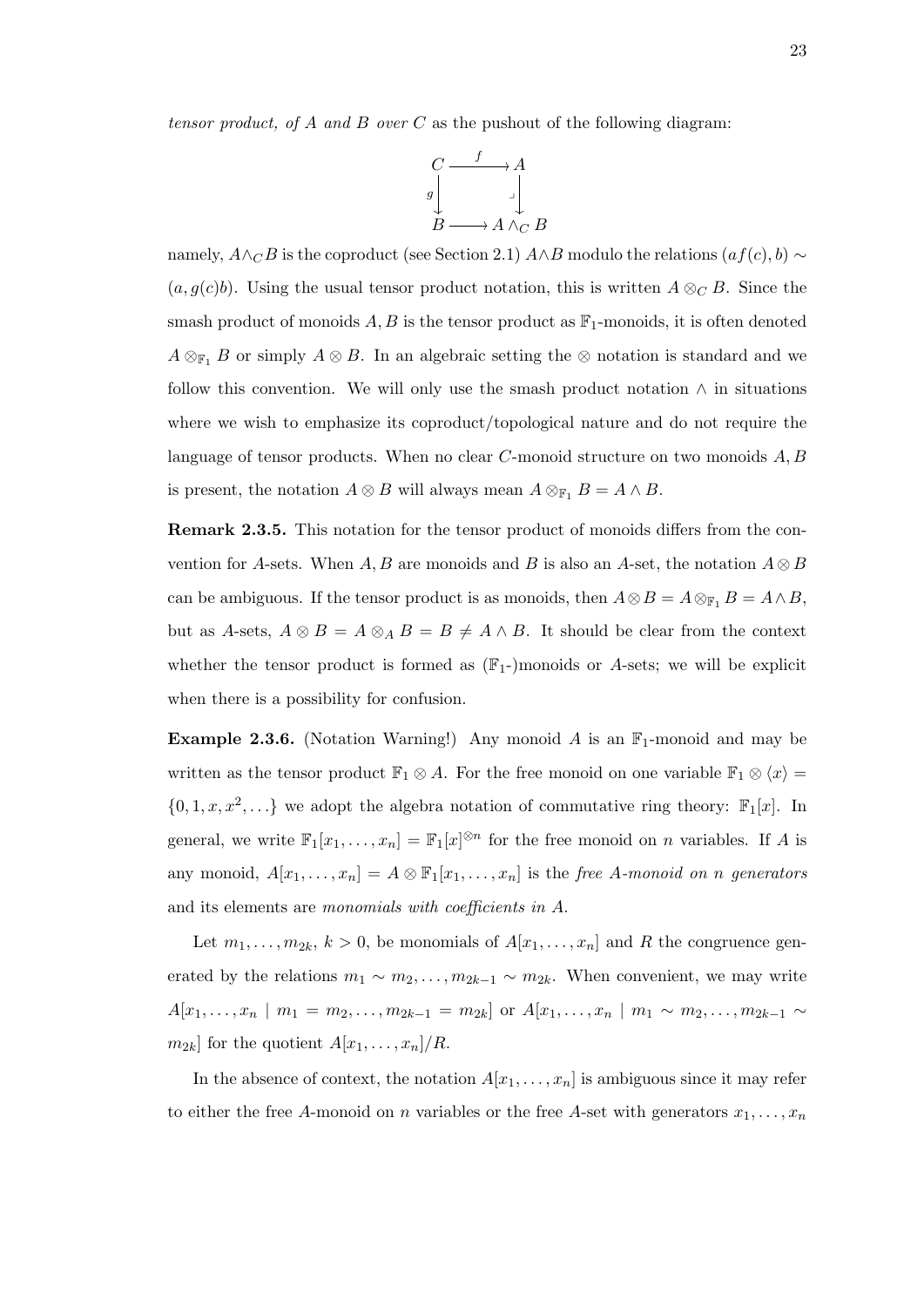(see Sections 2.2.2, 3.3.2). Therefore, when using this notation, the author will always be explicit about the nature of the object as an A-monoid or free A-set.

**Proposition 2.3.7.** Let A, B be monoids. Every ideal  $K \subseteq A \otimes B$  can be written as  $K = \bigcup_{\lambda \in \Lambda} I_{\lambda} \otimes J_{\lambda}$  where  $I_{\lambda} \subseteq A$ ,  $J_{\lambda} \subseteq B$  are (not necessarily proper) ideals and  $\Lambda$ is an indexing set. Moreover, at least one of the sets of ideals  $\{I_{\lambda}\}\$ and  $\{J_{\lambda}\}\$ can be chosen to contain distinct elements.

**Proof.** First note that K is the union of the ideals  $Ax \otimes By$ ,  $x \otimes y \in K$ , since if  $x \otimes y \in K$ , then  $Ax \otimes By \subseteq K$ . This proves the first assertion.

Next, note that if  $I, I' \subseteq A$  and  $J \subseteq B$  are ideals, then  $(I \otimes J) \cup (I' \otimes J) = (I \cup I') \otimes J$ (likewise, if  $I \subseteq A$  and  $J, J' \subseteq B$  are ideals, then  $(I \otimes J) \cup (I \otimes J') = I \otimes (J \cup J')$ ). Now for each  $y \in B$ , define  $I_y = \bigcup_{x \otimes y \in K} Ax$  and for fixed  $I_\lambda = I_y$ , set  $J_\lambda = \bigcup \{By \mid I_y = I_\lambda\}$ . Evidently,  $K = \bigcup_{\lambda \in \Lambda} I_{\lambda} \otimes J_{\lambda}$  and the set  $\{I_{\lambda}\}\$  of ideals contains distinct elements. Moreover, it is clear from the construction how we could have instead made the  $J_{\lambda}$ distinct, i.e. start by defining  $J_x = \bigcup_{x \otimes y \in K} By$ .  $\Box$ 

Let  $f: A \rightarrow B$  and  $g: A \rightarrow C$  be monoid morphisms. An A-monoid morphism  $h : B \to C$  is a monoid morphism that is also an A-set map, where B, C are considered A-sets by restriction of scalars (see Section 2.3). We say the monoid morphism  $f$  is finite and that  $B$  is a finite  $A$ -monoid when  $B$  is finitely generated as an  $A$ -set. The morphism is of *finite type* and  $B$  is a *finitely generated A-monoid* when there exists elements  $b_1, \ldots, b_n \in B$  such that every element of B can be written as a monomial in the  $b_i$  and elements of  $f(A)$ . In this case we say that the elements of B are monomials in the  $b_i$  with coefficients in  $f(A)$ . Notice that a monoid is finitely generated (see Section 2.1) when it is finitely generated as an  $\mathbb{F}_1$ -monoid.

#### Proposition 2.3.8. Let A be a monoid.

- i) If B is a countably generated A-monoid, then  $B \cong A[x_1, x_2, \ldots]/R$  for some congruence R on  $A[x_1, x_2, \ldots]$ .
- ii)  $A \cong G+[x_1,\ldots]/R$  where  $G_+ = A/\mathfrak{m}$  is the pointed group of units of A. Moreover, when the submonoid  $\mathfrak{m} \cup \{1\} \subseteq A$  is finitely generated, A is a finitely generated  $A/\mathfrak{m}\text{-monoid.}$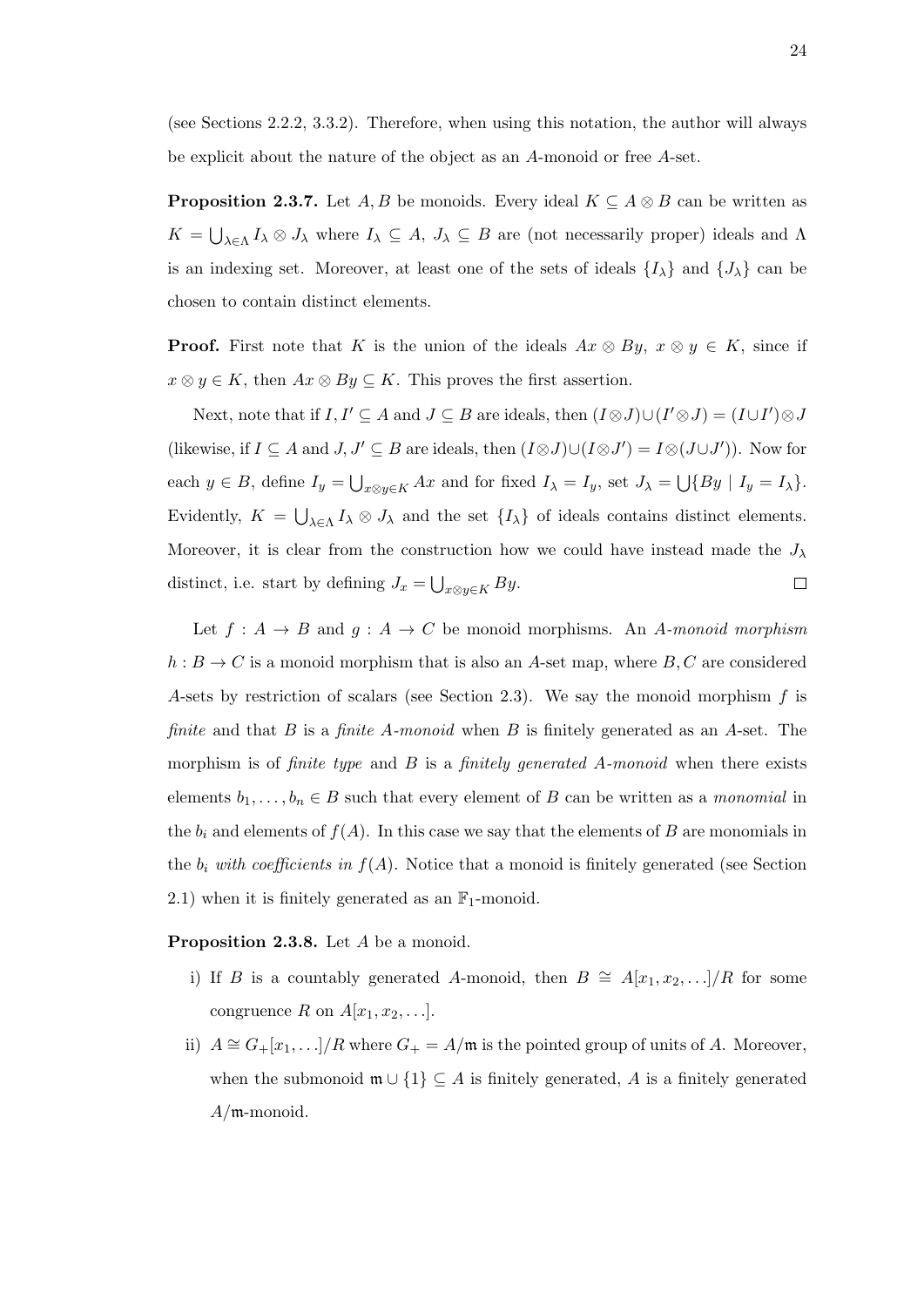**Proof.** i) Let  $b_1, b_2, ...$  be generators for B not in  $f(A)$ . Then every element of B can be written as a product of elements of  $f(A)$  and the  $b<sub>i</sub>$ . Hence, there is a surjection  $A[x_1, x_2,...] \rightarrow B$  defined by  $ax_{i_1}^{n_{i_1}}$  $\frac{n_{i_1}}{i_1} \cdots x_{i_k}^{n_{i_k}}$  $\frac{n_{i_k}}{i_k} \mapsto f(a)b_{i_1}^{n_{i_1}}$  $b_{i_1}^{n_{i_1}} \cdots b_{i_k}^{n_{i_k}}$  $i_k^{n_k}$ . The congruence R occurs as the pullback of this surjection with itself (see Proposition 2.1.7).

ii) Use (i) considering A as a  $A/\mathfrak{m}$ -monoid via the obvious inclusion. Then  $A\setminus (A/\mathfrak{m})$  =  $\mathfrak{m}\setminus\{0\}$  is the nonzero elements of maximal ideal. When  $\mathfrak{m}$  is finitely generated, only finitely many  $x_i$  are necessary.  $\Box$ 

Remark 2.3.9. Proposition 2.3.8 provides a simple way to create many monoids. Beginning with a monoid  $A$ , the  $A/\mathfrak{m}$ -monoid structure is the simplest way to describe it. Alternatively, let  $G_+$  be a pointed abelian group (hence monoid) and let S be any commutative, pointed semigroup. Adding a distinguished identity  $S' = S \coprod \{1\}$  makes S' a monoid and we may tensor over  $\mathbb{F}_1$ :  $A = G_+ \otimes S'$ . Note that if S is already a monoid with identity e, then e is an (nontrivial) idempotent element of  $S'$ . Let  $S' \to \mathbb{F}_1$ be the map sending all non-identity elements to 0. Tensoring with  $G_+$  induces the map  $A \to G_+$  having kernel S. Since  $G_+$  is a pointed group,  $(G \times S)/(G \times 0)$  is the maximal ideal of A.

#### 2.4 Localization

Let A be a monoid and  $S \subseteq A$  a multiplicatively closed subset. Define  $S^{-1}A$  to be the monoid with elements  $a/s, a \in A$  and  $s \in S$ , where  $a/s = b/t$  if there is a  $u \in S$  such that  $u(at) = u(bs)$ . The multiplication in  $S^{-1}A$  is induced by  $A$ ,  $(a/s)(b/t) = ab/st$ . Note that  $(1/s)(s/1) = 1$  so that any element of S becomes a unit in  $S^{-1}A$ . Clearly  $S \subseteq A^{\times}$  means  $S^{-1}A = A$ . The monoid  $S^{-1}A$  is called the monoid of fractions of A with respect to S or the localization of A at S.

There are special cases which warrant their own notation. When  $\mathfrak{p} \in \mathrm{MSpec}(A)$ ,  $S = A \$ p is multiplicatively closed and  $S^{-1}A$ , denoted  $A_p$ , is the *localization of A at* p. When  $S = \{s, s^2, \ldots\}$  is generated by a single element, we write  $S^{-1}A = A_s$  or  $A[\frac{1}{s}]$  $\frac{1}{s}$ . More generally, when S is generated by  $s_1, \ldots, s_n$  we write  $S^{-1}A = A[\frac{1}{s}]$  $\frac{1}{s_1}, \ldots, \frac{1}{s_n}$  $\frac{1}{s_n}$ . Note there is a canonical map  $A \to S^{-1}A$  defined by  $a \mapsto a/1$  which is injective only when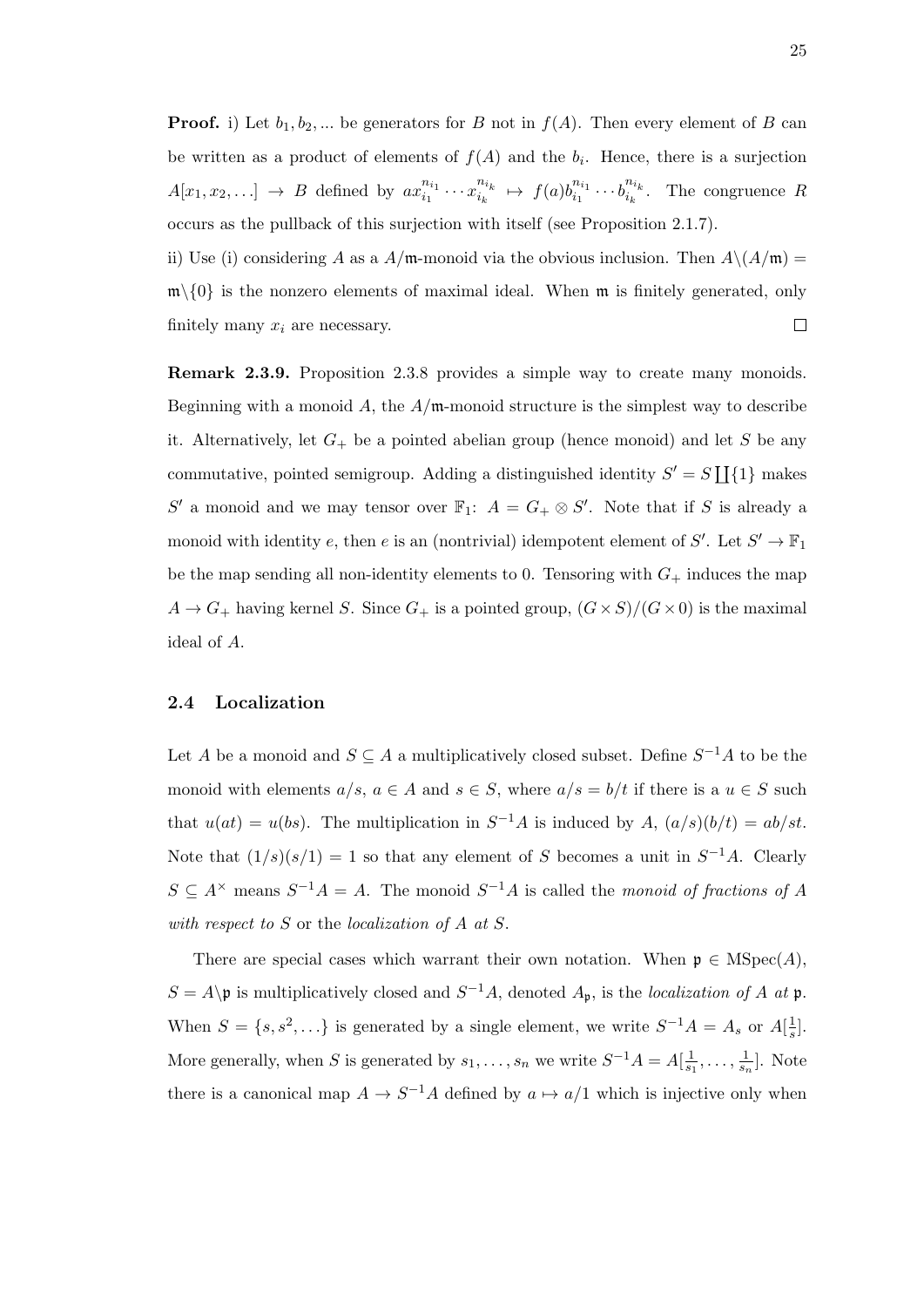$S \cup \{0\} \subseteq A$  is a cancellative monoid.

**Remark 2.4.1.** The monoid  $S^{-1}A$  satisfies the usual universal property of localization. Namely, let  $f : A \to B$  be any morphism such that the image of every element of  $S \subseteq A$ is a unit in B. Then f factors through the morphism  $A \to S^{-1}A$  as in the following diagram:



**Remark 2.4.2.** A multiplicatively closed subset  $S \subseteq A$  is *saturated* when  $xy \in S$ implies  $x, y \in S$ . If S is any multiplicatively closed subset of A, the *saturation*  $\overline{S}$  of S is the intersection of all the saturated multiplicatively closed subsets of  $A$  containing S. Moreover, the complement of a saturated, multiplicatively closed subset of A is a prime ideal.

**Proposition 2.4.3.** Let A be a monoid and  $S \subseteq A \setminus \{0\}$  a multiplicatively closed subset. Then  $S^{-1}A$  exists and:

- i)  $S^{-1}A = A_{\mathfrak{p}}$  for some  $\mathfrak{p} \in \mathrm{MSpec}(A)$ .
- ii) If A is finitely generated,  $A_{\mathfrak{p}} = A_s$  for some  $s \in A \backslash \mathfrak{p}$ .
- iii) The proper ideals of  $S^{-1}A$  correspond to the ideals of A contained in  $A\backslash S$ .

**Proof.** i) First notice that  $S^{-1}A = \overline{S}^{-1}A$ , since if  $ab \in S$ , then  $\frac{1}{a} = b\frac{1}{ab} \in S^{-1}A$ . Similarly,  $\frac{1}{b} = a \frac{1}{ab} \in S^{-1}A$ . Therefore we may assume that S is saturated. Then  $xy \in A \backslash S$  and  $x, y \notin A \backslash S$ , that is  $x, y \in S$ , implies  $xy \in S$ . Hence,  $A \backslash S$  is a prime ideal.

ii) Let  $a_1, \ldots, a_n$  be the generators for A. Since  $S = A \$  is saturated, it must be generated by the  $a_i \notin \mathfrak{p}$ . For  $s = \prod_{a_i \notin \mathfrak{p}} a_i$ , we have  $A_{\mathfrak{p}} = A_s$ .

iii) If  $I \subseteq A$  is an ideal and  $I \cap S \neq \emptyset$ , then  $S^{-1}I$  contains units, hence is not proper. Conversely, if  $J \subseteq S^{-1}A$  is an ideal, then  $J = S^{-1}I$  where  $I = \{a \in A \mid a/I \in J\}$ .

There are two special monoids obtained from localization: the *total monoid of frac*tions and group completion. When S is the set of non-zero divisors of  $A, G(A) = S^{-1}A$ is the *total monoid of fractions*. When  $A$  is torsion free, i.e. 0 generates a prime ideal,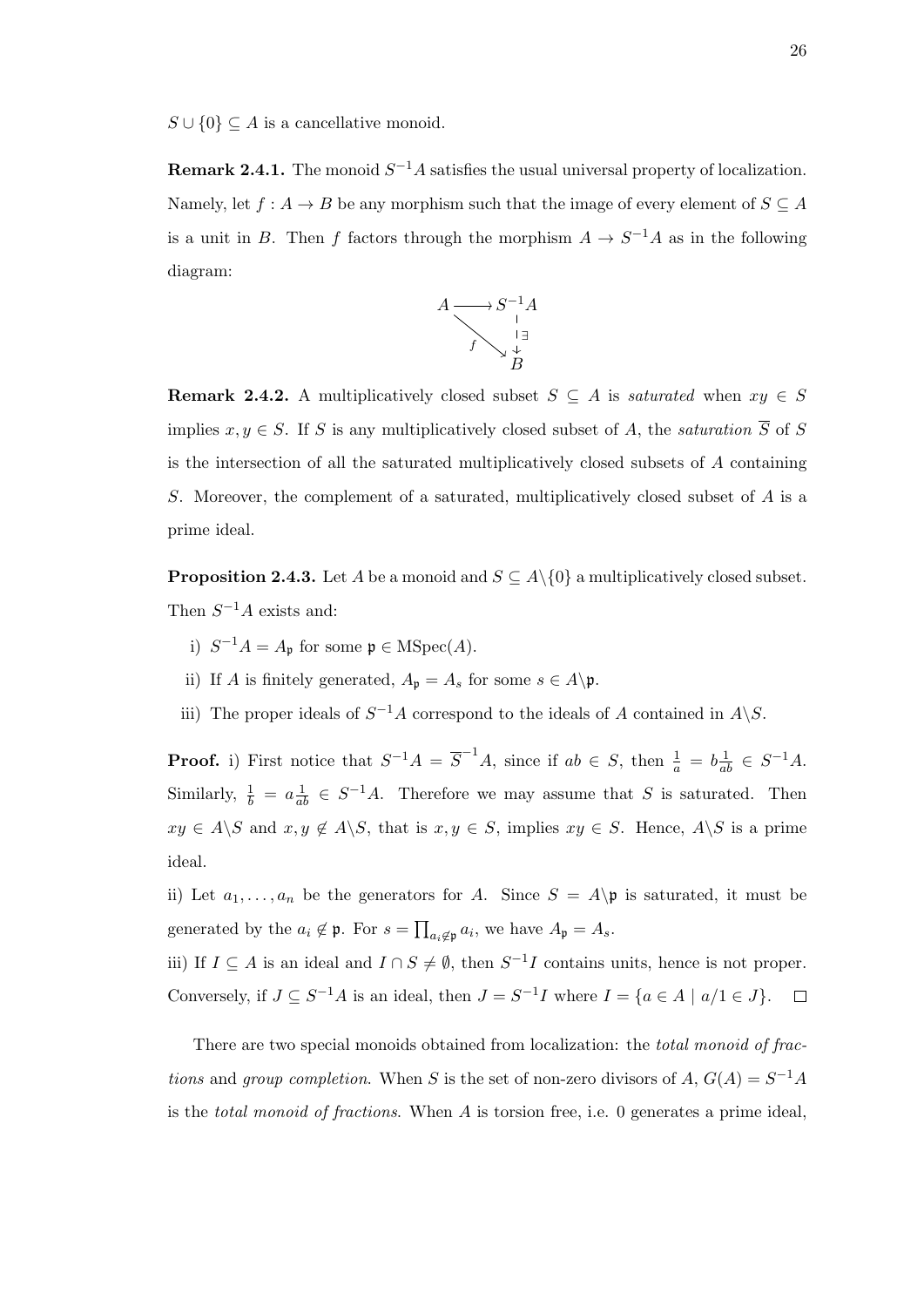the localization  $A_0 = A_{(0)}$  of A at (0) is the group completion. The canonical map  $A \rightarrow A_0$  is an inclusion precisely when A is cancellative.

Let X be an A-set and  $S \subseteq A$  multiplicatively closed. Define  $S^{-1}X$ , the *localization* of X at S, to be the  $S^{-1}A$ -set with elements  $x/s$ ,  $x \in X$  and  $s \in S$ , where  $x/s =$  $x'/t$  when  $u(tx) = u(sx')$  for some  $u \in S$ . The action of  $S^{-1}A$  on  $S^{-1}X$  is simply  $(a/s)(x/t) = ax/st.$ 

The  $S^{-1}A$ -set  $S^{-1}X$  satisfies the usual universal property. Consider an  $S^{-1}A$ -set Y as an A-set by restriction of scalars. Then every A-set morphism  $f: X \to Y$  factors through  $X \to S^{-1}X$  as in the following diagram:



When  $S = A \backslash \mathfrak{p}$ , the notation  $X_{\mathfrak{p}}$  will denote  $S^{-1}X$  and we call  $X_{\mathfrak{p}}$  the *localization of* X at p. Note that the previous notations apply when  $X = I$  is an ideal of A, namely  $S^{-1}I$  is the image of I in  $S^{-1}A$  and likewise for  $I_{\mathfrak{p}}$ .

**Proposition 2.4.4.** Let X be an A-set and  $S \subseteq A$  multiplicatively closed.

- i) Let  $0 \neq x \in X$ . Then  $\text{ann}(x) \cap S \neq \emptyset$  if and only if  $x/1 = 0$  in  $S^{-1}X$ .
- ii)  $S^{-1}X \cong X \otimes_A S^{-1}A$ .

**Proof.** i) Suppose  $a \in \text{ann}(x) \cap S$ . Then  $\frac{1}{a} \in S^{-1}A$  and  $x = (\frac{1}{a}a)x = \frac{1}{a}$  $\frac{1}{a}0 = 0.$ Conversely, suppose  $0 \neq x \in X$  but  $x/1 = 0$  in  $S^{-1}X$ . By definition, there exists  $u \in S$ with  $ux = u0 = 0$ , hence  $u \in \text{ann}(x) \cap S$ .

ii) The map  $X \times S^{-1}A \to S^{-1}X$  defined by  $(x, a/s) \mapsto ax/s$  is bi-equivariant and, by the universal property of tensor products, induces  $f: X \otimes_A S^{-1}A \to S^{-1}X$ . The induced map is surjective as  $x \otimes 1/s \mapsto x/s$  for any  $x \in X$  and  $s \in S$ . Now if  $f(x \otimes a/s) = ax/s = bx'/t = f(x' \otimes b/t)$ , there exists  $u \in S$  such that  $u(tax) = u(sbx')$ in  $X$ . Hence,

$$
x \otimes \frac{a}{s} = x \otimes \frac{aut}{sut} = u(tax) \otimes \frac{1}{sut} = u(sbx') \otimes \frac{1}{sut} = x' \otimes \frac{sub}{sut} = x' \otimes \frac{b}{t}.
$$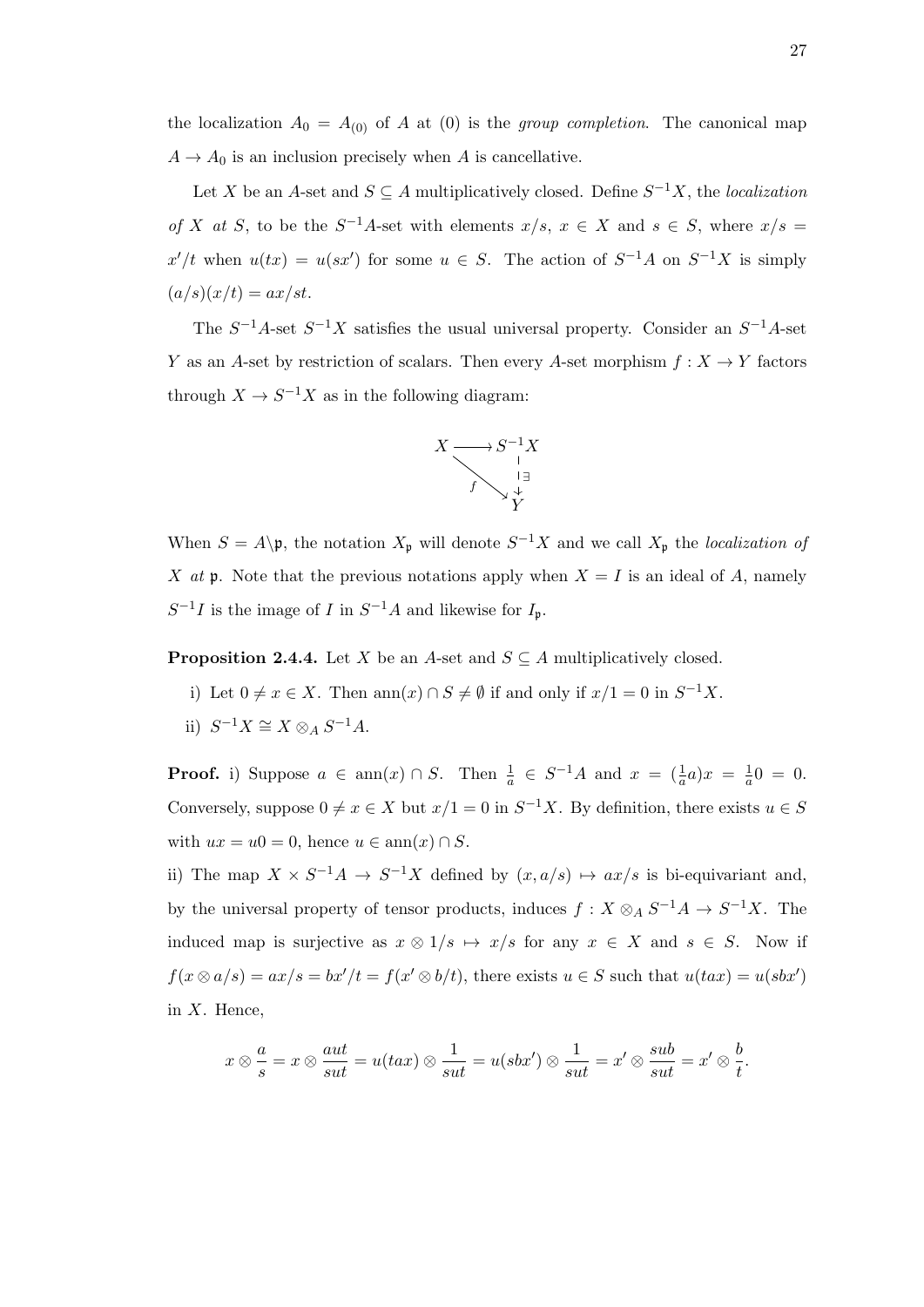#### 2.5 Chain conditions

We say an A-set X is noetherian when it satisfies the ascending chain condition  $(ACC)$ on A-subsets. That is, every increasing chain of A-subsets  $X_1 \subseteq X_2 \subseteq \cdots$  stabilizes so that  $X_n = X_{n+1} = \cdots$  for some  $n > 0$ . Similarly, X is *artinian* when it satisfies the descending chain condition (DCC) on A-subsets, namely every descending chain of A-subsets  $X_1 \supseteq X_2 \supseteq \cdots$  stabilizes. A monoid A is noetherian (respectively artinian) when it is noetherian (respectively artinian) when considered as an A-set. Since Asubsets of A are simply ideals, A is noetherian (respectively artinian) when it satisfies the ACC (respectively DCC) on ideals. The proof of the following result is an exact replica of the analogous result in ring theory.

**Proposition 2.5.1.** An A-set X is noetherian if and only if every A-subset is finitely generated. Hence, A is noetherian if and only if every ideal is finitely generated.

We now verify some standard results for noetherian A-sets and monoids.

**Proposition 2.5.2.** The free monoid on one variable  $\mathbb{F}_1[x]$  is noetherian.

Proof. Every ideal is generated by its element of lowest degree.

**Proposition 2.5.3.** Let  $0 \to X' \to X \to X'' \to 0$  be an a.e.s. of A-sets. Then

- i) X is noetherian if and only if  $X'$  and  $X''$  are noetherian.
- ii) X is artinian if and only if  $X'$  and  $X''$  are artinian.
- iii) If  $X_i$  is a noetherian (resp. artinian) A-set for  $1 \leq i \leq n$ , then  $\vee_{i=1}^n X_i$  is noetherian (resp. artinian).

**Proof.** i) Suppose X is noetherian. Any ascending chain of A-subsets of  $X'$  is also an ascending chain in X since  $X' \subseteq X$  and thus, stabilizes. Likewise, an ascending chain in  $X''$  corresponds to an ascending chain in X under  $g^{-1}$ .

Conversely, let  $\{X_i\}_{i\geq 0}$  be an ascending chain in X. Then the  $\{f^{-1}(X_i)\}\$ and  ${g(X<sub>i</sub>)}$  form ascending chains in X' and X'' which stabilize. Since each  $X<sub>i</sub>$  is the union of the image of  $f^{-1}(X_i)$  and the inverse image of  $g(X_i)\setminus\{0\}$ , the  $\{X_i\}$  also stabilize. ii) Similar to (i).

iii) Use induction with (i),(ii) on the a.e.s.  $0 \to X_n \to \bigvee_{i=1}^n X_i \to \bigvee_{i=1}^{n-1} X_i \to 0$ .  $\Box$ 

 $\Box$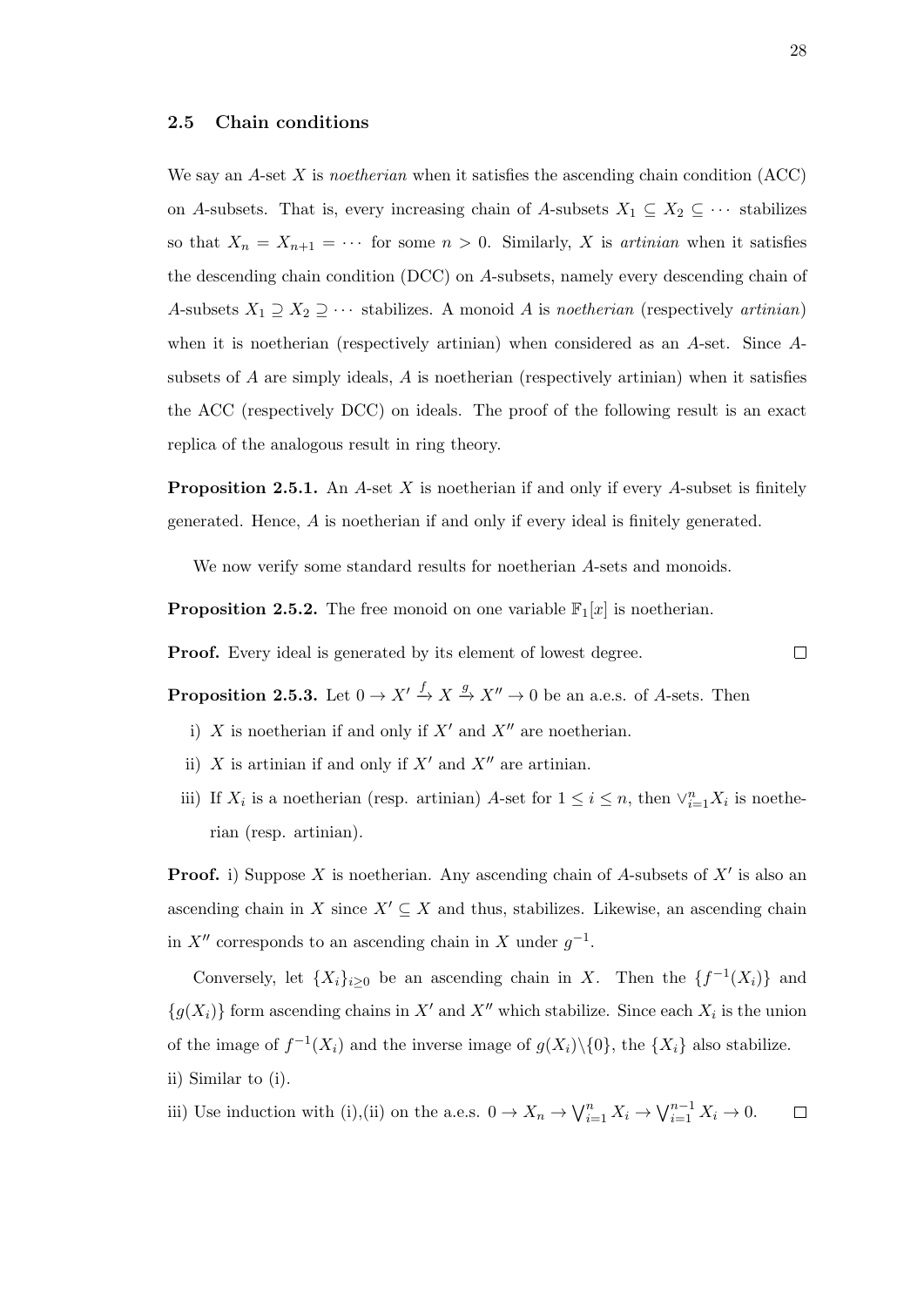**Proposition 2.5.4.** Let  $f : X \to Y$  be an A-set morphism. If X is noetherian, so is  $f(X).$ 

**Proof.** Let  $X' \subseteq f(X)$  be an A-subset. Let  $f^{-1}(X') \subseteq X$  denote the set theoretic inverse of elements in X'. Then  $f^{-1}(X')$  is finitely generated by, say,  $x_1, \ldots, x_n$ . Hence, the  $f(x_i)$  form a finite set of generators for  $X'$ .  $\Box$ 

**Proposition 2.5.5.** Let  $A, B$  be noetherian monoids and  $A[x]$  the free A-monoid in one variable. Then

- i)  $A \otimes B$  is noetherian.
- ii)  $A[x_1, \ldots, x_n]$  is noetherian.

**Proof.** i) By Proposition 2.3.7, every ideal  $K \subseteq A \otimes B$  is of the form  $K = \bigcup_{\lambda \in \Lambda} I_{\lambda} \otimes J_{\lambda}$ for some indexing set  $\Lambda$ . Since  $A, B$  are noetherian, for fixed  $\lambda$ , both  $I_{\lambda} = (a_1, \ldots, a_n)$ and  $J_{\lambda} = (b_1, \ldots, b_m)$  are finitely generated so that  $I_{\lambda} \otimes J_{\lambda}$  is finitely generated by  ${a_i \otimes b_j}$ . Thus, we need only show that the indexing set  $\Lambda$  can be made finite.

Proposition 2.3.7 also shows that at least one of the sets  $\{I_{\lambda}\}\$  and  $\{J_{\lambda}\}\$  have distinct ideals, say  $I_{\lambda} \neq I_{\lambda'}$  for  $\lambda \neq \lambda'$ . If  $\Lambda$  were infinite, we can construct a strictly increasing chain of ideals  $I_{\lambda_1} \subseteq I_{\lambda_1} \cup I_{\lambda_2} \subseteq \cdots$ , where  $\lambda_{n+1} \notin {\lambda_1, \ldots, \lambda_n}$ , in A which contradicts the noetherian assumption.

ii) Use Proposition 2.5.2 and (i) inductively.

Proposition 2.5.6. Let A be a noetherian monoid.

- i) Any homomorphic image of A is noetherian.
- ii) Finitely generated A-monoids are noetherian.
- iii) If  $S \subseteq A$  is multiplicatively closed, then  $S^{-1}A$  is noetherian.

Proof. i) Use Proposition 2.5.4 on the ideals of A.

ii) A finitely generated A-monoid is the homomorphic image of  $A[x_1, \ldots, x_n]$  for some  $n > 0$ . The latter monoid is noetherian by Proposition 2.5.5(ii). Now use (i).

iii) By Proposition 2.4.3(iii), the ideals of A contained in  $S^{-1}A$  correspond to ideals contained in A \S. If  $I = (x_1, \ldots, x_n)$  is finitely generated,  $S^{-1}I$  is generated by  $x_i/1$ .  $\Box$ 

 $\Box$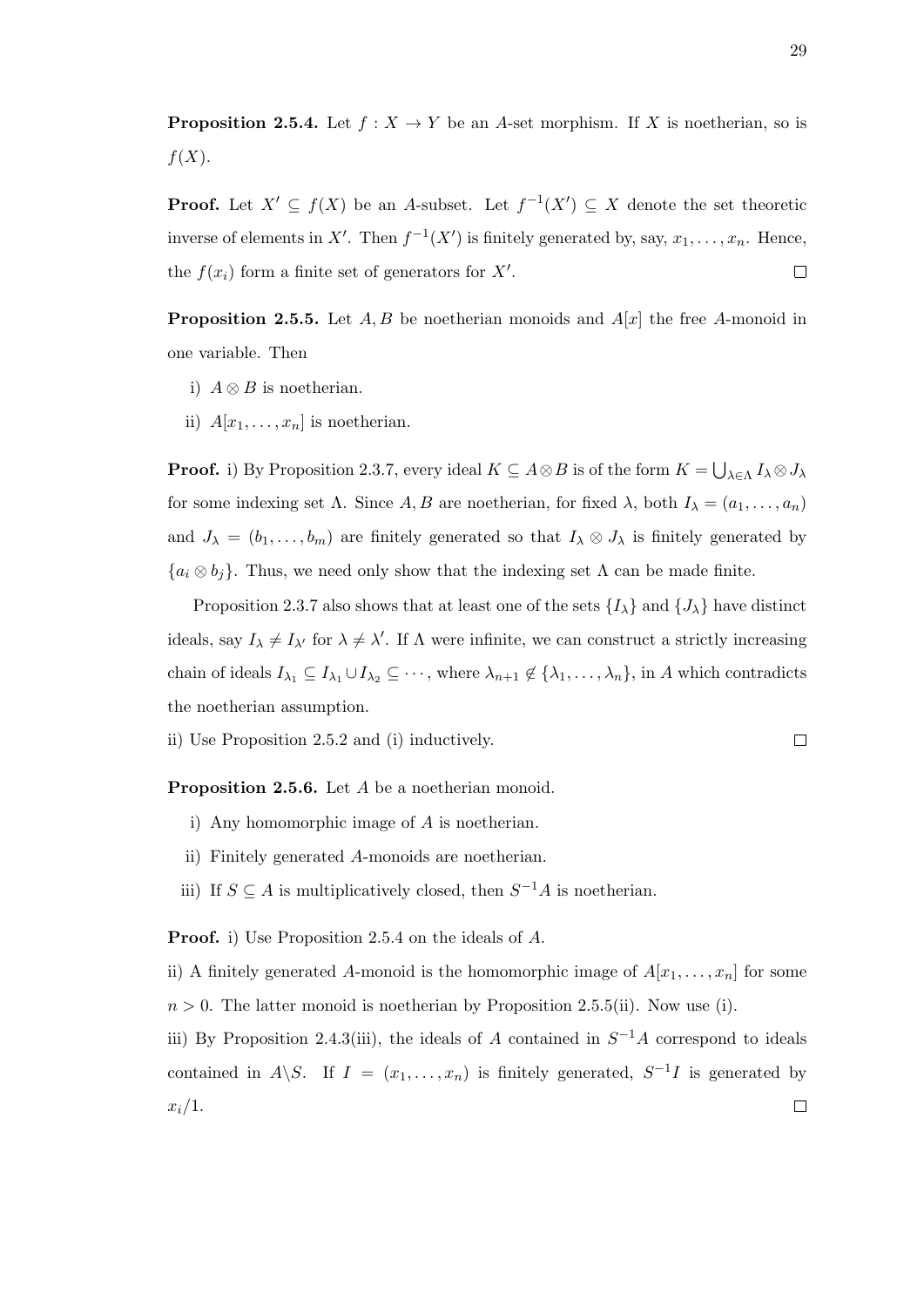**Proposition 2.5.7.** Let A be a noetherian monoid and X an A-set. If X is finitely generated, then it is noetherian.

**Proof.** Let  $x_1, \ldots, x_n$  be a set of generators for X. Then there is a surjection  $\bigvee_{i=1}^n A_i \to$ X defined by  $1_i \mapsto x_i$ . Now use Proposition 2.5.4.  $\Box$ 

Before proceeding we recall a definition. Consider the following diagram of A-sets:

$$
X \stackrel{f}{\underset{g}{\rightrightarrows}} Y \stackrel{h}{\rightarrow} Z.
$$

We say that h coequalizes f and g when  $hf = hg$  and that h, or Z, is the coequalizer of  $f, g$  when it satisfies the following universal property:

$$
X \xrightarrow{f} Y \xrightarrow{h'} \overset{A^{\uparrow}}{\longrightarrow} Z
$$

$$
X \xrightarrow{f} Y \xrightarrow{h} Z
$$

namely, if  $h' : Y \to Z'$  is any other morphism that coequalizes f and g, there exists a morphism  $p: Z \to Z'$  such that  $h' = ph$ . Of course, this is just the universal product for colimits applied to the diagram  $\cdot \Rightarrow \cdot$ . We sometimes represent the codomain of the coequalizer map by  $Z = \text{coeg}(f, g)$ . Coequalizers play a larger role in the theory of monoids (resp. A-sets) since every monoid (resp. A-set) occurs as a coequalizer, but not as a quotient by an A-subset. See Chapter 3 for more details.

In general there are many more congruences on a monoid than there are ideals; obviously every ideal defines a congruence. Then why not define a monoid A to be noetherian when it satisfies the DCC on quotient monoids? Equivalently, when A has the ACC on congruences. We will see in this section that monoids that have the ACC on congruences coincide with finitely generated monoids.

The following result is clear, as A-subsets determine congruences:

**Lemma 2.5.8.** Let X be an A-set. If X has the ACC on congruences, then X is noetherian.

A simple example of a noetherian monoid which does not have the ACC on congruences is the following: let G be the free abelian group on countably many generators  $x_i$ .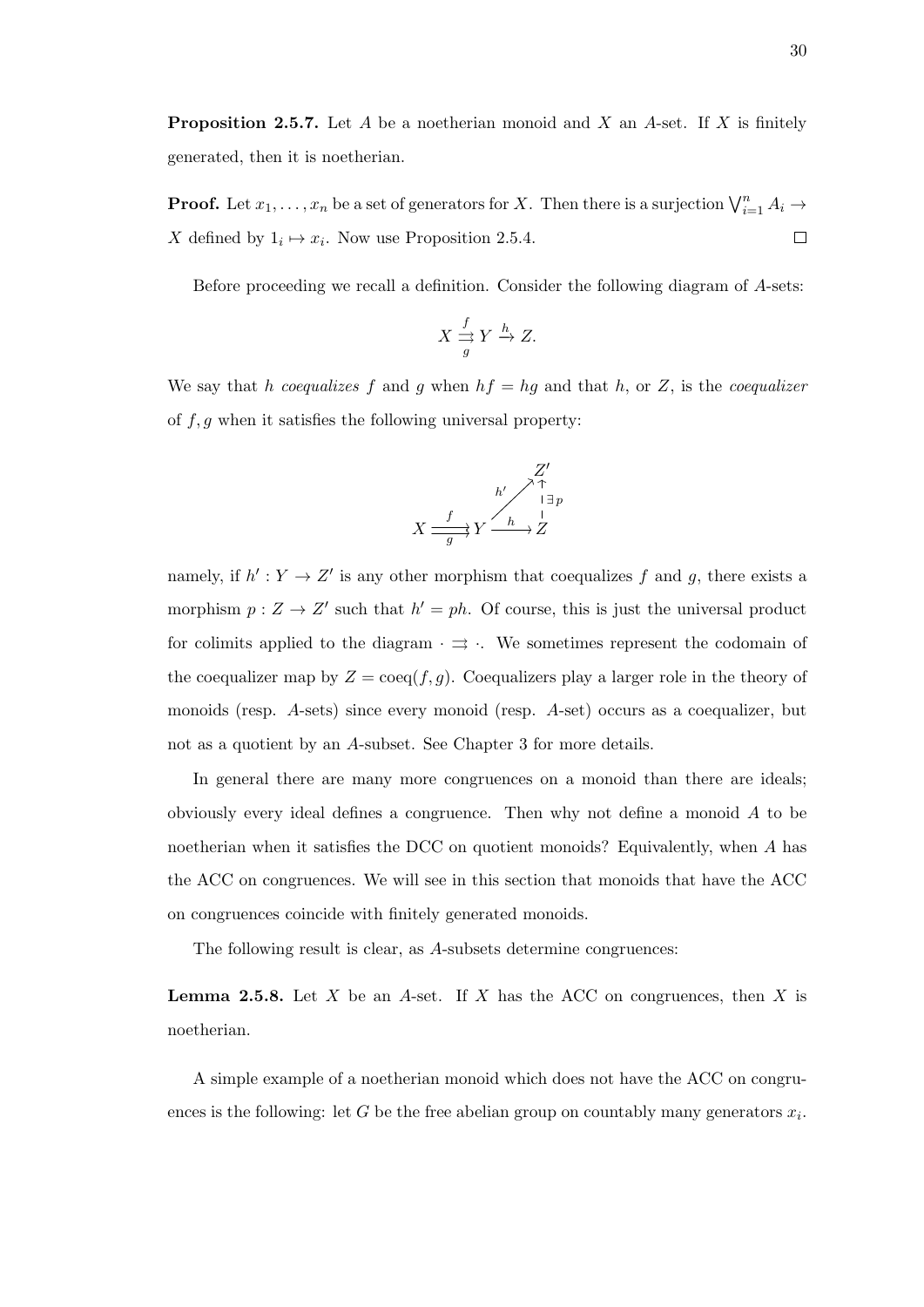Then  $G_+$  is a monoid and  $(x_1 \sim 0) \subseteq (x_1 \sim 0, x_2 \sim 0) \subseteq (x_1 \sim 0, x_2 \sim 0, x_3 \sim 0) \subseteq \cdots$ is an ascending chain of congruences (whose generators are shown) on  $G_+$  which clearly does not stabilize. However,  $G_+$  is noetherian since the only proper ideal is (0).

We now briefly introduce a functor we require for subsequent results. For more information see Section 3.2. Given a commutative ring  $k$  and monoid  $A$ , we may form the k-algebra  $k[A]$  which is the quotient of the free k-module with generators the elements of A by the submodule generated by  $0_A$ . A generic element of  $k[A]$  is a finite k-linear sum of nonzero elements of A with multiplication provided by both A and  $k$ . This construction induces a functor  $k[-]: \mathbf{Mon}_* \to k\text{-algebras},$  called the k-realization of A, defined by  $A \mapsto k[A]$ . In particular  $k[\mathbb{F}_1] = k$ . We can extend this definition to obtain  $k[-] : A\text{-sets} \to k[A]\text{-mod}$  defined by  $X \to k[X]$ , where  $k[X]$  is the quotient of the free  $k[A]$ -module with generators the elements of X by the submodule generated by  $0_X$ . Of course, a generic element of  $k[X]$  is a finite k-linear sum of nonzero elements of  $X$ .

**Proposition 2.5.9.** If A is a finitely generated monoid and k is a noetherian ring, then  $k[A]$  is a noetherian ring.

**Proof.** Since A is finitely generated by, say  $a_1, \ldots, a_n$ , we may write it as the quotient of a free monoid in n variables  $\langle 0, 1, x_1, \ldots, x_n \rangle$ . Then  $k[A]$  is the homomorphic image of the polynomial ring  $k[x_1, \ldots, x_n]$ , which is noetherian by the Hilbert Basis Theorem in commutative ring theory.  $\Box$ 

**Lemma 2.5.10.** Let X be an A-set and  $R_1 \subseteq R_2$  be congruences on X. Let  $p_i : X \to Y$  $X/R_i$  and  $k[p_i]: k[X] \to k[X/R_i]$  be the usual projection maps and their k-realizations respectively. Then  $R_1 = R_2$  if and only if  $\ker(k[p_1]) = \ker(k[p_2])$ .

Proof. Consider the following diagram:

$$
0 \longrightarrow \ker(k[p_1]) \longrightarrow k[X] \xrightarrow{k[p_1]} k[X/R_1] \longrightarrow 0
$$
  
\n
$$
\downarrow \qquad \qquad \downarrow \qquad \qquad \downarrow \qquad \downarrow \downarrow
$$
  
\n
$$
0 \longrightarrow \ker(k[p_2]) \longrightarrow k[X] \xrightarrow[k[p_2]]{k[p_1]} k[X/R_2] \longrightarrow 0
$$

where  $q : X/R_1 \rightarrow X/R_2$  is the surjection induced by the containment  $R_1 \subseteq R_2$ . If  $R_1 = R_2$ , then q, and hence  $k[q]$ , is the identity map so that f is the identity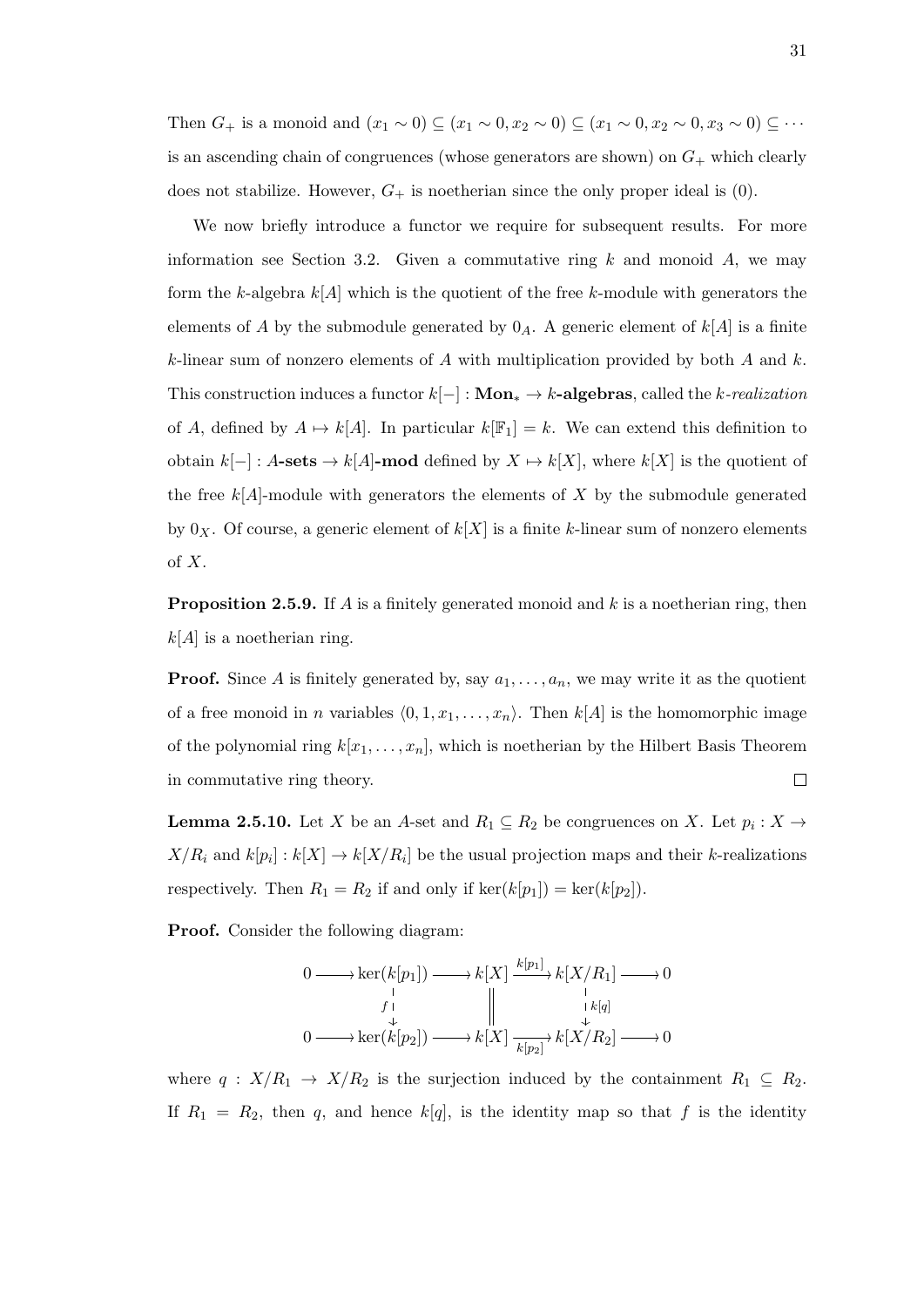map. If ker(k[p<sub>1</sub>]) = ker(k[p<sub>2</sub>]), then f is the identity map and so is k[q]. Certainly  $q: X/R_1 \rightarrow X/R_2$  is the identity map and hence,  $R_1 = R_2$ .  $\Box$ 

**Proposition 2.5.11.** An A-set X has the ACC on congruences when  $k[X]$  is a noetherian  $k[A]$ -module.

**Proof.** Let  $R_1 \subseteq R_2 \subseteq \cdots$  be an ascending chain of congruences on X and  $X/R_1 \rightarrow$  $X/R_2 \rightarrow \cdots$  the associated descending chain of quotient A-sets. Let  $p_i: X \rightarrow X/R_i$ denote the projection map and consider the k-realizations  $k[p_i] : k[X] \to k[X/R_i]$ .

As in Lemma 2.5.10, the  $k[p_i]$  give rise to an increasing chain of  $k[A]$ -submodules  $\ker(k[p_1]) \subseteq \ker(k[p_2]) \subseteq \cdots$  that stabilizes since, by assumption,  $k[X]$  is noetherian. Hence, there is an  $N \geq 0$  such that

$$
\ker(k[p_i]) = \ker(k[p_{i+1}]) = \cdots
$$

for all  $i \geq N$ . By Lemma 2.5.10, we have  $R_i = R_{i+1} = \cdots$  for all  $i \geq N$ .  $\Box$ 

**Corollary 2.5.12.** Let A be a finitely generated monoid and X an A-set. Then X has the ACC on congruences if and only if  $X$  is noetherian.

Proof. When X has the ACC on congruences, it also has the ACC on A-subsets by Lemma 2.5.8. Conversely, suppose X is noetherian and let  $k$  be any commutative, noetherian ring. By Proposition 2.5.9,  $k[A]$  is a noetherian ring and since X is noetherian, it is finitely generated. Then  $k[X]$  is finitely generated as a  $k[A]$ -module, hence noetherian. Now use Proposition 2.5.11.  $\Box$ 

We now summarize the results:

**Theorem 2.5.13.** Let A be a monoid. Then A is finitely generated if and only if A has the ACC on congruences.

**Proof.** Assuming A is finitely generated, the result follows from Proposition 2.5.5 and Corollary 2.5.11 with  $X = A$ . Now, assume A has the ACC on congruences and suppose it is not finitely generated, say  $A = \mathbb{F}_1[a_1, a_2, \ldots]$ . Then we can construct an non-stabilizing chain of congruences  $R_1 \subseteq R_2 \subseteq \cdots$  where  $R_i$  is generated by relations  ${a_j \sim \epsilon(a_j)}_{j \leq n}$  and  $\epsilon(a_j) = 1$  when  $a_j \in A^{\times}$  and 0 otherwise.  $\Box$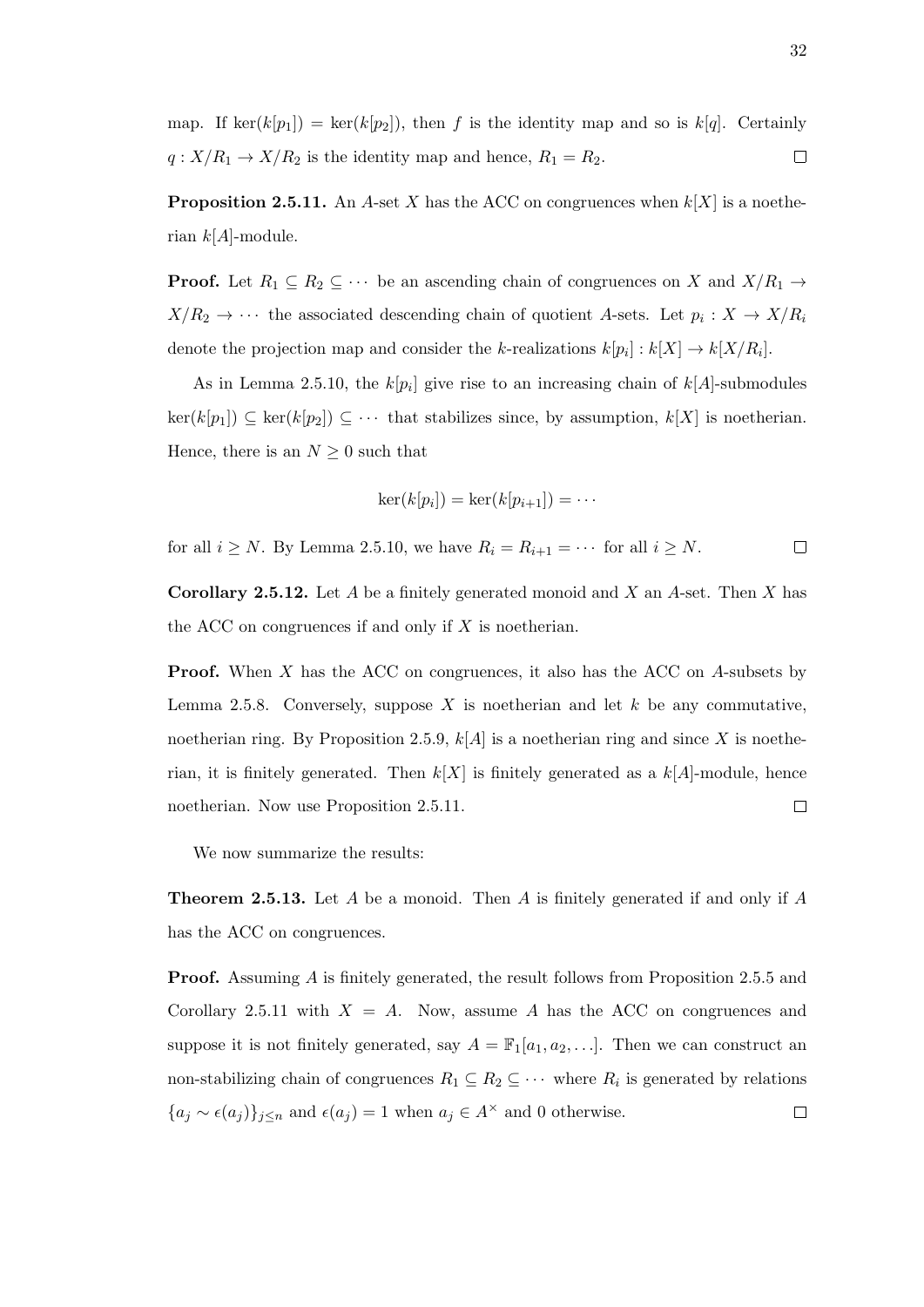It is not clear whether the importance of monoids having the ACC on congruences will outweigh noetherian monoids. Thus we leave the definition of noetherian fixed and consider the situation nothing more than an inconvenience.

**Lemma 2.5.14.** Let A be a noetherian monoid. For any ideal I of  $A$ ,  $(\sqrt{I})^n \subseteq I$  for some n.

**Proof.** Let  $\sqrt{I} = (x_1, \dots, x_k)$  with  $x_i^{n_i} \in I$  for  $n_i > 0, 1 \le i \le k$ . Let  $m = \sum_i (n_i -$ 1) + 1. Then  $(\sqrt{I})^m$  is generated by the products  $x_1^{r_1} \cdots x_k^{r_k}$  with  $\sum r_i = m$ . From the definition of m we must have  $r_i \geq n_i$  for some  $1 \leq i \leq k$ , hence every monomial generating  $\sqrt{I}$  is contained in *I*.

## 2.5.1 Artinian monoids

The theory of artinian monoids is not as simple as that of artinian rings due to the lack of cancellation. It is a well known result that a ring is artinian only when it is noetherian and has dimension 0. This is not the case for artinian monoids, in fact there are artinian monoids of any dimension.

**Example 2.5.15.** Let  $A = \mathbb{F}_1[x_1, ..., x_n]/(x_1^2 = x_1, ..., x_n^2 = x_n)$ . Then A is artinian since  $A = \{0, 1, x_1^{\epsilon_1} \cdots x_n^{\epsilon_n} \mid \epsilon_i = 0, 1\}$  is a finite set. Here A has  $2^n$  primes and Krull dimension  $n$  (see Section 2.1.3).

It is also not the case that artinian monoids need are noetherian. For example, the maximal ideal of the monoid  $A = \mathbb{F}_1[x_1, x_2, \dots | x_ix_j = x_i$  when  $i \leq j$  is not finitely generated, but the ideals of A satisfy the DCC. The ideals of A are  $(0)$ ,  $Ax_i$ ,  $i \ge 1$ , and the maximal ideal  $\mathfrak{m} = (x_1, x_2, \ldots)$ ; also  $Ax_i \subseteq Ax_j$  only when  $i \leq j$ . Hence, any fixed ideal  $Ax_n$  contains only finitely many ideals.

**Lemma 2.5.16.** Let A be a monoid,  $\mathfrak{m} \subseteq A$  its maximal ideal and X an A-set. If X is finitely generated as an  $A/\mathfrak{m}$ -set, then X is artinian and noetherian.

**Proof.** Since  $G_+ = A/\mathfrak{m}$  is a pointed abelian group, X is a finite wedge sum of orbits of G considered as a  $G_{+}$ -set; namely  $X = \bigvee_{i=1}^{n} (G/H_{i})_{+}$  where every  $H_{i}$  is a subgroup of G. Write  $x_1, \ldots, x_n$  for the generators. Then every A-subset  $X' \subseteq X$  is generated by a subset of the  $x_i$  so that every descending chain  $X_1 \supseteq X_2 \supseteq \cdots$  must stabilize.  $\Box$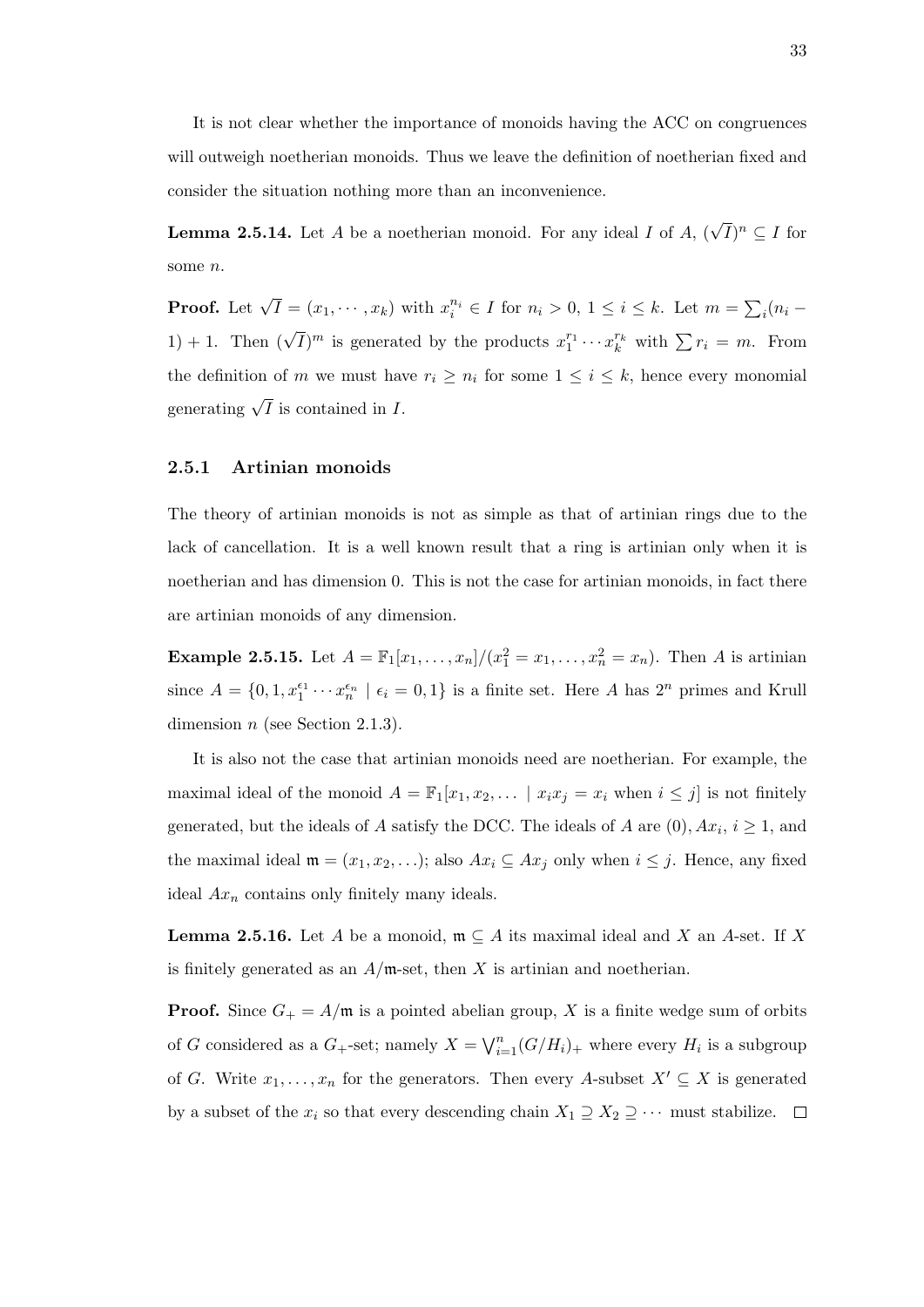**Theorem 2.5.17.** Let A be a monoid and  $\mathfrak{m} \subseteq A$  its maximal ideal. If

- i) m is finitely generated as an ideal,
- ii)  $\mathfrak{m}^n = \mathfrak{m}^{n+1}$  for some  $n > 0$ , and
- iii)  $\mathfrak{m}^n$  is finitely generated as an  $A/\mathfrak{m}$ -set

then  $A$  is artinian. Of course (i) may be removed if  $A$  is noetherian.

**Proof.** If  $x_1, \ldots, x_n$  are a set of generators for  $\mathfrak{m}$ , then  $\mathfrak{m}/\mathfrak{m}^n$  is generated as an  $A/\mathfrak{m}$ -set by all monomials in the  $x_i$  of degree less than n. Since, as  $A/\mathfrak{m}$ -sets,  $\mathfrak{m} \cong (\mathfrak{m}/\mathfrak{m}^n) \vee \mathfrak{m}^n$ , m is an artinian A-set by Lemma 2.5.16. Hence, A is an artinian monoid.  $\Box$ 

Although Example 2.5.15 shows not every artinian monoid is 0-dimensional, the converse holds.

Corollary 2.5.18. A 0-dimensional noetherian monoid A is artinian.

Proof. As every monoid is local, A has at least one prime ideal and this must be the maximal ideal  $\mathfrak m$  of A. Moreover,  $\mathfrak m$  is (trivially) the intersection of all prime ideals in A so by 2.6.2 we have  $\mathfrak{m} = \text{nil}(A)$ . By Lemma 2.5.14,  $\mathfrak{m}^n = 0$  for some  $n > 0$  and since A is noetherian,  $\mathfrak m$  is finitely generated. Hence A is artinian by Theorem 2.5.17.  $\Box$ 

#### 2.6 Primary decomposition

Much of the theory of primary decomposition in commutative ring theory carries through to monoids since it does not rely upon the underlying abelian group structure of the ring. Below we further develop the theory of noetherian monoids since these are of primary interest.

Lemma 2.6.1. Every irreducible ideal of a noetherian monoid is primary.

**Proof.** An ideal  $I \subseteq A$  is primary if and only if the zero ideal of  $A/I$  is primary. Therefore we need only show when (0) is irreducible, it is primary. Let  $xy = 0$  with  $y \neq 0$ ; we will show  $x^n = 0$ . Consider the ascending chain ann $(x) \subseteq \text{ann}(x^2) \subseteq \cdots$ , where  $ann(x) = \{a \in A \mid ax = 0\}$ . By the noetherian property, this chain must stabilize, say  $ann(x^n) = ann(x^{n+1}) = \cdots$  for some  $n > 0$ .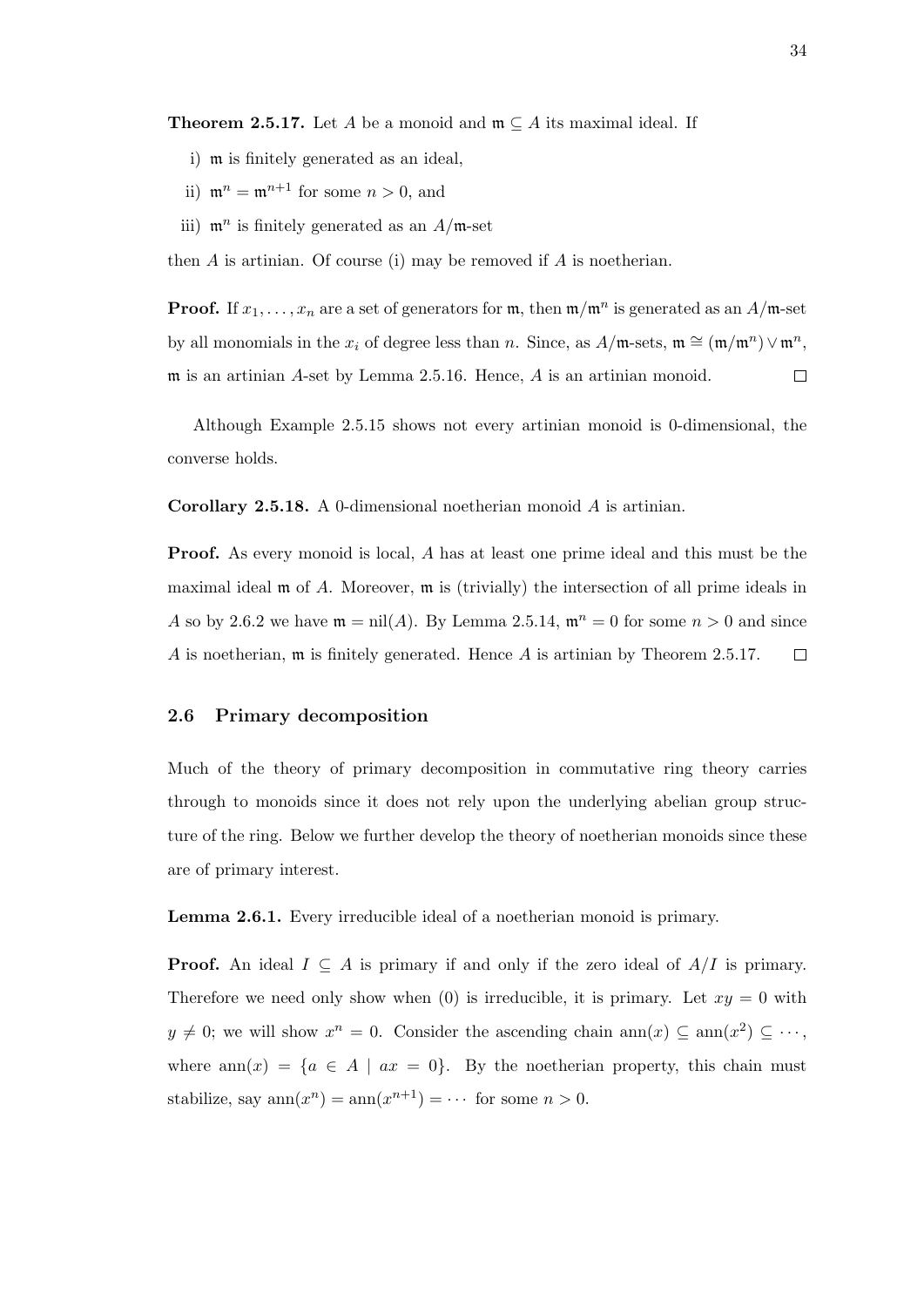We claim that  $0 = (x^n) \cap (y)$ . Let  $a \in (x^n) \cap (y)$ , say  $a = bx^n = cy$ . Then  $0 = c(xy) = ax = (bx^n)x = bx^{n+1}$ . Hence  $b \in \text{ann}(x^{n+1}) = \text{ann}(x^n)$  giving  $a = bx^n = 0$ . Since (0) is irreducible and  $y \neq 0$ , we must have  $x^n = 0$  proving (0) is primary.

**Theorem 2.6.2** (Primary decomposition). In a noetherian monoid every ideal I can be written as the finite intersection of irreducible primary ideals  $I = \bigcap_i \mathfrak{q}_i$ .

**Proof.** Suppose the result is false. Since A is noetherian, the set of ideals which cannot be written as a finite intersection of irreducible ideals has a maximal element, say I. Since I is not irreducible, it can be written  $I = J \cap K$  where  $J, K$  are ideals of A containing I. By maximality, both J and K (and hence I) can be written as a finite intersection of irreducible ideals. This is a contradiction, and the theorem follows via Lemma 2.6.1.

**Remark 2.6.3.** Recall that A is reduced if whenever  $a, b \in A$  satisfy  $a^2 = b^2$  and  $a^3 = b^3$  then  $a = b$ . This implies that A has no nilpotent elements, i.e., that nil(A) =  ${a \in A : a^n = 0 \text{ for some } n}$  vanishes. By Theorem 2.6.2, nil(A) is the intersection of all the prime ideals in  $A$ ; cf. [6, 1.1]. When  $A$  is a pc monoid, it is reduced if and only if  $nil(A) = 0$ ; in this case  $A_{red} = A/nil(A)$  is a reduced monoid (see [6, 1.6]). Note that the equivalence of these two conditions does not hold in general.

Let A be a noetherian monoid and  $I \subseteq A$  an ideal. Given a minimal primary decomposition of I,  $I = \bigcap_i \mathfrak{q}_i$ , Ass $(I)$  denotes the set of prime ideals occurring as the radicals  $\mathfrak{p}_i = \sqrt{\mathfrak{q}_i}$ ; the  $\mathfrak{p}_i$  are called the associated primes of I. Although the primary decomposition need not be unique, the set  $\text{Ass}(I)$  of associated primes of I is independent of the minimal primary decomposition, by 2.6.4 below.

**Proposition 2.6.4.** Let  $I \subseteq A$  be an ideal with minimal primary decomposition  $I =$  $\bigcap_{i=1}^n \mathfrak{q}_i$  where  $\mathfrak{q}_i$  is  $\mathfrak{p}_i$ -primary. Then Ass $(I)$  is exactly the set of prime ideals which occur as  $\sqrt{(I : a)}$ , where  $a \in A$ . Hence Ass(I) is independent of the choice of primary decomposition.

In addition, the minimal elements in  $\text{Ass}(I)$  are exactly the set of prime ideals minimal over I.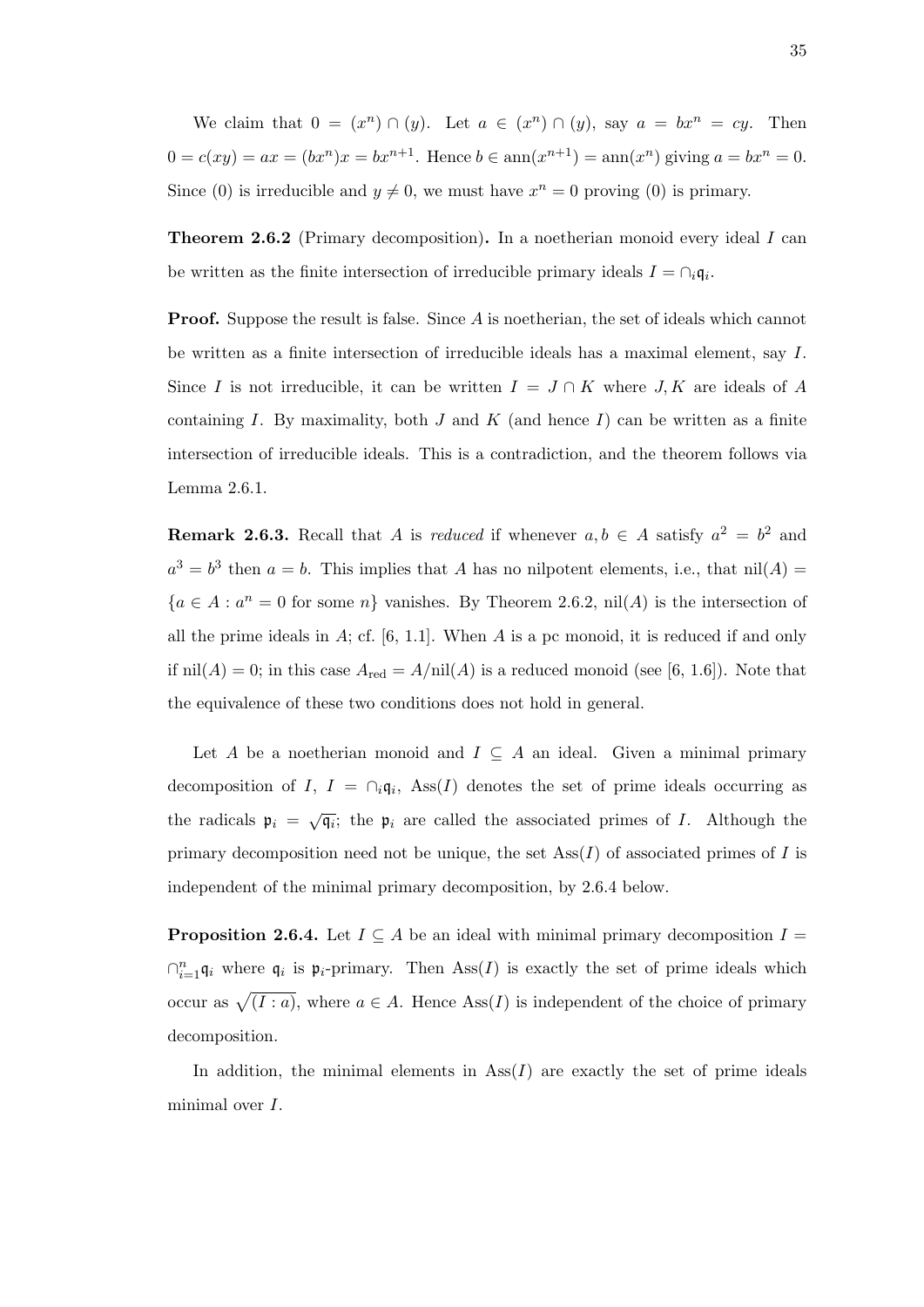Proof. (Compare [1, 4.5, 4.6].) First note that

$$
\sqrt{(I:a)}=\sqrt{(\cap_i \mathfrak{q}_i:a)}=\sqrt{\cap_i (\mathfrak{q}_i:a)}=\cap_i \sqrt{(\mathfrak{q}_i:a)}.
$$

By Lemma 2.1.12(ii), this equals  $\bigcap_{a \notin q_i} \mathfrak{p}_i$ . If  $\sqrt{(I : a)}$  is prime, then it is  $\mathfrak{p}_i$  for some i, by Lemma 2.1.12(i). Conversely, by minimality of the primary decomposition, for each *i* there exists an  $a_i \notin \mathfrak{q}_i$  but  $a_i \in \bigcap_{j \neq i} \mathfrak{q}_j$ . Using Lemma 2.1.12(i) once more, we see  $\sqrt{(I : a_i)} = \mathfrak{p}_i.$ 

Finally, if  $I \subseteq \mathfrak{p}$  then  $\cap \mathfrak{p}_i \subseteq \mathfrak{p}$ , so  $\mathfrak{p}$  contains some  $\mathfrak{p}_i$  by Lemma 2.1.12(i). If  $\mathfrak{p}$  is minimal over *I* then necessarily  $\mathfrak{p} = \mathfrak{p}_i$ .

**Proposition 2.6.5.** Let A be a noetherian monoid and  $I \subseteq A$  an ideal. Then the associated prime ideals of I are exactly the prime ideals occurring in the set of ideals  $(I : a)$  where  $a \in A$ .

**Proof.** The ideals  $I_i = \bigcap_{j \neq i} q_j$  strictly contain I by minimality of the decomposition. Since  $\mathfrak{q}_i \cap I_i = I$ , any  $a \in I_i \backslash I$  is not contained in  $\mathfrak{q}_i$ , hence  $(I : a)$  is  $\mathfrak{p}_i$ -primary by Lemma 2.1.12(ii). Now, by Lemma 2.5.14 we have  $\mathfrak{p}_i^n \subseteq \mathfrak{q}_i$  for some  $n > 0$ , hence

$$
\mathfrak{p}_i^nI_i\subseteq \mathfrak{q}_iI_i\subseteq \mathfrak{q}_i\cap I_i=I.
$$

Choose *n* minimal so that  $\mathfrak{p}_i^n I_i \subseteq I$  (hence in  $I_i$ ) and pick  $a \in \mathfrak{p}_i^{n-1} I_i$  with  $a \notin I$ . Since  $\mathfrak{p}_i a \subseteq I$  we have  $\mathfrak{p}_i \subseteq (I : a)$ ; as  $(I : a)$  is  $\mathfrak{p}_i$ -primary, we have  $\mathfrak{p}_i = (I : a)$ . Conversely, if  $(I : a)$  is prime then it is an associated prime by Proposition 2.6.4.

### 2.7 Normal and factorial monoids

In this section, we establish the facts about normal monoids needed for the theory of divisors.

The vocabulary for integral extensions of monoids mimics that for commutative rings. If A is a submonoid of B, we say that an element  $b \in B$  is *integral* over A when  $b^n \in A$  for some  $n > 0$ , and the *integral closure* of A in B is the submonoid of elements integral over  $A$ . If  $A$  is a cancellative monoid, we say that it is *normal* (or *integrally* closed) if it equals its integral closure in its group completion. (See [5, 1.6].)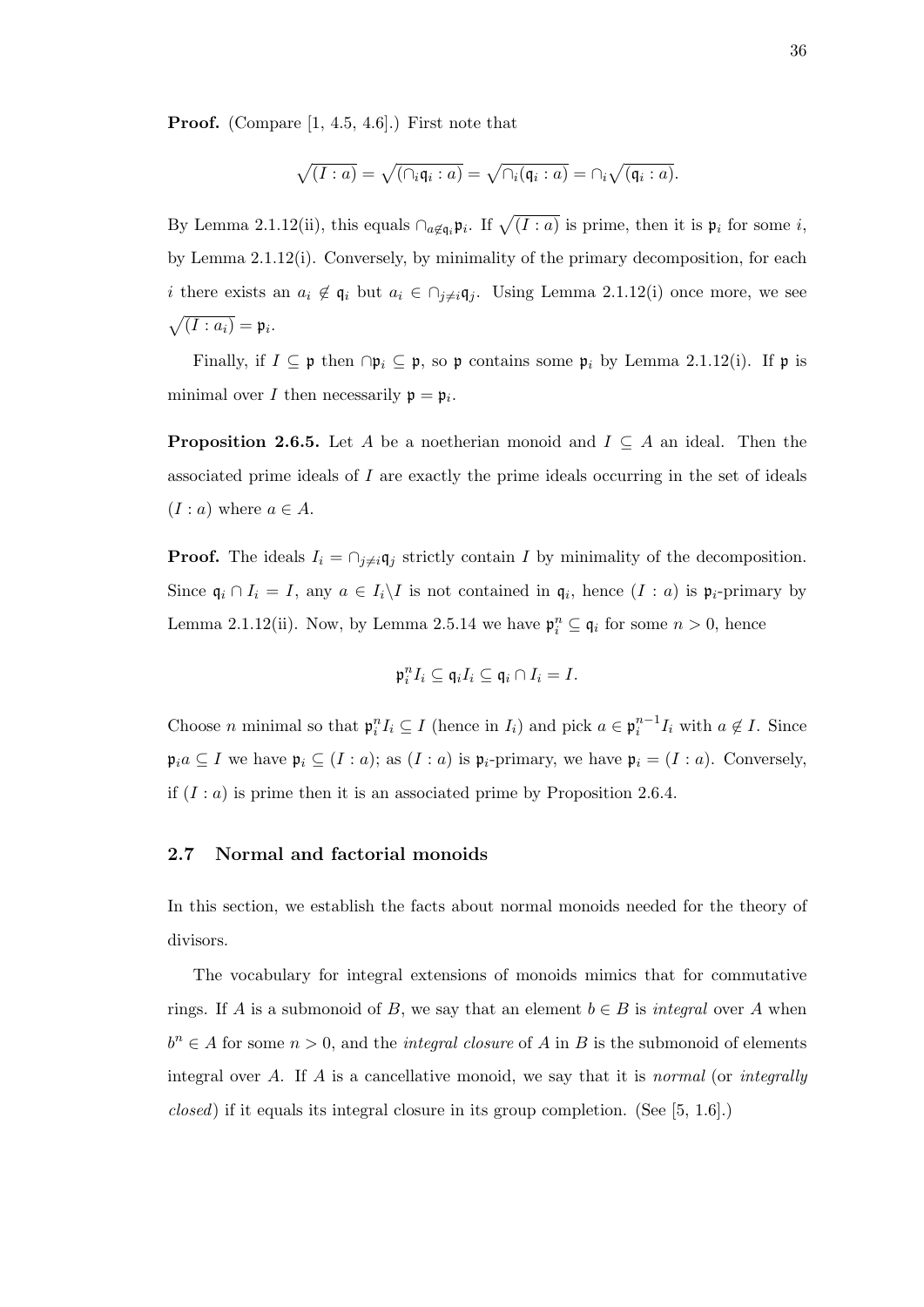Example 2.7.1. It is elementary that all factorial monoids are normal. Affine toric monoids are normal by [5, 4.1], and so are arbitrary submonoids of a free abelian group closed under divisibility. By [5, 4.5], every finitely generated normal monoid is  $A \wedge U_*$ for an affine toric monoid A and a finite abelian group U.

One difference between integrality in commutative ring theory and monoids again results from lack of cancellation. Let  $A, B$  be monoids and  $x \in B$ . Certainly, if x is integral over A, then  $x^n \in A$  for some  $n > 0$  so that  $A[x]$  is finitely generated as an A-set. However, the converse *does not hold*. Consider the monoid  $A[x]/(x^n = x)$  which is finitely generated as an A-set by  $1, x, x^2, \ldots, x^{n-1}$  even though x is not integral over A.

**Lemma 2.7.2.** Let  $A \subseteq B$  be monoids and  $S \subseteq A$  be multiplicatively closed. We have the following:

- i) If B is integral over A, then  $S^{-1}B$  is integral over  $S^{-1}A$ .
- ii) If B is the integral closure of A in a monoid C, then  $S^{-1}B$  is the integral closure of  $S^{-1}A$  in  $S^{-1}C$ .
- iii) If A is normal, then  $S^{-1}A$  is normal. More generally, if B is the normalization of A, then  $S^{-1}B$  is the normalization of  $S^{-1}A$ .

**Proof.** Suppose that b is integral over A, i.e.,  $b^n \in A$  for some  $n > 0$ . Then  $b/s \in S^{-1}B$ is integral over  $S^{-1}A$  because  $(b/s)^n \in S^{-1}A$ . This proves (i). For (ii), it suffices by (i) to suppose that  $c/1 \in S^{-1}C$  is integral over  $S^{-1}A$  and show that  $c/1$  is in  $S^{-1}B$ . If  $(c/1)^n = a/s$  in  $S^{-1}A$  then  $c^nst = at$  in A for some  $t \in S$ . Thus cst is in B, and  $c/1 = (cst)/st$  is in  $S^{-1}B$ . It is immediate that (ii) implies (iii) (see also [5, 1.6]).

Recall that when A is a torsion free monoid, the group completion  $A_0$  is obtained from A by localizing at the trivial prime ideal  $(0)$ . When A is cancellative,  $A_0$  contains A as a submonoid.

**Lemma 2.7.3.** Let  $A \subseteq B$  be monoids with A cancellative. If there is a finitely generated ideal  $I \subseteq A$  and a  $b \in B$  such that  $bI \subseteq I$ , then b is integral over A.

**Proof.** Let  $X = \{x_1, \ldots, x_r\}$  be the set of generators of I. Since  $bI \subseteq I$ , there is a function  $\phi: X \to X$  such that  $bx \in A\phi(x)$  for each  $x \in X$ . Since X is finite, there is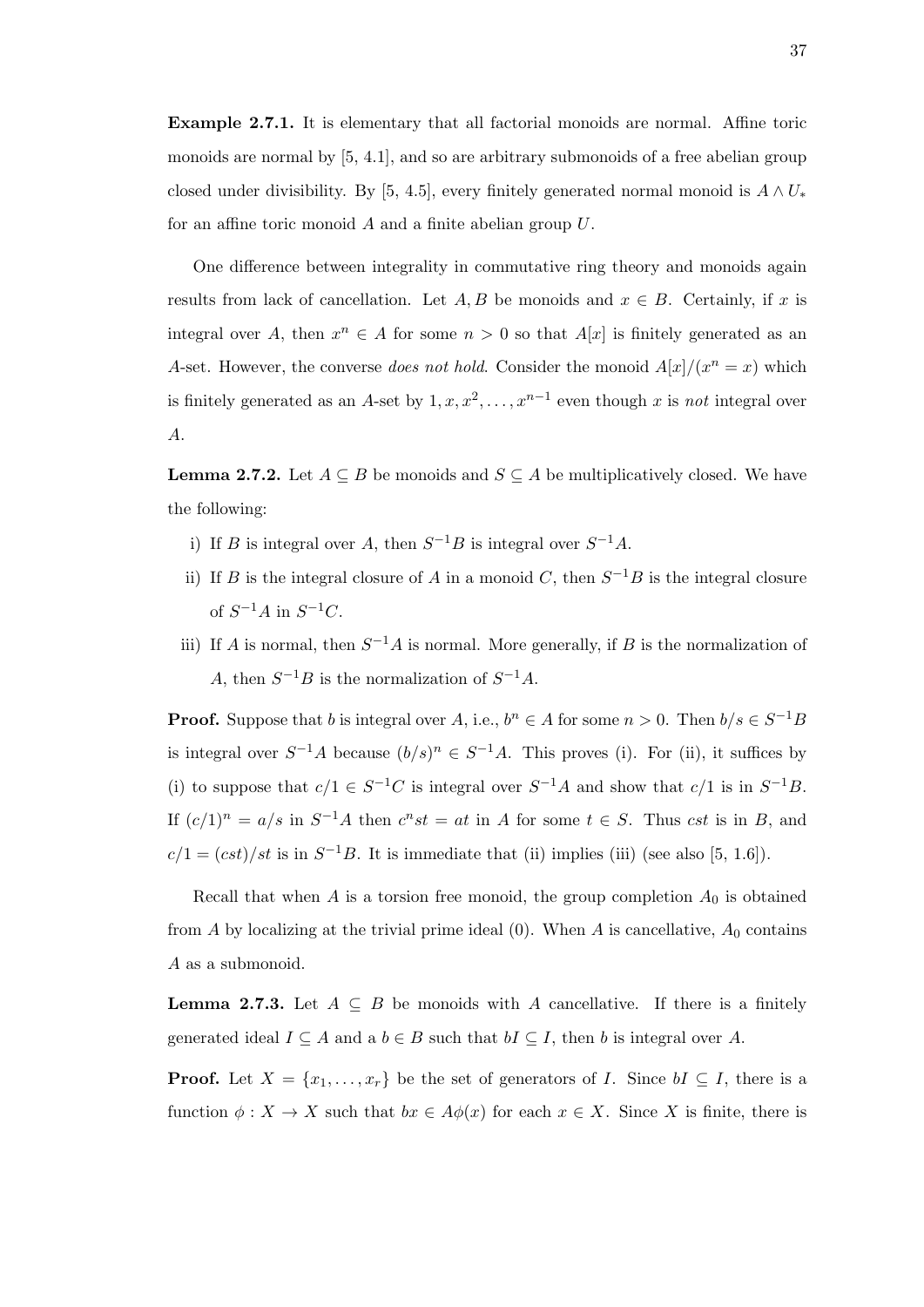an  $x \in X$  and an n so that  $\phi^{n}(x) = x$ . For this x and n there is an  $a \in A$  such that  $b^n x = ax$  and hence,  $b^n = a$  by cancellation.

#### **Lemma 2.7.4.** If A and B are normal monoids, so is  $A \wedge B$

**Proof.** The group completion of  $A \wedge B$  is  $(A \wedge B)_0 = A_0 \wedge B_0$ . If  $a \wedge b \in A_0 \wedge B_0$ is integral over  $A \wedge B$ , then  $(a \wedge b)^n = a^n \wedge b^n$  in  $A \wedge B$ , hence  $a^n \in A$ ,  $b^n \in B$ . By normality,  $a \in A$  and  $b \in B$ .

Recall from [5, 8.1] that a valuation monoid is a cancellative monoid A such that for every non-zero  $\alpha$  in the group completion  $A_0$ , either  $\alpha \in A$  or  $\alpha^{-1} \in A$ . Passing to units, we see that  $A^{\times}$  is a subgroup of the abelian group  $A_0^{\times}$ , and the *value group* is the quotient  $A_0^{\times}/A^{\times}$ . The value group is a totally ordered abelian group  $(x \ge y)$ if and only if  $x/y \in A$ ). Following [5, 8.3], we call A a discrete valuation monoid, or DV monoid for short, if the value group is infinite cyclic. In this case, a lifting  $\pi \in A$ of the positive generator of the value group generates the maximal ideal m of A and every  $a \in A$  can be written  $a = u\pi^n$  for some  $u \in A^{\times}$  and  $n \geq 0$ . Here  $\pi$  is called a uniformizing parameter for A.

It is easy to see that valuation monoids are normal, and that noetherian valuation monoids are discrete [5, 8.3.1]. We now show that one-dimensional, noetherian normal monoids are DV monoids.

Proposition 2.7.5. Every noetherian, one-dimensional, normal monoid is a discrete valuation monoid (and conversely).

Proof. Suppose A is a one-dimensional noetherian normal monoid, and choose a nonzero x in the maximal ideal **m**. By primary decomposition 2.6.2,  $\sqrt{xA}$  must be m and (by Lemma 2.5.14) there is an  $n > 0$  with  $\mathfrak{m}^n \subseteq xA$ ,  $\mathfrak{m}^{n-1} \nsubseteq xA$ . Choose  $y \in \mathfrak{m}^{n-1}$  with  $y \notin xA$  and set  $\pi = x/y \in A_0$ . Since  $\pi^{-1} \notin A$  and A is normal,  $\pi^{-1}$  is not integral over A. By Lemma 2.7.3,  $\pi^{-1} \mathfrak{m} \nsubseteq \mathfrak{m}$ ; since  $\pi^{-1} \mathfrak{m} \subseteq A$  by construction, we have  $\pi^{-1}\mathfrak{m} = A$ , or  $\mathfrak{m} = \pi A$ .

Lemma 2.7.3 also implies that  $\pi^{-1}I \nsubseteq I$  for every ideal I. If  $I \neq A$  then  $I \subseteq \pi A$  so  $\pi^{-1}I \subseteq A$ . Since  $I = \pi^{-1}(\pi I) \subset \pi^{-1}I$ , we have an ascending chain of ideals which must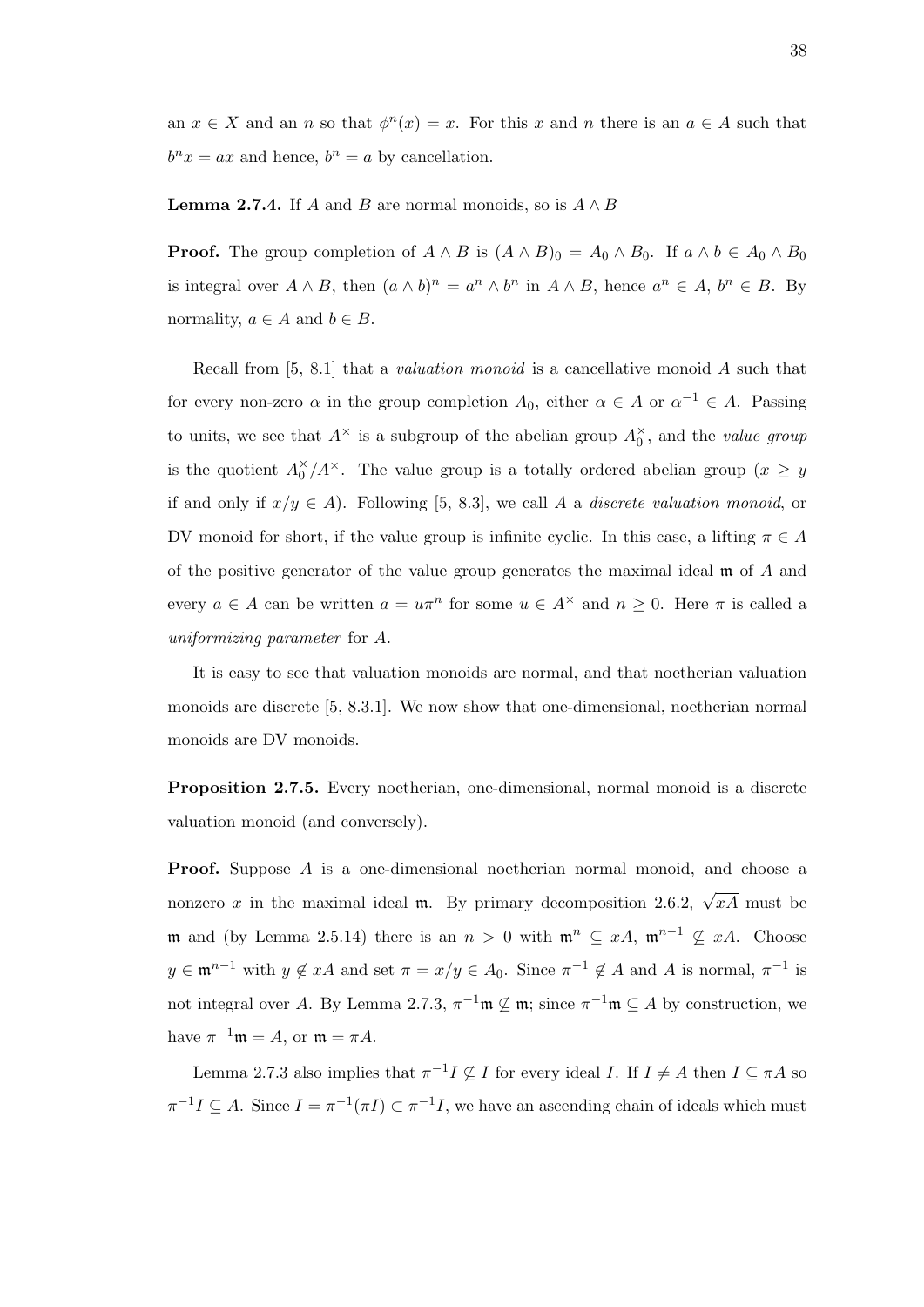terminate at  $\pi^{-n}I = A$  for some n. Taking  $I = aA$ , this shows that every element  $a \in A$ can be written  $u\pi^n$  for a unique  $n \geq 0$  and  $u \in A^{\times}$ . Hence every element of  $A_0$  can be written  $u\pi^n$  for a unique  $n \in \mathbb{Z}$  and  $u \in A^{\times}$ , and the valuation map ord :  $A_0 \to \mathbb{Z} \cup {\infty}$ defined by  $\text{ord}(u\pi^n) = n$  makes A a discrete valuation monoid.

**Corollary 2.7.6.** If  $\mathfrak{p}$  is a height one prime ideal of a noetherian normal monoid A then  $A_{\mathfrak{p}}$  is a discrete valuation monoid (DV monoid).

**Proof.** The monoid  $A_p$  is one dimensional and normal by Lemma 2.7.2. Now use Proposition 2.7.5.

**Lemma 2.7.7.** If A is a noetherian normal monoid, and  $\mathfrak{p}$  is a prime ideal associated to a principal ideal, then  $\mathfrak p$  has height one and  $\mathfrak p_p$  is a principal ideal of  $A_{\mathfrak p}$ .

**Proof.** Let  $a \in A$  and  $\mathfrak{p}$  a prime ideal associated to  $aA$  so that by Proposition 2.6.5,  $\mathfrak{p} = (a : b)$  for some  $b \in A \backslash aA$ . To show  $\mathfrak{p}_{\mathfrak{p}} \subseteq A_{\mathfrak{p}}$  is principal, we may first localize and assume that A has maximal ideal  $\mathfrak{p}$ . Let  $\mathfrak{p}^{-1} = \{u \in A_0 \mid u\mathfrak{p} \subseteq A\}$ . Since  $A \subseteq \mathfrak{p}^{-1}$ , we have  $\mathfrak{p} \subseteq \mathfrak{p}^{-1} \mathfrak{p} \subseteq A$ , and since  $\mathfrak{p}$  is maximal, we must have  $\mathfrak{p}^{-1} \mathfrak{p} = \mathfrak{p}$  or  $\mathfrak{p}^{-1} \mathfrak{p} = A$ .

If  $\mathfrak{p}^{-1}\mathfrak{p} = \mathfrak{p}$ , every element of  $\mathfrak{p}^{-1}$  must be integral over A by Lemma 2.7.3. Since A is normal,  $\mathfrak{p}^{-1} \subseteq A$ , hence  $\mathfrak{p}^{-1} = A$  and  $\mathfrak{p}b \subseteq aA$  implies  $b/a \in \mathfrak{p}^{-1} = A$ . This is only the case if  $b \in aA$ , since a is not a unit, contradicting the assumption. Therefore  $\mathfrak{p}^{-1}\mathfrak{p} = A$  and there exists  $u \in \mathfrak{p}^{-1}$  with  $u\mathfrak{p} = A$ , namely  $\mathfrak{p} = u^{-1}A$ .

To finish the section we show that any noetherian, normal monoid is the intersection of its localizations at height one primes. As with Corollary 2.7.6, this result parallels the situation in commutative rings.

**Lemma 2.7.8.** Let A be a noetherian monoid and  $I \subseteq A$  an ideal.

- i) If I is maximal among ideals of the form  $(0 : a)$ ,  $a \in A$ , then I is an associated prime of 0.
- ii) If  $a \in A$ , then  $a = 0$  in A if and only if  $a = 0$  in  $A_{\mathfrak{p}}$  for every prime  $\mathfrak{p}$  associated to 0.

**Proof.** Suppose that  $I = (0 : a)$  is maximal, as in (i). If  $xy \in I$  but  $y \notin I$ , then  $axy = 0$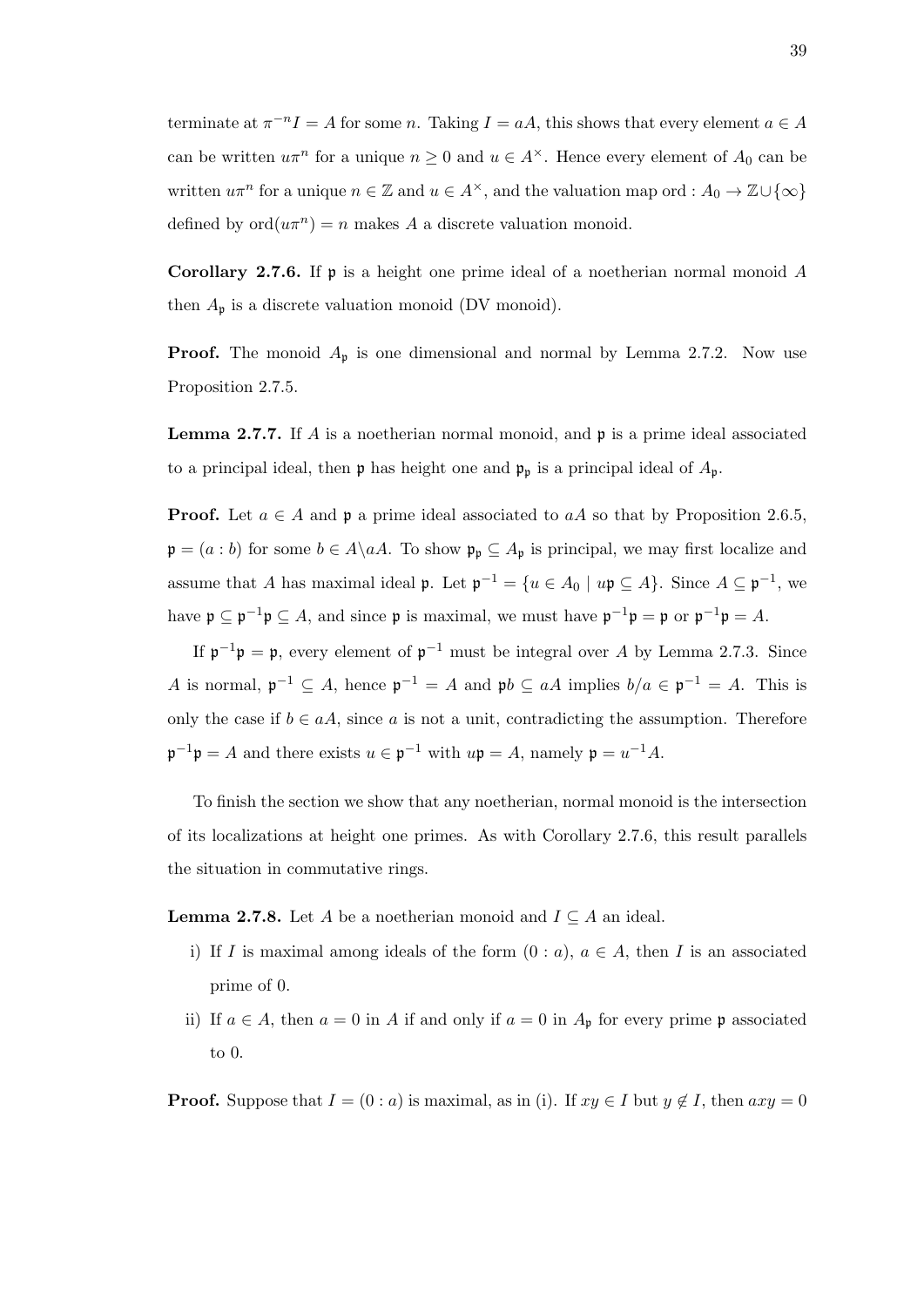and  $ay \neq 0$ . Hence  $I \subseteq I \cup Ax \subseteq (0: ay)$ ; by maximality,  $I = I \cup Ax$  and  $x \in I$ . Thus  $I$  is prime; by Proposition 2.6.4,  $I$  is associated to  $(0)$ .

Suppose that  $0 \neq a \in A$ , and set  $I = (0 : a)$ . By (i),  $I \subseteq \mathfrak{p}$  for some associated prime **p**. But then  $a \neq 0$  in  $A_p$ .

**Theorem 2.7.9.** A noetherian normal monoid A is the intersection of the  $A_p$  as p runs over all height one primes of A.

**Proof.** That A is contained in the intersection is clear. Now, suppose  $a/b \in A_0 \backslash A$  so that  $a \notin bA$ . Any  $\mathfrak{p} \in \text{Ass}(b)$  has  $\mathfrak{p}_{\mathfrak{p}}$  principal by Lemma 2.7.7, hence height one, and  $a/b \notin A_{\mathfrak{p}}$  when  $a \notin bA_{\mathfrak{p}}$ . Therefore to find an associated prime  $\mathfrak{p}$  of  $bA$  with  $a \notin bA_{\mathfrak{p}}$ will complete the proof. But this is easy since  $a \in bA_{\mathfrak{p}}$  for every  $\mathfrak{p} \in \text{Ass}(b)$  if and only if  $a = 0$  in  $A_{\mathfrak{p}}/bA_{\mathfrak{p}} = (A/bA)_{\mathfrak{p}}$  for every  $\mathfrak{p} \in \text{Ass}(b)$ , which happens if and only if  $a = 0$ in A/bA by Lemma 2.7.8, which happens if and only if  $a \in bA$ . Since  $a \neq 0$ , such a prime must exist.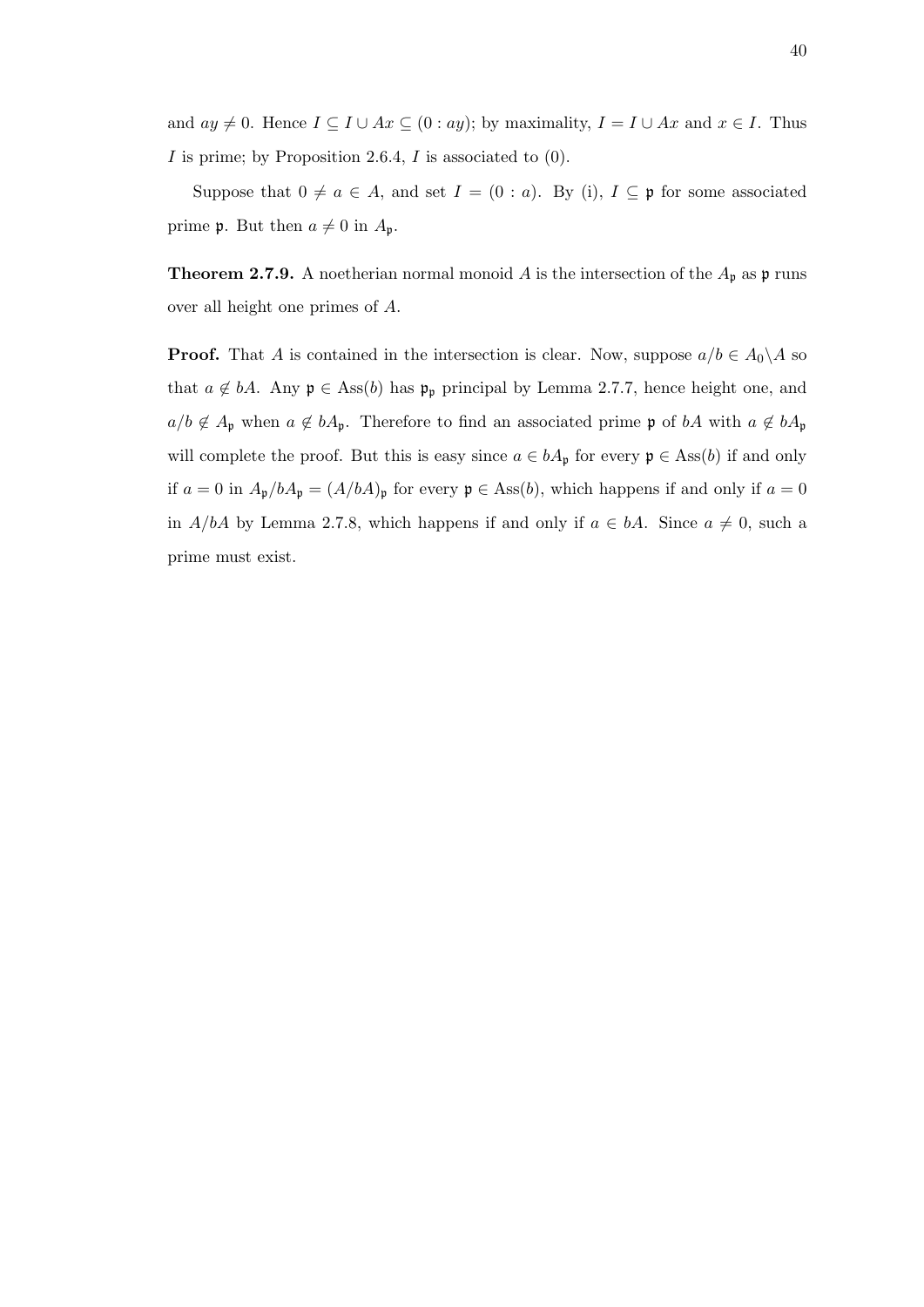# Chapter 3

## Homological algebra

In this chapter we examine the possibilities for a computable homological theory on A-sets. To this end we first examine what it would mean to extend the homological theory of abelian categories to A-sets using simplicial objects and Quillen's homotopical algebra [20]. As per the Introduction, computing homotopically is extremely difficult in categories whose objects do not have an underlying (abelian) group structure since general simplicial objects will not be fibrant. To remedy the situation we extend the usual definition of chain complex to double-arrow complex to explore as a replacement for simplicial objects.

All results in this chapter will be proved for A-sets but it is clear that they can be extended to more general categories. All results of this chapter apply to categories  $C$ which:

- i) are concrete, namely every object of  $C$  has an underlying set. More precisely, there is a faithful functor  $u : C \to \mathbf{Sets}$ .
- ii) have all equalizers and coequalizers.
- iii) have all pullbacks and pushouts.

It is possible that (i) may be too strong of a condition and that all the results of this section can be reworked without using the underlying set of the objects in  $\mathcal{C}$ ; instead relying upon the existence of objects like the image of a morphism. We do not pursue this type of generalization any further.

## 3.1 Preliminaries

We briefly review some definitions given earlier in the thesis. Let  $f : X \rightarrow Y$  be a morphism of A-sets. Then f is *admissible* when it is the cokernel of a morphism,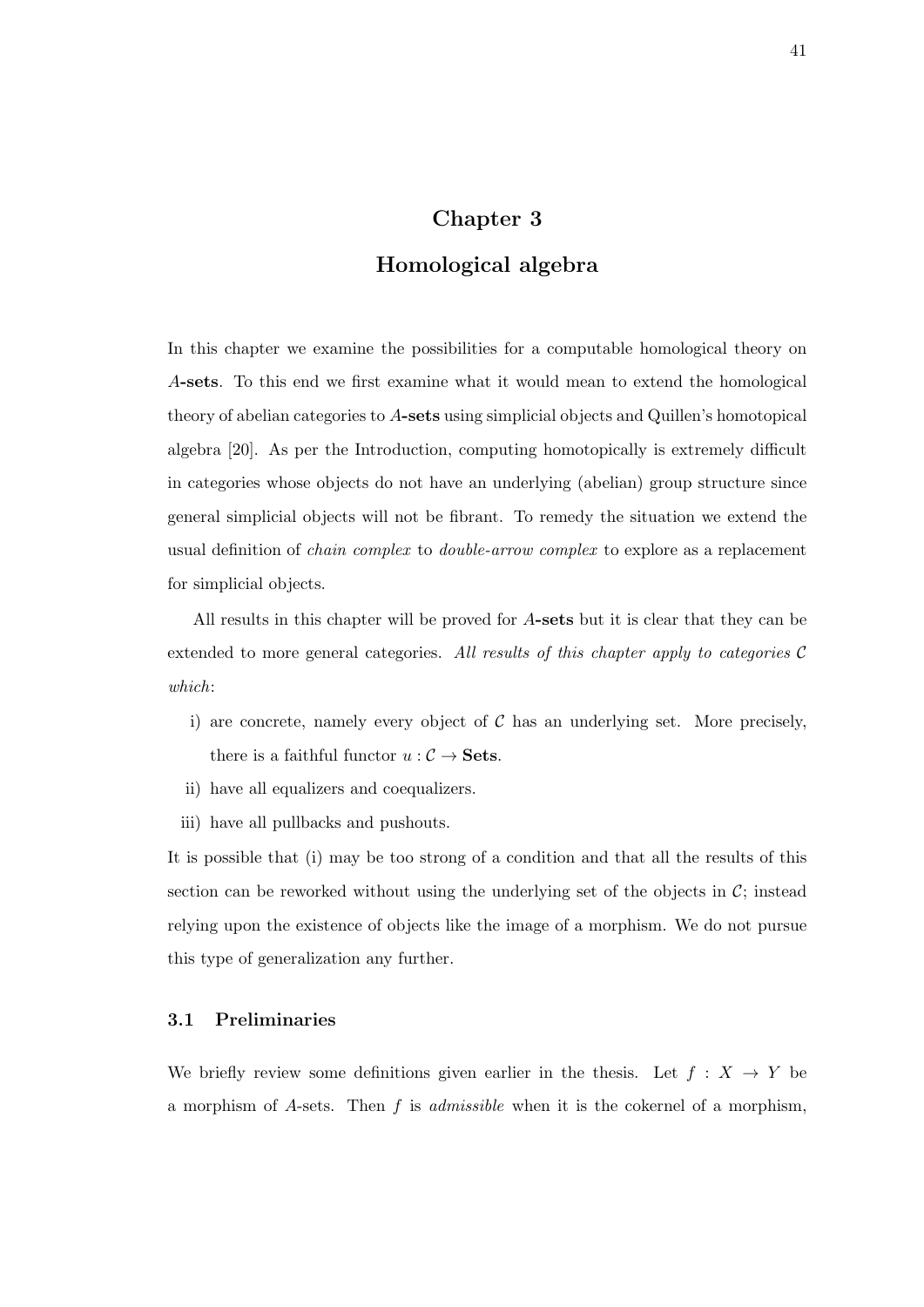equivalently  $X/\ker(f) \cong \text{im}(f)$ . A sequence of morphisms  $X \xrightarrow{f} Y \xrightarrow{g} Z$  is said to be exact at Y when ker(g) = im(f). An exact sequence of the form  $0 \to X' \to X \to X'' \to 0$ 0 is called a short exact sequence or s.e.s. for brevity. When every morphism of a s.e.s. is admissible, we say call it an admissible short exact sequence (a.s.e.s.) of a.e.s. for brevity. In this case, using the notation as above, we have

- i)  $X' \to X$  is an injection.
- ii)  $X \to X''$  is a surjection and  $X/X' \cong X''$ .

The adjectives "exact" and "admissible" apply equally well to more general sequences:

$$
\cdots \to X_{n+1} \to X_n \to X_{n-1} \to \cdots
$$

When it will cause no confusion we forgo the usage of "short" in s.e.s. and a.s.e.s., simply referring sequences being exact and/or admissible. In this case we will abbreviate admissible exact sequence by a.e.s..

There are many A-sets which cannot be written as the quotient of a free A-set by an A-subset, e.g. see 2.2.15 . This motivates the following definitions. The equalizer (resp. coequalizer) of two morphisms is the limit (resp. colimit) of the following diagram:

 $\cdot \rightrightarrows \cdot$ 

The equalizer of  $f, g: X \to Y$  is the morphism  $i: Z \to X$  where

$$
Z = \{ x \in X \mid f(x) = g(x) \} \subseteq X
$$

and the coequalizer is

$$
\mathrm{coeq}(f,g) = Y/(f(x) \sim g(x) \mid x \in X).
$$

To avoid confusion, we may write eq( $f, g$ ) (respectively coeq( $f, g$ )) for the equalizer (respectively coequalizer) of  $f$  and  $g$ . In general, we say that a diagram

$$
Z \xrightarrow{i} X \xrightarrow{f} Y
$$

commutes when  $fi = gi.$  In this case i equalizes f and g (but i need not be the equalizer!). Similarly, a diagram

$$
X \stackrel{f}{\underset{g}{\rightrightarrows}} Y \stackrel{h}{\to} Z
$$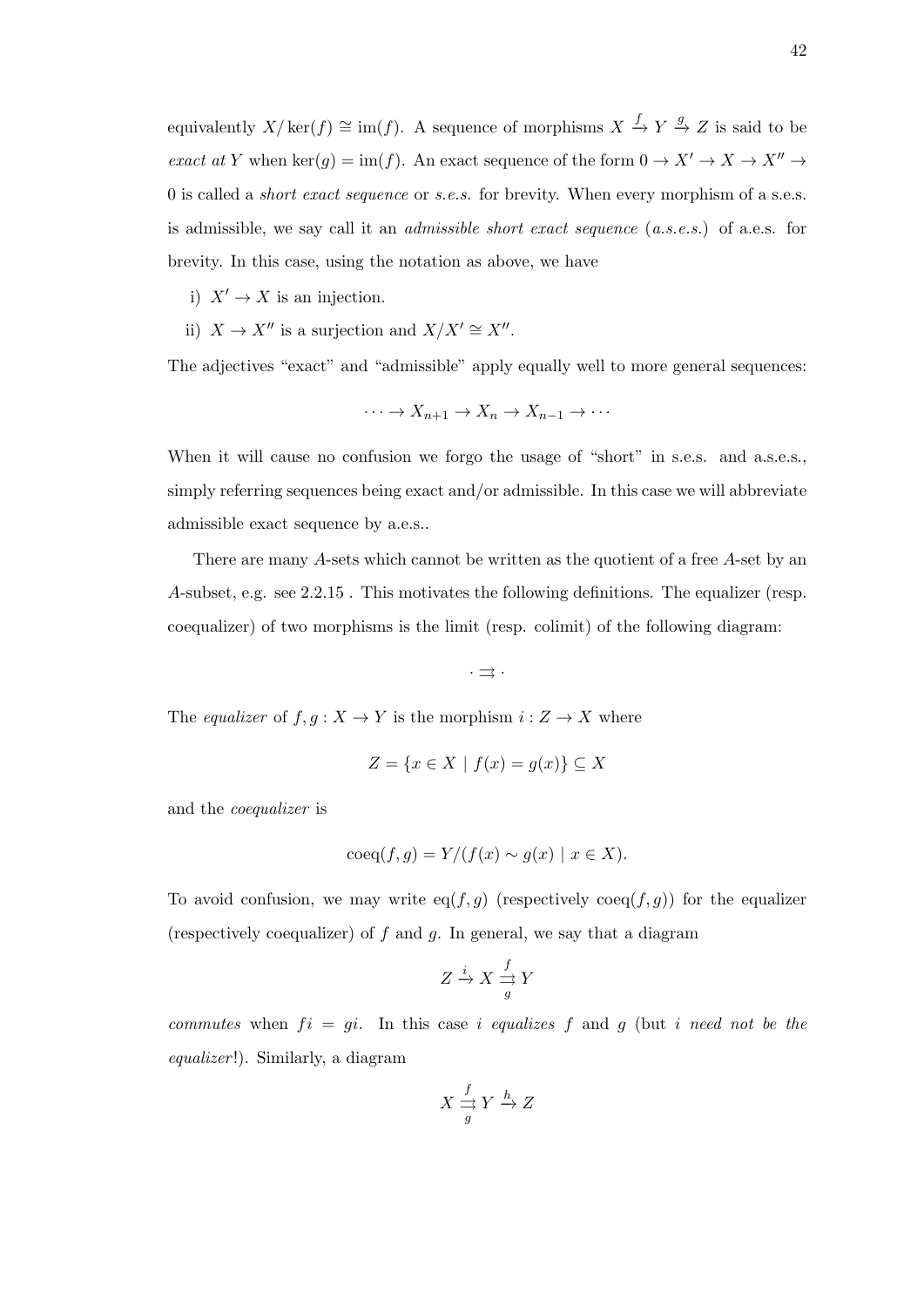commutes when  $hf = hg$  and in this case, h coequalizes f and g (but h need not be the *coequalizer*!). For more on limits and colimits, see [23]. It is shown in [3] that  $A$ -sets contains all small limits and colimits so that we need not worry about the existence of such objects in this paper.

Proposition 3.1.1. i) Every surjection of A-sets is a coequalizer.

ii) Every morphism of A-sets  $g: X \to Y$  can be factored  $g = i \circ f$  where f is a surjection and  $i$  is injective.

**Proof.** i) Let  $f : X \to Y$  be a surjection and consider the pullback:



Then Z is an A-set and f is the coequalizer  $Z \stackrel{p_1}{\rightrightarrows}$  $X \stackrel{f}{\rightarrow} Y.$  $\overline{p}_2$ ii) The map  $f: X \to g(X)$  defined by  $f(x) = g(x)$  is a surjection. If  $i: g(X) \hookrightarrow Y$  is  $\Box$ the inclusion, clearly  $g = i \circ f$ .

By Proposition 3.1.1 every  $A$ -set  $X$  can be realized as the quotient of a free  $A$ -set F as in  $R \rightrightarrows F \to X$ . Continuing this diagram to the left provides the definition for "double-arrow complex" which extends the usual definition of "complex" in abelian categories (see Section 4.1). Then we are able to construct projective resolutions for general A-sets allowing a more computable theory of derived functors.

Readers familiar with the language of regular and/or (Barr) exact categories will be very familiar with the previous concepts. Though the concepts defining these categories are closely related to the properties we require, it is not clear that regular categories provide the right context.

#### 3.2 Functors and exactness

With short exact sequences in hand we may now turn to functors. For a functor  $F: \mathcal{C} \to \mathcal{D}$  and an object  $X \in \mathcal{C}$ , we sometimes write FX instead of  $F(X)$  when the role of F as a functor is clear from the context. When  $\mathcal{C}, \mathcal{D}$  are pointed categories, F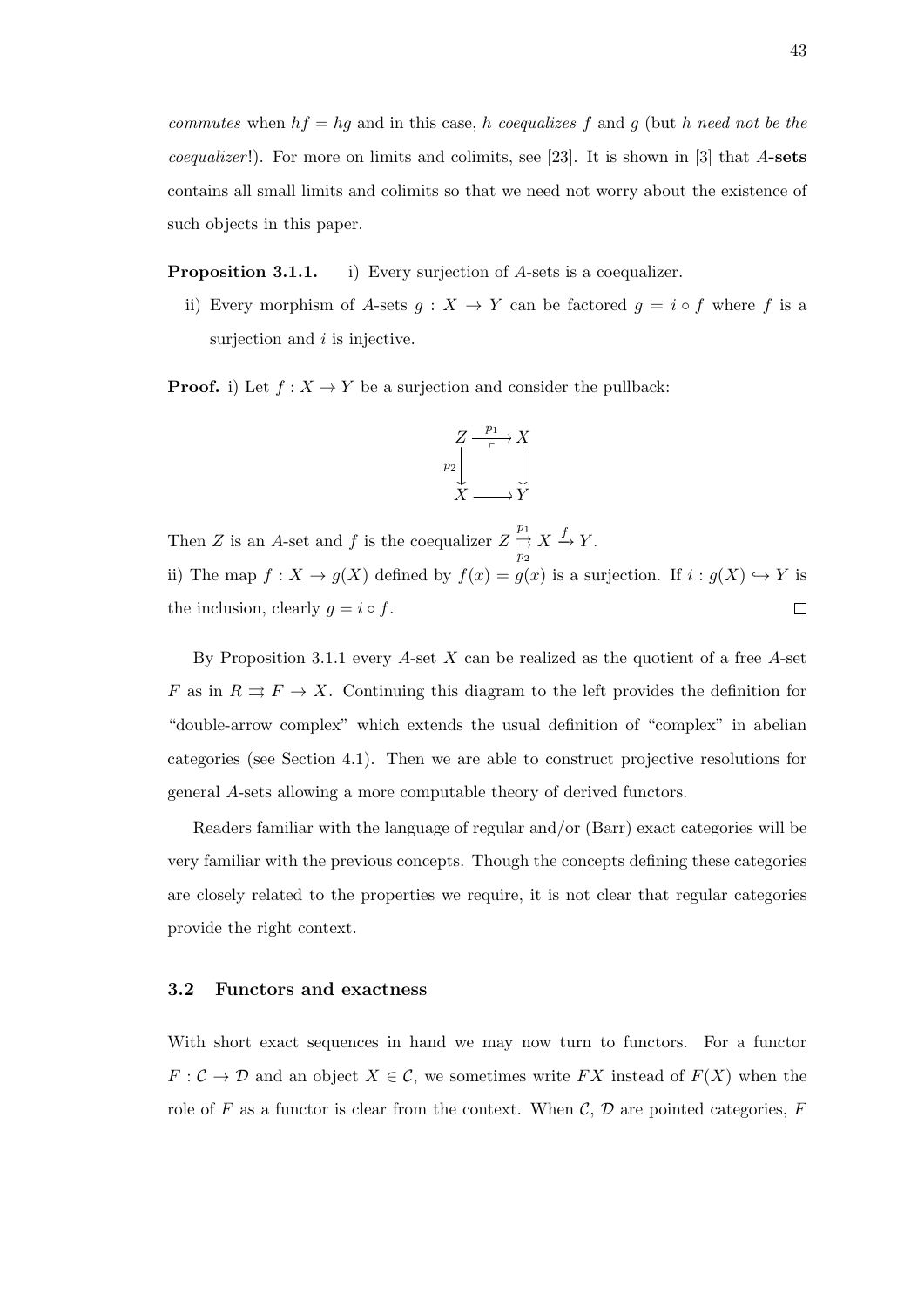is based when  $F(0<sub>C</sub>) = 0<sub>D</sub>$ . The definition of admissible morphism in A-sets may be defined in any pointed category with images and cokernels: a morphism  $f: X \to X'$ is admissible when  $X \to \text{im}(f)$  is a cokernel. We say that F preserves admissibles if  $f \in \text{Hom}_{\mathcal{C}}(X, X')$  is admissible means  $F(f)$  is also.

To clarify why we are only concerned with admissible exact sequences, let  $A = \mathbb{F}_1[x]$ and consider the following exact, but not admissible, sequence of A-sets:

$$
0 \to \bigvee_{i=0}^{\infty} A_i \to A \to 0,
$$

where each generator  $1_i$  of  $A_i$  is mapped to  $x_i$ . This sequence is exact even though the cardinalities of their generator(s) differ. Exactness alone does not say very much about objects in the sequence.

Let  $C$  be a pointed, concrete category so that images and cokernels exist. Then we may use the adjectives admissible, exact and short in reference to a sequence  $\cdots \rightarrow$  $X_{n+1} \to X_n \to X_{n-1} \to \cdots$  in C.

**Definition 3.2.1.** Let C be a concrete, pointed category. A based functor  $F : \mathcal{C} \to$ A-sets is said to be left (resp. right) exact when  $0 \to X' \to X \to X'' \to 0$  is an *admissible* exact sequence in  $\mathcal{C}$  implies

$$
0 \to F(X') \to F(X) \to F(X'')
$$
 (resp.  $F(X') \to F(X) \to F(X'') \to 0$ )

is an admissible exact sequence. In A-sets we are only ever concerned with admissible short exact sequences, hence when  $C = A$ -sets we add the additional requirement that  $F$  preserve admissibles. A functor is *exact* when it is both left and right exact.

**Remark 3.2.2.** For an A-set Y, we note that  $Hom(Y, -) : A\text{-sets} \to \text{Sets}_*$ , is "left exact" in the following sense. If  $0 \to X' \to X \to X'' \to 0$  is an a.e.s. of A-sets, then  $0 \to \text{Hom}(Y, X') \xrightarrow{f_*} \text{Hom}(Y, X) \xrightarrow{g_*} \text{Hom}(Y, X'')$  is exact and  $f_*$  is injective. However,  $g_*$  need not be admissible. Note also that  $Hom(-, Y) : A\text{-sets} \to \text{Sets}_*$  is contravariant left exact in the same sense.

This definition for left and right exactness is strictly for functors from A-sets to itself and we will see below that it does not conflict with the definition for functors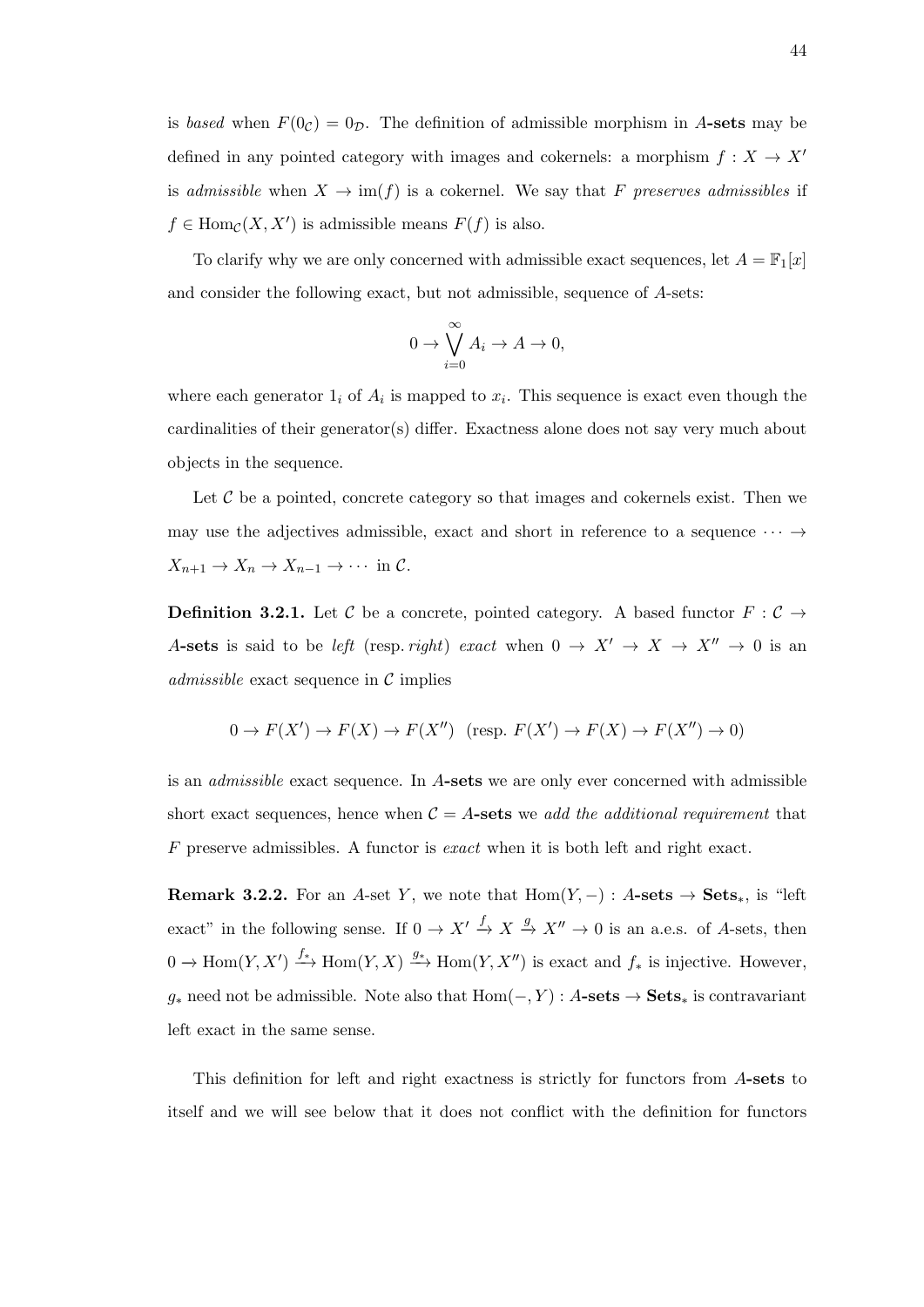taking values in an abelian category. Thus, although it is tempting to leave out the "preserves admissibles" property and define left (and right) exact functors strictly in terms of the exactness property of morphisms, this will only cause more repetition in the future. Within A-sets we will only ever be concerned with admissible exact sequences and we define exact functors accordingly.

**Remark 3.2.3.** A morphism  $f: Y \to Z$  is admissible when  $Y \to \text{im}(f) \to Z$  is an admissible sequence, i.e.  $Y \to \text{im}(f)$  is a cokernel, hence colimit. Therefore, any concrete functor preserving colimits, or even cokernels, and injectives will preserve the admissible property. In particular, any functor which is a left adjoint which preserves injectives preserves admissibles.

Since  $-\otimes X$ ,  $X\otimes-\infty$  do not preserve injective maps and  $\text{Hom}_A(X,-)$ ,  $\text{Hom}_A(-,X)$  do not preserve colimits, we should not expect any of these functor to preserve admissible morphisms.

**Example 3.2.4.** To see  $-\otimes X$  does not preserve admissible morphisms, let  $A = \mathbb{F}_1[t]$ ,  $X = A \vee A'/(t \sim t')$  and consider the admissible inclusion  $A \stackrel{t}{\to} A$ . Applying  $-\otimes X$ , the morphism  $X \stackrel{t}{\to} X$  is no longer admissible since both generators  $1, 1' \mapsto t(= t')$ .

**Example 3.2.5.** Let  $A = \mathbb{F}_1[t]$  be the free monoid in one variable,  $X = A \vee A$  and  $p: X \to A$  the admissible morphism defined by  $p = 1 \vee 0$  (see Remark 2.2.5 about notation). Define  $\alpha, \beta : X \to X$  by  $\alpha = 1 \vee t$  and  $\beta = 1 \vee t^2$ . Then  $\alpha \neq \beta \in \text{Hom}(X, X)$ , but  $p_*(\alpha) = p_*(\beta) = 1 \vee 0$  in  $\text{Hom}(X, A)$  so that  $p_* : \text{Hom}(X, X) \to \text{Hom}(X, A)$  is not admissible. That is, the fiber over the *nonzero* morphism  $1 \vee 0$  in Hom $(X, A)$  contains multiple elements (at least  $\alpha$  and  $\beta$ ).

A similar example can be constructed to show  $Hom(-, Z)$  also does not preserve admissibles. Furthermore,  $Hom(-, Z)$  is a contravariant functor and we do not discuss contravariant theories in this thesis. See Section 4.4 and Chapter 5 for more information on cohomology.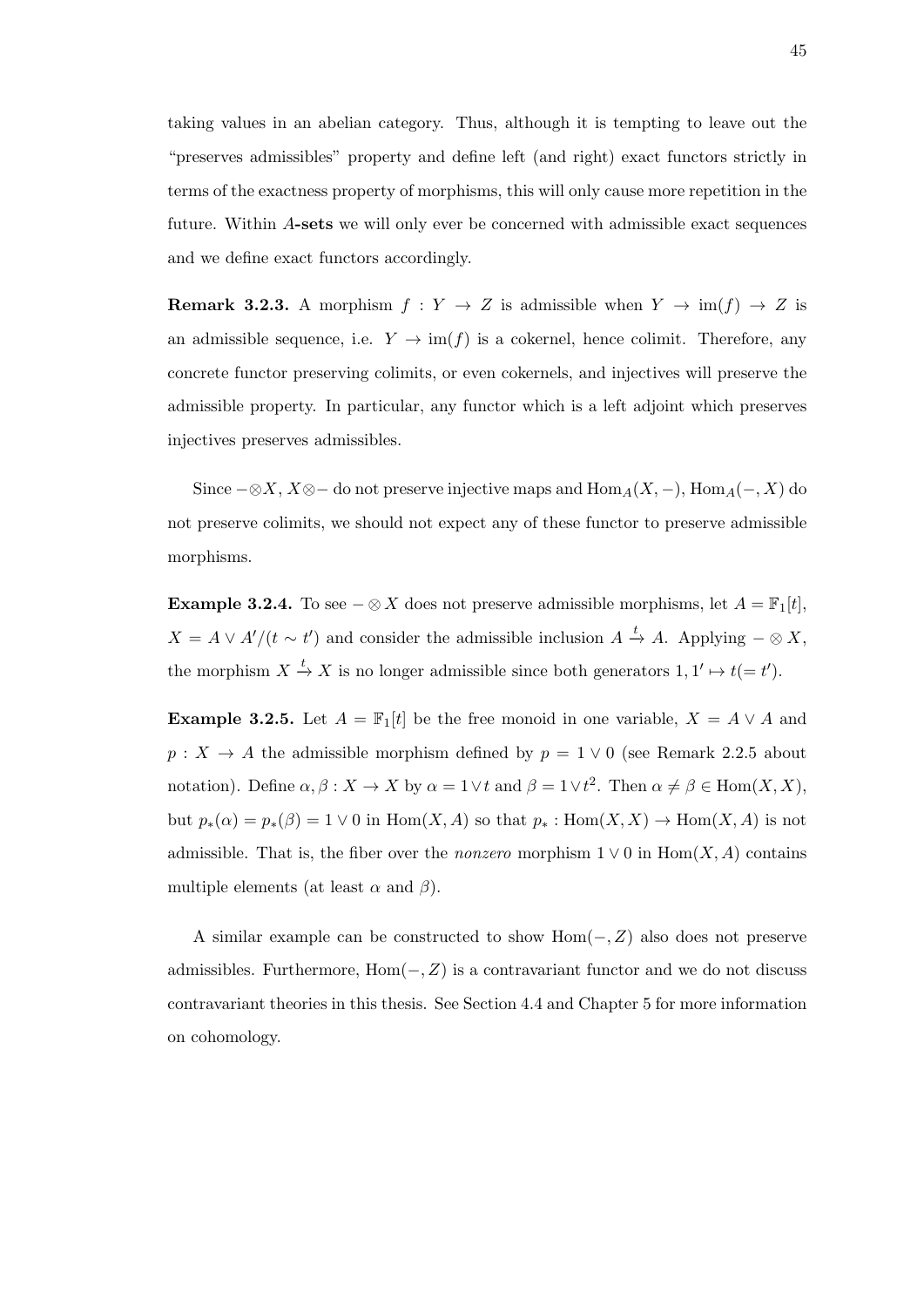Let k be a commutative ring with identity and A a monoid. The k-realization functor  $k : \textbf{Mon}_* \to k$ -algebras assigns to every monoid A the free k-module  $k[A]$  whose basis is the nonzero elements of A with multiplication induced by the multiplication of A. This is easily extended to the k-realization of A-sets,  $k : A\text{-sets} \to k[A]\text{-mod}$ , for if X is an A-set, let  $k[X]$  be the free  $k[A]$ -module whose basis is the set of nonzero elements of X and with  $k[A]$ -action given by the A-action on X (together with the action of k). The following proposition is clear.

**Proposition 3.2.6.** The functor  $k : A\text{-sets} \to k[A]\text{-mod}$  is exact in the sense that it carries admissible exact sequences to exact sequences (in the usual sense of abelian categories).

In the other direction is the *forgetful*, or *underlying monoid* (resp.  $A\text{-}set$ ), functor  $U : \mathbf{Rings} \to \mathbf{Mon}_*$  (resp.  $U : k[A]$ -mod  $\to A$ -sets), that simply forgets the addition of k. For example, using  $k = \mathbb{Z}$  and  $A = \mathbb{F}_1$ , we have  $U(k[\mathbb{F}_1]) = U(\mathbb{Z})$  is the free monoid on countably many generators (the primes) with coefficients in  $\{0, \pm 1\}$ .

The functors k and U (for both  $\mathbf{Mon}_*$  and A-sets) form an adjunction with k left adjoint to U. That is, the map  $\text{Hom}_{\text{Mon}_*}(A, U(R)) \to \text{Hom}_{k\text{-algebras}}(k[A], R)$  extends a monoid morphism f to addition,  $f\left(\sum_i r_i a_i\right) = \sum_i r_i f(a_i)$ . In the opposite direction, a ring map  $k[A] \rightarrow R$  simply forgets it is a homomorphism with respect to addition.

**Example 3.2.7.** Let C be a monoid and let A, B be C-monoids. Then  $k[A \otimes_C B] \cong$  $k[A]\otimes_{k[C]}k[B]$ . When  $C=\mathbb{F}_1$  and  $B=\mathbb{F}_1[x_1,\ldots,x_n]$  is the free monoid in n variables,  $A \otimes B = A[x_1, \ldots, x_n]$  is the free A-monoid on n variables and  $k[A[x_1, \ldots, x_n]] =$  $k[A][x_1, \ldots, x_n]$  is the free polynomial algebra on n variables with coefficients in  $k[A]$ .

#### 3.3 Projective A-sets

Free objects are special in that every morphism whose domain is a free object is uniquely determined by where it maps the generators. Thus  $\text{Hom}_A(F, X)$  is plentiful when  $F, X$ are  $A$ -sets and  $F$  is free. Projectives are a larger class of objects that which generalize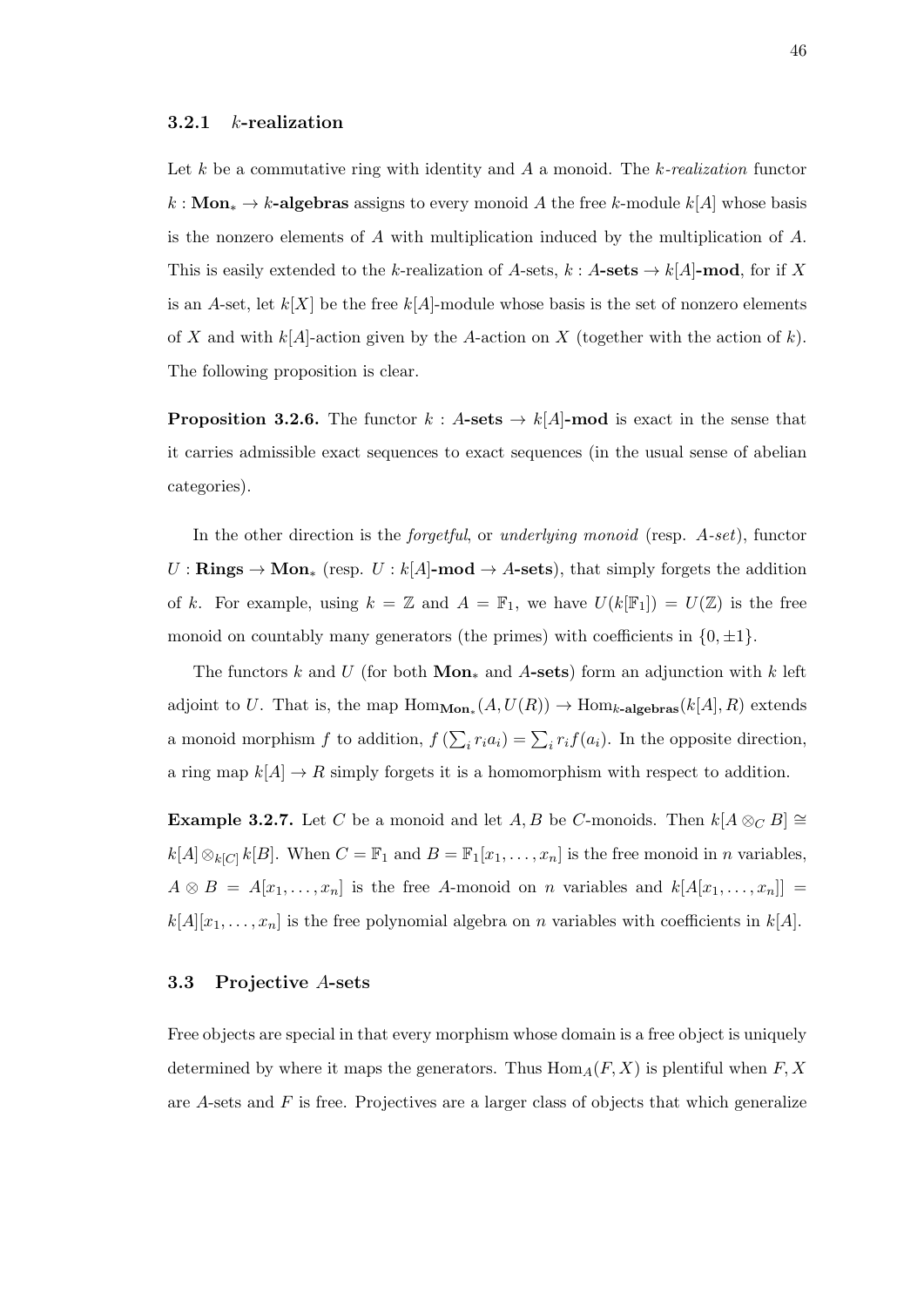this idea. In any category an object  $P$  is *projective* when it satisfies the following universal lifting property.



Given any epimorphism  $f: X \to Y$  and any morphism  $g: P \to Y$ , there exists  $\varphi: P \to X$  such that  $g = f\varphi$  (here  $\varphi$  is called a *lifting* map). Equivalently, if  $X \to Y$ is a epimorphism, then so is  $Hom(P, X) \to Hom(P, Y)$ .

A projective A-set may also be realized as the retract of a free object. Given a morphism  $f: X \to Y$ , we say that Y is a retract of X when there exists a morphism  $\sigma: Y \to X$  such that id $_Y = f\sigma$ . In this case, we say that  $\sigma$  is a section of f. Any retract of a projective A-set is projective.

**Lemma 3.3.1.** Let A be a monoid,  $e \in A$  idempotent and K a set. Then eA,  $A[K]$ and  $eA[K]$  are projective A-sets.

**Proof.** Any morphism  $f : A[K] \rightarrow Y$  is determined by the (set-theoretic) function  $f|_K : K \to Y$ . To lift any surjective A-set map  $X \to Y$ , simply lift  $f|_K$ . In the latter case, note that eA is a retract of A. Namely, the surjection  $e : A \rightarrow eA$  defined by  $1 \mapsto e$  has a section  $\sigma : eA \to A$  which is the inclusion  $\sigma(e) = e$ . Since the retract of a  $\Box$ projective A-set is projective, the result follows.

**Remark 3.3.2.** (Warning) If e is an idempotent element of A, the surjection  $A \rightarrow eA$ may not be admissible so we do not necessarily have  $A = eA \vee Q$  for some A-set Q.

If  $P = \vee_i P_i$ , then P is projective if and only if every  $P_i$  is projective. This is easily deduced from the fact that  $\text{Hom}(P, X) = \prod_i \text{Hom}(P_i, X)$  for any A-set X. We can now classify projective A-sets.

**Theorem 3.3.3.** Let A be a monoid and P a projective A-set. Then  $P = \vee_{i \in I} Ae_i$ where  $e_i \in A$  is idempotent for each i.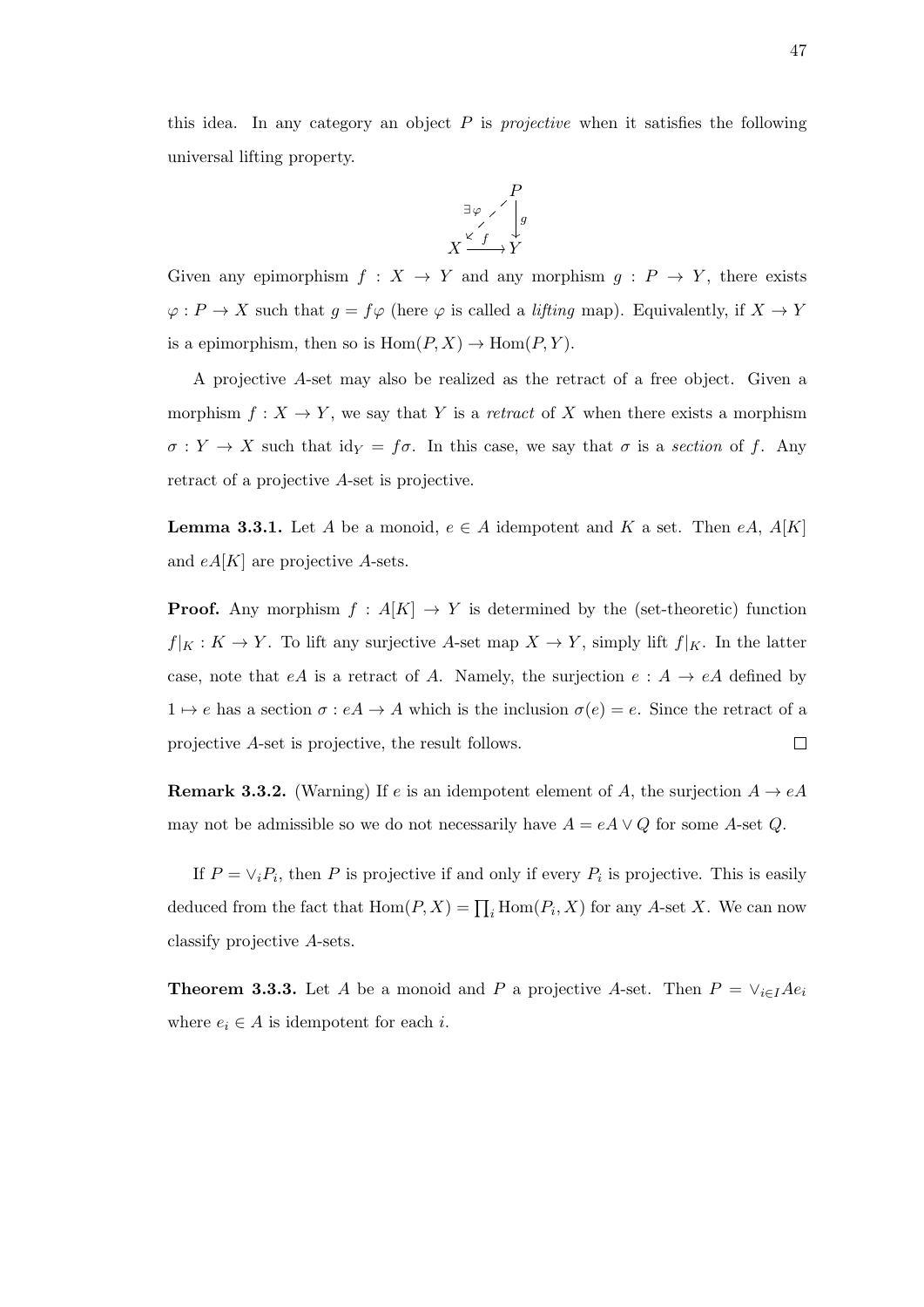Proof. Consider the diagram:

$$
A[P] \xrightarrow{\exists \varphi \ \checkmark} P
$$
  

$$
A[P] \xrightarrow{\checkmark} P \longrightarrow 0
$$

where  $f[x] = x$  (see Example 2.2.6 about the notation  $A[P]$ ). Then f is a surjection and the section  $\varphi$  monic since  $f \circ \varphi = id_P$ . Lemma 2.2.11 shows  $P = \vee_{x \in P} P_x$  where  $P_x = \varphi^{-1}(\varphi(P) \cap A_x)$  and the containment  $P_x = f(\varphi(P) \cap A_x) \subseteq f(A_x)$  implies  $P_x$ is generated by  $f(1), 1 \in A_x$ . The restrictions  $\varphi : P_x \to A_x$  are themselves sections of f hence  $P_x \cong A(\varphi \circ f)(1) = A\varphi(x)$ . Finally, the equation  $\varphi(x) = (\varphi \circ f)(\varphi(x)) =$  $\varphi(\varphi(x)x) = \varphi(x)^2$  shows  $\varphi(x)$  is idempotent.  $\Box$ 

**Corollary 3.3.4.** Let k be a commutative ring and P a projective A-set. Then  $k[P]$ is a projective  $k[A]$ -module.

Proof. Given a diagram

$$
k[P]
$$
  
\n
$$
\downarrow
$$
  
\n
$$
N \xrightarrow{f} M \xrightarrow{0} 0
$$

apply the forgetful functor  $U : k[A]$ -mod  $\rightarrow A$ -sets and use the lifting property of P to obtain the following diagram:

$$
\begin{array}{ccc}\nP & \longrightarrow Uk[P] \\
\downarrow & & \downarrow \\
\downarrow & & \downarrow \\
UN & \xrightarrow{Uf} & UM \longrightarrow 0\n\end{array}
$$

Then  $k[\varphi]: k[P] \to N$  provides a lifting for the original diagram.

Of course, the usual splitting result holds.

**Proposition 3.3.5.** When P is a projective A-set, any a.e.s.  $0 \to X' \to X \to P \to 0$ splits.

**Proof.** Lemma 2.2.14 shows that the sequence splits when there is a section  $\sigma : P \to X$ . Since P is projective and  $X \to P$  is surjective, we are done.  $\Box$ 

 $\Box$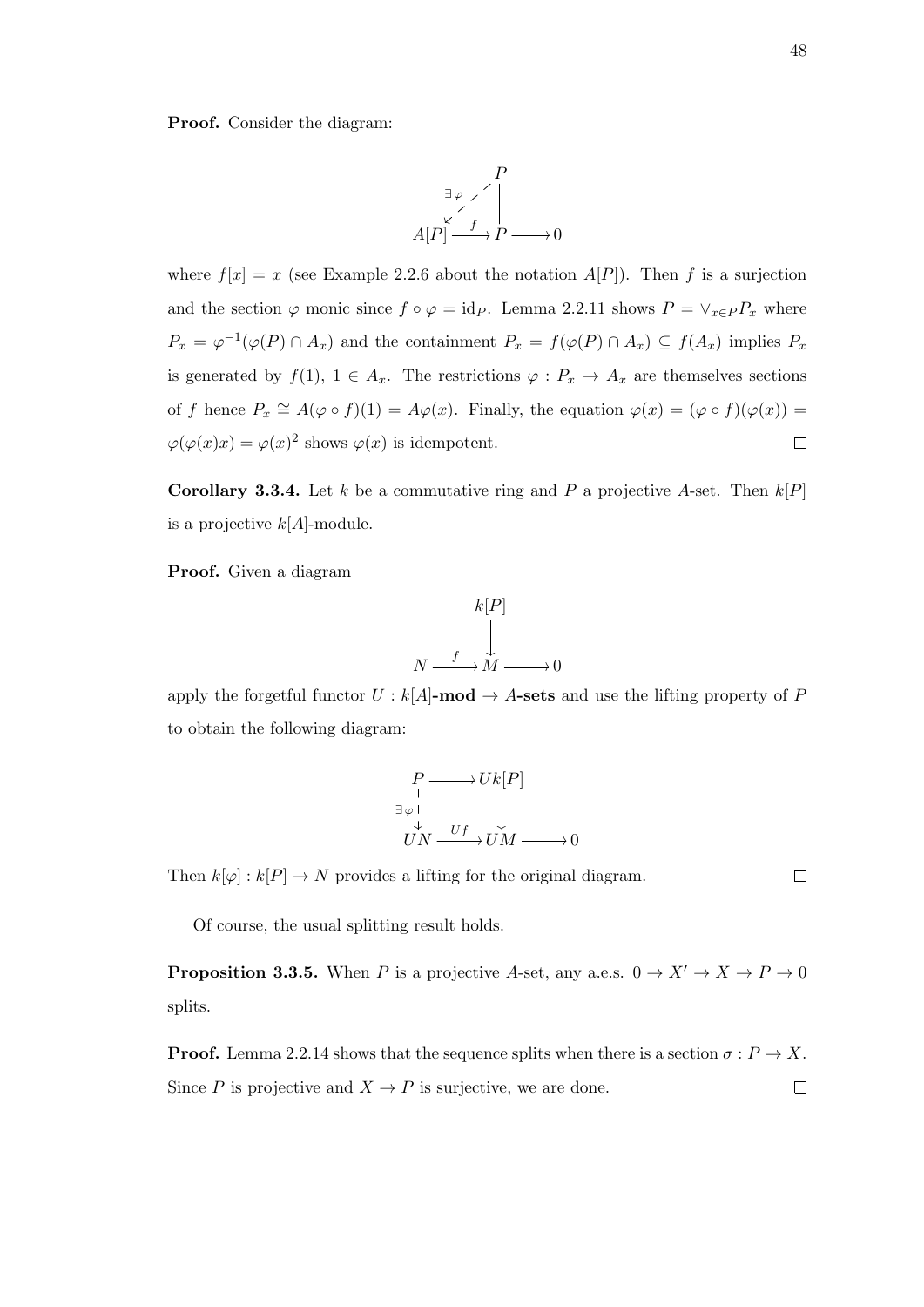**Proposition 3.3.6.** Let  $f : A \rightarrow B$  be a morphism of monoids. If P is a projective A-set, then  $f_*P = B \otimes_A P$  is a projective B-set.

**Proof.** If  $e \in A$  is idempotent, then  $f(e)$  is idempotent in B. Let  $P = \vee_i Ae_i$  be a projective  $A$ -set with each  $e_i$  idempotent. Then

$$
B \otimes_A P = B \otimes_A (\vee_i Ae_i) \cong \vee_i (B \otimes_A Ae_i) \cong \vee_i Bf(e_i)
$$

which is also projective.

#### 3.3.1 Admissibly projective A-sets

Proposition 3.3.5 shows the standard result that projective A-sets split admissible exact sequences. They are not alone.

**Definition 3.3.7.** An A-set Q is admissibly projective if it satisfies the lifting property



whenever  $f$  is an *admissible* surjection. From Lemma 2.2.14 it is immediate that every a.e.s.  $0 \to X \to Y \to Q \to 0$  with  $Q$  relatively projective, splits. The converse is shown in Proposition 3.3.8.

**Proposition 3.3.8.** Let  $Q$  be an A-set such that every a.e.s.  $0 \to X' \to X'' \to Q \to 0$ splits. Then Q is admissibly projective.

Proof. Consider the diagram

$$
P - \overset{p_2}{\longrightarrow} Q
$$
  
\n
$$
p_1 \downarrow \qquad \qquad g
$$
  
\n
$$
0 \longrightarrow K \longrightarrow X \longrightarrow Y \longrightarrow 0
$$

where f is an admissible surjection,  $K = \ker(f)$  and  $P = X \times_Y Q$  is the pullback of f and g. The projection map  $p_2: P \to Q$  is simply  $(x, q) \mapsto q$  and therefore, if  $(x, q) \neq (x', q')$ and  $p_2(x,q) = p_2(x',q')$ , then  $q = q'$  and by commutativity,  $f(x) = f(x')$ . Since

 $\Box$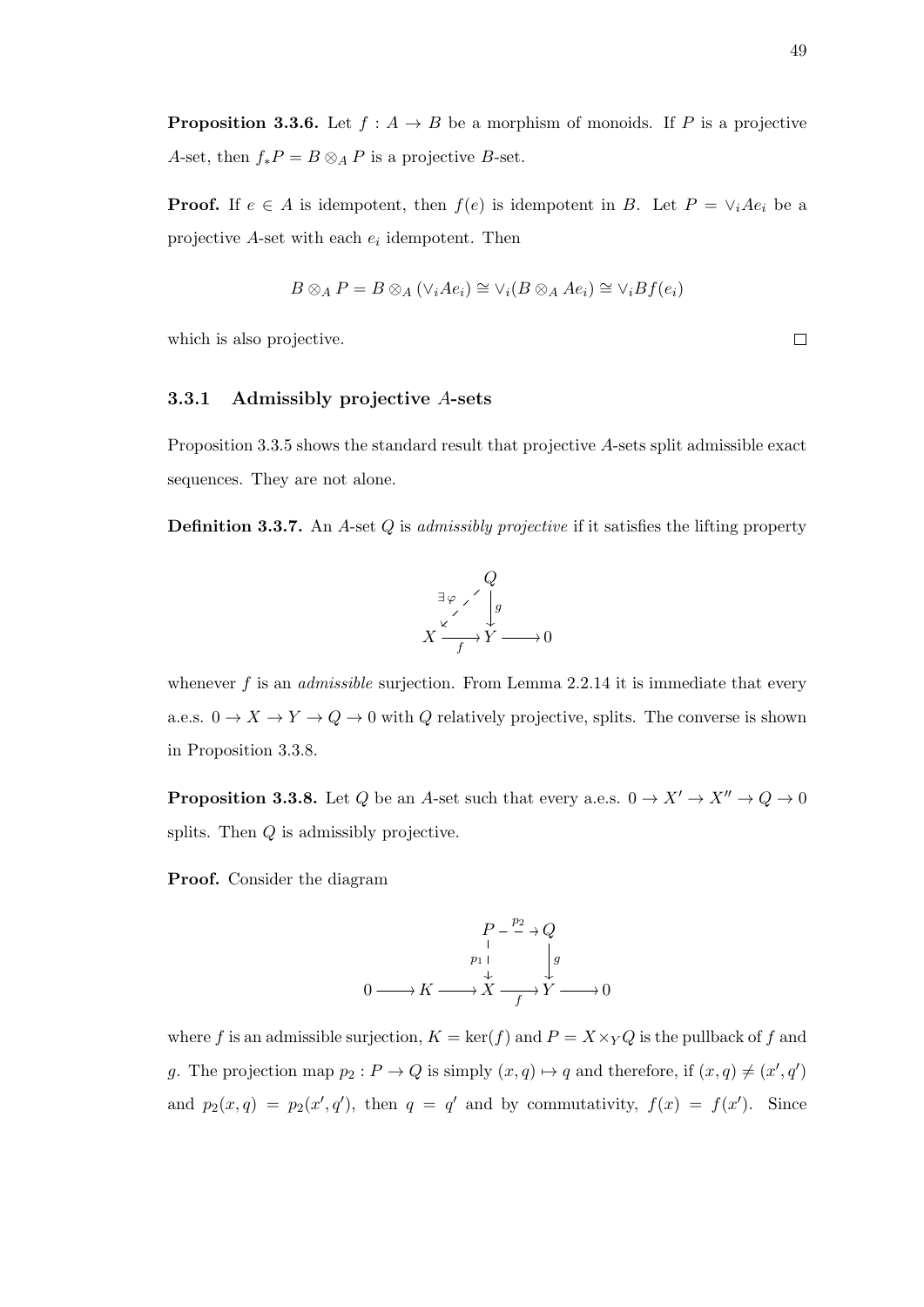f is admissible, we must have  $x, x' \in K$ , so  $q, q' \in \text{ker}(p_2)$ , showing that  $p_2$  is also admissible. By assumption, the a.e.s.  $0 \to \text{ker}(p_2) \to P \xrightarrow{p_2} Q \to 0$  splits, say with section  $\varphi: Q \to P$ , and the composition  $p_1\varphi: Q \to X$  provides the lifting map since  $fp_1\varphi = gp_2\varphi = g.$  $\Box$ 

**Example 3.3.9.** Let  $A = \mathbb{F}_1[x]$  be the free monoid in one variable and set  $Q =$  $(A \vee A)/(x^n \vee 0 \sim 0 \vee x^n)$  for some  $n > 1$ . For any a.e.s.

$$
0 \to Z \to Y \xrightarrow{f} Q \to 0
$$

consider the pointed set theoretic section  $\sigma: Q \to Y$  sending every nonzero element of Q to the unique element in its fiber. Since  $Y = Z \vee \sigma(Q)$  as pointed sets and the image of Z is an A-subset of Y, if  $\sigma(Q)$  is also an A-subset of Y we will have  $Y \cong Z \vee \sigma(Q)$ as A-sets so that the sequence splits. But  $a\sigma(x) \in Z$  if and only if  $ax = 0$  in  $Q \cong Y/Z$ . Since Q is torsion free, we have  $Y \cong Z \vee Q$  as an A-set.

Now, Q is not projective since there is no lifting of the identity map  $Q \to Q$  over the surjection  $A \vee A \to Q$  which maps the two generators of  $A \vee A$  to the two generators of Q.

Recall that an element x of an A-set X is a torsion element when  $ax = 0$  for some nonzero  $a \in A$ . Note that this notion of torsion differs from that in group theory. For example, the pointed, cyclic group  $G_+ = \{0, 1, x, \ldots, x^n\}$  is a torsion free  $\mathbb{F}_1[x]$ -set.

Proposition 3.3.10. Any torsion free A-set is admissibly projective.

**Proof.** Let Q be a torsion free A-set. By Proposition 3.3.8, it suffices to show that any a.e.s.  $0 \to Z \to Y \to Q \to 0$  splits. Let  $\sigma: Q \to Y$  be the pointed set theoretic section of f. When Q is torsion free,  $0 \neq x \in Q$  and  $0 \neq a \in A$ , we have  $f(a\sigma(x)) =$  $af(\sigma(x)) = ax \neq 0$  so that  $a\sigma(x)$  is the unique element in the fiber of ax, i.e.  $\sigma(ax)$ . Hence  $\sigma$  is an A-set morphism and Q is an A-subset of Y.  $\Box$ 

Note that Proposition 3.3.10 is also a consequence of Proposition 4.4.1. Also, the converse to Proposition 3.3.10 is certainly not true. Indeed, every projective A-set is admissibly projective and when A has zero divisors, any free A-set provides a counterexample.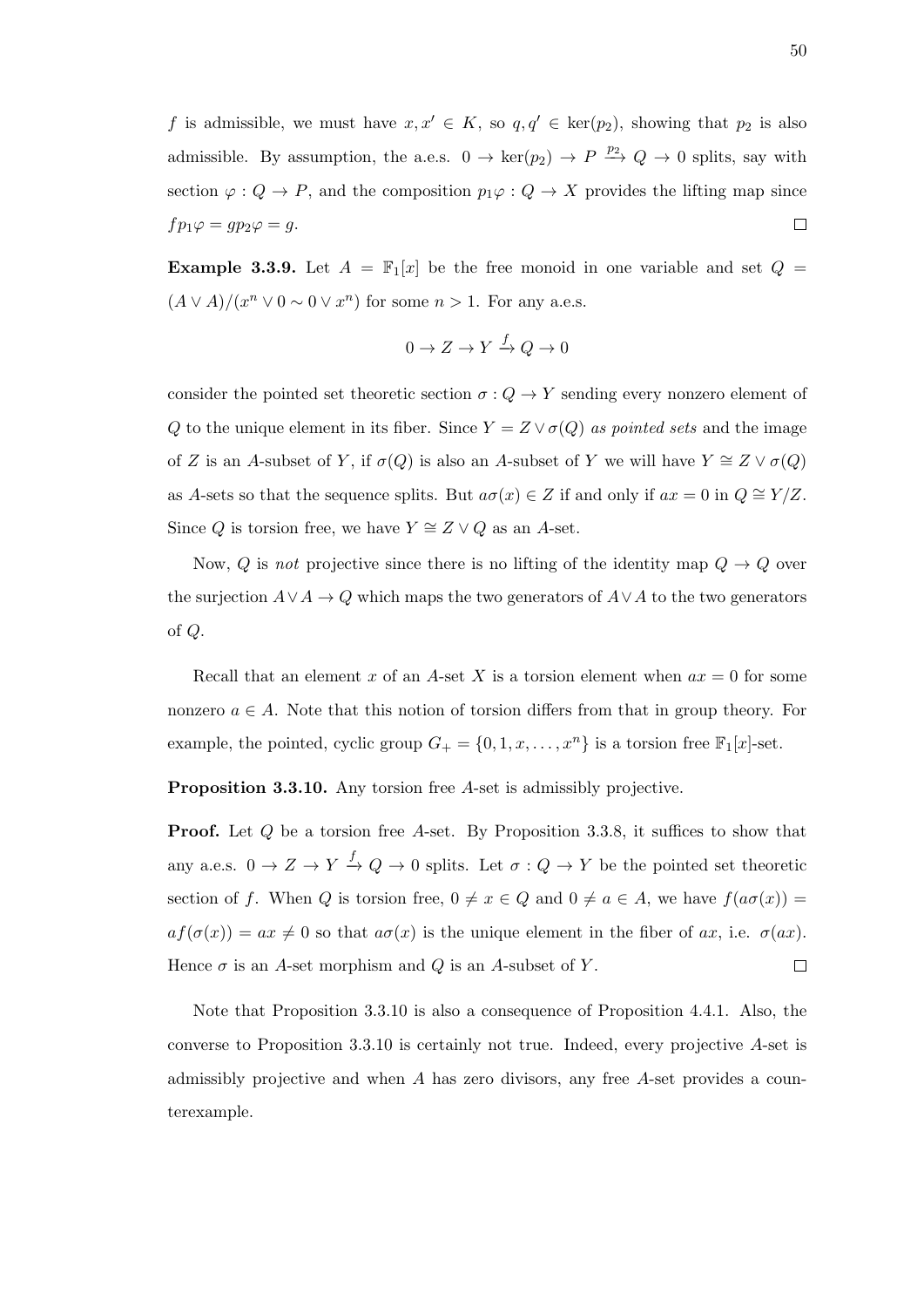#### 3.3.2 Rank

Let G be an abelian group and  $G_{+}$  the associated monoid (see Example 2.1.1). As we noted in Example 2.2.3, every  $G_+$ -set can be written as  $X = \vee_{i \in I} X_i$ , I an indexing set, where each  $X_i = (G/H_i)_+$  is a (pointed) quotient of G by a subgroup  $H_i$ . In this situation the cardinality of I is well defined and we may define the rank of a  $G_{+}$ -set as the cardinality of  $I$ . Of course in classical group theory, the  $X_i$  are called the *orbits* of X and  $|I| = |X/G|$  where  $X/G$  is the quotient G-set obtained by considering "X modulo the action of  $G$ ." In the case of monoids, the basepoint will always be its own orbit. If G is finite, Burnside's Lemma provides the formula

$$
|X/G| = \frac{1}{|G|} \sum_{g \in G} |X^g|
$$

where  $X^g = \{x \in X \mid gx = x\}$ . This formula can be useful when G is a *finite* abelian group and may not be as helpful in the study of finitely generated abelian groups.

The rank of an  $A$ -set may now be defined analogously to that of modules over  $R$ , a commutative ring. Recall that the group completion of a cancellative monoid A is the monoid  $A_0$  obtained by inverting all non-zero elements of  $A$ . When  $A$  is noncancellative, then  $ab = ac$  for some  $a, b, c \in A$  and  $b/1 = c/1 \in A[\frac{1}{a}]$  $\frac{1}{a}$ . Borrowing notation from commutative algebra again, we may use the notation  $Quot(A)$  for  $A_0$ . If  $\mathfrak{p} \in \mathrm{MSpec}(A)$ , then  $A/\mathfrak{p}$  has no zero-divisors but  $A/\mathfrak{p} \to \mathrm{Quot}(A/\mathfrak{p})$  need not be injective. However, the monoid  $G(\mathfrak{p}) = \mathrm{Quot}(A/\mathfrak{p})$  is nonetheless a pointed (abelian) group called the residue group at p.

With these definitions in hand, we are able to define the rank of a general A-set. Let  $A$  be a monoid and  $X$  a finitely generated  $A$ -set. The *rank* of  $X$  over  $A$  is the function  $\operatorname{rk} : \operatorname{MSpec}(A) \to \mathbb{N} \cup \{\infty\}$  defined by

$$
rk_{\mathfrak{p}}X = rk_{G(\mathfrak{p})}(X \otimes_A G(\mathfrak{p}))
$$

where  $G(\mathfrak{p}) = \mathrm{Quot}(A/\mathfrak{p})$  is the residue group at the prime  $\mathfrak{p}$ .

**Lemma 3.3.11.** If  $e$  is an idempotent element of  $A$ , then

$$
\mathrm{rk}_{\mathfrak{p}}(eA) = \begin{cases} 0 & e \in \mathfrak{p} \\ 1 & e \notin \mathfrak{p} \end{cases}
$$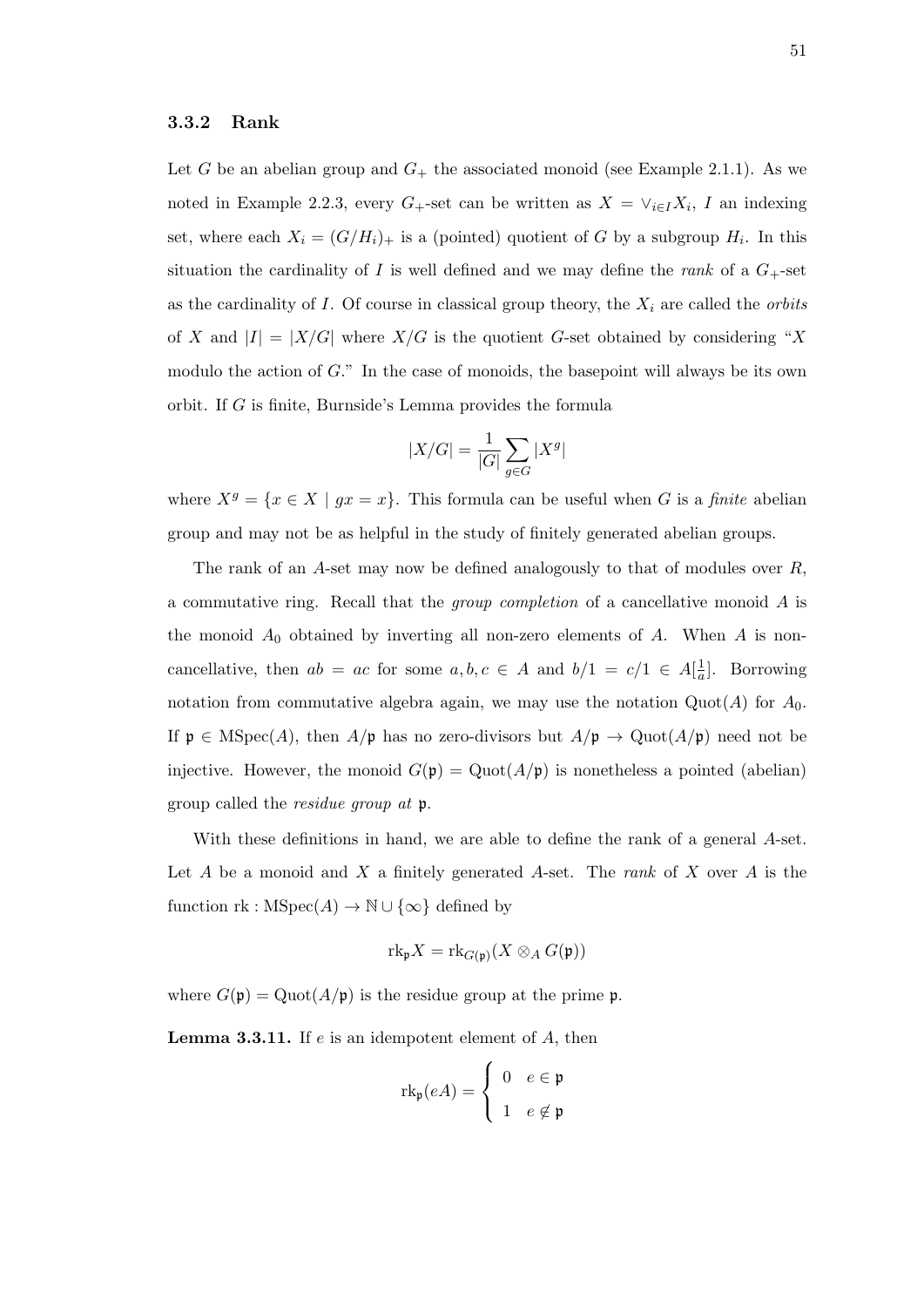**Proof.** Since  $eA \otimes G(\mathfrak{p}) = eA \otimes (A/\mathfrak{p})_{\mathfrak{p}} \cong (eA/e\mathfrak{p})_{\mathfrak{p}},$  the prime  $\mathfrak{p}$  contains e if and only if  $eA \otimes G(\mathfrak{p}) = 0$ . Moreover, if  $\mathfrak{p}$  does not contain e, then  $e = 1$  in  $G(\mathfrak{p})$  so that  $eA \otimes G(\mathfrak{p}) \cong G(\mathfrak{p}).$  $\Box$ 

Remark 3.3.12. Unlike commutative rings, non-trivial idempotent elements do not disconnect  $MSpec(A)$ . This should be clear since all monoids are local and a disconnected spectrum requires at least two maximal ideals. It is a standard result in commutative ring theory that for a commutative ring  $R$ ,  $Spec(R)$  is connected if and only if R contains only the trivial idempotents. When  $R$  contains non-trivial idempotents and  $Spec(R)$  is disconnected, the underlying monoid has  $MSpec(U(R))$  connected. It is also known that when  $P$  is a projective  $R$ -module, the rank function for  $P$  is locally constant. However, since the connected components of  $Spec(R)$  come together to form the connected topological space  $MSpec(U(R))$ , we should not expect the rank function for the  $U(R)$ -set  $U(P)$  to be locally (in fact, globally) constant.

A simple example:  $A = \mathbb{F}_1[x, y]/(x^2 = x, y^2 = y)$  consists of only idempotents and has  $MSpec(A) = \{(0), (x), (y), (x, y)\}.$  Then the projective A-set  $X = Ax = \{0, x, xy\}$ has  $\mathrm{rk}_{(0)}X = \mathrm{rk}_{(y)}X = 1$  and  $\mathrm{rk}_{(x)}X = \mathrm{rk}_{(x,y)}X = 0.$ 

Let A be a monoid and  $E \subseteq A$  the submonoid of idempotent elements of A. Define a relation  $\leq$  on E by  $e \leq f$  whenever  $ef = e$ . Then  $\leq$  is a partial order, and E is a poset, since:

- i)  $e \leq e$  since  $e^2 = e$  (reflexive)
- ii)  $e \le f$  and  $f \le e$  implies  $e = f$  since  $e = ef = fe = f$  (antisymmetric)

iii)  $e \le f$  and  $f \le h$  implies  $e \le h$  since  $eh = (ef)h = e(fh) = ef = e$  (transitive)

In fact,  $E$  is a semi-lattice where the meet, or greatest lower bound, of  $e$  and  $f$  is  $e \wedge f = ef$ . Also, E has 1 as its greatest element and 0 as its least element.

**Lemma 3.3.13.** Let  $e, f \neq 1$  be idempotent elements of A and  $\mathfrak{p}$  the unique prime ideal maximal with respect to the condition  $f \notin \mathfrak{p}$ . Then  $e \notin \mathfrak{p}$  if and only if  $e \geq f$ .

**Proof.** First, assume  $e \geq f$  and suppose that  $e \in \mathfrak{p}$ . It immediately follows that  $ef = f \in \mathfrak{p}$ , a contradiction.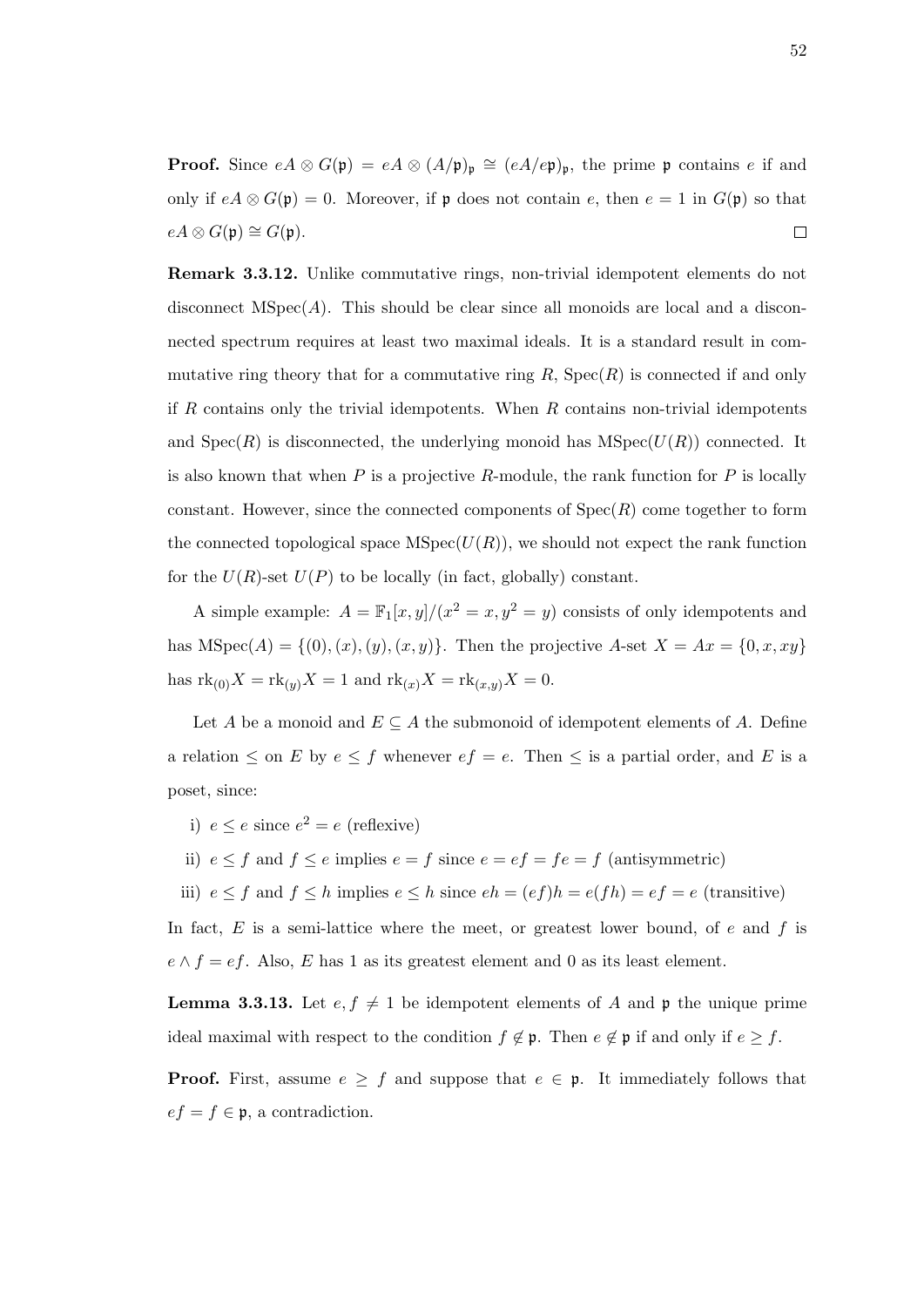For the converse, we prove the contrapositive, namely if  $e \not\geq f$  then  $e \in \mathfrak{p}$ . Notice that **p** my be realized as the contraction of the maximal ideal in the map  $A \rightarrow A_f$ . Also note that  $e \in \mathfrak{p}$  when e is not a unit of  $A_f$ , equivalently  $f \neq ae$  for any  $a \in A$ . To make matters worse, suppose (in order to obtain a contradiction) that  $f = ae$  for some  $a \in A$ . Then ae is an idempotent and  $ef = e(ae) = ae = f$  implies  $f \leq e$ . Hence, we must have  $f \neq ae$  so that  $e \in \mathfrak{p}$ .  $\Box$ 

**Theorem 3.3.14.** Let P, Q be finitely generated projective A-sets. Then  $P \cong Q$  if and only if  $\text{rk}_{\mathfrak{p}}(P) = \text{rk}_{\mathfrak{p}}(Q)$  for every  $\mathfrak{p} \in \text{MSpec}(A)$ .

**Proof.** If  $P \cong Q$ , it is clear that  $\text{rk}_{\text{p}}(P) = \text{rk}_{\text{p}}(Q)$  for every  $\text{p}$ .

Now assume  $\text{rk}_{\text{p}}P = \text{rk}_{\text{p}}Q$  for every prime  $\text{p}$ . By Theorem 3.3.3,  $P = \bigvee_{i=1}^{n} Ae_i$  and we will show that for each distinct idempotent generator e, there is a prime  $\mathfrak{p} \subseteq A$  such that  $\text{rk}_{\text{p}}(P)$  is the number of summands of P generated by all  $e_i \geq e$ . We may assume each  $e_i$  is distinct and ordered so that  $j > i$  means  $e_i \nleq e_j$ . For each  $1 \leq i \leq n$ , let  $\mathfrak{p}_i$  be the prime ideal of A maximal with respect to the condition  $e_i \notin \mathfrak{p}_i$  so that by Lemma 3.3.13,  $j > i$  implies  $e_j \in \mathfrak{p}_i$  and hence,  $\text{rk}_{\mathfrak{p}_i}(Ae_j) = 0$ .

Using Lemma 3.3.11,  $k_1 = \text{rk}_{\mathfrak{p}_1}(P) = \text{rk}_{\mathfrak{p}_1}(Q)$  is the number of  $Ae_1$  summands in P (and hence Q). Let  $P_1 = P$  and for  $i > 1$ , inductively define  $P_i = P_{i-1}/(\sqrt{N_1^{k_i}} A e_i)$ . Making similar definitions for  $Q_i$ , we see that  $k_i = \text{rk}_{\mathfrak{p}_i}(P_i) = \text{rk}_{\mathfrak{p}_i}(Q_i)$  is the number of  $Ae_i$  summands in both P and Q. Therefore,  $P \cong Q$ .  $\Box$ 

## **3.3.3** Observations on  $K_0$ ,  $G_0$  and  $K_1$

With a good understanding of projective sets in hand, we show a few basic K-theory results if only to become more familiar with A-sets. Given any (not necessarily commutative or pointed) monoid  $M$ , we construct the *group completion* of  $M$  as follows. First consider the cartesian product  $M \times M$  together with coordinate-wise addition:

$$
(m_1, m_2) + (m_1', m_2') = (m_1 + m_1', m_2 + m_2').
$$

Next define an equivalence relation  $\sim$  on  $M \times M$  by declaring  $(m_1, m_2) \sim (m'_1, m'_2)$ whenever there exists  $n \in M$  such that  $m_1 + m_2' + n = m_2 + m_1' + n$ . This equivalence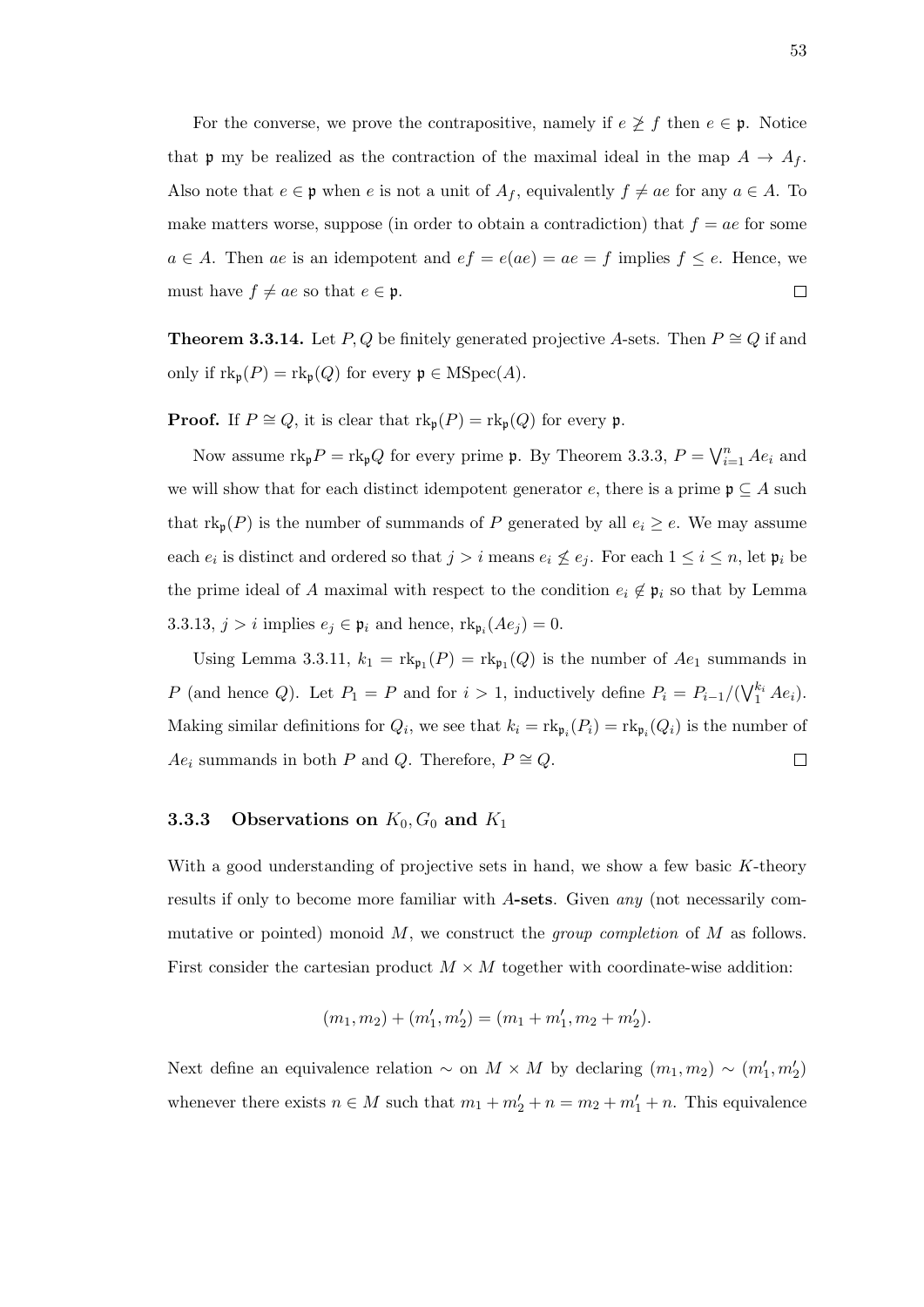relation is compatible with the additive structure. It is easy to see that elements of the form  $(m, m)$  are identity elements and  $(m, m')$  is the inverse of  $(m', m)$ .

The functor  $K_0$ : **Mon**<sup>\*</sup> → **Ap** assigns to each monoid A the abelian group  $K_0(A)$ , called the *Grothendieck group*, defined to be the group completion of the monoid whose elements are the isomorphism classes of finitely generated, projective A-sets, with binary operation given by the wedge sum ∨.

Theorem 3.3.14 shows that isomorphism classes of projective A-sets are completely determined by the number of summands generated by each idempotent of A. The following proposition shows that  $K_0(A)$  also has a multiplicative structure given by ⊗ so that it is actually a commutative ring with identity.

**Proposition 3.3.15.** If P and Q are projective A-sets, so is  $P \otimes_A Q$ .

**Proof.** Note that when  $e, f \in A$  are idempotent their product  $ef$  is also and  $Ae \otimes Af \cong \overline{A}$ Aef. Using Theorem 3.3.3 and Proposition 2.3.3 we have

$$
P \otimes Q = \bigvee_{i \in I} Ae_i \otimes \bigvee_{j \in J} Af_j \cong \bigvee_{i,j \in I \times J} Ae_i \otimes Af_j \cong \bigvee_{i,j \in I \times J} Ae_if_j
$$

which proves the claim.

The next theorem summarizes the previous remarks.

**Theorem 3.3.16.** If A is a monoid, then  $K_0(A)$  is a commutative ring with addition given by  $\vee$  and multiplication given by  $\otimes$ . The additive identity is the trivial projective set 0 and the multiplicative identity is the free rank one set. Moreover, there is a ring isomorphism  $K_0(A) \cong \mathbb{Z}[E]$  where  $E = E_A$  is the submonoid of A generated by all the idempotent elements.

**Proof.** Recall that  $\mathbb{Z}[E]$  is the monoid ring of E. By Theorems 3.3.3 and 3.3.14, every projective A-set  $P = \vee_{i \in I} Ae_i$  is determined, up to isomorphism, by the  $e_i$ . Therefore, the A-sets Ae, where  $e \in A$  is idempotent, form a generating set for  $K_0(A)$  when considered as an abelian group. The function  $f: K_0(A) \to \mathbb{Z}[E]$  defined on the generators by  $Ae \mapsto e$  extends linearly to a group homomorphism  $\vee_{i \in I} Ae_i \mapsto \sum_{i \in I} e_i$ . It is clearly multiplicative, hence a ring homomorphism, and surjective. For injectivity,

$$
\Box
$$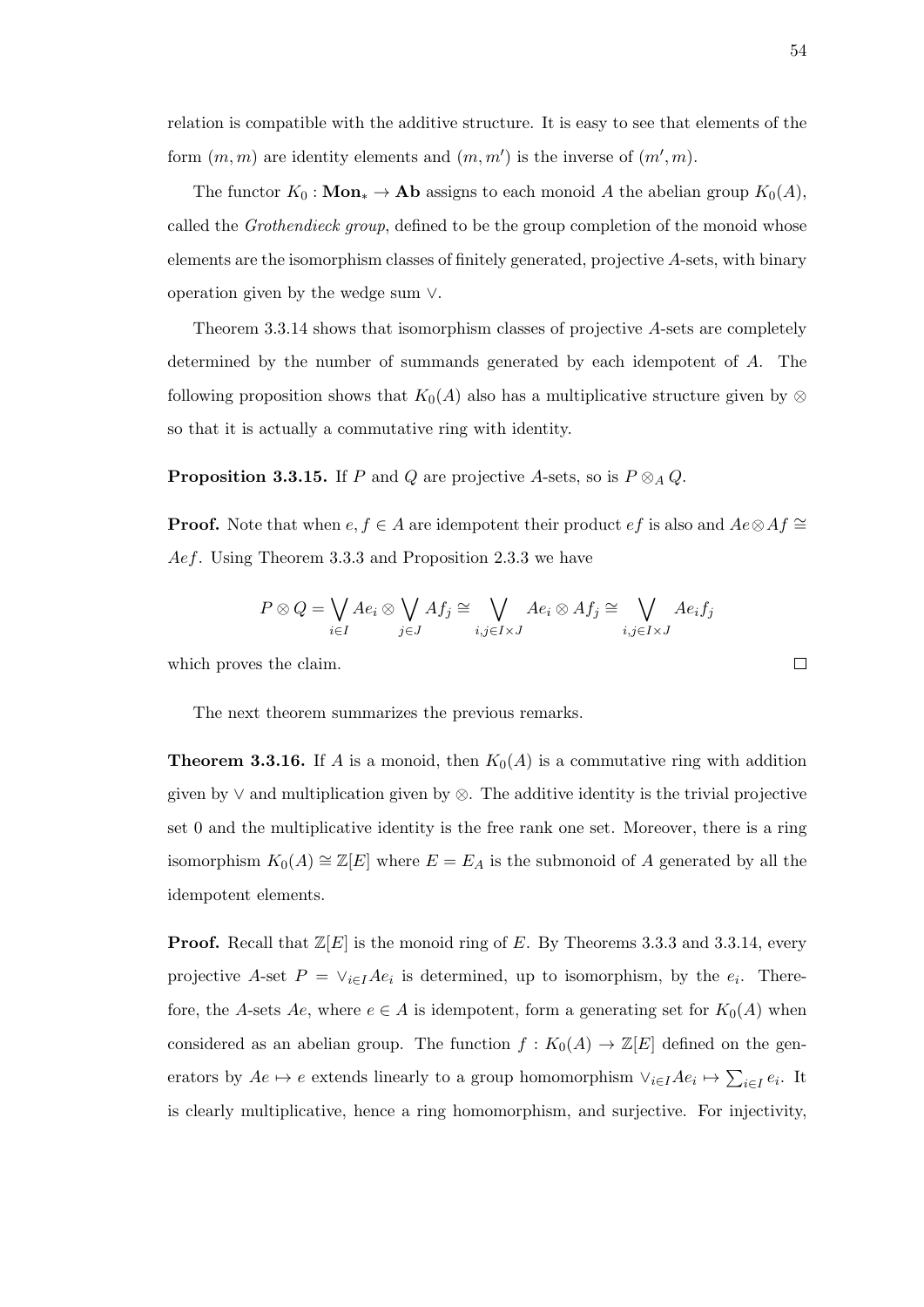55

after combining coefficients in

$$
f(P) = f(\vee_{i \in I} Ae_i) = \sum_{i \in I} e_i,
$$

we have  $f(P) = 0$  if and only if  $e_i = 0$  for all  $i \in I$ .

Example 3.3.17. The previous theorem implies that every monoid A with only the trivial idempotents (0 and 1) has  $K_0(A) = \mathbb{Z}$ . In fact, in this case, every projective A-set is free. For instance, every  $\mathbb{F}_1$ -set X is free and is completely determined by its cardinality  $|X| = \text{rk}_{(0)}(X) + 1$ .

Let  $f: A \rightarrow B$  be a monoid morphism. Recall that Proposition 3.3.6 shows that the push-forward  $f_*P$  is a projective B-set when P is a projective A-set. It is then clear that f induces a ring homomorphism  $f_* : K_0(A) \to K_0(B)$ . Since we have the isomorphism  $K_0(A) \cong \mathbb{Z}[E_A]$  for every monoid, the following proposition is clear.

**Proposition 3.3.18.** Let  $f: A \to B$  be a monoid morphism. If  $f|_{E_A}: E_A \to E_B$  is an isomorphism, then so is  $f_* : K_0(A) \to K_0(B)$ .

Perhaps more interesting than  $K_0$  is  $G_0$ . The definition of  $K_0$  for finitely generated A-sets is extended from that of abelian categories (see [24, II.6.2]). We define the Grothendieck group  $G_0(A)$  of A-sets to be the abelian group having one generator [X] for each finitely generated A-set X, modulo one relation  $|X| = |X'| + |X''|$  for every admissible exact sequence  $0 \to X' \to X \to X'' \to 0$  (see [3, Section 5]). As with abelian categories, we immediately having the following identities:

i)  $0 \to X \to X \to 0$  implies  $[0] = 0$ , that is, the generator given by the trivial A-set is the (additive) identity of  $G_0(A)$ .

ii) If 
$$
X \cong X'
$$
, then  $[X] = [X']$  from the a.e.s.  $0 \to X \to X' \to 0$ .

iii)  $[X \vee X'] = [X] + [X']$  from the a.e.s.  $0 \to X \to X \vee X' \to X' \to 0$ .

**Example 3.3.19.** When  $A = \mathbb{F}_1$ , any finitely generated  $\mathbb{F}_1$ -set is simply a finite (pointed) set and two finite sets X, X' are isomorphic if and only if  $|X| = |X'|$ . The a.e.s.  $0 \to \mathbb{F}_1 \to \vee_1^n \mathbb{F}_1 \to \vee_1^{n-1} \mathbb{F}_1 \to 0$  shows that  $[\mathbb{F}_1]$  generates  $G_0(\mathbb{F}_1)$ . Consequently,  $G_0(\mathbb{F}_1) \cong \mathbb{Z}$ .

 $\Box$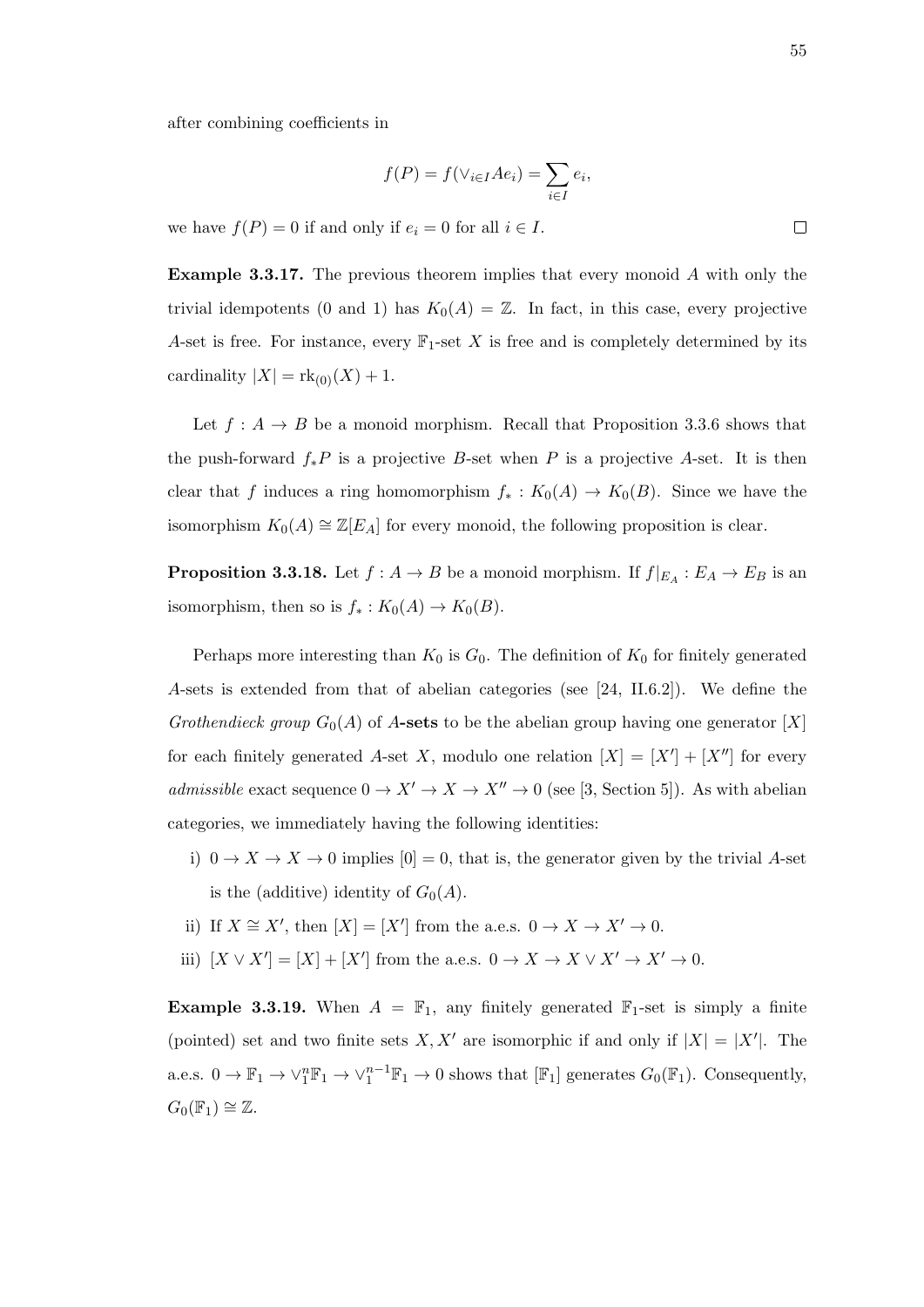**Example 3.3.20.** (Burnside Ring) Let  $A = G_+$  be the pointed cyclic group of order n. Every G-set is isomorphic to a wedge sum of (pointed) of cosets  $(G/H)_+$  and two cosets  $G/H$ ,  $G/H'$  are isomorphic if and only if  $H = H'$ . Thus, the relations shown above encompass all the relations of  $G_0(A)$ . If  $H_1, \ldots, H_m$  lists all possible subgroups of G, including G itself, we have  $G_0(A) = \bigoplus_{i=1}^m \mathbb{Z}[G/H_i]$ . In particular, when  $n = p$  is prime,  $G_0(A) = \mathbb{Z}$ .

**Example 3.3.21.** Let  $A = \mathbb{F}_1[t]$  be the free monoid in one variable and X a finitely generated A-set with generators  $x_1, \ldots, x_n$ . For every  $x_i$ , we have one of the following possibilities for  $Ax_i$ :

- i) it is free,
- ii) it is isomorphic to  $A/At^k$  for some  $n > 0$ ,
- iii) there is a relation  $ax_i = a'x_j$  for some  $a, a' \in A$  and generator  $x_j$  of X.

For (ii), the a.e.s.  $0 \to A \stackrel{t^k}{\to} A \to A/At^k \to 0$  shows that  $[A/At^k] = 0$ . Now suppose we are in case (iii) and  $i \neq j$ . Let  $X_i \subseteq X$  be the A-subset generated by  $x_1, \ldots, x_{i-1}, x_{i+1}, \ldots, x_n$ . We have an a.e.s.  $0 \to X_i \hookrightarrow X \to A/At^k \to 0$  for some  $k > 1$  depending on a; thus  $[X] = [X_i]$ . Repeating this process if necessary, we can remove all generators sharing a relation with second, distinct generator.

In case (iii) and when  $i = j$ , each generator  $x_i$  satisfying a relation of the form  $ax_i = a'x_i$  generates its own summand, so we may restrict our attention to A-sets X generated by a single element of this form. Here  $X \cong A/(t^n = t^m)$  for some  $n \geq m$ . When  $m > 0$ , the a.e.s.

$$
0 \to A/(t^{n-m} = 1) \xrightarrow{t^m} X \to A/At^m \to 0
$$

shows  $[X] = [A/(t^{n-m} = 1)].$  Then  $[X] = [C_{n-m}]$  is equivalent to the pointed cyclic group of order  $n - m$ .

Thus, the only non-trivial generators of  $G_0(A)$  are  $[C_n]$ ,  $n \geq 1$ , and [A]. We now show there are no relations shared between these generators.

Recall that an A-set is torsion free when it has no zero-divisors. Each  $C_n$  is torsion free, hence admissibly projective by Proposition 3.3.10, and A is projective. Therefore, every a.e.s.  $0 \to Y' \to Y \to Y'' \to 0$  with  $Y'' = C_n$  or A, splits and provides no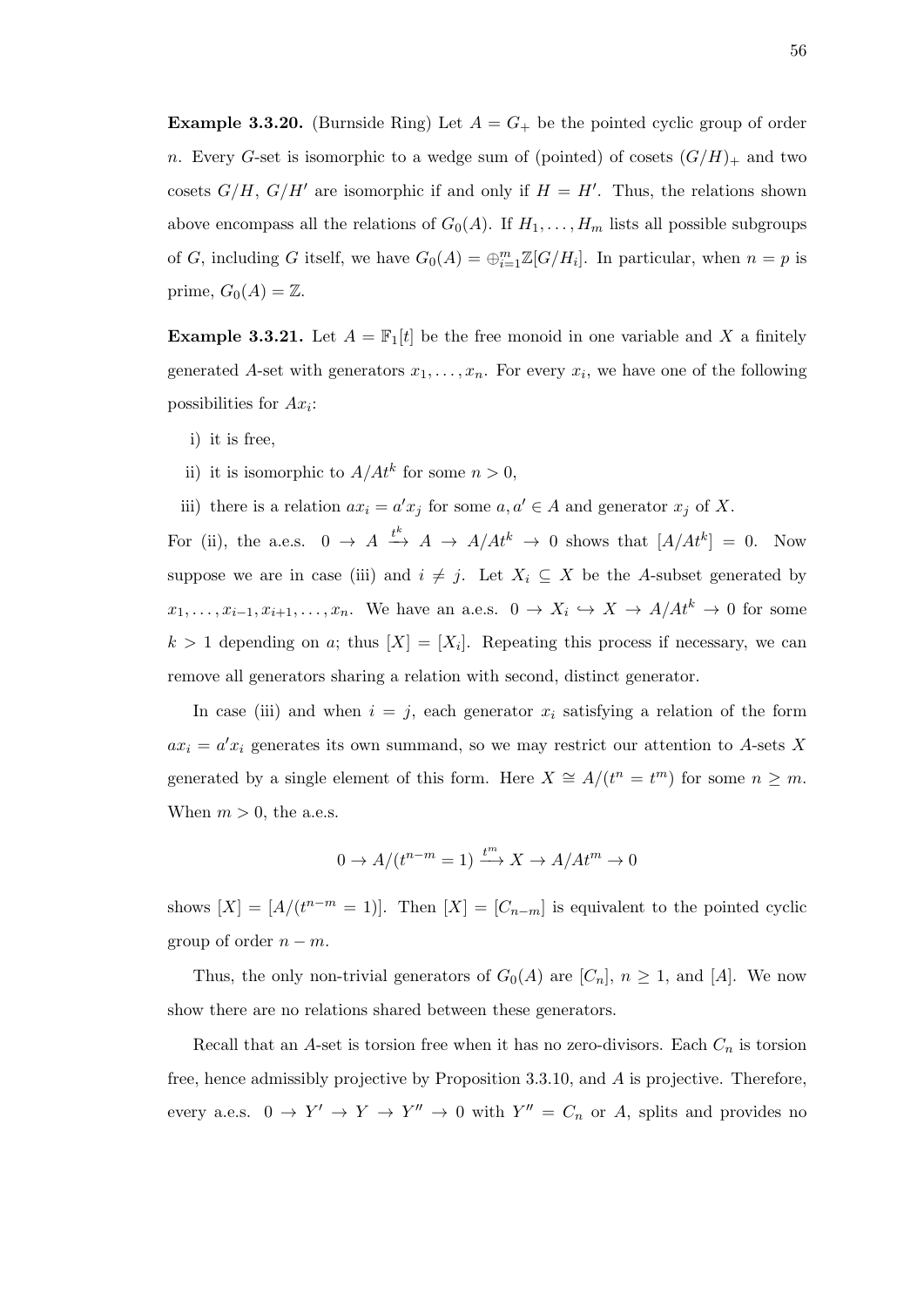nontrivial relations. Moreover, there are no morphisms  $C_n \to A$  and no injective A-set morphisms of the form  $A \to C_n$  or  $C_n \to C_m$ , for any  $n, m > 0$  and  $n \neq m$ , so that A and the  $C_n$  do not admit any admissible sequences in the  $Y', Y$  positions. (To see there are no injective maps  $f: C_n \to C_m$  when  $n \neq m$ , the relation  $t^j = f(1) = f(t^n) =$  $t^n f(1) = t^{n+j}$  in  $C_m$  implies  $n = km$  for some  $k \ge 1$ . Then f can be injective only when  $k = 1.$ )

Therefore the  $[C_n]$ ,  $n > 0$ , are non-trivial generators and

$$
G_0(A) \cong \mathbb{Z}[A] \bigoplus \left( \bigoplus_{i=1}^{\infty} \mathbb{Z}[C_n] \right)
$$

is an infinitely generated, free abelian group! This varies greatly from the analogous result in commutative ring theory result that  $G_0(k[t]) \cong \mathbb{Z}$  where  $k[t]$  is the polynomial ring in one variable with coefficients in a field  $k$ . We can attribute this oddity of monoids once again to the lack of cancellation.

Let A, B be noetherian monoids. Recall that for a functor  $F : A\text{-sets} \to B\text{-sets}$ to be exact, it must preserve admissible morphisms. Every exact functor  $F$  induces a group homomorphism  $G_0(A) \to G_0(B)$ . If A is a B-monoid via the monoid map  $f: B \to A$ , it is immediate that  $f^*$  is always exact.

Before proceeding we recall the following definitions. A filtration for an  $A$ -set  $X$  is a descending sequence of A-sets  $0 = X_n \subseteq \cdots \subseteq X_1 \subseteq X_0 = X$ . For convenience, we may write the filtration as  $\{X_i\}_{i=1}^n$ . A refinement of  $\{X_i\}$  is a filtration  $\{X'_j\}$  such that every  $X_i$  occurs as one of the  $X'_j$ . Note that Lemma 3.3.22 (i) and (ii) are modifications of Zassenhaus' Lemma and the Schneider Refinement Theorem respectively, while (iii) and Theorem 3.3.23 modify [24, II.6.3].

**Lemma 3.3.22.** i) If  $X_2 \subseteq X_1, X_2' \subseteq X_1'$  are A-subsets of an A-set X, then

$$
((X_1 \cap X_1') \cup X_2) / ((X_1 \cap X_2') \cup X_2) \cong ((X_1 \cap X_1') \cup X_2') / ((X_2 \cap X_1') \cup X_2').
$$

ii) Let  $\{X_i\}_{i=1}^n$  and  $\{X'_j\}_{j=1}^m$  be filtrations of an A-set X. Then there are filtrations  ${Y_{i,j}}$  and  ${Y'_{j,i}}$  of X such that the collections  ${Y_{i,j}}/Y_{i,j+1}$  and  ${Y'_{j,i}}/Y'_{j,i+1}$  are equivalent.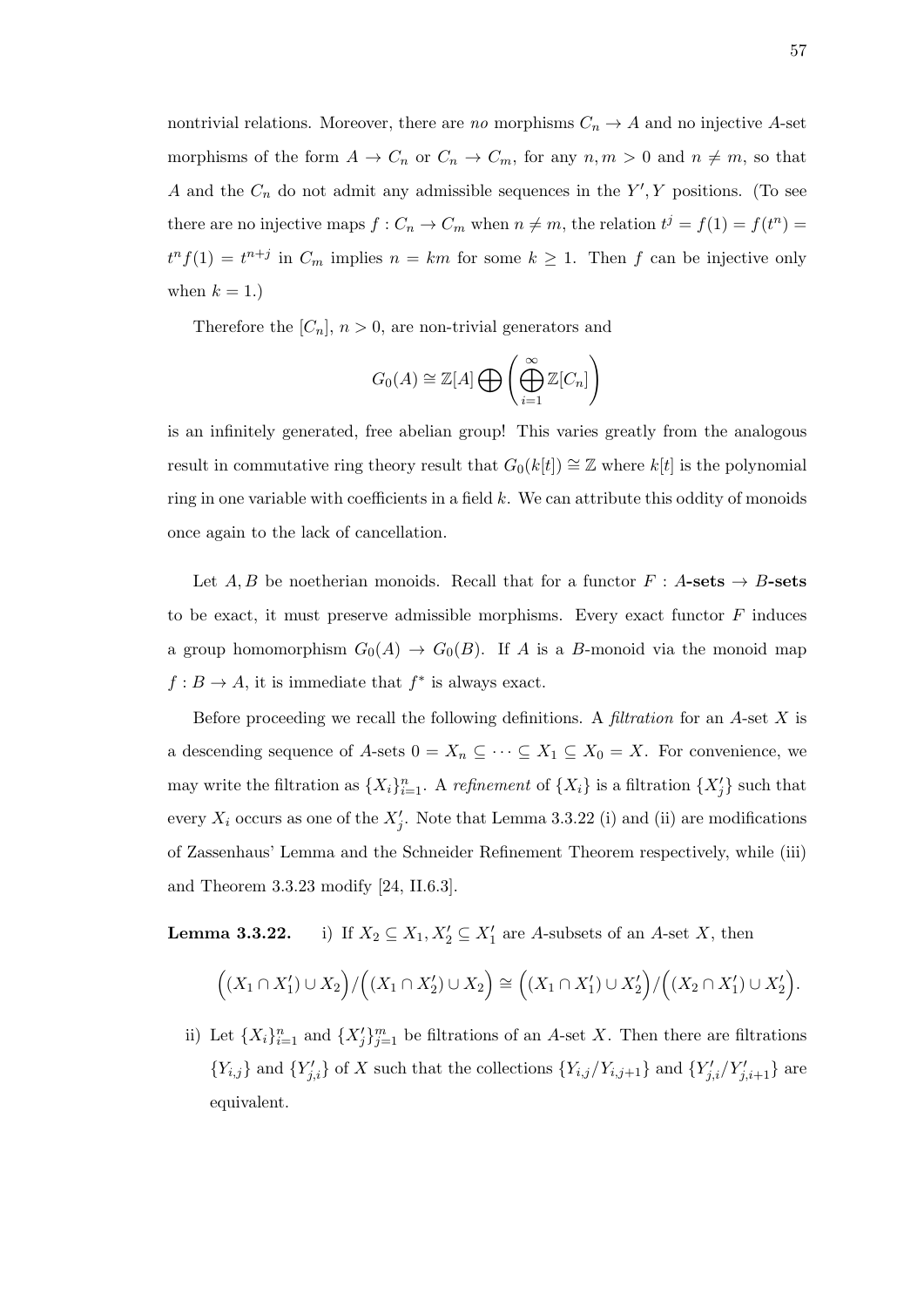iii) With notation as in (ii), we have  $[X] = \sum_{i=1}^{n-1} [X_i/X_{i+1}] = \sum_{j=1}^{m-1} [X'_j/X'_{j+1}]$  in  $G_0(A)$ .

**Proof.** i) Upon inspection, we see that both sides are equivalent to

$$
(X_1 \cap X'_1) / ((X_1 \cap X'_2) \cup (X'_1 \cap X_2)).
$$

ii) Set  $Y_{i,j} = (X_i \cap X'_j) \cup X_{i+1}$  and  $Y'_{j,i} = (X_i \cap X'_j) \cup X'_{j+1}$  and notice that  $\{Y_{i,j}\}$  and  ${Y'_{j,i}}$  form filtrations when ordered lexicographically. Moreover,  ${Y_{i,j}}$  is a refinement of  $\{X_i\}$ , and  $\{Y'_{j,i}\}$  is a refinement of  $\{X'_j\}$ , since  $X_i = Y_{i,1}$  and  $X'_j = Y'_{j,1}$ . Finally, (i) shows that  $Y_{i,j}/Y_{i,j+1} \cong Y'_{j,i}/Y'_{j,i+1}$  so that the collections  $\{Y_{i,j}/Y_{i,j+1}\}$  and  $\{Y'_{j,i}/Y'_{j,i+1}\}$ are equivalent.

iii) We show  $\sum_{i=1}^{n-1} [X_i/X_{i+1}] = \sum_{k=1}^{t-1} [Z_i/Z_{i+1}]$  where  $\{Z_k\}_{k=1}^t$  is any refinement of  $\{X_i\}$ . Then, applying (ii) gives

$$
\sum [X_i/X_{i+1}] = \sum [Y_{i,j}/Y_{i,j+1}] = \sum [Y'_{j,i}/Y'_{j,i+1}] = \sum [X'_{j}/X'_{j+1}].
$$

To show the invariance of the initial sum under refinement, we need only consider a refinement which adds a single term, namely  $X_{i+1} \subseteq Z \subseteq X_i$  for some  $1 \leq i \leq$  $n-1$ . This invariance follows immediately from the a.e.s.  $0 \to Z/X_{i+1} \to X_i/X_{i+1} \to$  $X_i/Z \to 0$  which shows  $[X_i/X_{i+1}] = [X_i/Z] + [Z/X_{i+1}]$ .  $\Box$ 

**Theorem 3.3.23.** (Devissage) Let A be a monoid and  $I \subseteq A$  a nilpotent ideal, i.e.  $I^n = 0$  for some  $n \geq 1$ . Then the projection  $\pi : A \to A/I$  induces an isomorphism  $\pi^* : G_0(A/I) \to G_0(A).$ 

**Proof.** Since I is nilpotent,  $\{I^i X\}_{i=0}^n$  is a filtration of X which refines the trivial filtration  $\{0, X\}$ . Then applying Lemma 3.3.22(iii) we obtain  $[X] = \sum_{i=0}^{n-1} [I^i X / I^{i+1} X]$ which shows  $\pi^*$  is surjective. We now show that the map  $\varphi: G_0(A) \to G_0(A/I)$  given by  $[X] \mapsto \sum_{i=0}^{n-1} [I^i X / I^{i+1} X]$  is a well defined inverse for  $\pi^*$ .

The fact that the compositions  $\pi^*\varphi$  and  $\varphi\pi^*$  are identity morphisms is clear from Lemma 3.3.22(iii). We have that  $\varphi$  defines a group homomorphism on the free abelian group generated by the isomorphism classes of finitely generated A-sets. To show that  $\varphi$  descends to a homomorphism on  $G_0(A)$ , it suffices to show that for every a.e.s.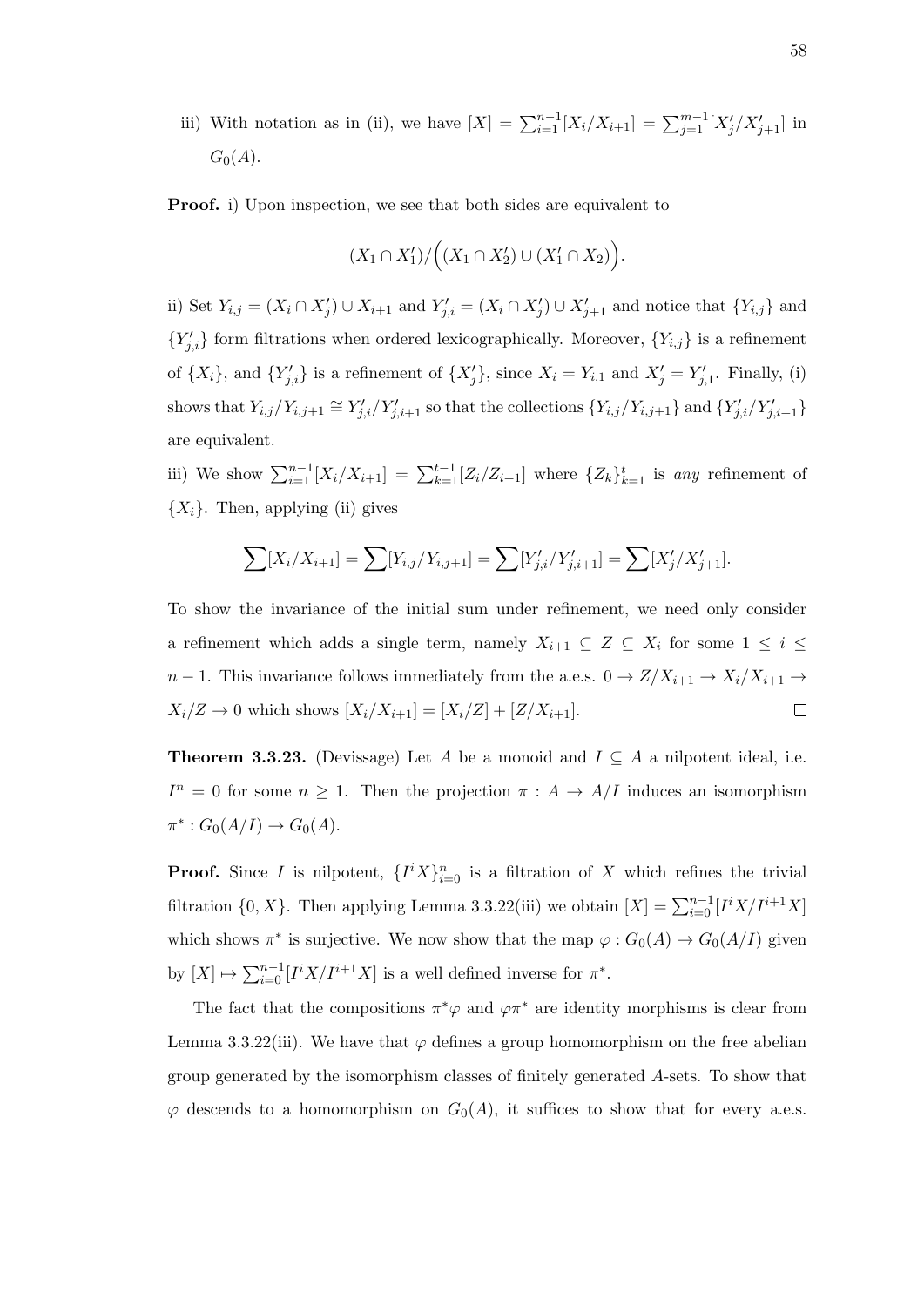$0 \to X' \to X \to X'' \to 0$  of A-sets providing a relation  $[X] = [X'] + [X'']$  on  $G_0(A)$ , we must have  $\varphi[X] = \varphi[X'] + \varphi[X'']$  in  $G_0(A/I)$ .

Write  $\{X_j\}_{j=0}^{2n+2}$  for the filtration

$$
\{0 = f(I^{n}X'), \ldots, f(IX'), f(X') = g^{-1}(I^{n}X''), \ldots, g^{-1}(IX''), g^{-1}(X'') = X\}
$$

of X. First notice that for  $n + 1 \leq j \leq 2n + 1$ ,  $X_j/X_{j+1} \cong I^jX'/I^{j+1}X'$  is an A/I-set. For the initial half of the filtration, it is clear that  $X' \cup I^i X \subseteq g^{-1}(X'')$ . To see the opposite containment, let  $ix'' \neq 0$  be in  $I^i X''$ ,  $i \in I^i$ , and  $x = g^{-1}(ix'')$ be the unique element in the fiber over ix'' (g is admissible). Then  $x'' \neq 0$  and  $g(ig^{-1}(x'')) = ix''$ , so it must be that  $x = ig^{-1}(x'') \in I^i X$ . Hence, for  $0 \le j \le n-1$ , each  $g^{-1}(I^jX'')/g^{-1}(I^{j+1}X'') \cong I^jX''/I^{j+1}X''$  is an  $A/I$ -set so  $\sum_{j=0}^{2n} [X_j/X_{j+1}]$  is an element in  $G_0(A/I)$ . Of course,  $X_n/X_{n+1} = 0$  is an  $A/I$ -set. By appealing to Lemma 3.3.22(iii) once more we obtain the first equality in our desired result.

$$
\varphi[X] = \sum_{j=0}^{2n} [X_j/X_{j+1}] = \sum_{j=n+1}^{2n+1} [X_j/X_{j+1}] + 0 + \sum_{j=0}^{n-1} [X_j/X_{j+1}] = \varphi[X'] + \varphi[X'']
$$

**Example 3.3.24.** When  $A = \mathbb{F}_1[x]/(x^n)$ , the ideal generated by x is nilpotent so the map  $\pi: A \to A/(x) \cong \mathbb{F}_1$  induces an isomorphism  $G_0(A) \cong G_0(\mathbb{F}_1)$  by Theorem 3.3.23. By Example 3.3.19, we have  $G_0(A) \cong \mathbb{Z}$ .

For a ring R, the group  $K_1(R)$  may be defined to be the abelianization of the *infinite* linear group  $GL(R)$ . The group  $GL_n(R)$  consists of all linear automorphisms of  $\bigoplus_{1}^{n}R$ and there is an inclusion  $GL_n(R) \hookrightarrow GL_{n+1}(R)$  defined by

$$
g \mapsto \left(\begin{array}{cc} g & 0 \\ 0 & 1 \end{array}\right).
$$

Then  $GL(R)$  is union of the  $GL_n(R)$ . Let A be a monoid and X the free A-set on n generators; then  $GL_n(A) = Aut(X)$  is easily computable. An A-set morphism  $A \to A$ is completely determined by the image of 1 and is invertible if and only if  $1 \mapsto u$  where  $u \in A^{\times}$  is a unit. From this it easily follows that  $GL_n(A) \cong (\prod_1^n A^{\times}) \times \Sigma_n$  where  $\Sigma_n$ is the symmetric group of n elements. We then realize  $GL_n(A)$  as the set of all  $n \times n$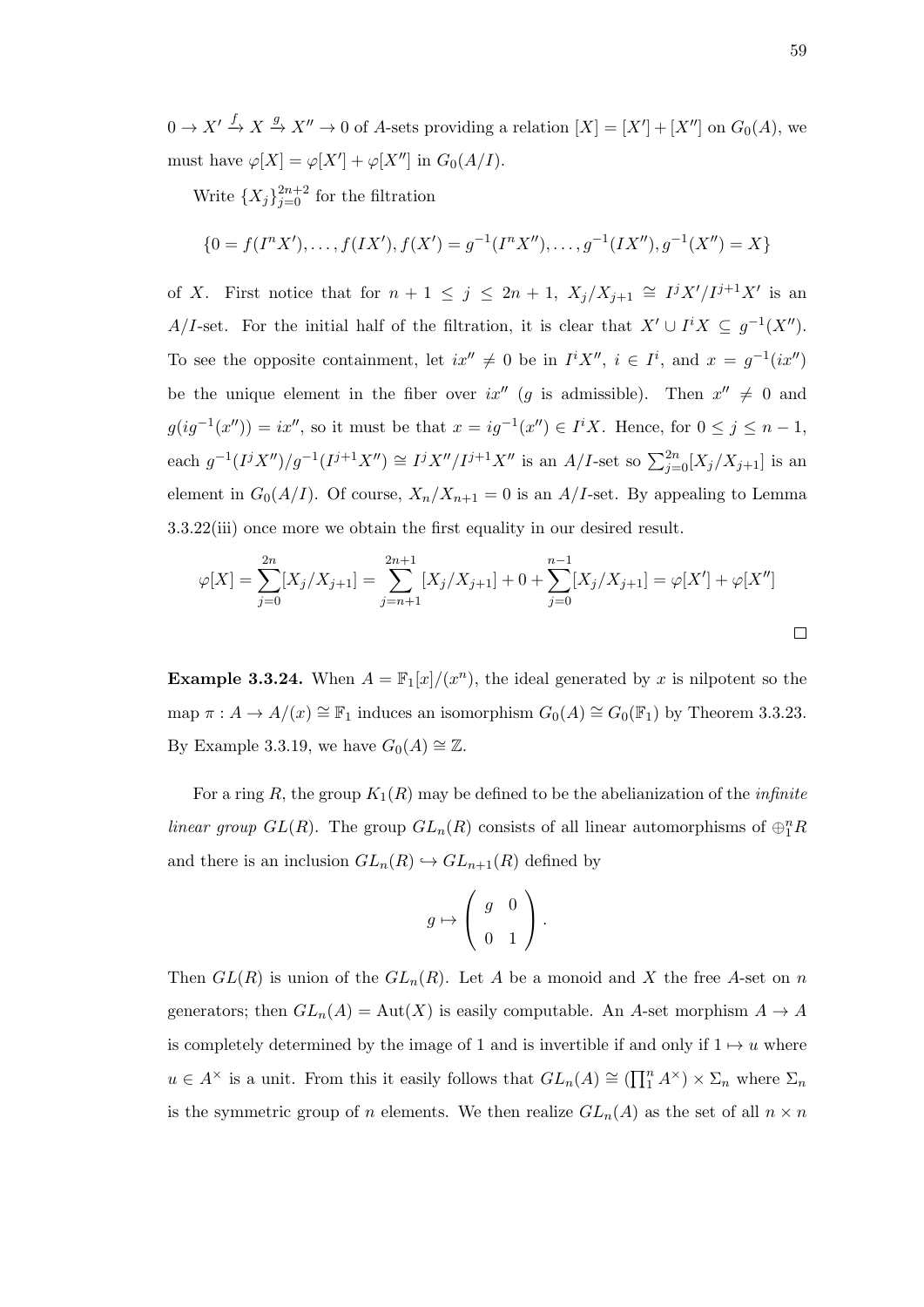matrices having only one non-zero entry in each row and column with coefficients in  $A^{\times}$ . The next result then follows from [24, IV.1.27,4.10.1].

**Proposition 3.3.25.** For any monoid A, we have  $K_1(A) \cong A^{\times} \times \mathbb{Z}_2$ .

## 3.4 Model categories

When  $A = \mathbb{F}_1$ , the category A-sets is equivalent to Sets<sub>\*</sub>, the category of pointed sets. Thus, when looking for a homological theory for A-sets, investigating the well known homotopy theory associated to  $\textbf{Sets}_*$  is a good place to start. In [20] Quillen provided the theory of homotopical algebra which axiomatized the homotopy theory of topological spaces. Once a category meets the stated requirements, a homotopy theory is immediate, providing a theory of long exact sequences and derived functors. It is possible for a category to have multiple homotopy theories associated to it each with its own corresponding model structure (defined below).

It is not always clear what model structure will provide the "best" homotopy theory, so we investigate the most natural model structure and the invariants, i.e. homotopy groups and derived functors, it provides. Luckily, the definition of the standard (Kan) model structure on  $\Delta^{op}$ **Sets**<sub>\*</sub> and the projective model structure on Ch<sub>≥0</sub>(R) can be made equally well for A-sets. This does not mean, a priori, the (projective) model structure will be the most useful, but we will see that it provides invariants similar to what we expect.

This section provides the most basic definitions we require as a reference. In the next section we review the category of simplicial sets and the standard model structure defined there. Throughout, one may also use the categories  $\mathrm{Ch}(R)$  and Top to guide their intuition. Interested readers are directed to [20] and [15] for a more complete introduction to the theory of model categories.

For a category  $\mathcal{C}$ , let Map  $\mathcal{C}$  denote the collection of all morphisms in  $\mathcal{C}$  which we may consider a category by defining morphisms to be commutative squares. A functorial factorization is an ordered pair of functors  $(\alpha, \beta)$ : Map  $\mathcal{C} \to \text{Map }\mathcal{C}$  such that  $f = \beta(f) \circ \alpha(f)$  for all f in Map C.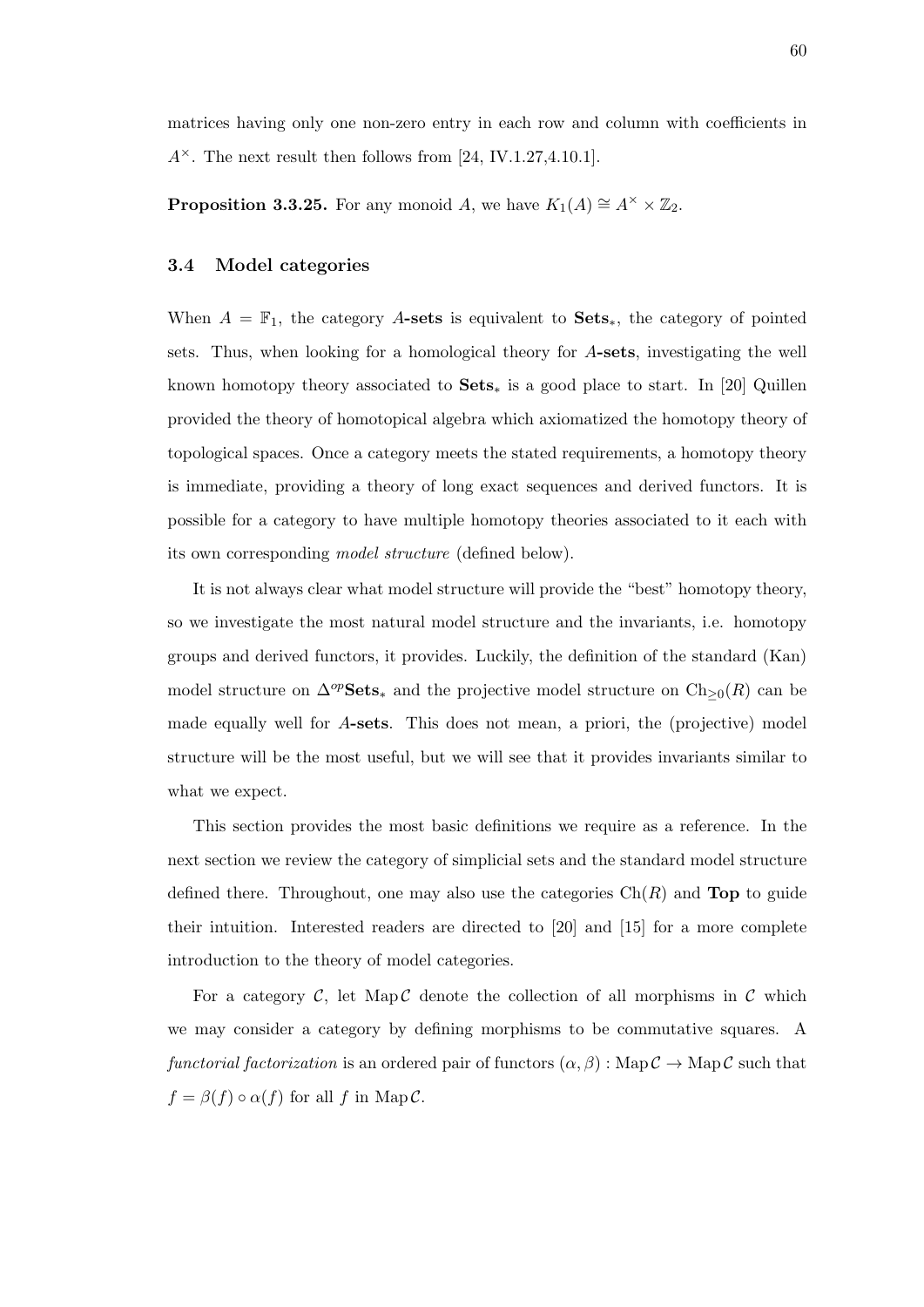**Definition 3.4.1.** A model structure on a category  $\mathcal{C}$  consists of three subcategories of Map C called weak equivalences  $(\stackrel{\sim}{\rightarrow})$ , cofibrations  $(\rightarrow)$  and fibrations  $(\rightarrow)$ , and two functorial factorizations  $(\alpha, \beta)$  and  $(\gamma, \delta)$  satisfying the following properties:

- i) If  $gf$  is a composition of morphisms in  $C$  and any two of  $f, g$  or  $gf$  are weak equivalences, then so is the third.
- ii) If f and g are morphisms such that f is a retract of g and g is a weak equivalence (resp. cofibration, resp. fibration), then so is  $f$ .
- iii) Call a morphism that is both a cofibration (resp. fibration) and weak equivalence a trivial cofibration (resp. trivial fibration). In the diagram



the morphism h exists when f is a trivial cofibration and g is a fibration or, g is a trivial cofibration and  $f$  is a fibration. In the former case we say that trivial cofibrations have the left lifting property (LLP) with respect to fibrations and, in the latter case, trivial fibrations have the right lifting property (RLP) with respect to cofibrations. The morphism  $h$  is called a *lift*.

iv) For any morphism f,  $\alpha(f)$  is a trivial cofibration,  $\beta(f)$  is a fibration,  $\gamma(f)$  is a cofibration and  $\delta(f)$  is a trivial cofibration.

A model category is a category  $\mathcal C$  that is both complete and cocomplete, together with a model structure.

This is the definition for model structure (and category) given by Hovey. As noted in [15], this definition differs from that of [20] since Quillen merely required the existence of factorizations, not that they be functorial. Also, Quillen does not require the category to be (co)complete, but that it need only contain all finite limits and colimits. It is shown in [3] that A-sets is both complete and cocomplete so this distinction is inconsequential. The functorial factorizations are generally difficult to write down explicitly and to use for computations. Since our primary goal is to find a computable homological theory, this distinction is also unimportant to us.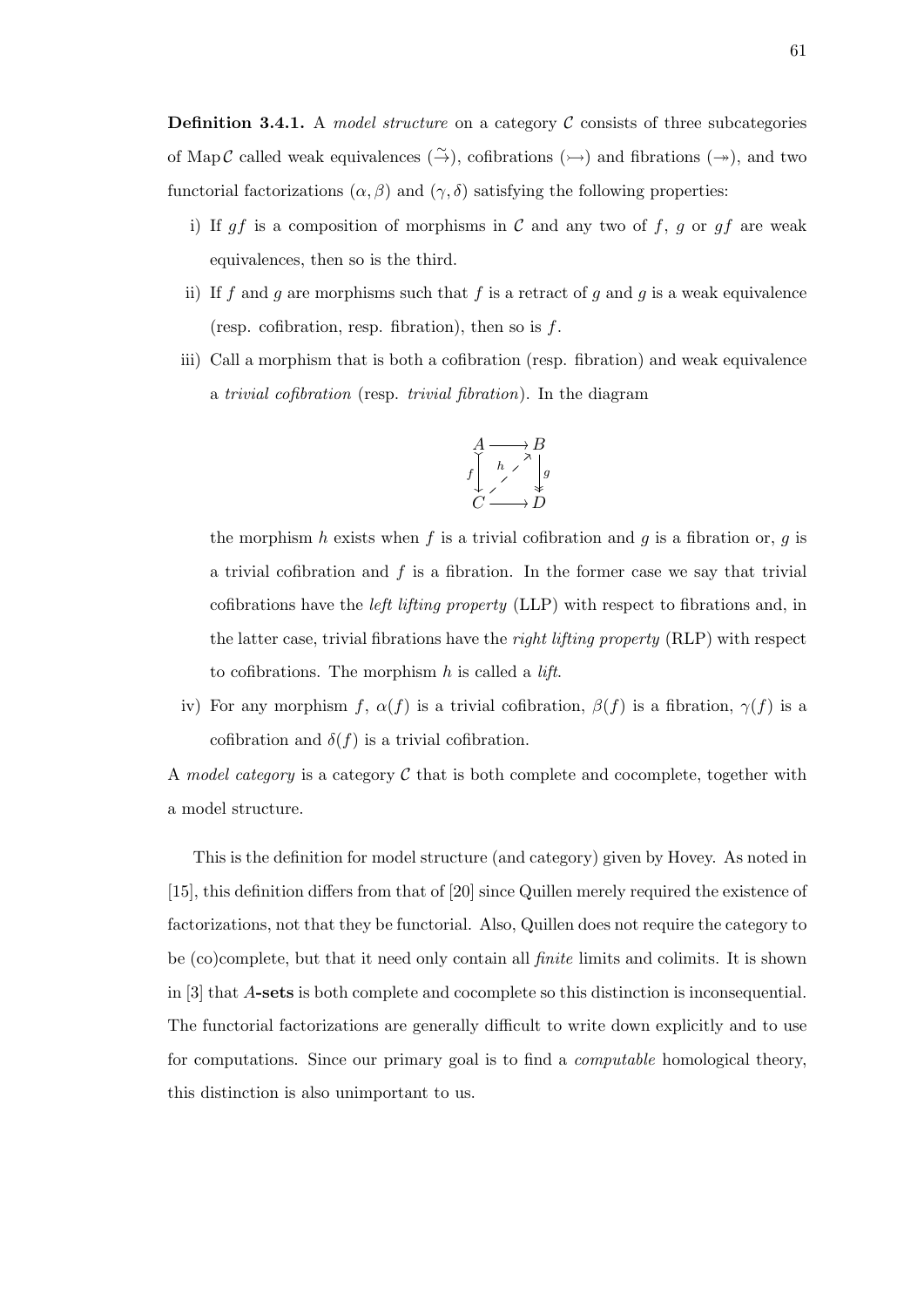Let C be a model category with zero object 0. We say that an object C of C is fibrant when  $C \to 0$  is a fibration and C is *cofibrant* when  $0 \to C$  is a cofibration. If C is any object, we can factor the (not necessarily cofibrant) morphism  $0 \to C$  into  $0 \to X \overset{\sim}{\to} C$ where the object  $X$  is cofibrant and weak equivalent to  $C$ . Similarly, we may factor the (not necessarily fibrant) morphism  $C \to 0$  into  $C \overset{\sim}{\to} Y \twoheadrightarrow 0$  so that Y is fibrant and weak equivalent to C. The object  $X$  (resp.  $Y$ ) is called a *cofibrant replacement* (resp. fibrant replacement) for C. Let  $\mathcal{C}_c$  and  $\mathcal{C}_f$  denote the full subcategories of C whose objects are the cofibrant and fibrant objects in  $\mathcal C$  respectively. Given the functorial nature of the factorizations, there are functors  $Q: \mathcal{C} \to \mathcal{C}_c$  and  $R: \mathcal{C} \to \mathcal{C}_f$  such that  $QC$ , respectively RC, is cofibrant, respectively fibrant, replacement for  $C$ .

Let C be any category and S a collection of morphisms in C. The localization of C with respect to S is a category  $S^{-1}$ C together with a functor  $q: C \to S^{-1}$ C satisfying:

- i)  $q(s)$  is an isomorphism for every  $s \in S$ .
- ii) Any functor  $F: \mathcal{C} \to \mathcal{D}$  such that  $F(s)$  is an isomorphism for every  $s \in S$  factors through q uniquely.

This definition of localization is exactly analogous to that of rings and monoids (Section 2.4) together with the universal property. Now let  $\mathcal C$  be a model category. The localization of C at the collection of weak equivalences is the *homotopy category* Ho C of C. Thus,  $H_0 \mathcal{C}$  is a category where every weak equivalence becomes an isomorphism. In particular every object C is isomorphic to its functorial cofibrant and fibrant replacements. It is shown in [15, 1.2.10], and a consequence of [23, 10.3.7], that whenever  $\mathcal C$  is a model category, Ho C exists and is itself a category. The notation  $[A, B] = \text{Hom}_{\text{HoC}}(A, B)$  is standard.

The following definitions are provided by [20, I.4]. Let  $\mathcal C$  be a model category and  $\gamma: \mathcal{C} \to \mathcal{C}'$  and  $F: \mathcal{C} \to \mathcal{D}$  be functors. Should it exist, the *left derived functor*  $L_{\gamma}F$  of F with respect to  $\gamma$  is the functor forming the diagram:



together with a natural transformation  $\varepsilon : L_{\gamma}F \circ \gamma \to F$  which satisfies the following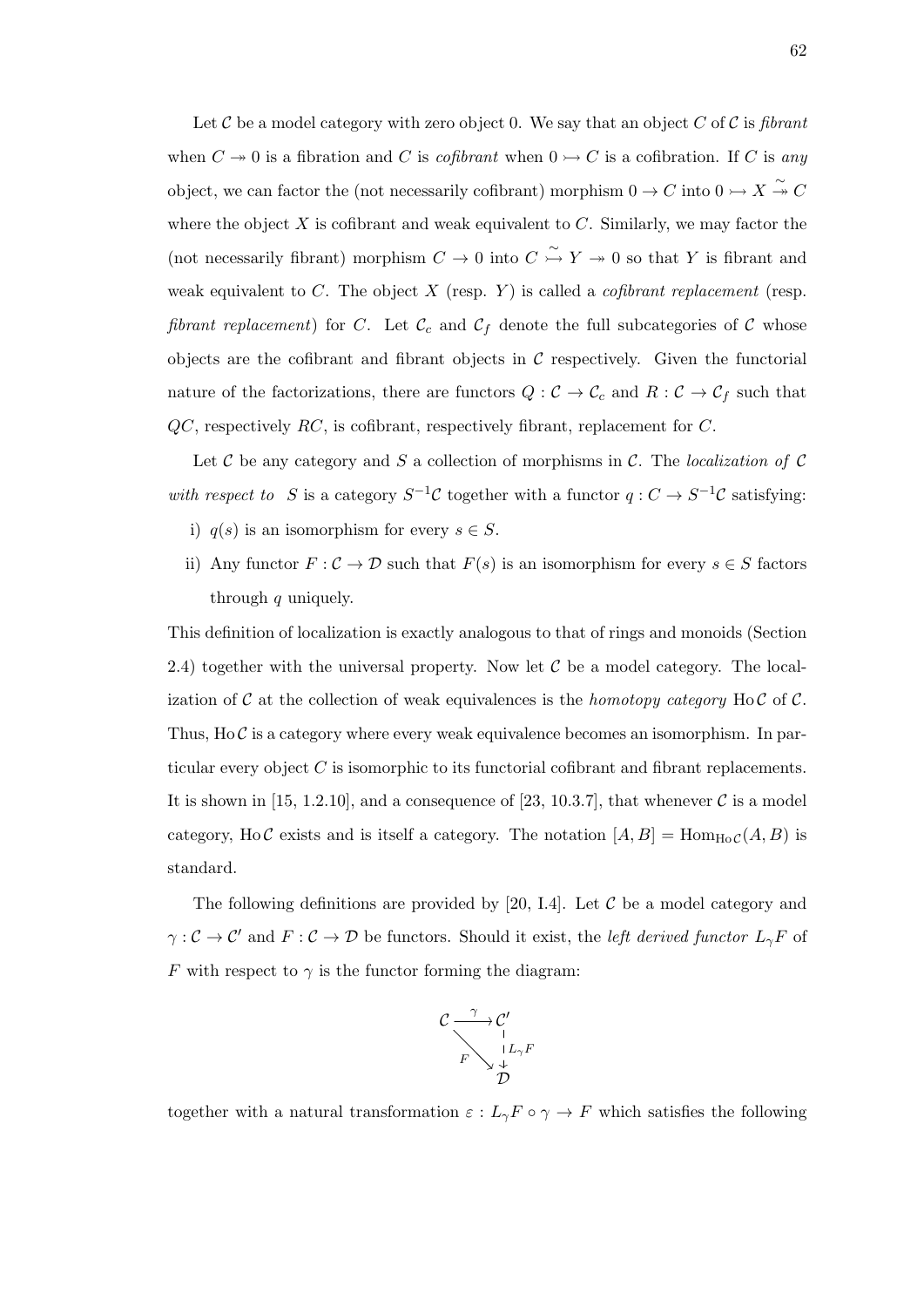universal property. Given any functor  $G: \mathcal{C}' \to \mathcal{D}$  and natural transformation  $\eta$ :  $G \circ \gamma \to F$ , there is a unique natural transformation  $\Theta : G \to L_{\gamma}F$  making the following diagram commute.



For the special case when  $\gamma$  is the localization  $C \to HoC$ , we write LF for the left derived functor. When  $LF$  exists,  $F$  maps weak equivalent objects of  $C$  to isomorphic objects in  $\mathcal D$ . If  $\mathcal D$  is a model category, the total left derived functor, also written  $LF$ , is the functor making the following diagram commute.



For the total left derived functor to exist,  $F$  must map weak equivalences of  $\mathcal C$  to weak equivalences of D. Hence, if C is any object of C, we are free to compute  $LF(C)$  using any object weak equivalent to  $C$ , e.g. a cofibrant replacement  $QC$ . Notice that the use of the notation LF should be clear from the context as the total left derived functor takes values in the homotopy category associated to a model category, rather than the (model) category itself. It is shown in [20, I.4.2, I.4.4] that when  $F$  carries weak equivalences in  $\mathcal{C}_c$  to:

i) isomorphisms in  $\mathcal{D}$ , the left derived functor  $L_{\gamma}F$  exists.

ii) weak equivalences in  $\mathcal{D}$ , the total left derived functor  $LF : Ho\mathcal{C} \to Ho\mathcal{D}$  exists. Similar definitions can be made for  $right/total$  right derived functors; see [20, I.4].

Given two model categories  $\mathcal C$  and  $\mathcal D$ , it is natural to ask when their homotopy categories are equivalent. This motivates the following definitions. A functor  $F:\mathcal{C}\to\mathcal{D}$ is a left Quillen functor when it is a left adjoint and preserves cofibrations and trivial cofibrations. A functor  $G: \mathcal{D} \to \mathcal{C}$  is a *right Quillen functor* when it is a right adjoint and preserves fibrations and trivial fibrations. Now suppose  $F, G$  form an adjunction with  $F$  left adjoint to  $G$ . It is a *Quillen adjunction* when  $F$  is a left Quillen functor. It is shown in [15, 1.3.4] that the adjunction  $F, G$  is a Quillen adjunction if and only if G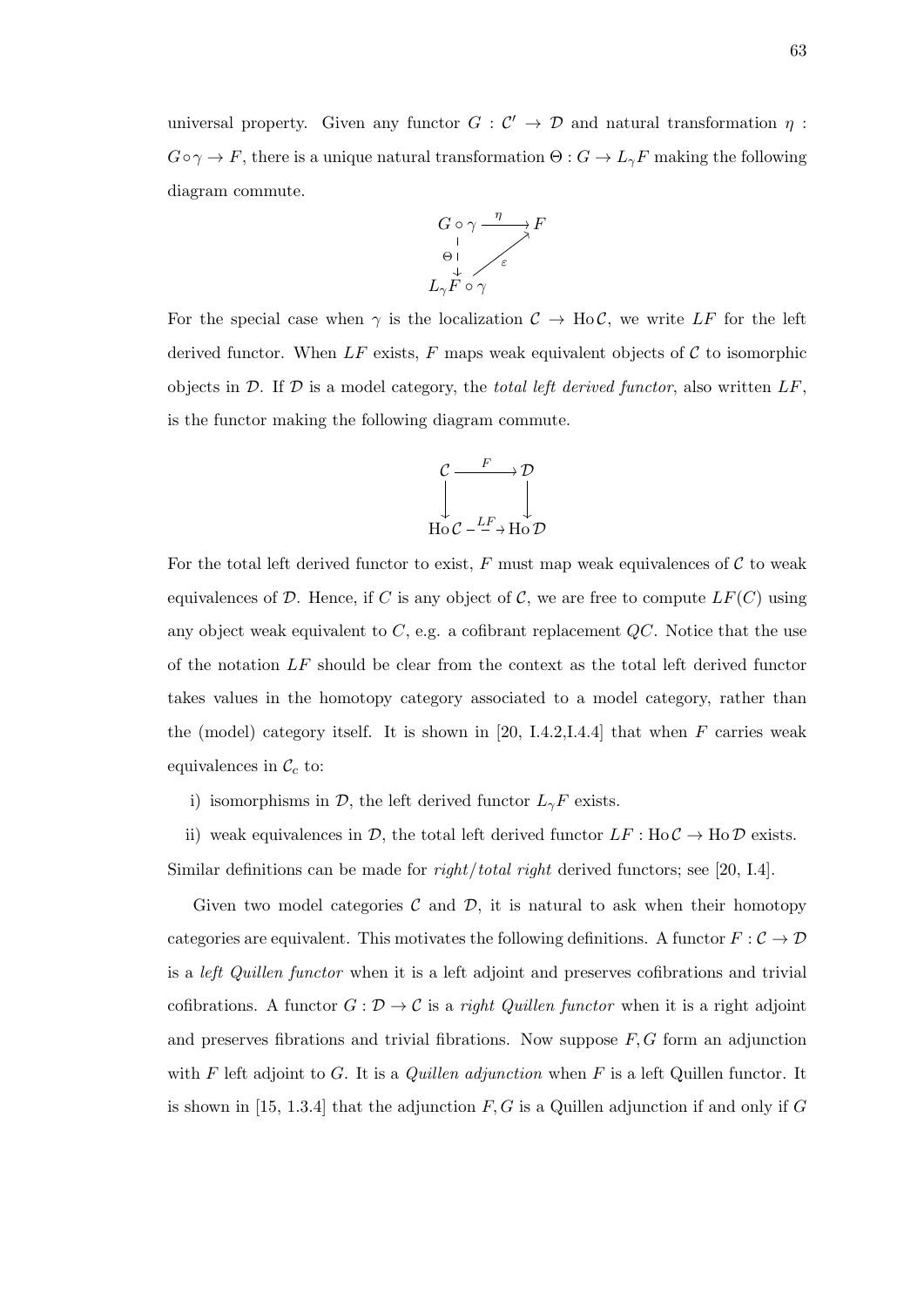is a right Quillen functor.

#### 3.4.1 Simplicial sets

It would be helpful to find a homological theory for A-sets that does not require the use of simplicial A-sets. Simplicial objects are generally cumbersome to work with and, in categories whose objects have less structure than groups, difficult to compute with. The model structure on simplicial A-sets is a direct generalization of that on  $\Delta^{op}$ Sets. Before we introduce a new notion of "chain complex" we will present a homotopy theory for simplicial A-sets provided by Quillen's homotopical algebra (see [20]). Here we recall the basic definitions and notation conventions before defining the standard model structure on  $\Delta^{op}$ Sets.

Let  $\Delta$  denote the category whose objects are the ordered sets

$$
[n] = \{0 < 1 < \dots < n - 1 < n\}
$$

and whose morphisms are order preserving set maps. Of particular importance are the face maps  $\varepsilon_i : [n-1] \to [n]$  and degeneracy maps  $\eta_i : [n+1] \to [n], 0 \le i \le n$ , defined by

$$
\varepsilon_i(j) = \begin{cases} j & \text{if } j < i, \\ j+1 & \text{if } j \ge i \end{cases}
$$

$$
\eta_i(j) = \begin{cases} j & \text{if } j \le i, \\ j-1 & \text{if } j > i. \end{cases}
$$

In short, the image of  $\varepsilon_i$  misses i and the image of  $\eta_i$  doubles i.

The following is a standard result which can be found in nearly any text containing simplicial theory (e.g. [23]).

**Proposition 3.4.2.** Every morphism  $\alpha : [m] \rightarrow [n]$  in  $\Delta$  has a unique epi-monic factorization  $\alpha = \varepsilon \eta$  such that

> $\varepsilon = \varepsilon_{i_1} \cdots \varepsilon_{i_s}$  with  $0 \le i_s \le \cdots \le i_1 \le m$  $\eta = \eta_{j_1} \cdots \eta_{j_t}$  with a  $0 \leq j_1 < \cdots < j_t < n$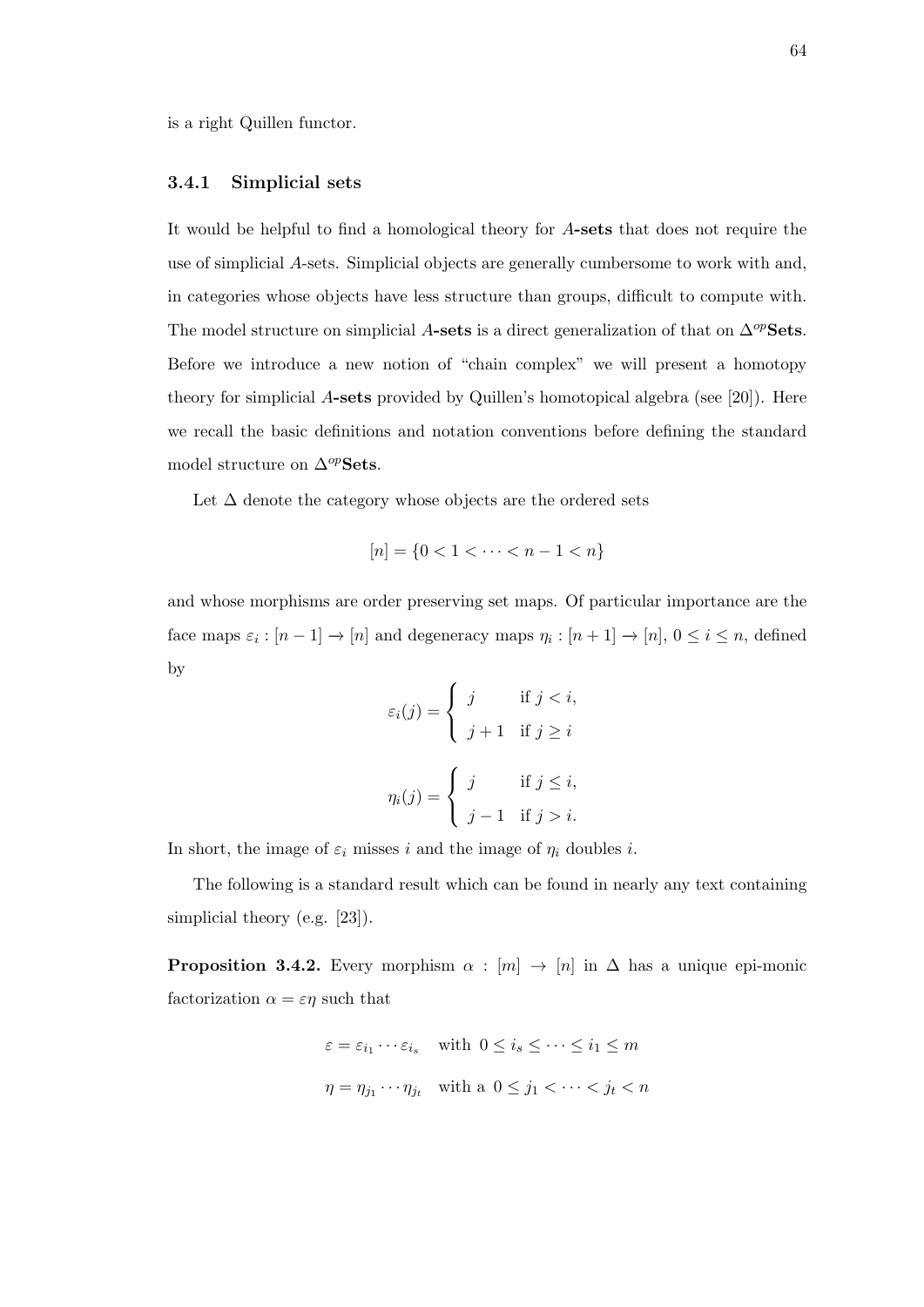Let C be any category. A simplicial object of C is a contravariant functor  $X : \Delta^{op} \to$  $\mathcal{C}$ . We use the following notation conventions:

$$
X_n = X([n]),
$$
  $\partial_i = X(\varepsilon_i),$   $\sigma_i = X(\eta_i).$ 

The simplicial face and degeneracy maps  $\partial_i$ ,  $\sigma_i$  satisfy the following simplicial identities:

$$
\partial_i \partial_j = \partial_{j-1} \partial_i \text{ if } i < j
$$

$$
\sigma_i \sigma_j = \sigma_{j+1} \sigma_i \text{ if } i \leq j
$$

$$
\partial_i \sigma_j = \begin{cases} \sigma_{j-1} \partial_i & \text{if } i < j \\ \text{id} & \text{if } i = j \text{ or } i = j + 1 \\ \sigma_j \partial_{i-1} & \text{if } i > j + 1 \end{cases}
$$

**Remark 3.4.3.** Suppose C is a concrete category so that there is a faithful functor  $U$ :  $\mathcal{C} \to$  Sets. In this setting we are able to talk about the elements an object of  $\mathcal{C}$  contains. An element  $x \in X_n$  is called an *n-cell*, *n-simplex*, or simply a *cell/simplex*. Any cell x in the image of some  $\sigma_i$  is *degenerate* (as they do not contribute to homotopy groups). If  $X_n$  contains a non-degenerate cell and for  $i > n$  all cells in  $X_i$  are degenerate, we say n is the dimension of X and call the non-degenerate elements of  $X_n$  top dimension (or level) cells or simply top cells. If x is a top cell in X, the element  $\partial_i x$  is its i<sup>th</sup> face. Also, the elements of  $X_0$  are called *vertices*.

A morphism of simplicial objects  $X, X'$  is a natural transformation  $f : X \Rightarrow X'$ . The category of simplicial objects of  $C$  together with these morphisms will be denoted  $\Delta^{op}$ C. When C has the necessary products (coproducts), we may define the product (coproduct) of two simplicial objects by

$$
(A \times B)_n = A_n \times B_n
$$
 and  $(A \amalg B)_n = A_n \amalg B_n$ 

with the obvious induced face and degeneracy maps. Note that to give a map  $f: \Delta^n \to$  $Y$  of simplicial sets, it is enough to define  $f$  on the unique non-degenerate top cell of  $\Delta^n$  since f commutes with both the face and degeneracy maps. For this reason, we may use the notation  $\Delta^n \stackrel{x}{\to} X$  to mean the map sending the unique non-degenerate *n*-cell in  $\Delta_n^n$  to  $x \in X_n$ .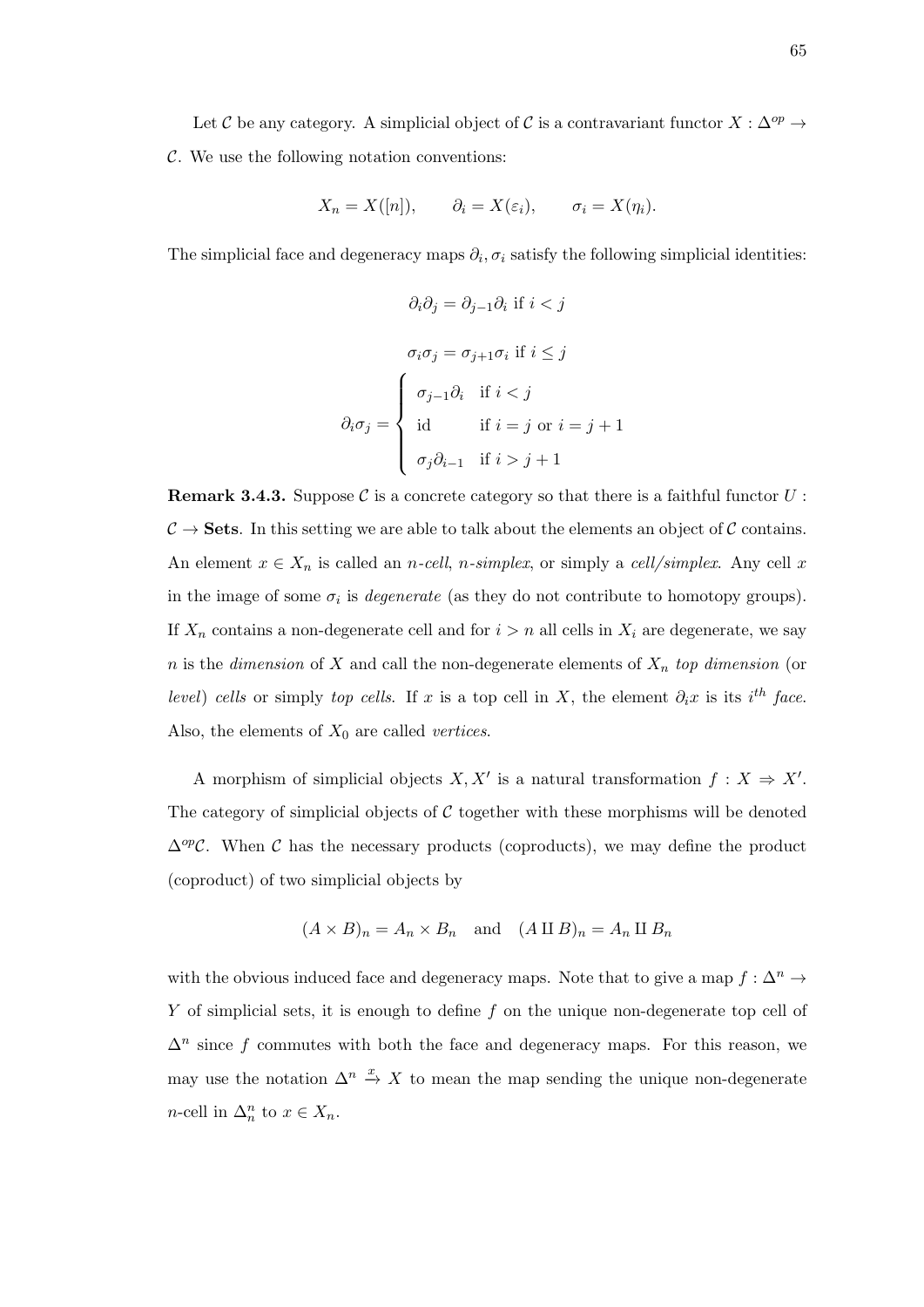Perhaps the most ubiquitous simplicial category is  $\Delta^{op}$ Sets, whose objects can be used to build simplicial objects in any category. If  $X$  is a simplicial set and  $C$  is a simplicial object of a category  $\mathcal C$  with all small coproducts, construct the simplicial object  $C \boxtimes X$  in  $\Delta^{op}C$  by

$$
(C \boxtimes X)_n = \coprod_{x \in X_n} C_n[x], \quad C_n[x] := C_n,
$$

with face maps  $\partial_i$  defined by  $c[x] \mapsto \partial_i c[\partial_i x]$  and degeneracy maps defined analogously. The notation  $C_n[x]$  merely provides the index x in the notation for convenience. That is, the face map sends the element c in the summand indexed by x to the element  $\partial_i c$ in the summand indexed by  $\partial_i x$ .

There is an inclusion  $\mathcal{C} \hookrightarrow \Delta^{op}\mathcal{C}$  sending every object C to the simplicial object, also denoted C, with  $C_n = C$  and all face/degeneracy maps defined to be the identity map. Simplicial objects of this kind are called *constant*. Thus, for any object C and simplicial set X, we have the simplicial object  $C \boxtimes X$  of C. Constant simplicial objects are a special case of a broader class of nice simplicial objects.

**Definition 3.4.4.** A simplicial object C is *split* if there exist subobjects  $N(C_m)$  of  $C_m$ such that the map

$$
\coprod_{\eta:[n]\to[m]} N(C_m) \to C_n,
$$

where each morphism  $\eta$  in  $\Delta$  is surjective, is an isomorphism for all  $n \geq 0$ .

Split objects tend to separate the degenerate and non-degenerate cells as is the case in  $\Delta^{op}$ Sets and  $\Delta^{op}$ A where A is an abelian category. In fact, the well known Dold-Kan theorem constructs a functor  $K$  which assigns to every chain complex  $C$  a split simplicial object  $KC$ . In this paper we attempt to extend the Dold-Kan theorem to a nice class of non-abelian categories, like A-sets, taking advantage of K along the way.

One of the most fundamental simplicial sets is the *simplicial* n-simplex  $\Delta^n$ :  $\Delta^{op}$  → Sets defined by  $[k] \mapsto \text{Hom}_{\Delta}([k], [n])$ . The *boundary*  $\partial \Delta^n \subseteq \Delta^n$  is the simplicial set consisting of all non-identity injections  $[k] \to [n]$ . This effectively removes the single, non-degenerate *n*-cell of  $\Delta^n$  and may be thought of as a *simplicial*  $n-1$  *sphere.* Finally, the k-horn  $\Lambda_k^n \subseteq \Delta^n$  is the simplicial set consisting of all non-identity, injective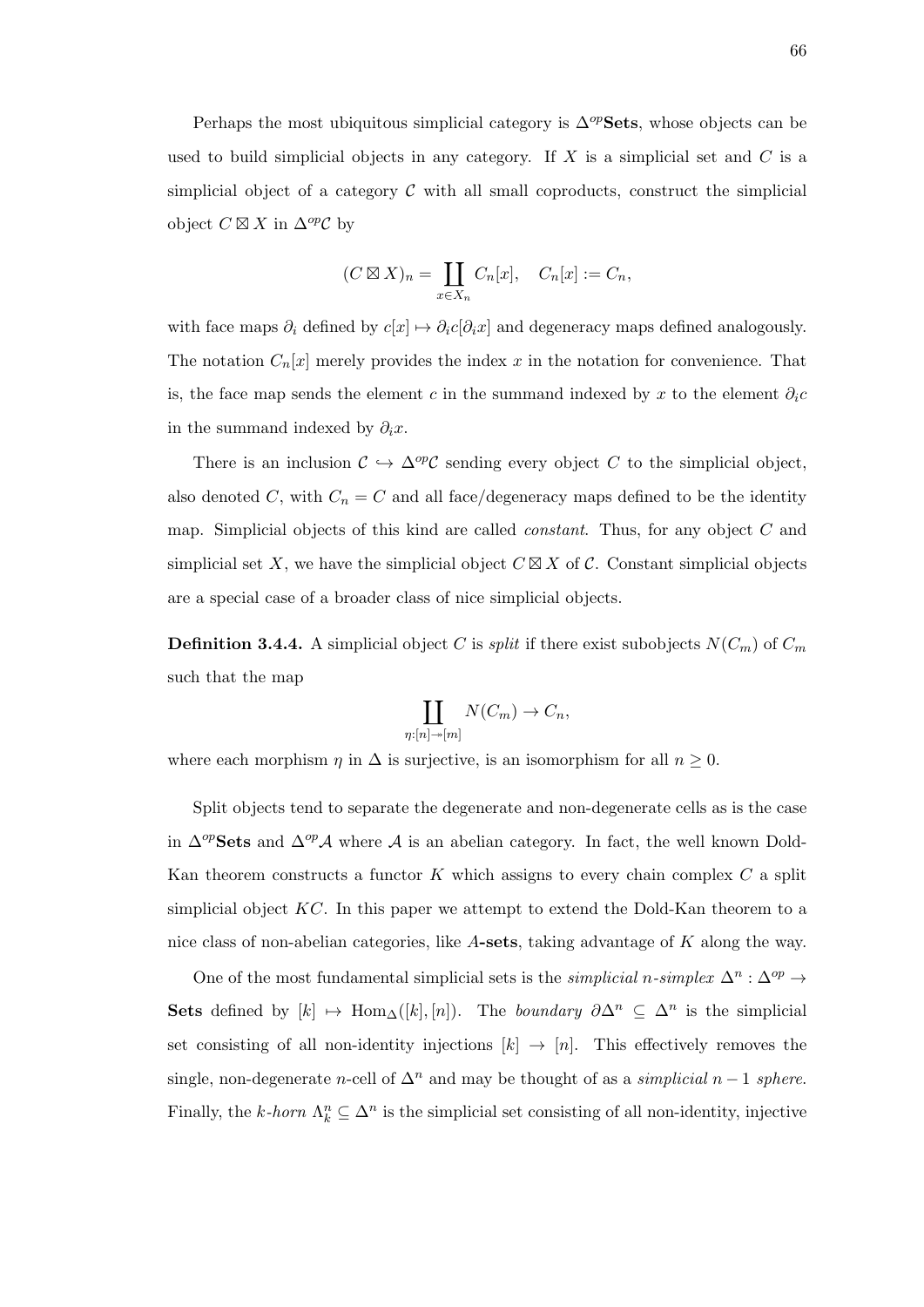morphisms  $[k] \to [n]$  except the inclusion  $[n-1] \to [n]$  whose image misses k. This effectively removes the non-degenerate, *n*-cell and its  $k^{th}$  face.

Let  $|\Delta^n| \subseteq \mathbb{R}^n$  denote the convex hull of the points  $e_0, \ldots, e_n$  where  $e_0 = (0, \ldots, 0)$ and  $e_i$  has  $i^{th}$  coordinate 1 and all others 0. Then  $|\Delta^n|$  consists of all points  $(t_1, \ldots, t_n)$  $\mathbb{R}^n$  such that  $t_i \geq 0$  for all i and  $\sum_i t_i \leq 1$ . Thus  $|\Delta^n|$  is a topological space (with the subspace topology inherited from  $\mathbb{R}^n$  called the *geometric realization* of  $\Delta^n$ . A map  $\alpha : [m] \to [n]$  induces a map  $|\alpha| : |\Delta^m| \to |\Delta^n|$  defined by  $\alpha(e_i) = e_{\alpha(i)}$  and extending linearly.

We may extend definition of geometric realization to any simplicial set X as follows. For  $n \geq 0$  define a topology on the product  $X_n \times \Delta^n$  by considering it as the disjoint sum  $\amalg_{x\in X_n}\Delta^n$  and using the topology of  $|\Delta^n|$ . On the disjoint union

$$
\coprod_{n\geq 0} X_n \times \Delta^n
$$

define an equivalence relation  $\sim$  by declaring  $(x,t) \in X_m \times \Delta^m$  and  $(x',t') \in X_n \times \Delta^n$ equivalent when there is a morphism  $\alpha : [m] \to [n]$  in  $\Delta$  such that  $X(\alpha)(x') = x$  and  $|\alpha(t')| = |\alpha(t)|$ . Note that  $X(\alpha) : X_n \to X_m$  is the set map obtained by applying  $X : \Delta^{op} \to \mathbf{Sets}$  itself to  $\alpha$ . The quotient topological space  $\text{II}(X_n \times \Delta^n)/\sim$  is the geometric realization of X.

A morphism  $f: X \to Y$  of simplicial sets induces a morphism  $|f|: |X| \to |Y|$ defined on cells by extending each map  $x \mapsto f(x)$  linearly to  $|x| \to |f(x)|$ . In this way the geometric realization defines a functor  $\Delta^{op}$ **Sets**  $\rightarrow$  **Top** where **Top** is the category whose objects are topological spaces and whose morphisms are continuous functions.

**Definition 3.4.5.** Define a morphism  $f : X \to Y$  in **Sets** to be a weak equivalence when the corresponding continuous map  $|f| : |X| \to |Y|$  of topological spaces induces isomorphisms  $\pi_n(|X|) \to \pi_n(|Y|)$  for all  $n \geq 0$ . A morphism p is a fibration when it has the RLP for all diagrams of the form

$$
\begin{array}{ccc}\n\Lambda_k^n & \longrightarrow & X \\
\downarrow & \nearrow & \downarrow \\
\searrow & \nearrow & \downarrow \\
\Delta^n & \longrightarrow & Y\n\end{array}
$$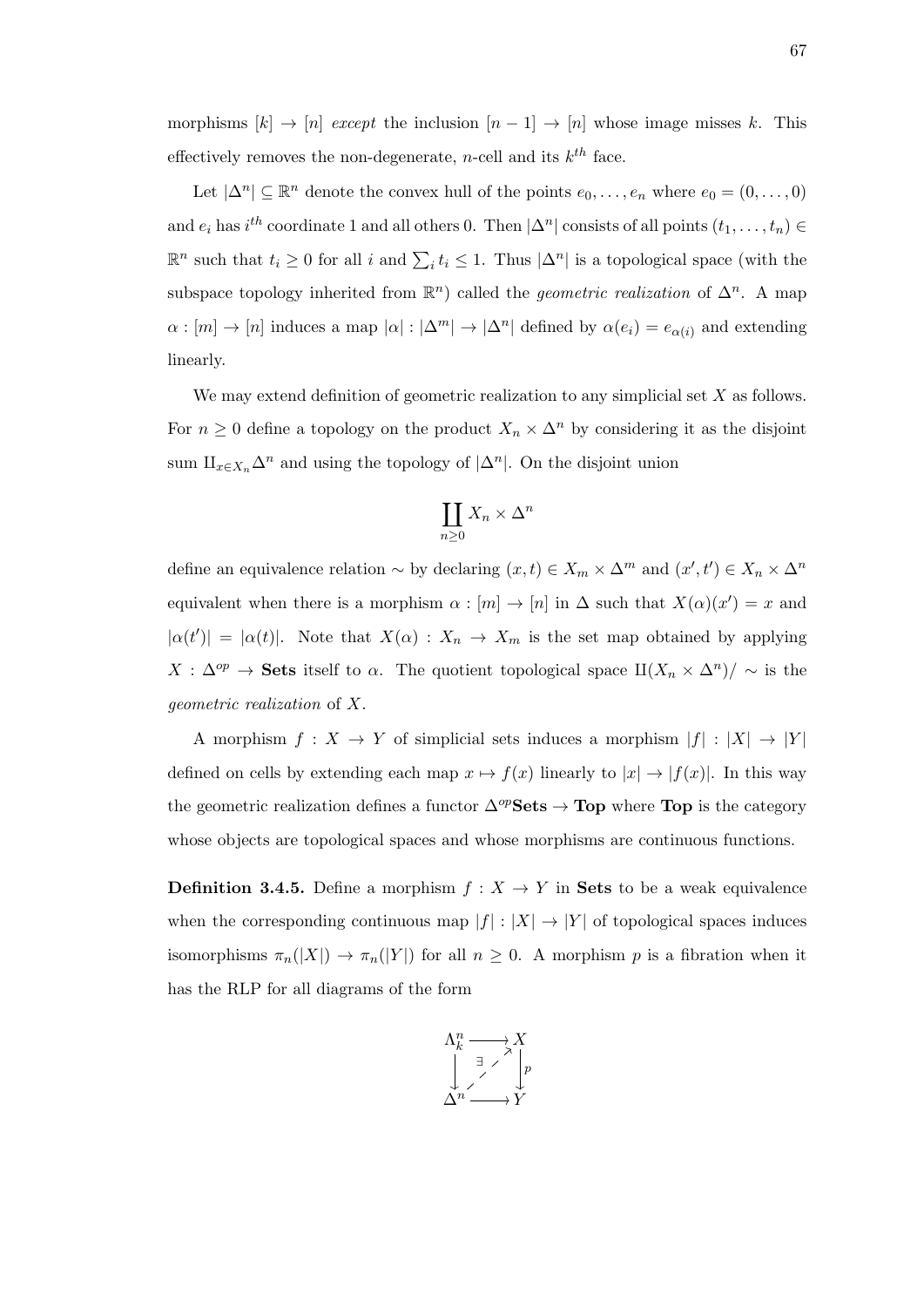where the left vertical map is the inclusion. A morphism is a cofibration when it has the LLP with respect to all trivial fibrations. It is shown in [15, 3.6.5] that these collections of morphisms define a model structure on  $\Delta^{op}$ Sets. By [15, 3.2.1], a map p is a trivial fibration when it has the RLP for all diagrams of the form

$$
\begin{array}{ccc}\n\partial \Delta^n & \longrightarrow & X \\
\downarrow & \nearrow & \downarrow \\
\Delta^n & \longrightarrow & Y\n\end{array}
$$

where the left vertical map is the inclusion, and consequently, a morphism is a cofibration if and only if it is an injection. Trivial cofibrations are also called anodyne extensions.

For an exhaustive study of  $\Delta^{op}$ Sets and this model structure, see chapter 3 of [15]. As pointed out in [15, 3.6.6], the definitions of this model structure are made equally well for pointed simplicial sets and do form a model structure on  $\Delta^{op}Sets_*$ . When discussing pointed simplicial sets, we use ∗ to denote the basepoint.

**Remark 3.4.6.** This model structure on  $\Delta^{op}$ **Sets** can be used to define a model structure on the category of simplicial objects in many concrete categories. Let  $\mathcal C$  be a concrete category with faithful (forgetful) functor  $U : \mathcal{C} \to \mathbf{Sets}$ . Define a model structure on  $\Delta^{op}$ C by declaring a morphism f to be a weak equivalence (resp., cofibration, resp., fibration) whenever  $U(f)$  is a weak equivalence (resp., cofibration, resp., fibration) in  $\Delta^{op}$ Sets. When  $C = R$ -mod, we obtain a model structure on  $\Delta^{op}R$ -mod and the Dold-Kan correspondence (see [23, 8.4]) provides an equivalence of categories  $\text{Ch}_{\geq 0}(R) \cong \Delta^{op}R$ -mod which descends to  $\mathbf{D}_{\geq 0}(R) \cong \text{Ho}\Delta^{op}R$ -mod. Since computing homology in Ch(R) is equivalent computing homotopy groups in  $\Delta^{op}R\text{-mod}$ , there is no need to work with simplicial R-modules.

A fibration in  $\Delta^{op}$ Sets is traditionally called a Kan fibration and may be defined element-wise in the following manner. A morphism  $p : X \to Y$  is a Kan fibration when: for every  $n \ge 0, y \in Y_{n+1}$  and  $k \le n+1$ , if  $x_0, \ldots, x_{k-1}, x_{k+1}, \ldots, x_n+1 \in X_n$  are such that  $\partial_i y = p(x_i)$  and  $\partial_i x_j = \partial_{j-1} x_i$  for all  $i < j$  and  $i, j \neq k$ , then there exists  $x \in X_{n+1}$ such that  $p(x) = y$  and  $\partial_i x = x_i$  for all  $i \neq k$ . Applying this definition to the basepoint map  $X \to *$  in  $\Delta^{op}$ **Sets**<sub>\*</sub> gives the lifting properties X must satisfy to be fibrant.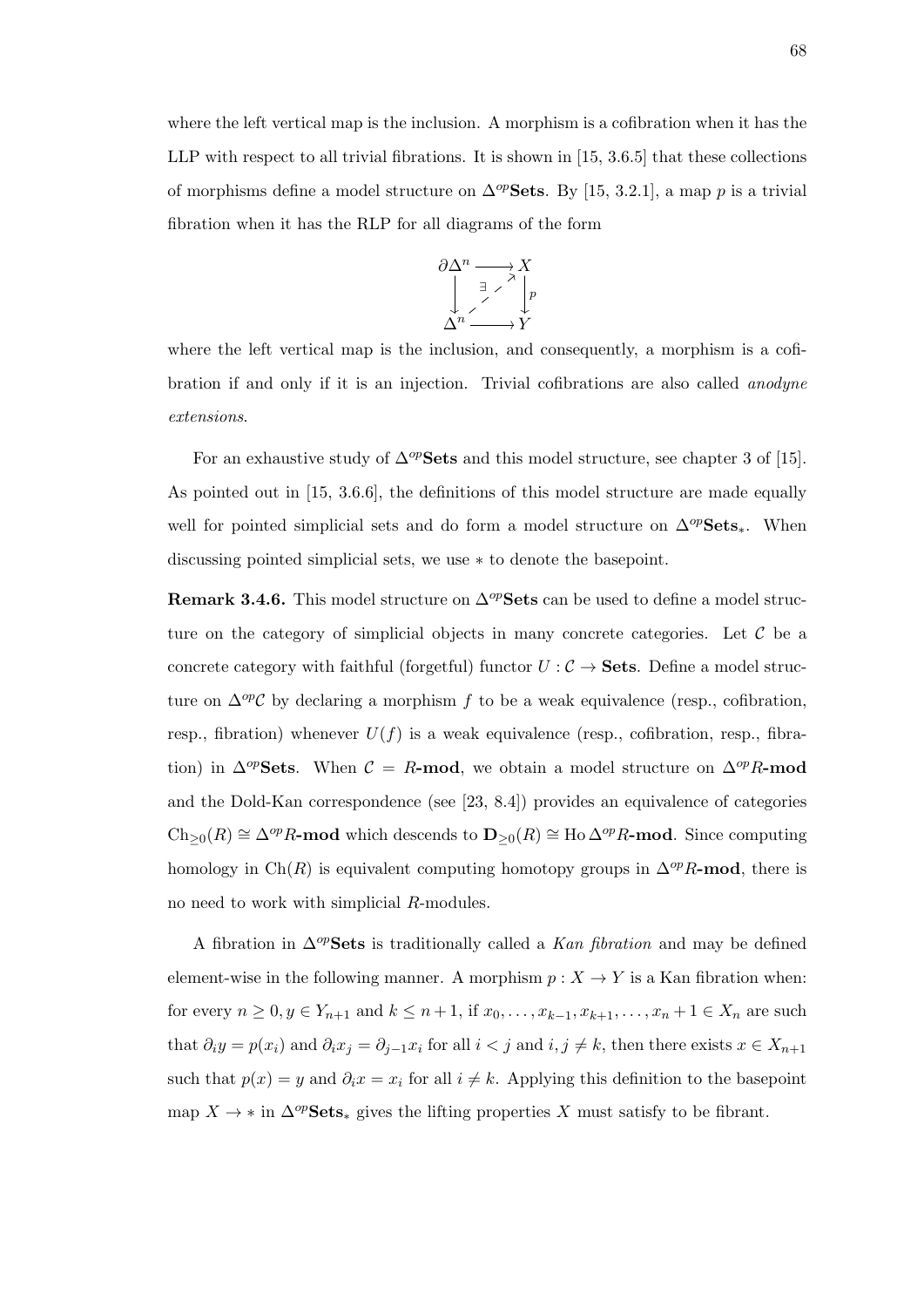Recall that for two simplicial sets  $X$  and  $Y$ , the mapping or function complex Map(X, Y) is the simplicial sets with  $\text{Map}(X, Y)_n = \text{Hom}_{\Delta^{op} \textbf{Sets}}(X \times \Delta^n, Y)$  and boundary map  $\partial_k f$  the composition  $X \times \Delta^{n-1} \xrightarrow{1 \times i_k} X \times \Delta^n \xrightarrow{f} Y$  where  $i_k$  is the inclusion of  $\Delta^{n-1}$  into  $\Delta^n$  as the  $k^{th}$  face.

Let X be a simplicial set and  $x, y \in X_0$  be vertices. Let  $\pi_0(X)$  denote  $X/\sim$  where  $\sim$  is the equivalence relation on  $X_0$  generated by the relations  $x \sim y$  whenever there exists  $z \in X_1$  with  $\partial_1 z = x$  and  $\partial_0 z = y$ . Choosing a distinguished vertex  $* \in X_0$ makes  $\pi_0(X)$  a pointed set with basepoint the homotopy (equivalence) class of  $*$ . We use the notation  $\pi_0(X, *)$  when we wish to make the basepoint explicit. Note that the set of equivalence class of  $\pi_0(X)$  are in one-to-one correspondence with the connected components of X. In particular, X is connected when  $\pi_0(X)$  has a single element.

In general, when X is fibrant, the fiber F over  $*$  in  $\text{Map}(\Delta^n, X) \to \text{Map}(\partial \Delta^n, X)$  is fibrant (see [15, 3.3.1]). In this case we define (see [15, 3.4.4]) the  $n^{th}$  homotopy group of X to be  $\pi_n(X,*) = \pi_0(F,*)$ . That is, an element of  $\pi_n$  is a homotopy class of a map  $\Delta^n \to X$  such that the composition  $\partial \Delta^n \to \Delta^n \to X$  is the constant map ∗. As we typically identify the sphere  $S^n$  with the cofiber of  $\partial \Delta^n \hookrightarrow \Delta^n$ , this definition agrees with our intuition.

When X is any simplicial A-set, we define the homotopy groups  $\pi_n(X)$  to be  $\pi_n(RX)$ where  $RX$  is a fibrant replacement for  $X$ .

**Remark 3.4.7.** Let  $X$  be a fibrant, pointed simplicial set. To give a very convenient element-wise description of the homotopy groups, let

$$
C_n(X, *) = \bigcap_{i=0}^{n} \ker(\partial_i : X_n \to X_{n-1}) = \{ x \in X_n \mid \partial_i x = *, 0 \le i \le n \}
$$

and

$$
B_n(X,*) = \bigcap_{i=0}^{n-1} \ker(\partial_i : X_{n+1} \to X_n) = \{x' \in X_{n+1} \mid \partial_i x = *, 0 \le i \le n-1\}.
$$

Define a relation on  $C_n(X,*)$  by declaring  $x \sim x'$  whenever there is a  $y \in B_n(X,*)$ such that  $\partial_{n+1}y = x$  and  $\partial_n y = x'$ . When X is fibrant,  $\sim$  is an equivalence relation and  $\pi_n(X, *)$  is the quotient  $C_n(X, *)/ \sim$ . Equivalently, we may realize  $\pi_n$  in the following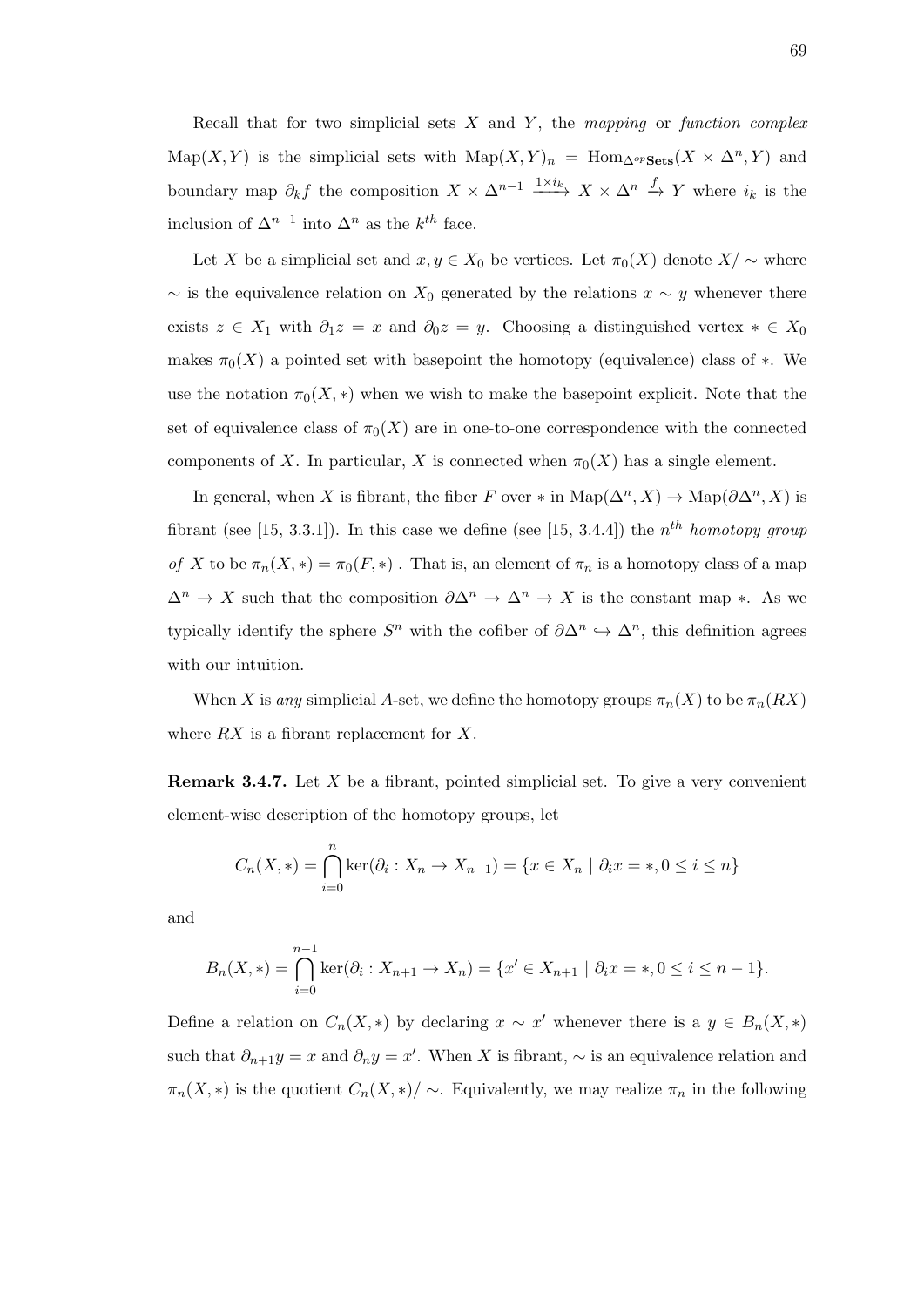way. In the diagram

$$
B_{n+1}(X,*) \stackrel{\partial_{n+1}}{\underset{\partial_n}{\rightrightarrows}} B_n(X,*) \stackrel{\partial_n}{\underset{d_{n-1}}{\rightrightarrows}} B_{n-1}(X,*)
$$

both  $\partial_n, \partial_{n-1}: B_n(X,*) \to B_{n-1}(X,*)$  coequalize  $\partial_{n+1}, \partial_n: B_{n+1}(X,*) \to B_n(X,*)$ , hence induce  $\bar{\partial}_n, \bar{d}_{n-1}$  : coeq $(\partial_{n+1}, \partial_n) \to B_{n-1}(X, *)$  by the universal property for coequalizers. Then  $\pi_n(X,*) = \ker(\bar{\partial}_n) \cap \ker(\bar{\partial}_{n-1})$  since  $\sim$  is an equivalence relation. That is, given  $x_1, x_2$  in  $C_n(X, *)$ , we have  $x_1 \sim x_2$  if and only if  $x_1$  and  $x_2$  are identified in coeq $(\partial_{n+1}, \partial_n)$ .

We now work in  $\Delta^{op}$ **Sets**\* and use the notation  $\pi_n(X)$  for  $\pi_n(X, *)$ . To obtain long exact sequences we must consider fiber sequences  $F \stackrel{i}{\to} E \stackrel{p}{\to} B$  where F is the fiber over ∗. Note that the previous sequence need only be isomorphic in Ho  $\Delta^{op}$ Sets to a sequence where each term is fibrant. Thus we may replace the given sequence with the new sequence where each term is now fibrant (though this may change the homotopy groups of the fiber). It is a standard result that when  $B$  is fibrant and  $p$  is a fibration, E and F are also fibrant. In any case we obtain (see [15, 3.4.9]) a long exact sequence

$$
\cdots \to \pi_{n+1}(B) \xrightarrow{\partial} \pi_n(F) \xrightarrow{i} \pi_n(E) \xrightarrow{p} \pi_n(B) \xrightarrow{\partial} \cdots
$$

where the boundary map  $\partial$  is defined as follows (see [15, 3.4.8]). Given  $b \in C_n(B, *),$ the fibration condition provides  $e \in E_n$  with  $p(e) = b$  and  $\partial_i e = *$  for all  $i < n$ . The equivalence class of  $\partial_n e$  in  $\pi_{n-1}(F)$  is independent of the choice of e and thus induces a map  $\partial : \pi_n(B) \to \pi_{n-1}(F)$  for all  $n \geq 1$ .

Remark 3.4.8. Given a functor  $F : \Delta^{op} \text{Sets}_* \to \Delta^{op} \text{Sets}_*$ , we are interested in computing, should it exist, the total left derived functor

$$
\mathrm{Ho}\,\Delta^{op}\mathbf{Sets}_*\stackrel{LF}{\longrightarrow}\mathrm{Ho}\,\Delta^{op}\mathbf{Sets}_*
$$

By analogy with R-mod, if we wish to compute the  $n^{th}$  left derived functor  $L_nF$  of F, we may include  $\textbf{Sets}_* \hookrightarrow \Delta^{op} \textbf{Sets}_*$  by considering any pointed set X as a constant simplicial set. Since all simplicial sets are cofibrant, finding a cofibrant replacement QX for X is unnecessary so  $L_nF(X) = \pi_n(F(X))$ . Note that finding a fibrant replacement of  $F(X)$  is required for computing  $\pi_n$ .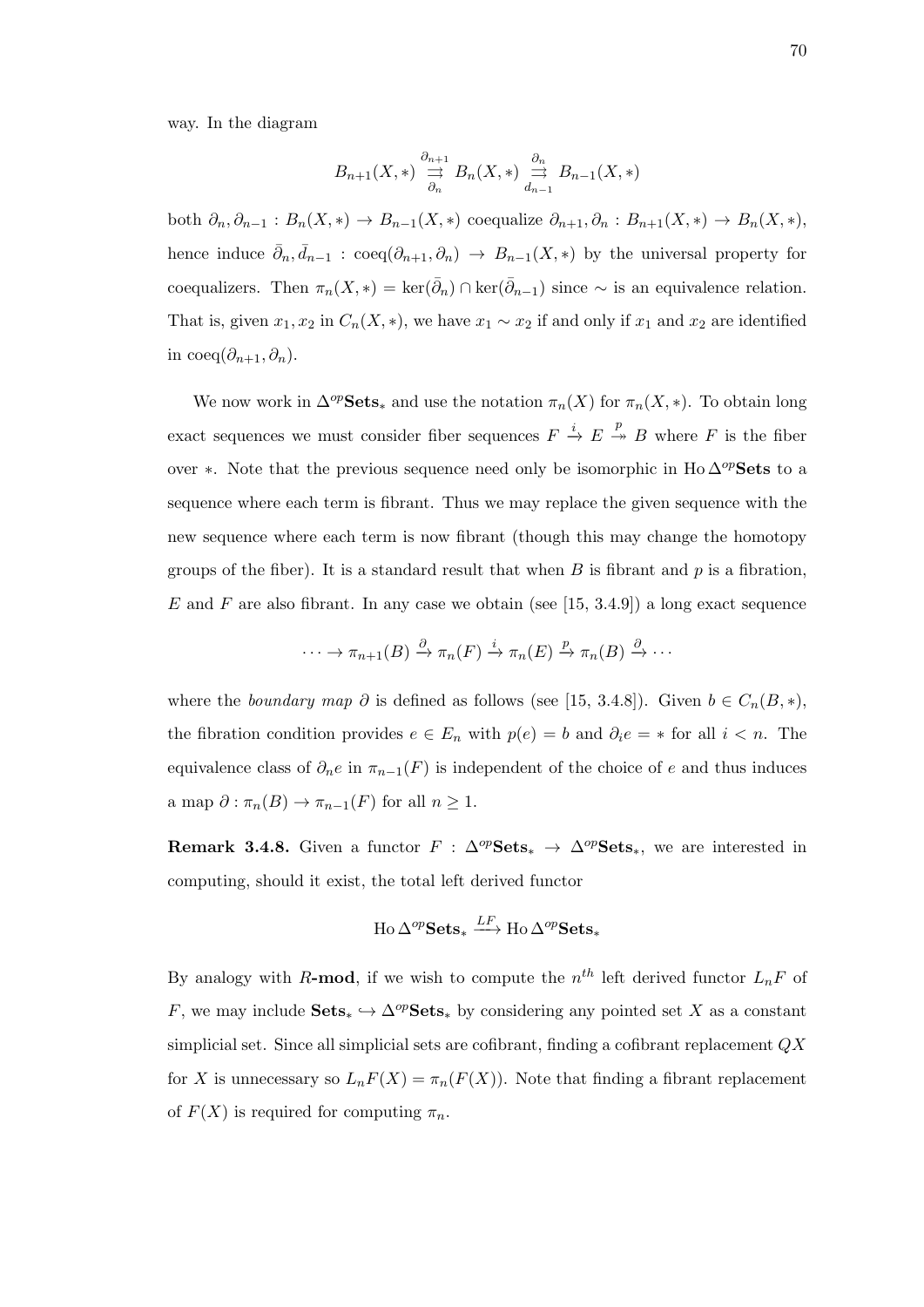Notice how the situation here is opposite from that in  $Ch(R)$  with the projective model structure. Every chain complex is fibrant so that the fibrant replacement functor  $R$  is superfluous. However, not every chain complex is cofibrant so that we must compute a cofibrant replacement (e.g. projective resolution) to compute the  $n^{th}$  left derived functor of a right Quillen functor. Computing the projective resolution of a chain complex concentrated in degree 0 is not terribly difficult which allows a computable theory of derived functors for R-mod. We will see in the next section that  $\Delta^{op}A$ -sets inherits the worst of both situations.

### 3.5 Simplicial A-sets

A monoid A may be realized as a category A having a single object  $*$  with morphisms End(\*) = A. Then a simplicial A-set X is a functor  $X : \mathcal{A} \to \Delta^{op} \mathbf{Sets}_*$  with  $X(*) = X$ and A-action realized by the simplicial set map  $X(a) : X \to X$ ,  $a \in End(*)$ ; more explicitly, for  $x \in X_n$ ,  $ax = X(a)(x)$ . In this way  $\Delta^{op}A$ -sets is identified with the functor category  $\Delta^{op}$ Sets<sup>A</sup> and [14, 11.7.3] provides a model structure (Definition 3.5.1) below) on  $\Delta^{op}$ A-sets defined just as the model structure on  $\Delta^{op}$ Sets provided in 3.4.5. We now describe the morphisms which make up this model structure.

**Definition 3.5.1.** The *projective model structure* on  $\Delta^{op}A$ -sets is defined as follows. A map  $p: X \to Y$  is a *fibration* when the underlying set map  $U(p)$  is a fibration in  $\Delta^{op}$ **Sets**<sup>\*</sup>. Equivalently, p is a fibration when it has the RLP for all diagrams of the form



where A is the free, rank 1, constant simplicial A-set and  $\boxtimes$  is defined as in Section 3.4.1. A map is a weak equivalence when it induces isomorphisms an all homotopy groups and a trivial fibration when it is a fibration and weak equivalence. Furthermore, a cofibration has the LLP with respect to all trivial fibrations and a trivial cofibration is a map which is both a cofibration and weak equivalence. In particular,  $A \boxtimes \partial \Delta^n \hookrightarrow A \boxtimes \Delta^n$  is a cofibration and  $A \boxtimes \Lambda_k^n \hookrightarrow A \boxtimes \Delta^n$  is a trivial cofibration. Note that  $\pi_n(X) = \pi_n(UX)$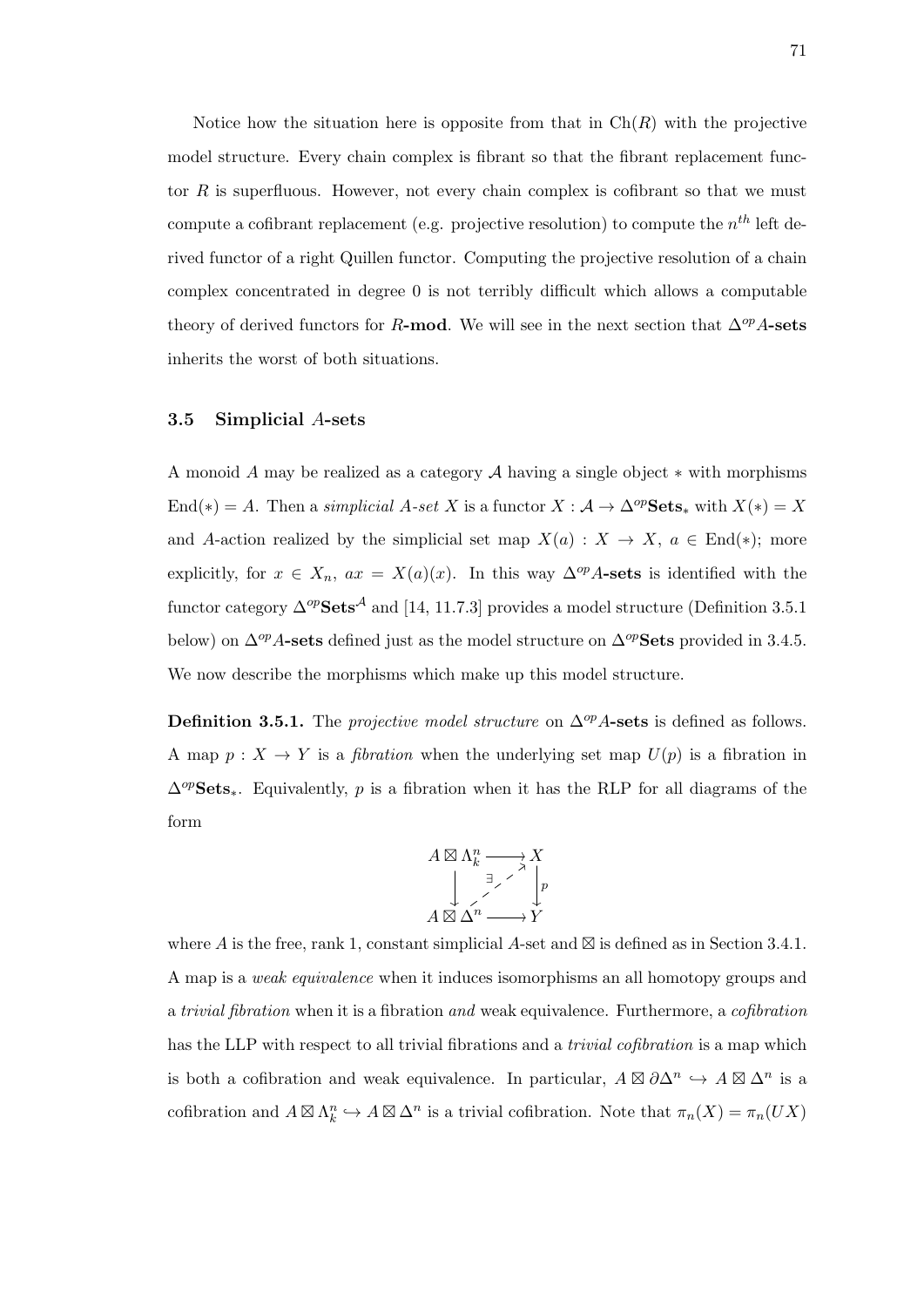where  $UX$  is the underlying simplicial set of X. Hence, the homotopy groups of X may be computed by analyzing geometric realization  $|UX|$  (see Section 3.4.1) or by finding a fibrant replacement RX for X and applying Remark 3.4.7. It is evident from Remark 3.4.7 that the homotopy groups of a simplicial A-set are themselves A-sets.

**Remark 3.5.2.** Call a morphism  $X \to Y$  of simplicial A-sets free when for each  $n \geq 0$ , the map  $X_n \to Y_n$  is an inclusion of the form  $X_n \hookrightarrow X_n \vee F_n$  where each  $F_n$  is a free A-set. It is shown in [14, 11.5.36] that free morphisms, as well as their retracts, are cofibrations. In particular, a simplicial A-set F with  $F_n$  free for all n is cofibrant.

Recall that  $f: X \to Y$  is a retract of g when there is a commutative diagram



where the horizontal compositions are the identity map. When  $F$  is a level-wise free simplicial  $A$ -set,  $0 \to F$  is a cofibration and a retract diagram



implies  $X_n$  is a retract of  $F_n$ , hence projective A-set, for all n. Level-wise projective, simplicial A-sets occuring in this way are cofibrant. However, in contrast to  $R$ -mod, a general level-wise projective, simplicial A-set need not be cofibrant.

Hence, when  $X$  is an  $A$ -set considered as a constant simplicial  $A$ -set, to find a cofibrant replacement QX for X it is enough for QX to be level- wise free with  $\pi_0(QX) \cong X$ and  $\pi_i(X) = 0$  for  $i > 0$ . This situation is similar to that in Ch(R) as we are finding a "projective resolution" for X. When  $A = \mathbb{F}_1$ , this agrees with the standard model structure on  $\Delta^{op}$ **Sets**<sup>\*</sup>. In this setting, every inclusion is a cofibration so every object of  $\Delta^{op}$ F<sub>1</sub>-sets is cofibrant. Of course, every F<sub>1</sub>-set is free so that *every* inclusion  $X \hookrightarrow Y$ is a free morphism. We now say what little we can about fibrations.

**Proposition 3.5.3.** Let  $X \stackrel{p}{\to} Y$  be a fibration in  $\Delta^{op}A$ -sets. If  $p_* : \pi_0(X) \to \pi_0(Y)$ is onto, then  $p$  is onto. We say that fibrations are *surjective on connected components*.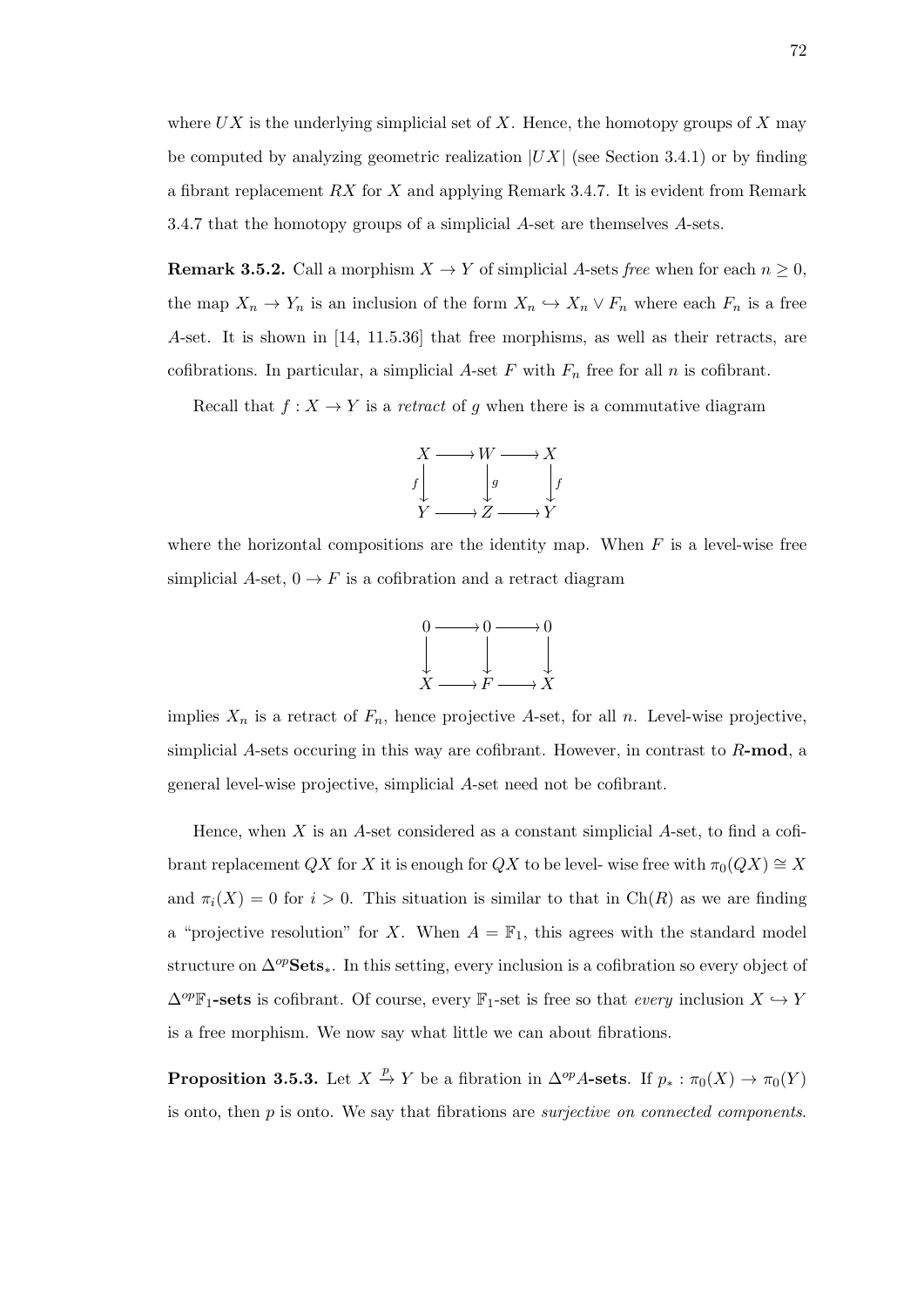**Proof.** We may assume that Y consists of a single connected component and show that p is surjective. It is enough to show that  $p_0 : X_0 \to Y_0$  is surjective since we may then use the LLP of the trivial cofibration  $A \boxtimes \Delta^0 \stackrel{i}{\to} A \boxtimes \Delta^n$  in the diagram



to lift all *n*-cells with  $n > 0$ . That is, if any single vertex of an *n*-cell y can be lifted, then y itself can be lifted.

Let  $y_0, y_1 \in Y_0$  be vertices connected by  $y \in Y_1$  with  $\partial_0 y = y_0$  and  $\partial_1 y = y_1$ . If  $p(x_0) = y_0$  for  $x_0 \in X_0$ , we may use the lifting

$$
A \boxtimes \Lambda_1^1 \xrightarrow{x_0} X
$$
  
\n
$$
\downarrow x
$$
  
\n
$$
A \boxtimes \Lambda^1 \xrightarrow{1} Y
$$
  
\n
$$
Y
$$

to obtain  $x \in X_1$  with  $p(x) = y$ , hence  $y_1 = \partial_1 y = \partial_1 p(x) = p(\partial_1 x)$ . Similarly, if  $p(x_1) = y_1$ , replacing the map  $x_0$  with  $x_1 : A \boxtimes \Lambda_0^1 \to X$ , we obtain  $x' \in X_1$  with  $p(x') = y$  and  $y = p(\partial_1 x')$ . Thus  $y_0$  is in  $p(X_0)$  if and only if  $y_1$  is in  $p(X_0)$ . Since Y is connected, we may do this for all vertices, so that  $p_0 : X_0 \to Y_0$  is surjective. A very similar argument shows  $p_1 : X_1 \to Y_1$  is surjective. Namely, given  $y \in Y_1$  and a lift  $x_0$ of  $\partial_0 y$ , the diagram above provides  $x \in X_1$  mapping onto y.  $\Box$ 

**Remark 3.5.4.** The free A-set functor  $F$  is left adjoint to the forgetful functor  $U$  and provides a Quillen adjunction

$$
\Delta^{op} \textbf{Sets} \underset{U}{\overset{F}{\rightleftharpoons}} \Delta^{op} A\textbf{-sets}.
$$

This shows that a map  $X \to Y$  in  $\Delta^{op}$  A-sets is a fibration if and only if the underlying simplicial set map is a fibration in  $\Delta^{op}$ Sets. Also, for every cofibration (i.e. injection)  $K \to L$  of simplicial sets,  $A \boxtimes K \to A \boxtimes L$  is a cofibration in  $\Delta^{op}$  A-sets. This provides an alternate proof of Propositon 3.5.3.

It immediately follows that trivial fibrations  $p : X \rightarrow Y$  are surjections since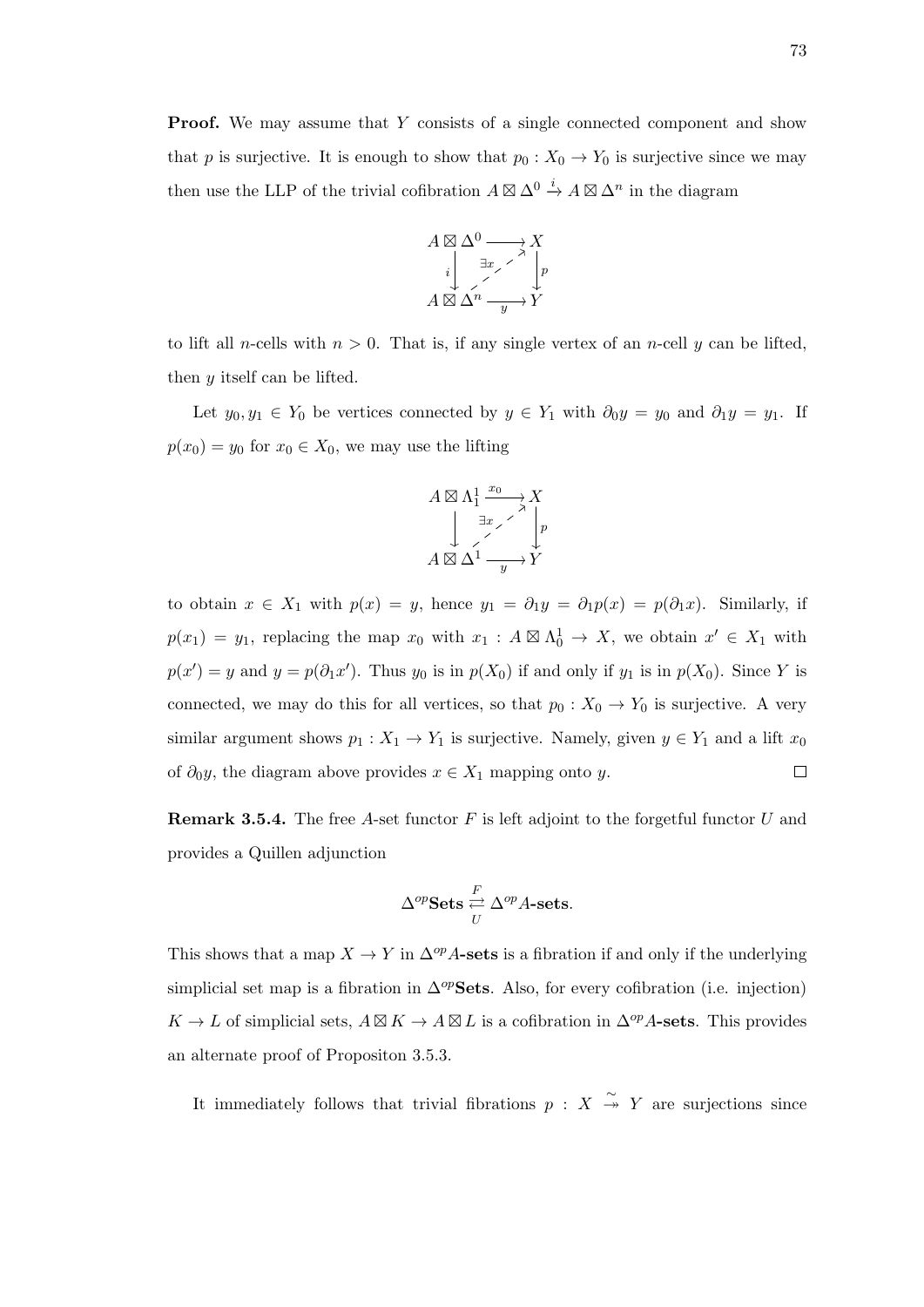$\pi_0(X) \to \pi_0(Y)$  is surjective. Unfortunately, not all surjections are fibrations. Fibrations and fibrant objects do not have a nice, explicit description as is the case in  $\mathrm{Ch}(R)$ .

Outside of surjectivity and Remark 3.5.4 there is little we can say explicitly about fibrations  $X \to Y$ . The best description seems to be given by the lifting property itself. Generally, one does not compute explicitly with fibrations and fibrant objects, rather uses their existence and properties to prove more abstract theorems.

Note that the homotopy groups  $\pi_n(X) = \pi_n(UX, 0)$  of a simplicial A-set X are computed using the underlying simplicial set  $UX$ . However, every face and degeneracy morphism of  $X$  is an A-set morphism so that the formulas in Remark 3.4.7 hold equally well for simplicial A-sets. That is, the kernel of each morphism is an A-set and the equivalence relation on  $C_n(X,0)$  induced by the coequalizer is, in fact, a congruence. This implies that the homotopy groups are themselves A-sets.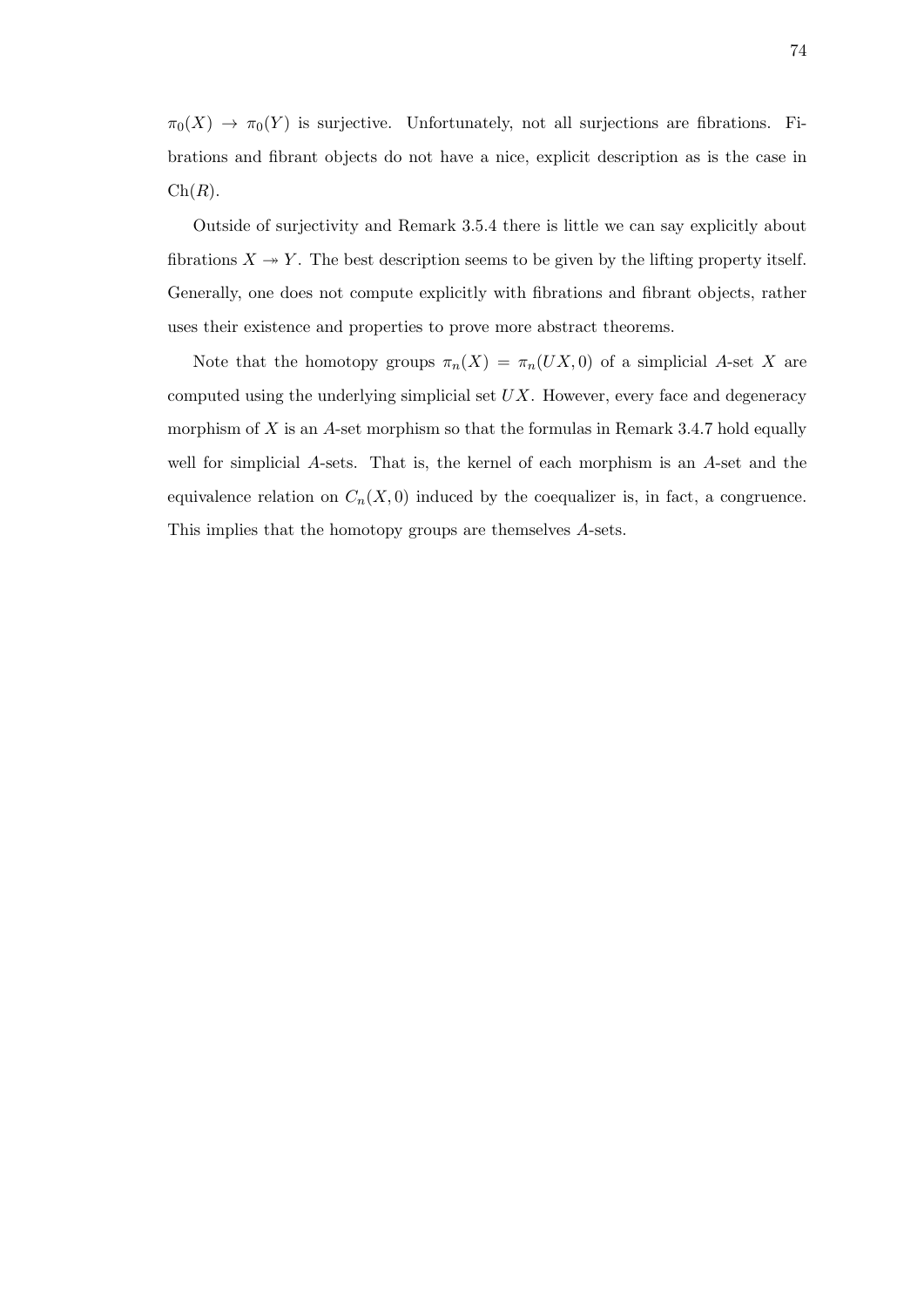# Chapter 4

# Complexes and computation

Using the homological theory of  $R$ -modules as a guide defining the derived category of a monoid A, our first task is to define what is a "chain complex" of A-sets. In this chapter we present the definition of the category of double-arrow complexes  $Da(A)$ . It is shown that all A-sets have a projective resolution which is a double-arrow complex and there is an adjunction between the category of reduced, double-arrow complexes and  $\Delta^{op}$  A-sets. We then compute  $\text{Tor}_0^A$  and  $\text{Tor}_1^A$  in a special case.

To finish the chapter we investigate the theory of A-set extensions. Though the author has not investigated a cohomology or cohomotopy theory for A-sets, we are able to describe extensions and prove a correspondence between extensions and an invariant obtained produced by a simplicial set traditionally used to compute Hochschild homology.

## 4.1 Double-arrow complexes

Working with simplicial objects and homotopy groups explicitly is very tedious and motivates alternative methods for computing invariants. Abelian categories A avoid this mess through the Dold-Kan theorem which states that  $\Delta^{op} \mathcal{A} \cong Ch_{\geq 0}(\mathcal{A})$  and that this equivalence descends to their homotopy categories. In light of the more general homotopical algebra of Quillen, we can think of the traditional homological algebra of abelian categories, i.e., the study of chain complexes, as a preferable alternative to a theory using the language of simplicial objects. That is, all the "homotopical information" of a simplicial object in  $A$  is carried equally well by a chain complex and its homology.

In the proof of the Dold-Kan theorem, the functor which provides a (Moore) chain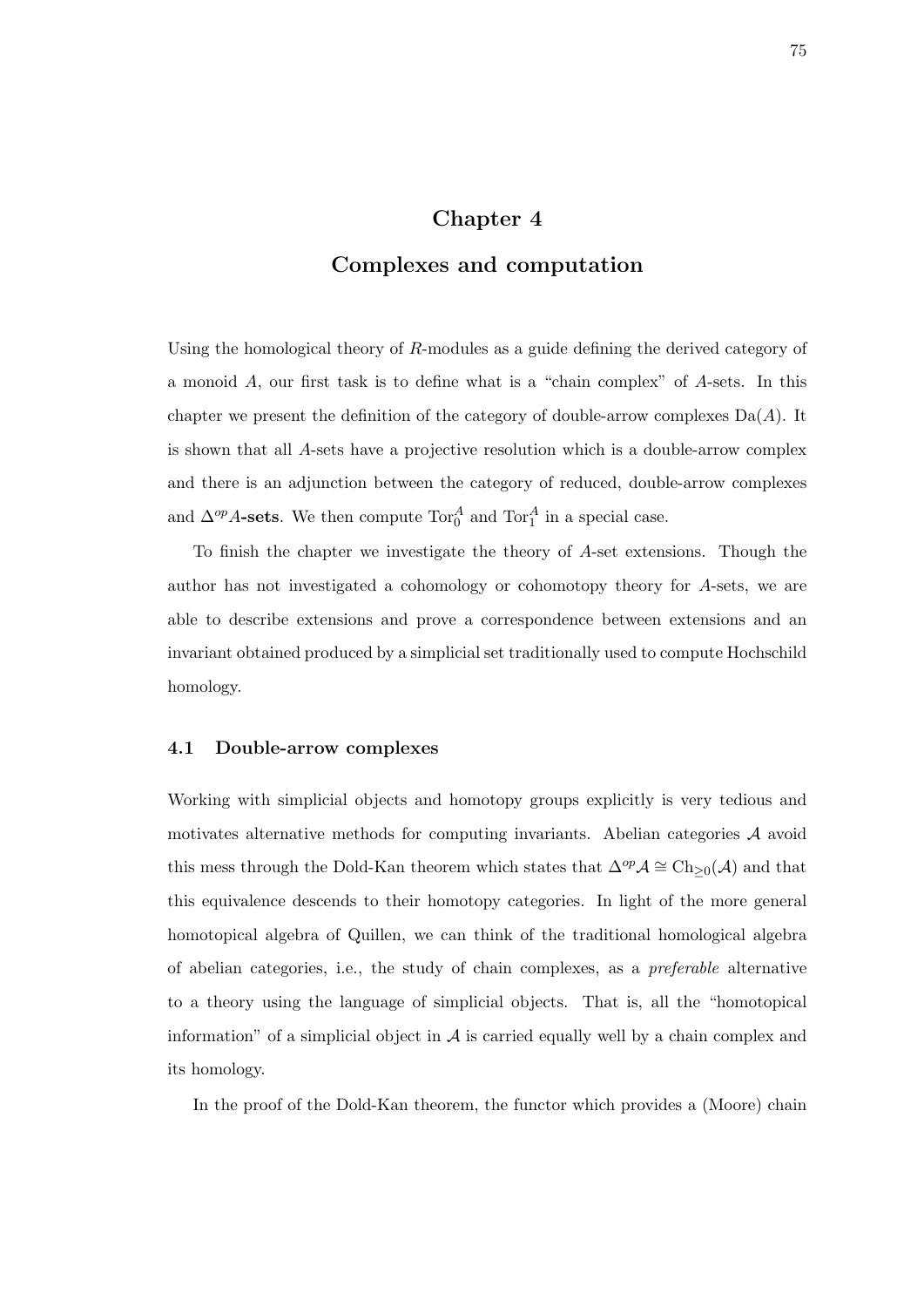complex for every simplicial object can be generalized slightly. Combining this with the observations made in Remark 3.4.7, it seems that the key to coming up with a complex suitable for carrying the homotopical information of a simplicial A-set lies in extending a coequalizer sequence  $\cdots X \rightrightarrows Y \to Z$  to the left.

We say that a diagram

$$
X \underset{s}{\overset{r}{\rightrightarrows}} Y \underset{v}{\overset{u}{\rightrightarrows}} Z
$$

commutes when both

$$
X \stackrel{r}{\rightrightarrows} Y \stackrel{u}{\rightharpoonup} Z \quad \text{and} \quad X \stackrel{r}{\rightrightarrows} Y \stackrel{v}{\rightharpoonup} Z
$$

commute (see Section 3.1). That is,  $ur = us$  and  $vr = vs$ .

**Definition 4.1.1.** A *double-arrow complex*  $(X, r, s)$ , or simply X, with objects in a category  $\mathcal C$  is a commutative diagram

$$
\cdots \underset{s_{n+2}}{\overset{r_{n+2}}{\longrightarrow}} X_{n+1} \underset{s_{n+1}}{\overset{r_{n+1}}{\longrightarrow}} X_n \underset{s_n}{\overset{r_n}{\longrightarrow}} X_{n-1} \underset{s_{n-1}}{\overset{r_{n-1}}{\longrightarrow}} \cdots
$$

The subscripts on the morphisms will generally be dropped, as they should be clear from the context, so the commutativity conditions may be written

$$
rr = rs \text{ and } sr = ss.
$$

We may refer to  $r$  and  $s$  as the *boundary maps* of  $X$ . A double-arrow complex is *reduced* when  $sr = ss = 0$ .

Note that the commutativity conditions imply that each  $r_n$ ,  $s_n$  induces morphisms  $\bar{r}_n, \bar{s}_n : \text{coeq}(r_{n+1}, s_{n+1}) \to C_{n-1}$  in any category C where the coequalizers exist. We say that a double arrow complex  $X$  is *bounded below* (resp. *above*) when there is an  $N \in \mathbb{Z}$  with  $X_n = 0$  for all  $n < N$  (resp.  $n > N$ ). A complex is bounded when it is both bounded above and below.

**Definition 4.1.2.** Let  $X$  and  $Y$  be double-arrow complexes. A morphism of doublearrow complexes, or complex map,  $f: X \to Y$  is a collection of morphisms  $f_n: X_n \to Y_n$ ,  $n \in \mathbb{Z}$  such that the following diagrams commute:

$$
X_n \xrightarrow{f_n} Y_n \qquad X_n \xrightarrow{f_n} Y_n
$$
  
\n
$$
X_{n-1} \xrightarrow{f_n} Y_{n-1} \qquad s_n \qquad s_n
$$
  
\n
$$
X_{n-1} \xrightarrow{f_{n-1}} Y_{n-1} \qquad X_{n-1} \xrightarrow{f_{n-1}} Y_{n-1}
$$
  
\n(4.1)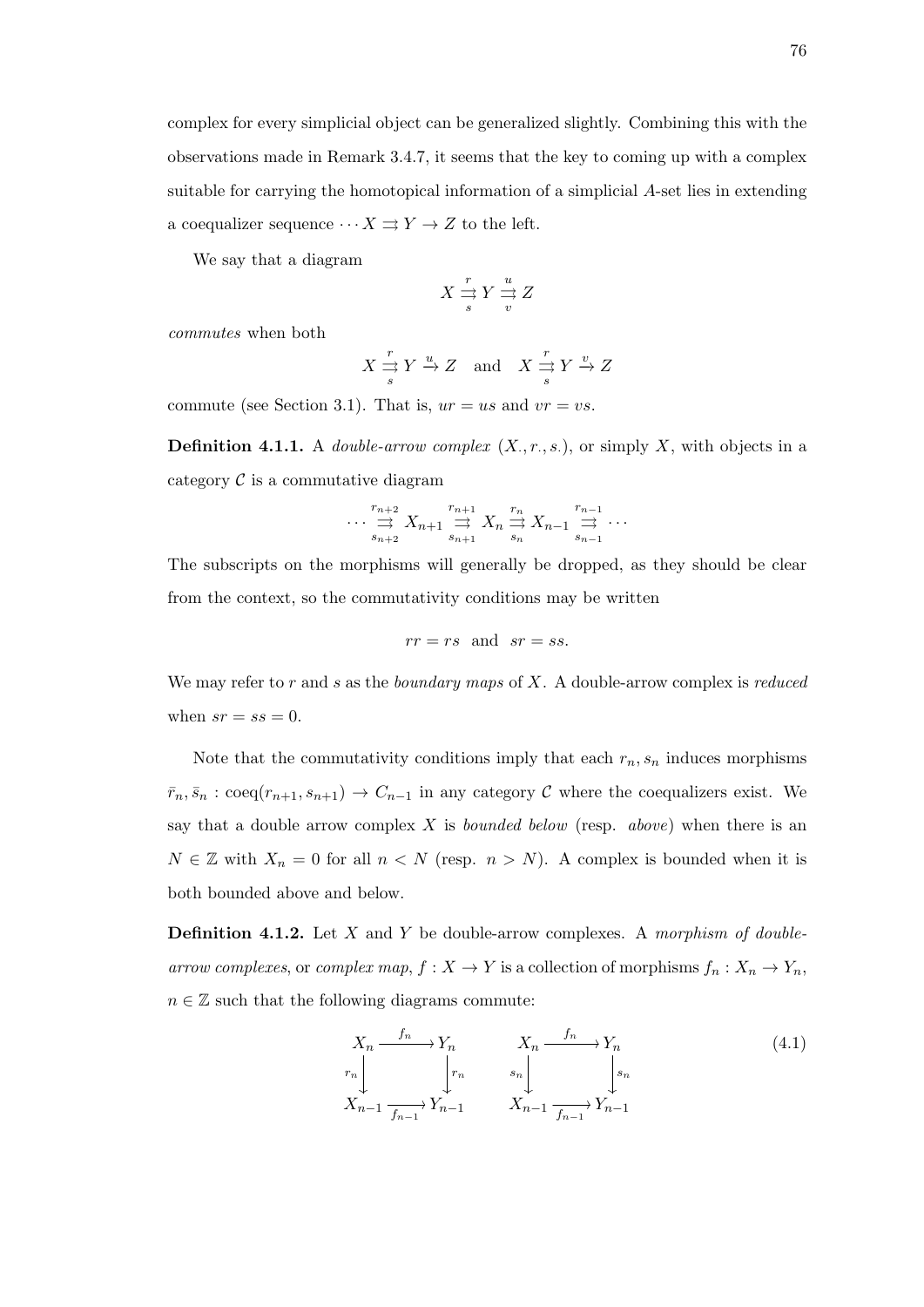namely,  $rf = fr$  and  $sf = fs$ . In general, we condense the previous commutative squares into a single diagram



which we say *commutes* when both diagrams in 4.1 commute.

Again, the subscripts will generally be dropped when there is no chance of confusion. Let  $Da(\mathcal{C})$  (resp.,  $Da(\mathcal{C})$ , resp.,  $Da_{>0}(\mathcal{C})$ ) denote the category of double-arrow complexes (resp., reduced complexes, resp., complexes bounded below by 0) with objects in a category C together with morphisms defined in 4.1.2. For simplicity we write  $Da(A)$  for the category of double-arrow complexes of A-sets.

As with chain complexes in abelian categories, we may define the *translation*  $X[p]$ of a double-arrow complex X to be the complex with  $X[p]_n = X_{n+p}$  and the obvious boundary maps. In particular,  $X[1]_0 = X_1$  so that  $X[1]$  is obtained by shifting the terms of  $X$  to the right.

A map  $f: X \to Y$  in Da(A) is *admissible* when each  $f_n: X_n \to Y_n$  is admissible. A sequence  $X \to Y \to Z$  of double-arrow complexes of A-sets is exact at Y when each sequence of A-sets  $X_n \to Y_n \to Z_n$  is exact for every n. Therefore, a sequence  $0 \to X \to Y \to Z \to 0$  in Da(A) is an *admissible exact sequence* (a.e.s.) when each sequence  $0 \to X_n \to Y_n \to Z_n \to 0$  is an a.e.s. of A-sets.

**Example 4.1.3.** (Moore complex) Let  $X$  be a simplicial  $A$ -set. Define a reduced, double-arrow complex in the following way. For  $n \geq 2$ , set

$$
(NX)n = \bigcap_{i=0}^{n-2} \ker(X_n \xrightarrow{\partial_i} X_{n-1})
$$

and set  $(NX)_1 = X_1, (NX)_0 = X_0$ . Then the sequence

$$
\cdots \stackrel{\partial_{n+2}}{\rightrightarrows} (NX)_{n+1} \stackrel{\partial_{n+1}}{\rightrightarrows} (NX)_{n} \stackrel{\partial_{n}}{\rightrightarrows} (NX)_{n-1} \stackrel{\partial_{n-1}}{\rightrightarrows} \cdots \stackrel{\partial_{1}}{\rightrightarrows} (NX)_{0} \rightrightarrows 0
$$
  

$$
\frac{\partial_{n+1}}{\partial_{n+1}} \cdots \stackrel{\partial_{1}}{\rightrightarrows} (NX)_{0} \rightrightarrows 0
$$

is a reduced, double-arrow complex by the simplicial identity  $\partial_i \partial_j = \partial_{j-1} \partial_i$ , for  $i < j$ , and since the face map  $\partial_{n-1}$  :  $(NX)_n \to (NX)_{n-1}$  is trivial. Recall that the boundary maps of any reduced complex satisfy  $sr = ss = 0$  (see Definition 4.1.1). In this way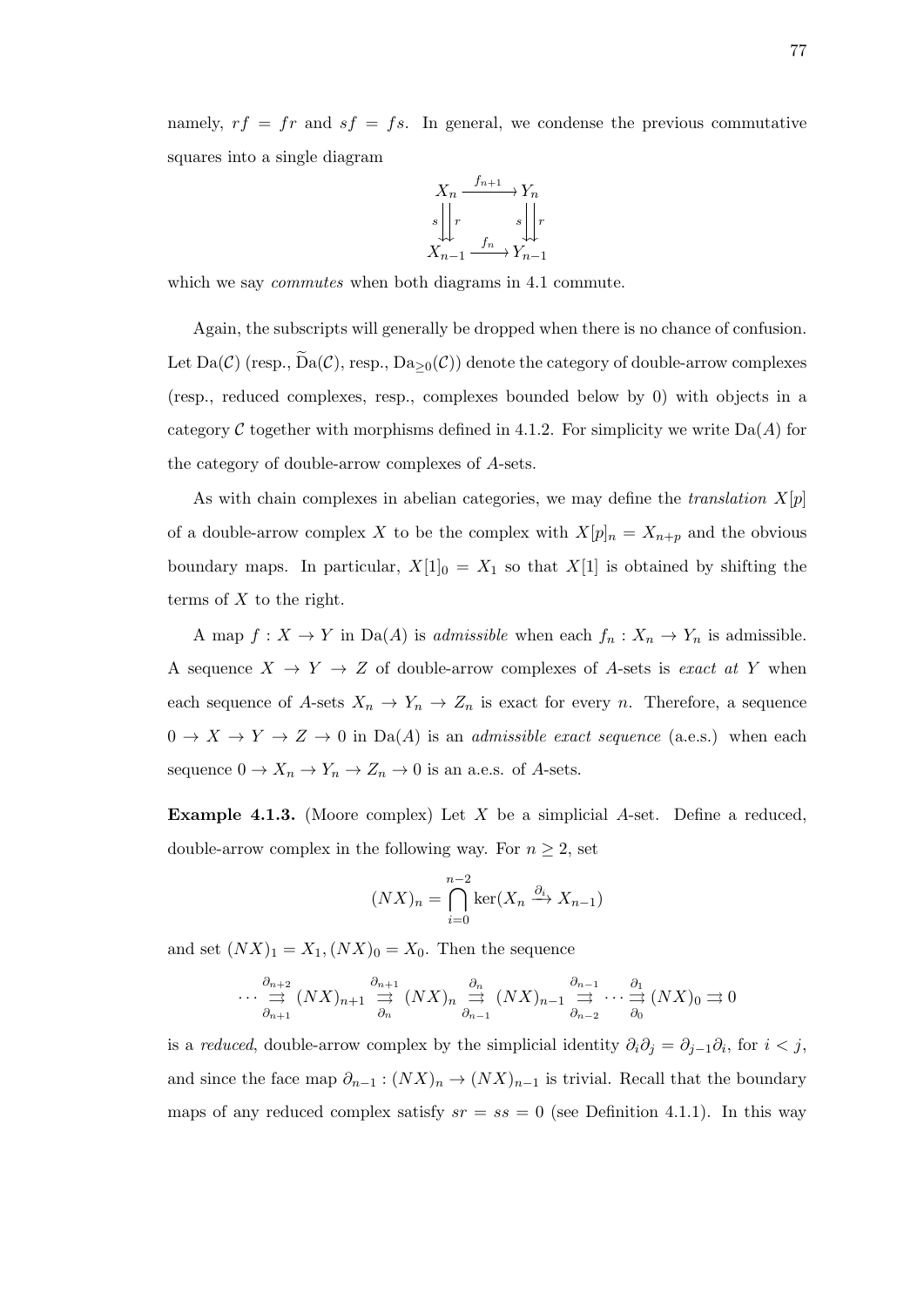we obtain a functor  $N : \Delta^{op} A\text{-sets} \to \widetilde{D}a_{\geq 0}(A)$  with  $X \mapsto N X$ . We write  $N_n X$  for  $(NX)_n$ .

**Definition 4.1.4.** Let  $\mathcal{C}$  be a pointed, concrete category closed under kernels and coequalizers. The  $n^{th}$  homology of a double-arrow complex X is the object  $H_n(X)$  $\ker(\bar{r}_n) \cap \ker(\bar{s}_n)$  in C, where  $\bar{r}_n, \bar{s}_n$  are induced by the universal property. The following diagram places the homology



We say that X is exact at  $X_n$  when  $H_n(X) = 0$  and exact when it is exact at  $X_n$  for all n.

We wish to stress the fact that the  $n^{th}$  homology  $H_n(X)$  is an object of C. Thus, if X is in  $Da(A)$ , the homology is an A-set.

**Example 4.1.5.** If X is a fibrant simplicial A-set, then  $\pi_n(X) = H_n(NX)$  where N is the Moore functor of Example 4.1.3. As per Remark 3.4.7,  $\pi_n(X)$  may be computed from the diagram

$$
N_{n+1}X \stackrel{\partial_{n+1}}{\underset{\partial_n}{\rightrightarrows}} N_nX \stackrel{\partial_n}{\underset{\partial_{n-1}}{\rightrightarrows}} N_{n-1}X
$$

as

$$
\pi_n(X) = \left( \ker(N_n X \xrightarrow{\partial_n} N_{n-1} X) \bigcap \ker(N_n X \xrightarrow{\partial_{n-1}} N_{n-1} X) \right) / \sim
$$

where  $\partial_{n+1}x \sim \partial_n x$  for all  $x \in N_{n+1}X$ . Alternatively,  $H_n(NX)$  is computed from the diagram by first applying the congruence  $\operatorname{coeq}(\partial_{n+1}, \partial_n)$ , and then finding ker $(\bar{\partial}_n)$  $\ker(\bar{\partial}_{n-1})$ . These computation differ only in the order in which we compute kernels and quotient by a congruence. Since X is fibrant, so that  $\sim$  is a congruence, these operations commute.

Remark 4.1.6. The use of two boundary morphisms in a double-arrow complex allow for a different definition of homology. We could also define the  $n^{th}$  homology of a double-arrow complex to be the equalizer  $H_n(X) = \text{eq}(\bar{r}_n, \bar{s}_n)$ .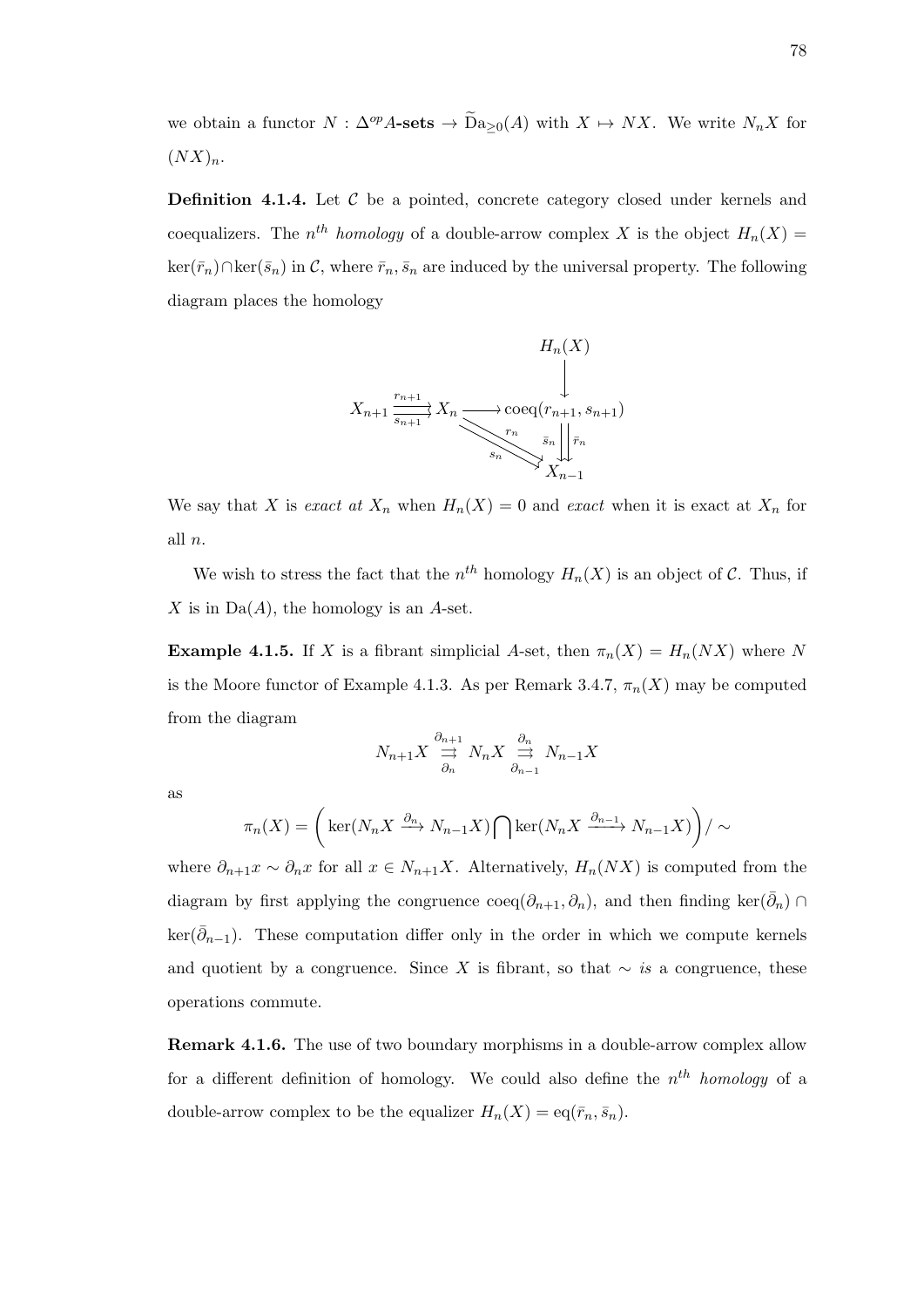It is interesting that this alternative definition of homology may be applied in categories (such as Sets) which do not contain a zero object. In this setting there is no such thing as a bounded double-arrow complex. Rather there are double-arrow complexes of the form

$$
\cdots \frac{1}{1} \operatorname{eq}(r_m, s_m) \rightrightarrows X_m \overset{r_m}{\underset{s_m}{\rightrightarrows}} \cdots \overset{r_n}{\underset{s_n}{\rightrightarrows}} X_{n-1} \rightrightarrows \operatorname{coeq}(r_n, s_n) \overset{1}{\underset{1}{\rightrightarrows}} \cdots
$$

for some  $m \geq n$ ; that is, complexes which are eventually constant.

By Example 4.1.5, our definition of homology (4.1.4) is compatible with the definition of homotopy groups. This is the reason that homology in pointed categories makes use of kernels rather than equalizers. Moreover, Example 4.1.7 below shows that the homology of a double-arrow complex specializes to the homology of a chain complex when considering abelian categories. Although the homotopy groups of a simplicial set are independent of the choice of basepoint, the choice of a basepoint is still required so that one must work in  $\Delta^{op}$ Sets<sub>∗</sub> rather than  $\Delta^{op}$ Sets. Thus our double-arrow complexes must be "based" as well if we wish to preserve this link with homotopy. We do not investigate a "basepoint free" homology any further in this thesis.

**Example 4.1.7.** When  $A$  is an abelian category, any chain complex

$$
\cdots \xrightarrow{\partial} A_{n+1} \xrightarrow{\partial} A_n \xrightarrow{\partial} A_{n-1} \xrightarrow{\partial} \cdots
$$

defines a double-arrow complex A of the form

$$
\cdots \stackrel{\partial}{\underset{0}{\rightarrow}} A_{n+1} \stackrel{\partial}{\underset{0}{\rightarrow}} A_n \stackrel{\partial}{\underset{0}{\rightarrow}} A_{n-1} \stackrel{\partial}{\underset{0}{\rightarrow}} \cdots
$$

since the boundary maps satisfy the relation  $\partial^2 = 0$ . Moreover,  $H_n(A)$  is the kernel of  $A_n/\text{im}(\partial_{n+1}) \stackrel{\partial_n}{\longrightarrow} A_{n-1}$  which is equivalent to the usual definition of homology, namely  $\ker(\partial_n)/\operatorname{im}(\partial_{n+1}).$ 

**Lemma 4.1.8.** A morphism  $f : X \to Y$  in Da(C) induces morphisms  $(f_n)_*: H_n(X) \to$  $H_n(Y)$  in C for all n. Namely, when  $C = A$ -sets, the  $(f_n)_*$  are A-set morphisms. We use the notation  $f_* : H_*(X) \to H_*(Y)$  for the induced map.

**Proof.** Let  $g: X_n \to \overline{X}_n$  and  $h: Y_n \to \overline{Y}_n$  be the coequalizers of  $r_{n+1}, s_{n+1}$  in their respective complexes. Using the universal property of colimits for  $q$ , we obtain a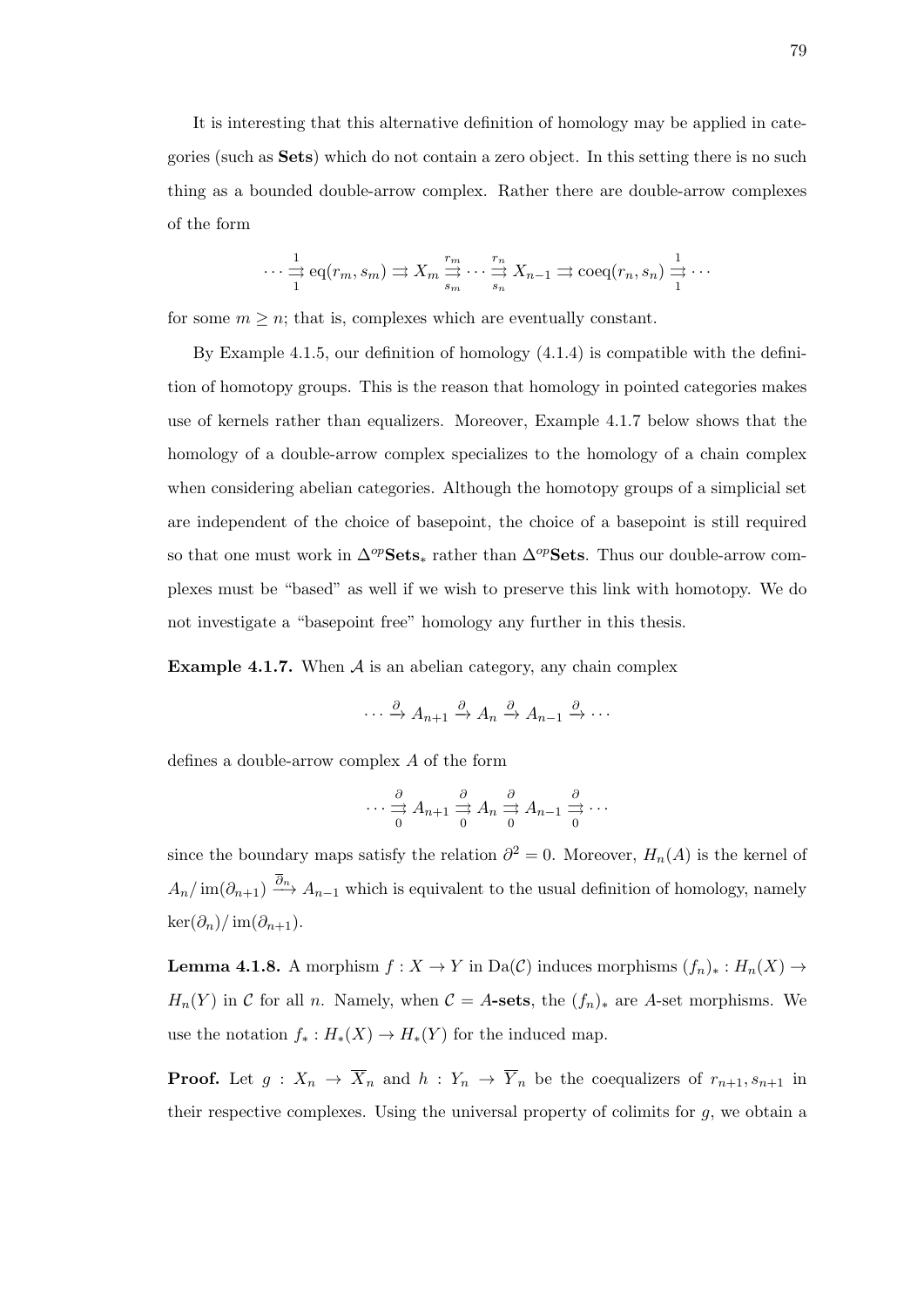commutative diagram

$$
\begin{array}{ccc}\nX_n & \xrightarrow{f_n} & Y_n \\
\downarrow g & & \downarrow h \\
\hline\n\overline{X}_n & \xrightarrow{-\overline{f}_n} & \overline{Y}_n\n\end{array}
$$

Now, the relations  $r = \bar{r}g$  and  $r = \bar{r}h$  together with the commutative square above imply  $f\bar{r}g = \bar{r}f\bar{g}$ . Since g is a surjection, we have a commutative diagram

$$
\overline{X}_n \xrightarrow{\bar{f}_n} \overline{Y}_n
$$
\n
$$
\overline{r} \downarrow \qquad \qquad \downarrow \overline{r}
$$
\n
$$
X_{n-1} \xrightarrow[\bar{f}_{n-1}]{\bar{f}_{n-1}} Y_{n-1}
$$

so that  $\bar{f}_n$  maps  $\ker(\bar{r}) \subseteq \overline{X}_n$  to  $\ker(\bar{r}) \subseteq \overline{Y}_n$ . Doing likewise for  $\bar{s}$  proves the claim.  $\Box$ 

Let  $f: X \to Y$  be a morphism of double-arrow complexes. When the induced map  $f_*: H_*(X) \to H_*(Y)$  is an isomorphism, we say that f is a quasi-isomorphism. We will show that the induced map  $f_*$  is admissible when f is both admissible and surjective. To prove this, we first recall a fact about equivalence relations that are associated with a coequalizer.

**Lemma 4.1.9.** Given a coequalizer  $X \stackrel{f}{\rightrightarrows}$  $\frac{d}{d\beta} Y \xrightarrow{h} \overline{Y}$  of A-sets, let R denote the congruence associated to the surjection h so that  $Y/R \cong \overline{Y}$ . If  $y, y' \in Y$  and  $h(y) = h(y')$ , then there is a finite (possibly empty) sequence of elements  $x_1, \ldots, x_n \in X$  and ordered pairs of maps  $(p_i, q_i)$ ,  $1 \leq i \leq n$ , satisfying:

- i) for each  $1 \leq i \leq n$ , either  $p_i = f$  and  $q_i = g$ , or else  $p_i = g$  and  $q_i = f$ ,
- ii)  $q_i = p_{i+1}$  for  $1 \le i \le n-1$ ,
- iii)  $p_1(x_1) = y$  and  $q_n(x_n) = y'$ .

Here we say that the  $x_i$  and  $(p_i, q_i)$  are a *zig-zag* connecting y and y'.

**Proof.** Define a relation on the elements of Y by  $y \sim y'$  whenever there is a zig-zag connecting y and y'. We first show that  $\sim$  is a congruence on Y. Writing  $\widetilde{R}$  for the A-subset of  $Y \times Y$  associated to the congruence  $\sim$ , it is apparent that  $\widetilde{R}$  contains the image of the map  $X \xrightarrow{f \times g} Y \times Y$  (any element  $(y, y') = (f \times g)(x)$  has  $y \sim y'$  using zigzag x with  $(p_1, q_1) = (f, g)$ . Since R is the smallest congruence containing im $(f \times g)$ , if ∼ is a congruence, it must be the case that  $\widetilde{R} = R$ .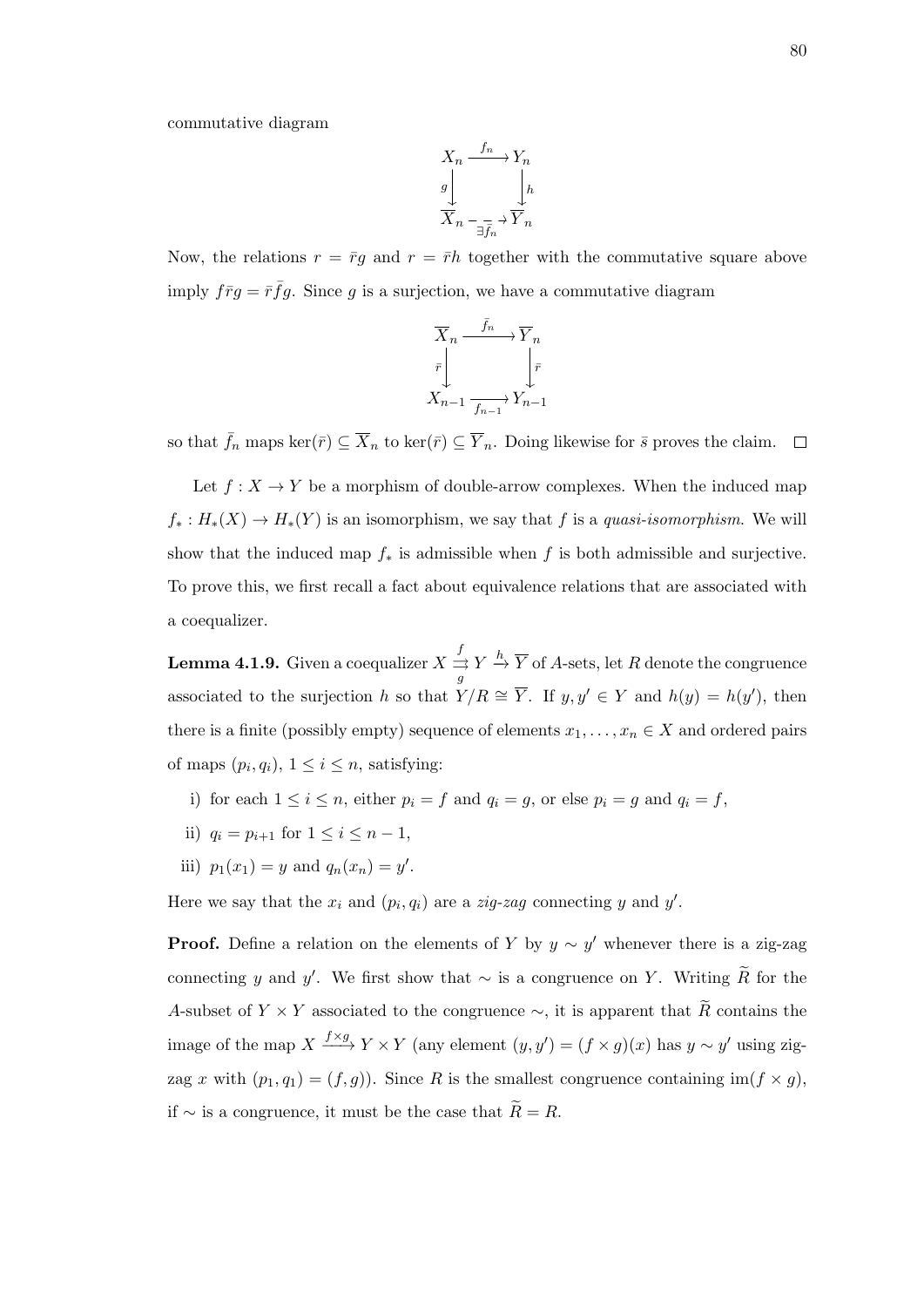The relation  $\sim$  is trivially reflexive using the empty zig-zag. Now, suppose  $y \sim y'$ so there is zig-zag with elements  $x_i \in X$  and maps  $(p_i, q_i)$ ,  $1 \leq i \leq n$ , satisfying the conditions above. Then the sequence  $x_{n-i}$  with maps  $(q_{n-i}, p_{n-i}), 0 \le i \le n-1$ , form a zig-zag connecting y' to y; so  $\sim$  is symmetric. Next, if  $y \sim y'$  and  $y' \sim y''$ , let  $x_i$  with  $(p_i, q_i)$ ,  $1 \leq i \leq n$ , and  $x'_j$  with  $(p'_j, q'_j)$ ,  $1 \leq j \leq m$ , be the zig-zags connecting y to y' and y' to y'' respectively. Then the concatenation  $x_1, \ldots, x_n, x'_1, \ldots, x'_m$  with maps  $(p_1, q_1), \ldots, (p_n, q_n), (p'_1, q'_1), \ldots, (p'_m, q'_m)$  form a zig-zag connection y to y''.

Thus ∼ is an *equivalence relation*. What remains to show is that  $\widetilde{R} \subseteq Y \times Y$  is also an A-subset, hence a congruence. This follows immediately from the fact that f and g are A-set morphisms. Namely, if  $\{x_i,(p_i,q_i)\}_{i=1}^n$  is a zig-zag from y to y', then  $\{ax_i,(p_i,q_i)\}_{i=1}^n$  is a zig-zag from ay to ay'.  $\Box$ 

**Proposition 4.1.10.** Let  $f : X \to Y$  be an admissible, surjective morphism of doublearrow complexes. Then  $f_* : H_n(X) \to H_n(Y)$  is admissible for all n.

Proof. We have a diagram



where g and h are the coequalizer maps. Using Lemma 4.1.8 and noting that  $H_n(X)$  is the A-subset ker( $\overline{r}$ )∩ker( $\overline{s}$ )  $\subseteq \overline{X}_n$ , the induced map  $f_* : H_n(X) \to H_n(Y)$  is simply the restriction  $H_n(X) \hookrightarrow \overline{X}_n \xrightarrow{f_n} \overline{Y}_n$ . Therefore we need only show that  $\overline{f}_n$  is admissible.

Suppose  $\bar{x}, \bar{x}' \in \overline{X}_n$  are such that  $\bar{f}_n(\bar{x}) = \bar{f}_n(\bar{x}') \neq 0$  and choose  $x, x' \in X_n$  so that  $g(x) = \bar{x}$  and  $g(x') = \bar{x}'$ . Commutativity of the bottom square implies  $hf_n(x) =$  $hf_n(x')$ , so there is a zig-zag connecting  $f_n(x)$  to  $f_n(x')$  with nonzero elements  $y_i \in Y_{n+1}$ and maps  $(p_i, q_i)$ ,  $1 \leq i \leq n$ . Since  $f_{n+1}$  is surjective and admissible, we can lift each  $y_i$  to a unique  $x_i \in X_{n+1}$ . Moreover, since f is a morphism of double-arrow complexes and each  $p_i, q_i$  is one of the boundary maps r or s, we have  $fp_i(x_i) = p_i f(x_i) = p_i(y_i)$ . In particular,  $fp_1(x_1) = f(x)$  and  $fq_n(x_n) = f(x')$  and, using the admissibility of f once more,  $p_1(x_1) = x$  and  $q_n(x_n) = x'$ . Therefore, the  $x_i \in X_{n+1}$  and maps  $(p_i, q_i)$ ,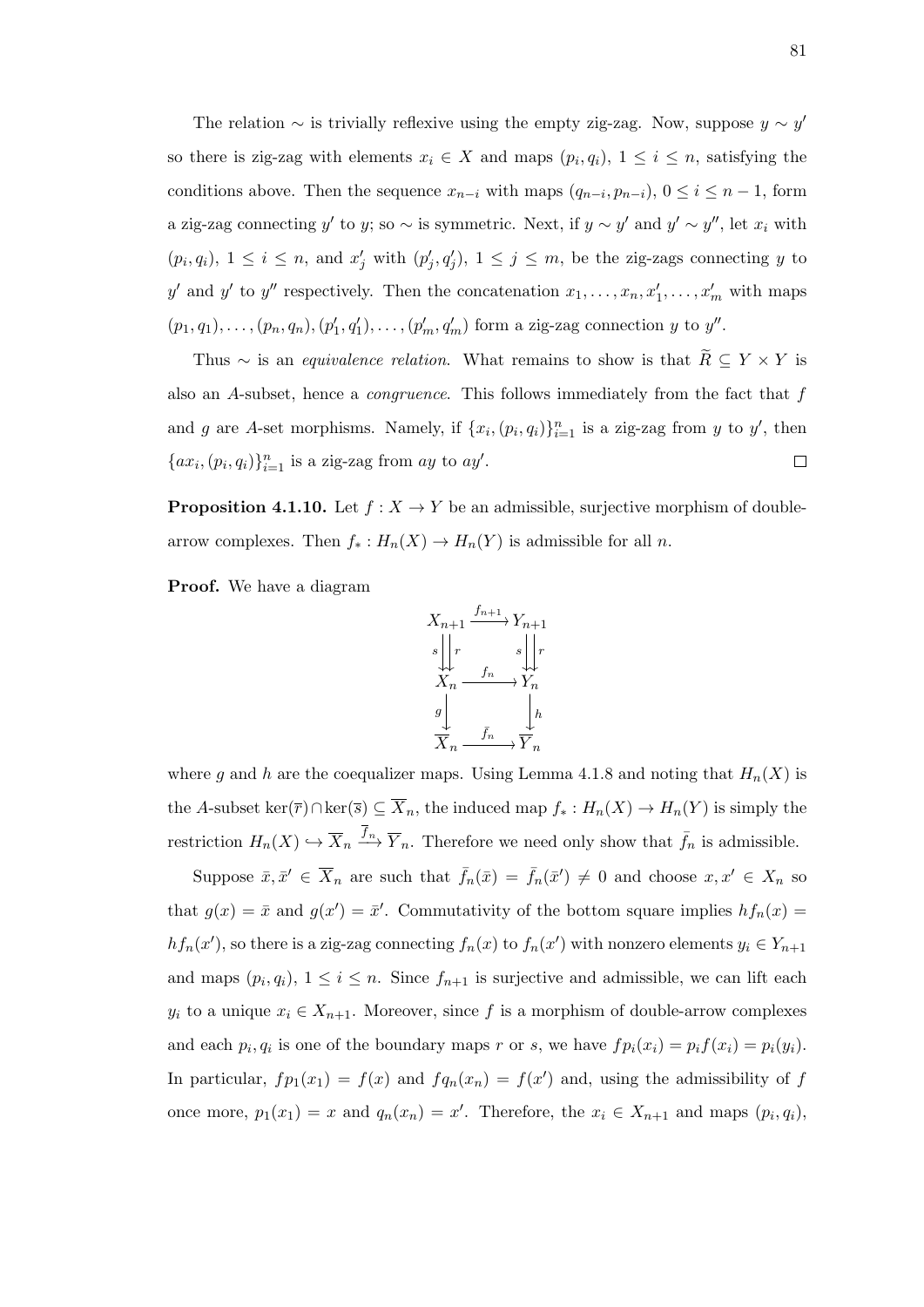$1 \leq i \leq n$ , are a zig-zag connecting x to x'; that is  $\bar{x} = \bar{x}'$ .  $\Box$ 

#### 4.2 Projective resolutions

Aside from being simpler to work with, double-arrow complexes provide a method for constructing projective resolutions. In an abelian category, a projective resolution of an object C is an exact sequence of projective objects  $\cdots \rightarrow P_2 \rightarrow P_1 \rightarrow P_0$  such that  $C = \text{coker}(P_1 \rightarrow P_0)$ . However, we are unable to replicate this in A-sets since not every A-set has a projective resolution using only admissible morphisms. For example, consider  $A = \mathbb{F}_1[x]$  and  $X = (A \vee A)/(x^n \vee 0 \sim 0 \vee x^n)$ . The surjection  $A \vee A \to X$ is not admissible and has trivial kernel. Projective resolutions given by double-arrow complexes provide a little more information.

**Definition 4.2.1.** Let  $X$  be an  $A$ -set. A projective resolution for  $X$  is an exact doublearrow complex of projective A-sets

$$
\cdots \rightrightarrows P_2 \rightrightarrows P_1 \xrightarrow[s_1]{r_1} P_0
$$

together with a map  $P_0 \stackrel{\varepsilon}{\rightarrow} X$  that is the coequalizer of  $r_1, s_1$ . The morphism  $\varepsilon$  is called the *augmentation* map. A projective resolution is *reduced* if it is reduced as a doublearrow complex (see Definition 4.1.1). Note that the previous definition of projective resolution is equivalent to the augmented complex

$$
\cdots \rightrightarrows P_2 \rightrightarrows P_1 \xrightarrow[s_1]{r_1} P_0 \xrightarrow[s_1]{\varepsilon} X \rightrightarrows 0
$$

being exact.

The length of a projective resolution P is, the least integer  $\ell(P) \geq 0$  such that  $P_n = 0$ for all  $n > \ell(P)$ . When no such integer exists set  $\ell(P) = +\infty$ . Define the projective dimension of an A-set X to be  $pd(X) = min{(\ell(P) | P \text{ is a projective resolution of } X)}$ .

We now show that every A-set has a projective resolution. Note that the use of kernels in the proof of Proposition 4.2.2 is specific to our purposes and can be modified to use equalizers in order to obtain the same result for unpointed categories (see Remark 4.1.6). Afterward we show that every A-set has a reduced projective resolution. A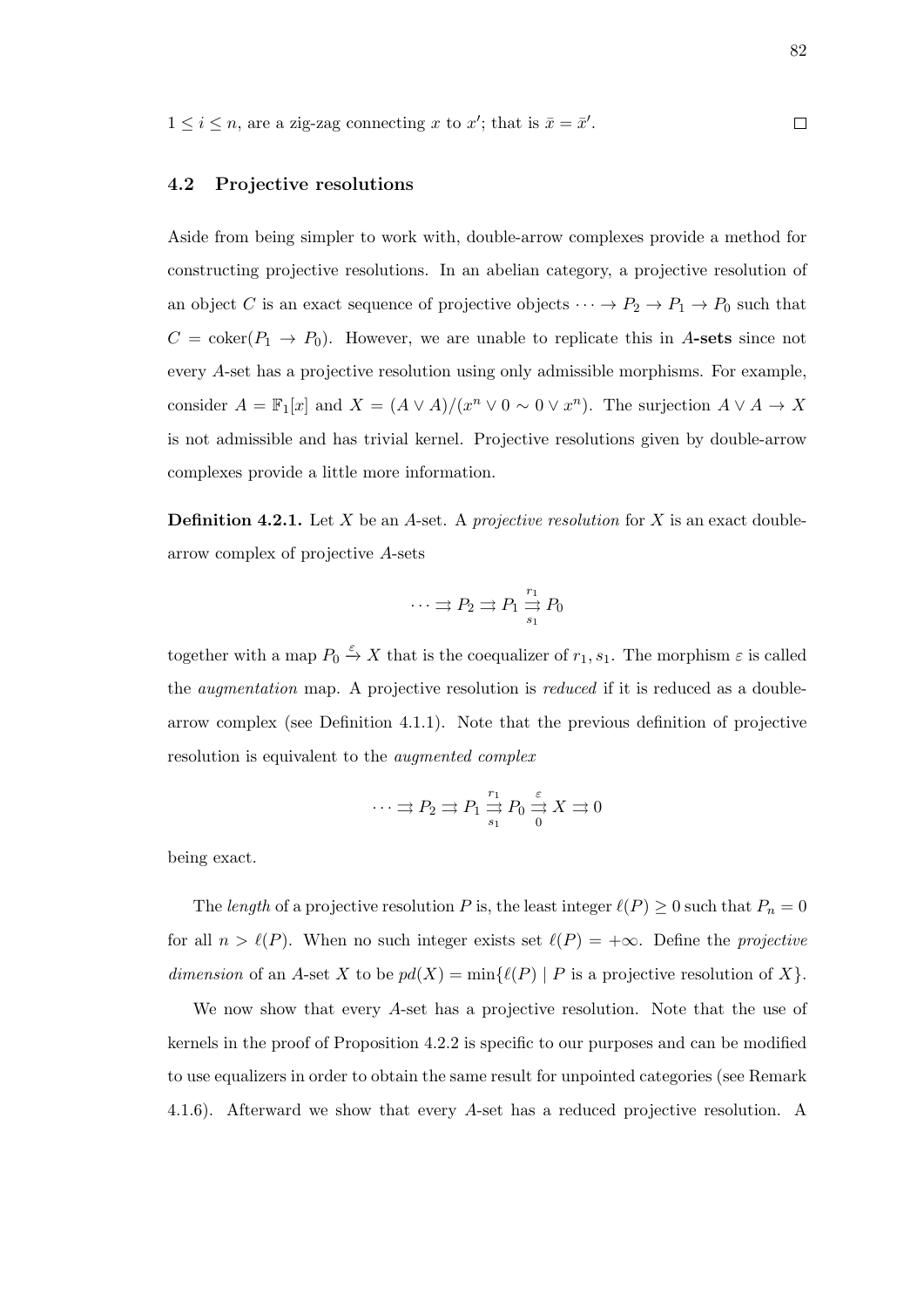**Proposition 4.2.2.** Every A-set X has a projective resolution.

**Proof.** Throughout this proof, the standard projection maps provided by a pullback will be written  $p_1, p_2$ . Also recall that we write  $X/Y$  for the quotient of an A-set X by a congruence  $Y$ .

Find a surjection  $P_0 \stackrel{\epsilon}{\rightarrow} X$  with  $P_0$  projective and let  $R_0$  be the pullback of  $\varepsilon$  with itself. We have the exact sequence

$$
R_0 \underset{p_2}{\overset{p_1}{\rightrightarrows}} P_0 \underset{0}{\overset{\varepsilon}{\rightrightarrows}} X \rightrightarrows 0.
$$

Now, find a surjection  $P_1 \stackrel{h_1}{\longrightarrow} R_0$  with  $P_1$  projective and define  $r_1 = p_1 h_1$  and  $s_1 = p_1 h_1$ . We now have a sequence

$$
P_1 \stackrel{r_1}{\underset{s_1}{\to}} P_0 \stackrel{\varepsilon}{\underset{0}{\to}} X \stackrel{}{\to} 0.
$$

Once more, let  $R_1$  be the pullback of  $h_1$  with itself and find a surjection  $P_2 \stackrel{h_2}{\longrightarrow} R_1$ . Define maps  $r_2 = p_1 h_2$  and  $s_2 = p_2 h_2$  to obtain the sequence

$$
P_2 \stackrel{r_2}{\underset{s_2}{\to}} P_1 \stackrel{r_1}{\underset{s_1}{\to}} P_0 \stackrel{\varepsilon}{\underset{0}{\to}} X \stackrel{}{\to} 0.
$$

Repeating this process gives a sequence of projectives

$$
\cdots \stackrel{r_3}{\underset{s_3}{\rightarrow}} P_2 \stackrel{r_2}{\underset{s_2}{\rightarrow}} P_1 \stackrel{r_1}{\underset{s_1}{\rightarrow}} P_0 \stackrel{\varepsilon}{\underset{0}{\rightarrow}} X \stackrel{}{\rightrightarrows} 0
$$

which is a double-arrow complex since the coequalizer

$$
R_n \underset{p_2}{\overset{p_1}{\to}} P_n \overset{h_n}{\longrightarrow} R_{n-1}
$$

implies

$$
r_n r_{n+1} = p_1(h_n p_1) h_{n+1} = p_1(h_n p_2) h_{n+1} = r_n s_{n+1}.
$$

A similar computation shows  $s_n r_{n+1} = s_n s_{n+1}$ . To check exactness, let P denote the double-arrow complex of projectives and use  $P \stackrel{\varepsilon}{\rightrightarrows}$ 0  $X \rightrightarrows 0$  to denote the entire complex.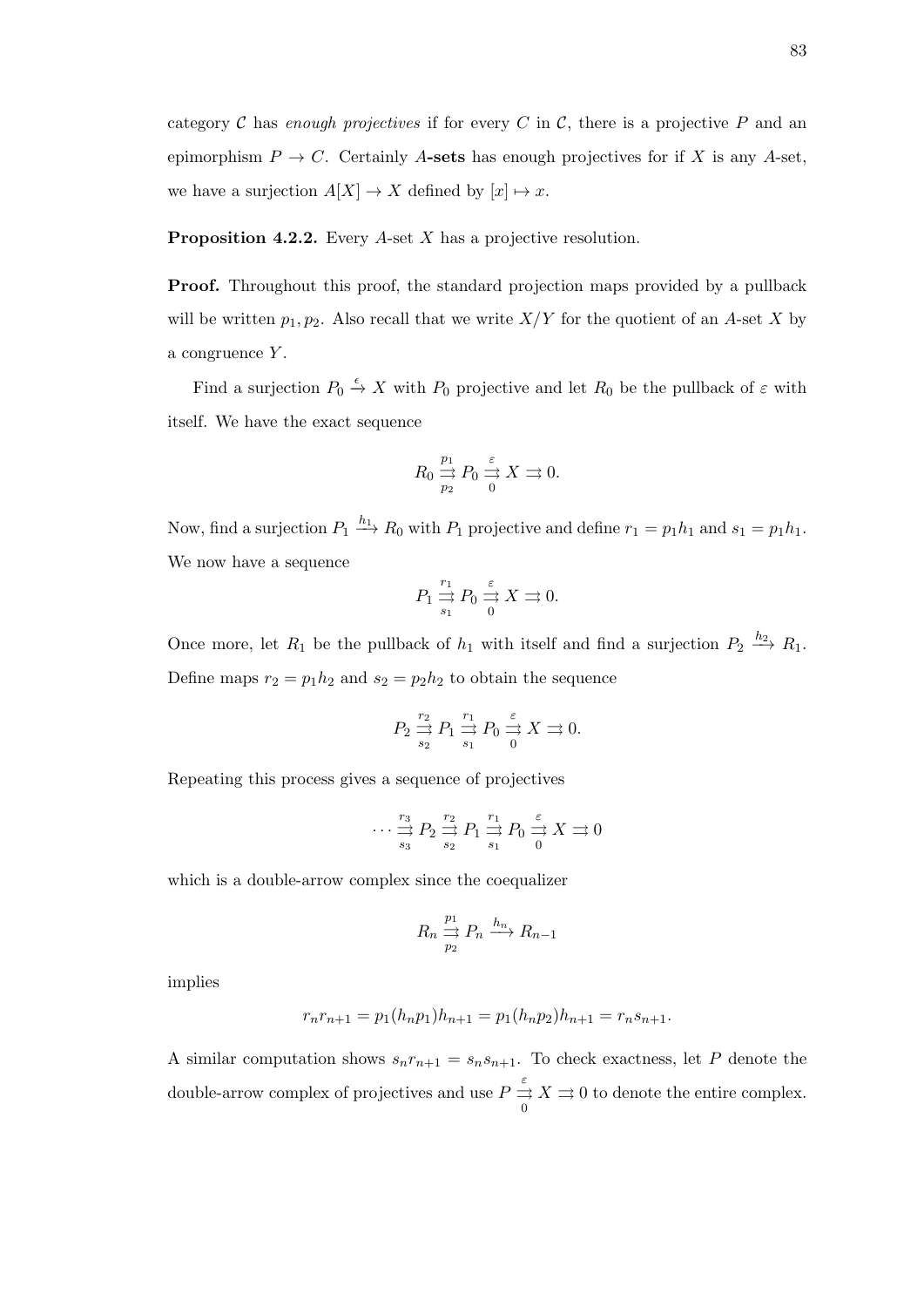Note that  $R_n = \{(x, x') \in P_n \times P_n \mid h_n(x) = h_n(x')\}$  is a congruence on  $P_n$ , and since  $h_n$  is surjective, we have

$$
\mathrm{coeq}(r_{n+1}, s_{n+1}) \cong P_n / R_n \cong R_{n-1}.
$$

For  $n > 0$ ,  $H_n(P)$  is  $\ker(\bar{r}_n) \cap \ker(\bar{s}_n)$  in  $\operatorname{coeq}(r_{n+1}, s_{n+1}) \stackrel{\bar{r}_n}{\rightrightarrows}$  $\Rightarrow P_{n-1}$  and by construction, the induced maps  $\bar{r}_n, \bar{s}_n$  are simply the projection maps  $p_1, p_2$ . So the previous diagram becomes

$$
R_{n-1} \underset{p_2}{\overset{p_1}{\rightrightarrows}} P_{n-1}
$$

and  $(x, y) \in \text{ker}(p_1) \cap \text{ker}(p_2)$  means  $p_1(x, y) = x = 0$  and  $p_2(x, y) = y = 0$  so  $(x, y) = y$  $(0, 0)$ . Hence  $H_n(P) = 0$  for  $n > 0$ . That  $H_0(P) = \text{coeq}(r_1, s_1) = X$  is clear.  $\Box$ 

Remark 4.2.3. The projective resolution constructed in the previous proposition is quite "large." The coequalizer in the diagram  $X \stackrel{f}{\rightrightarrows}$  $\frac{f}{\Rightarrow} Y \xrightarrow{h} Z$  is equivalent to  $Y \times_Z Y \xrightarrow[1]$  $\overline{p}_2$  $Y \stackrel{h}{\rightarrow} Z$  even though the difference between X and  $Y \times_Z Y$  is (likely to be) very large. Namely,  $Y \times Z Y$  is a *congruence* (see Section 2.2.3) whereas X together with f and g generate a congruence. In fact  $Y \times_Z Y$  is the congruence generated by X, i.e. there is no smaller congruence containing the image of the map  $X \xrightarrow{f \times g} Y \times Y$ .

Let notation be as in Proposition 4.2.2. When constructing a projective resolution of X, we do not need to work with surjections  $P_{n+1} \xrightarrow{h_{n+1}} R_n$ , rather we may use coequalizer diagrams  $P_{n+1}$  $\stackrel{r_{n+1}}{\rightrightarrows}$  $\Rightarrow P_n$  where  $R_n$  is the congruence generated by  $P_{n+1}$ (together with  $r_{n+1}$  and  $s_{n+1}$ ).

For a simple example of the difference between a "large" projective resolution (as in Proposition 4.2.2) and one that is much "smaller," let  $A = \mathbb{F}_1[x]$  and  $X = A/x^nA$ . The surjection  $A \stackrel{1}{\rightarrow} X$  provides the pullback  $A \times_X A$  which is an infinitely generated, free A-set with generators

$$
S = \{ (1,1), (x^n,0), (0,x^n), (x^n, x^{n+i}), (x^{n+j}, x^n) \mid i, j \ge 0 \}.
$$

Thus, Proposition 4.2.2 yields the projective resolution

$$
0 \rightrightarrows \vee_{s \in S} A \xrightarrow{p_1}_{p_2} A \rightrightarrows 0
$$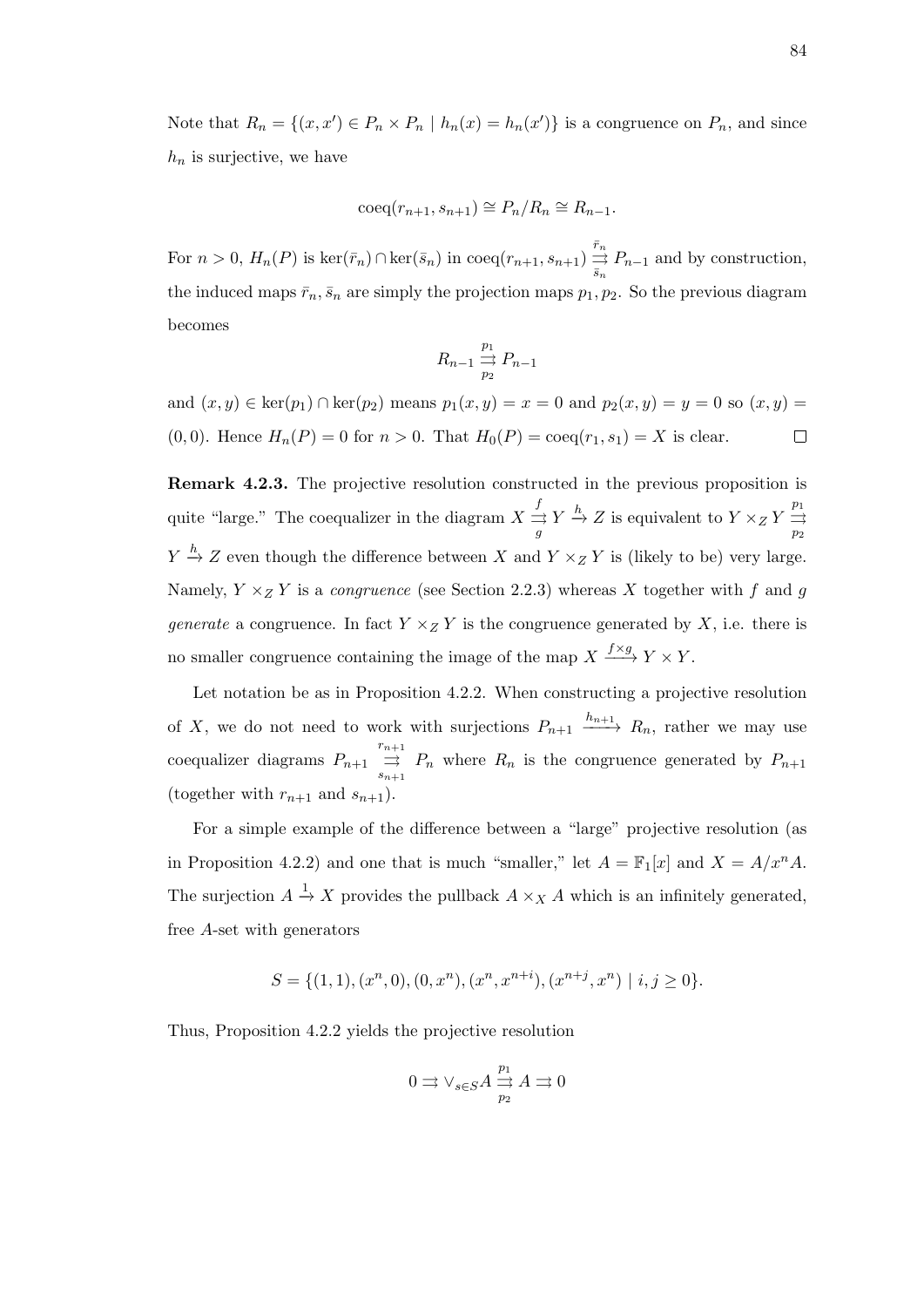for  $X$  even though we know a smaller, much more intuitive resolution is

$$
0 \rightrightarrows A \stackrel{x^n}{\rightrightarrows} A \rightrightarrows 0.
$$

Many of the complications we encounter with A-sets do not arise in abelian categories. For example, every congruence on an R-module M may be identified with an R-submodule  $M' \subseteq M$ . We can then find the generators  $x_1, \ldots, x_m$  of  $M'$  as an R-module and a surjection  $\bigoplus_{1}^{m} R \to M'$  to avoid explicitly working with congruences. The A-set X in the example above is of this form since X is obtained from A as the quotient by the ideal, hence A-subset,  $x<sup>n</sup>A$ . Of course, it is not always possible to realize a general A-set as the quotient of a projective  $P$  by an A-subset. In such a situation we are not able to identify elements in a congruence on  $Y$  with elements in  $Y$ .

**Proposition 4.2.4.** Every A-set X has a reduced projective resolution of the form:

$$
\cdots \stackrel{r_{n+1}}{\underset{0}{\rightrightarrows}} P_n \stackrel{r_n}{\underset{0}{\rightrightarrows}} \cdots \stackrel{r_3}{\underset{0}{\rightrightarrows}} P_2 \stackrel{r_2}{\underset{0}{\rightrightarrows}} P_1 \stackrel{r_1}{\underset{s_1}{\rightrightarrows}} P_0.
$$

**Proof.** Begin by constructing a sequence  $P_1 \stackrel{r_1}{\rightrightarrows}$  $\stackrel{r_1}{\Rightarrow} P_0 \stackrel{\varepsilon}{\Rightarrow}$ 0  $X \rightrightarrows 0$  as in the proof of Proposition 4.2.2. That is,  $P_0$  and  $P_1$  are projective A-sets and  $\text{coeq}(r_1, s_1) = X$ . For  $n \geq 1$ , find a projective  $P_{n+1}$  with a surjection  $r_{n+1} : P_{n+1} \to K_n = \ker(r_n) \cap \ker(s_n)$ and define  $s_{n+1}: P_{n+1} \to P_n$  to be the trivial map. Then

$$
\cdots \overset{r_{n+1}}{\underset{0}{\rightrightarrows}} P_n \overset{r_n}{\underset{0}{\rightrightarrows}} \cdots \overset{r_3}{\underset{0}{\rightrightarrows}} P_2 \overset{r_2}{\underset{0}{\rightrightarrows}} P_1 \overset{r_1}{\underset{s_1}{\rightrightarrows}} P_0
$$

is a reduced projective resolution for X since  $\text{coeq}(r_{n+1}, 0) = P_n/K_n$  and  $\text{ker}(\bar{r}_n) =$  $\text{ker}(r_n)/K_n$ . Note that when  $n \geq 2$ ,  $K_n = \text{ker}(r_n)$ .  $\Box$ 

The reader should notice that reduced projective resolutions in A-sets are not too different from projective resolutions in abelian categories. After computing the initial coequalizer  $P_1 \stackrel{r_1}{\Rightarrow}$  $\frac{1}{\epsilon_1}$   $P_0 \xrightarrow{\epsilon} X$  the remainder of the (reduced projective) resolution is computed in the usual way.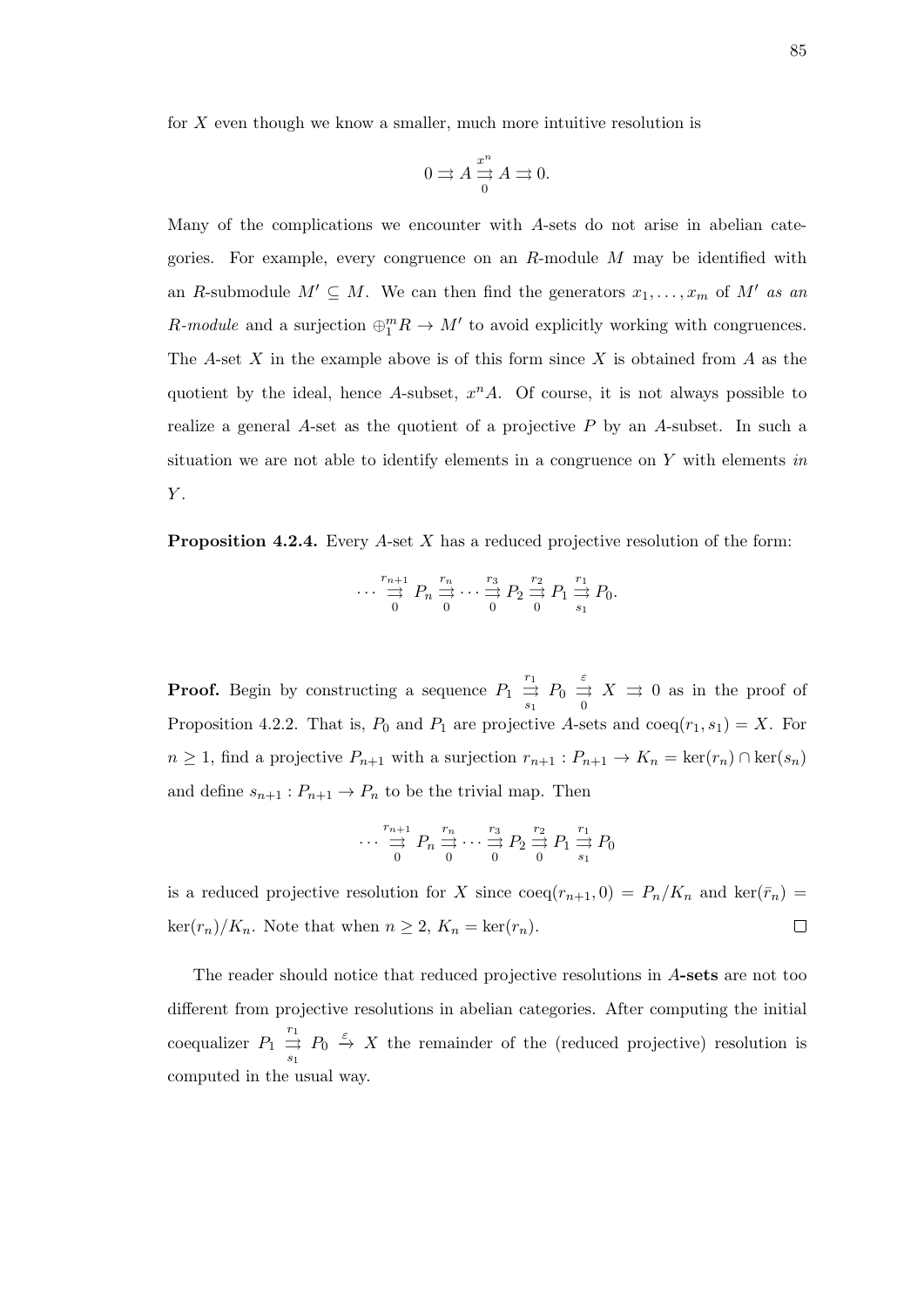# 4.2.1 Dold-Kan: A first attempt

Recall the following defintions from  $[12, IV.3.2]$ . Let X be a simplicial set and obtain the *n*-truncated simplicial set  $\tau_n X$  by removing all cells above dimension n. If  $\Delta^{op}$ Sets<sub>n</sub> denotes the category of *n*-truncated simplicial sets,  $\tau_n : \Delta^{op} \textbf{Sets} \to \Delta^{op} \textbf{Sets}_n$  defines a functor whose left adjoint  $sk_n$ :  $\Delta^{op}$ **Sets**<sub>n</sub>  $\rightarrow \Delta^{op}$ **Sets** is called the *n-skeleton*. The functor  $sk_n$  simply fills out an *n*-truncated simplicial set with the degenerate cells necessary to make it a simplicial set. More precisely, if  $X$  is an *n*-truncated simplicial set, then for  $k > n$  define

$$
(sk_n X)_k = \coprod_{\eta: [k] \to [m]} X_m
$$

where the coproduct is taken over all surjective maps  $\eta : [k] \to [m]$  in the category  $\Delta$ . All such summands consist of degenerate k-cells in  $sk_nX$ . Given a summand  $X_m \subseteq$  $(s k_n X)_k$  corresponding to morphism  $\eta$ , the morphism  $\eta$  has epi-monic factorization (see 3.4.2)  $\eta = \eta_{j_1} \cdots \eta_{j_t}$  consiting entirely of degeneracy maps; then  $X_m$  is image of the composition  $\sigma_{j_t} \cdots \sigma_{j_1} : X_m \subseteq (sk_n X)_{k-t} \to (sk_n X)_k$ . In particular, we have  $\pi_k(s k_n \tau_n X) = \pi_k(X)$  when  $k < n$ . When X is a trunctated, simplicial A-set, the previous formulas show that  $sk_nX$  naturally has the structure of a simplicial A-set where the coproduct is the wedge sum  $\vee$ . In this way we may consider the *n*-truncation and n-skeleton as functors acting on (truncated) simplicial A-sets.

The Moore functor  $N : \Delta^{op} A\text{-sets} \to \widetilde{D}a_{>0}(A)$  of Example 4.1.3 comprises half of the correspondence between simplicial A-sets and reduced, positively graded, doublearrow complexes. We now show how to construct a sequence of truncated simplicial A-sets from an object of  $Da_{\geq 0}(A)$  which is then used to define a left adjoint of N.

**Example 4.2.5.** Let  $X$  be a reduced, positive, double-arrow complex of  $A$ -sets, that is  $X \in \widetilde{D}a_{\geq 0}(A)$ . We inductively define a sequence  $X^{(0)}, X^{(1)}, \dots$  of truncated simplicial A-sets where each  $X^{(n)}$  is in  $\Delta^{op}$ A-sets<sub>n</sub>. Set  $X^{(0)} = X_0$  and for  $n > 0$ , define the cells of  $X^{(n)}$  as follows:

$$
X_i^{(n)} = \begin{cases} X_i^{(n-1)} & 0 \le i \le n-1 \\ X_n \vee (sk_{n-1}X^{(n-1)})_n & i = n. \end{cases}
$$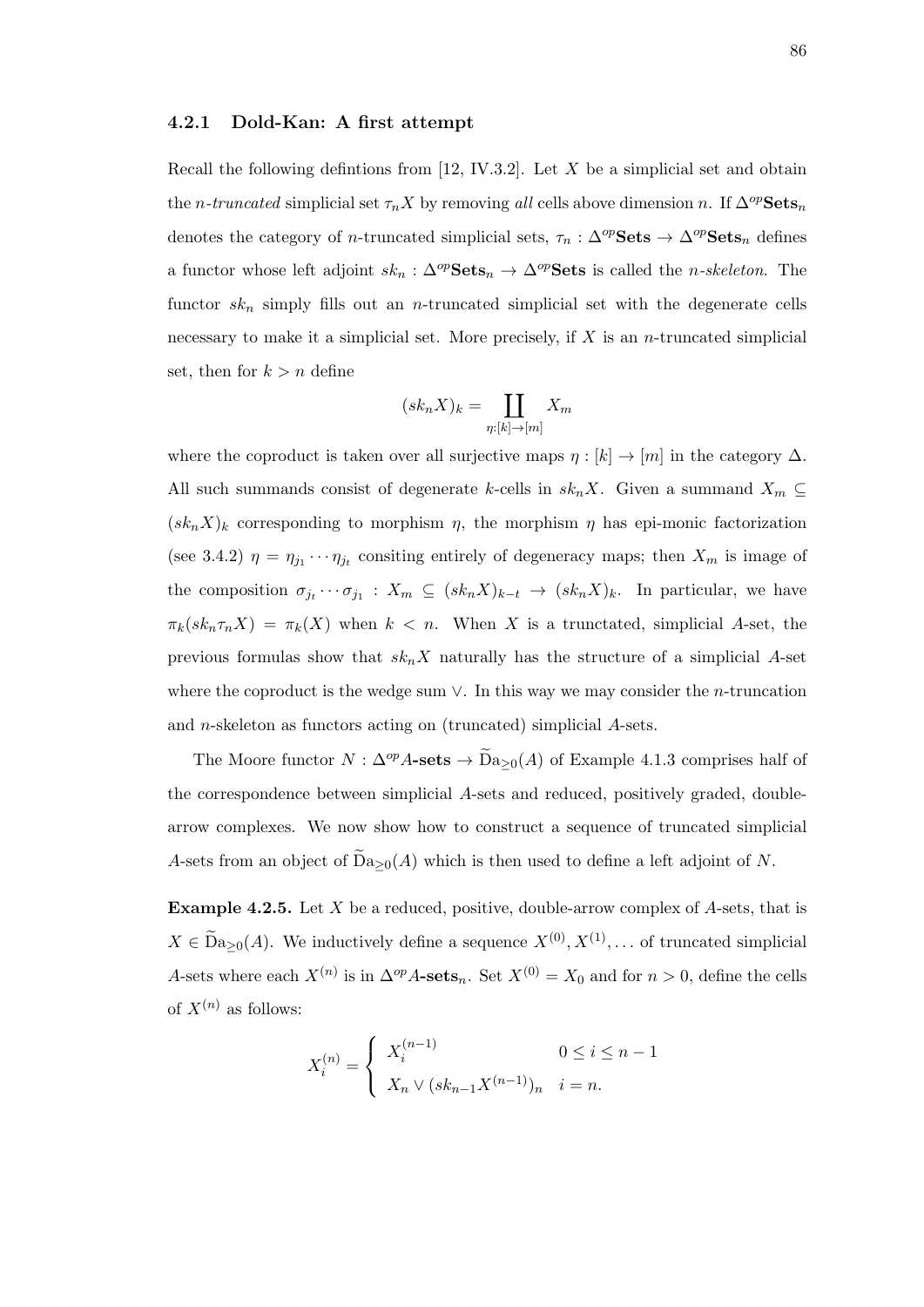Since  $X^{(n-1)}$  is already an  $(n-1)$ -truncated simplicial A-set, all face and degeneracy maps are defined and satisfy the simplicial identities everywhere except at  $X_n \subset X_n^{(n)}$ . Moreover, the image of the degeneracy maps  $\sigma_j: X_{n-1}^{(n)} \to X_n^{(n)}$  misses  $X_n$  so that we need only verify the simplicial identities  $\partial_i \partial_j = \partial_{j-1} \partial_i$  where  $i < j$ . Define the restrictions  $X_n \hookrightarrow X_n^{(n)} \stackrel{\partial_i}{\longrightarrow} X_{n-}^{(n)}$  $\binom{n}{n-1}$  as follows:

$$
\partial_i = \begin{cases} 0 & 0 \le i \le n-2 \\ s_n & i = n-1 \\ r_n & i = n. \end{cases}
$$

We now verify the simplicial identity  $\partial_i \partial_j = \partial_{j-1} \partial_i$  for  $i < j$ . When  $j \leq n-2$ , both sides evaluate to the trivial map.

 $j = n - 1$ : we have  $\partial_i \partial_j = \partial_i s_n$  and  $\partial_{j-1} \partial_i = s_{n-1} \partial_i$ . When  $i < n - 2$ , both are trivial and when  $i = n - 2$ , we have the equality  $\partial_i s_n = s_{n-1} s_n = 0 = s_{n-1} \partial_{n-2}$  since X is a reduced complex.

 $j = n$ : here  $\partial_i \partial_j = \partial_i r_n$  and  $\partial_{j-1} \partial_i = r_{n-1} \partial_i$ . Again, when  $i < n-2$ , both evaluate to the trivial map. When  $i = n-2$ , the equality  $\partial_i r_n = s_{n-1}r_n = 0 = r_{n-1}\partial_{n-2}$  holds since X is reduced. For  $i = n - 1$ , we have the equality  $\partial_i r_n = r_{n-1}r_n = r_{n-1}s_n = r_{n-1}\partial_{n-1}$ since  $X$  is a double-arrow complex.

Therefore,  $X^{(n)}$  is an *n*-truncated, simplicial A-set. From the construction it is also clear that for every  $n \geq 0$ , we have an inclusion  $sk_n X^{(n)} \hookrightarrow sk_{n+1} X^{(n+1)}$  and when X is bounded above by k, we have  $sk_nX^{(n)} \cong sk_{n+1}X^{(n+1)}$  for all  $n > k$ .

**Definition 4.2.6.** (Inverse Dold-Kan) Let X be an object in  $\widetilde{D}a_{>0}(A)$  and

$$
sk_0 X^{(0)} \hookrightarrow sk_1 X^{(1)} \hookrightarrow sk_2 X^{(2)} \hookrightarrow \cdots
$$

be the sequence of simplicial A-sets obtained from the truncated, simplicial A-sets constructed above; that is  $X^{(n)}$  is *n*-truncated. Then  $KX = \text{colim } sk_n X^{(n)}$  is also a simplicial A-set from which we obtain the functor  $K : \widetilde{D}a_{>0}(A) \to \Delta^{op}A$ -sets,  $X \mapsto$ KX. Again, we write  $K_n X$  for  $(KX)_n$ . Also note that KX is a *split* simplicial A-set whose non-degenerate *n*-cells are contained in the summand  $X_n \subseteq K_n X$ .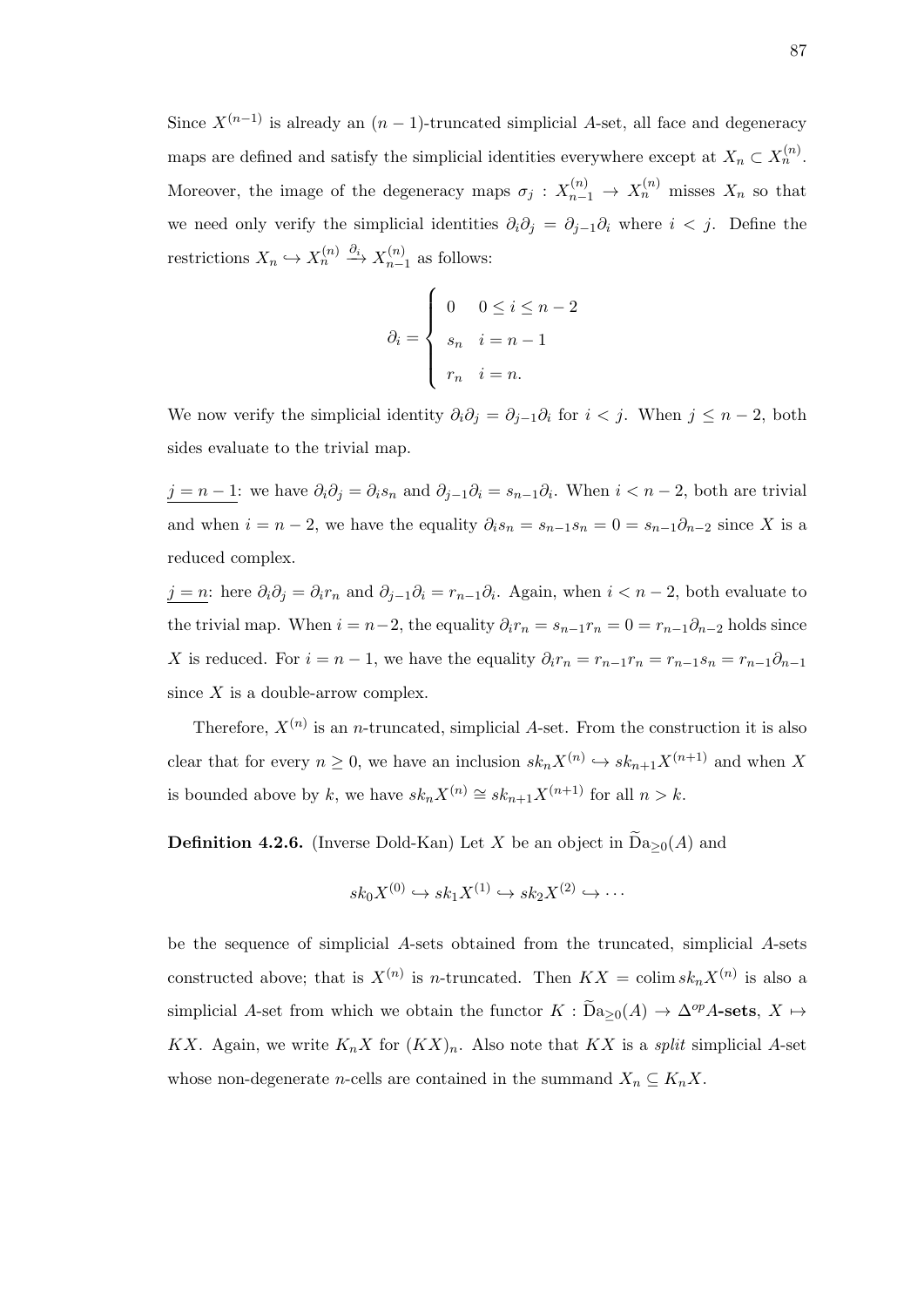**Theorem 4.2.7.** The functors  $N$  and  $K$  form an adjunction

$$
\mathrm{Hom}_{\Delta^{op}A\text{-sets}}(KX,Y)\cong \mathrm{Hom}_{\widetilde{\mathrm{Da}}_{\geq 0}(A)}(X,NY).
$$

**Proof.** For  $n \geq 1$ , we have  $N_n K X = X_n \vee \text{im}(\sigma_{n-1})$  since  $\partial_i \sigma_i = \text{id}$  and  $\partial_i \sigma_{n-1} =$  $\sigma_{n-2}\partial_i = 0$  for  $0 \le i \le n-2$ . Since  $r, s : N_n K X \to N_{n-1} K X$  are  $\partial_n = r_n$  and  $\partial_{n-1} = s_n$  respectively, there is an inclusion  $X \hookrightarrow N K X$  in  $\widetilde{D}a(A)$  given by the identity map. Moreover, if  $f : KX \to Y$  is a simplicial A-set morphism, the composition

$$
\Phi(f) : X \hookrightarrow N K X \xrightarrow{Nf} N Y
$$

is a morphism in  $\text{Hom}_{\widetilde{D}a_{\geq 0}(A)}(X, NY)$ .

Now, to define a map  $\varepsilon : KNY \to Y$  between simplicial objects, it is enough to define it on the non-degenerate cells  $N_nY\subseteq K_nNY$  in a way that is compatible with the face maps, since it is easily defined to be compatible with the degeneracy maps, i.e.  $\varepsilon_n \sigma_j(y) := \sigma_j(y)$ . However, since the boundary maps of NY are the restrictions  $N_n Y \stackrel{\varepsilon_n}{\longrightarrow} Y_n \stackrel{\partial_n}{\rightrightarrows}$  $\partial_{n-1}$  $Y_{n-1}$ , it is clear that the  $\varepsilon_n$  are compatible with the face maps  $\partial_i$  of Y. Thus, the  $\varepsilon_n$  comprise a simplicial A-set map  $\varepsilon: KNY \to Y$  and if  $g: X \to NY$  is any map of (reduced) double-arrow complexes, the composition

$$
\Psi(g) : KX \xrightarrow{Kg} KNY \to Y
$$

is a morphism in Hom<sub>∆</sub><sub>op</sub><sub>A-sets</sub> $(KX, Y)$ .

We now show the operations  $\Phi$  and  $\Psi$  are inverses. Let  $f: KX \to Y$  be as above so that  $(\Psi \circ \Phi)(f)$  is the composition

$$
KX \hookrightarrow KNKX \xrightarrow{KNf} KNY \xrightarrow{\varepsilon} Y.
$$

Since this composition is a morphism of simplicial A-sets, we need only show  $(\Psi \circ \Phi)(f)$ and  $f$  are equivalent when restricted to the non-degenerate cells of  $KX$ . Of course,  $X_n \subseteq K_n X$  is the A-set of non-degenerate n-cells and the restriction of  $(\Psi \circ \Phi)(f)_n$  is the composition

$$
X_n \hookrightarrow X_n \vee sk_{n-1}X_n^{(n-1)} \to (X_n \vee \text{im}(\sigma_{n-1})) \vee (sk_{n-1}(KX)_n^{(n-1)})
$$

$$
\xrightarrow{K_n Nf} N_n Y \vee sk_{n-1}(NY)_n^{(n-1)} \to Y_n
$$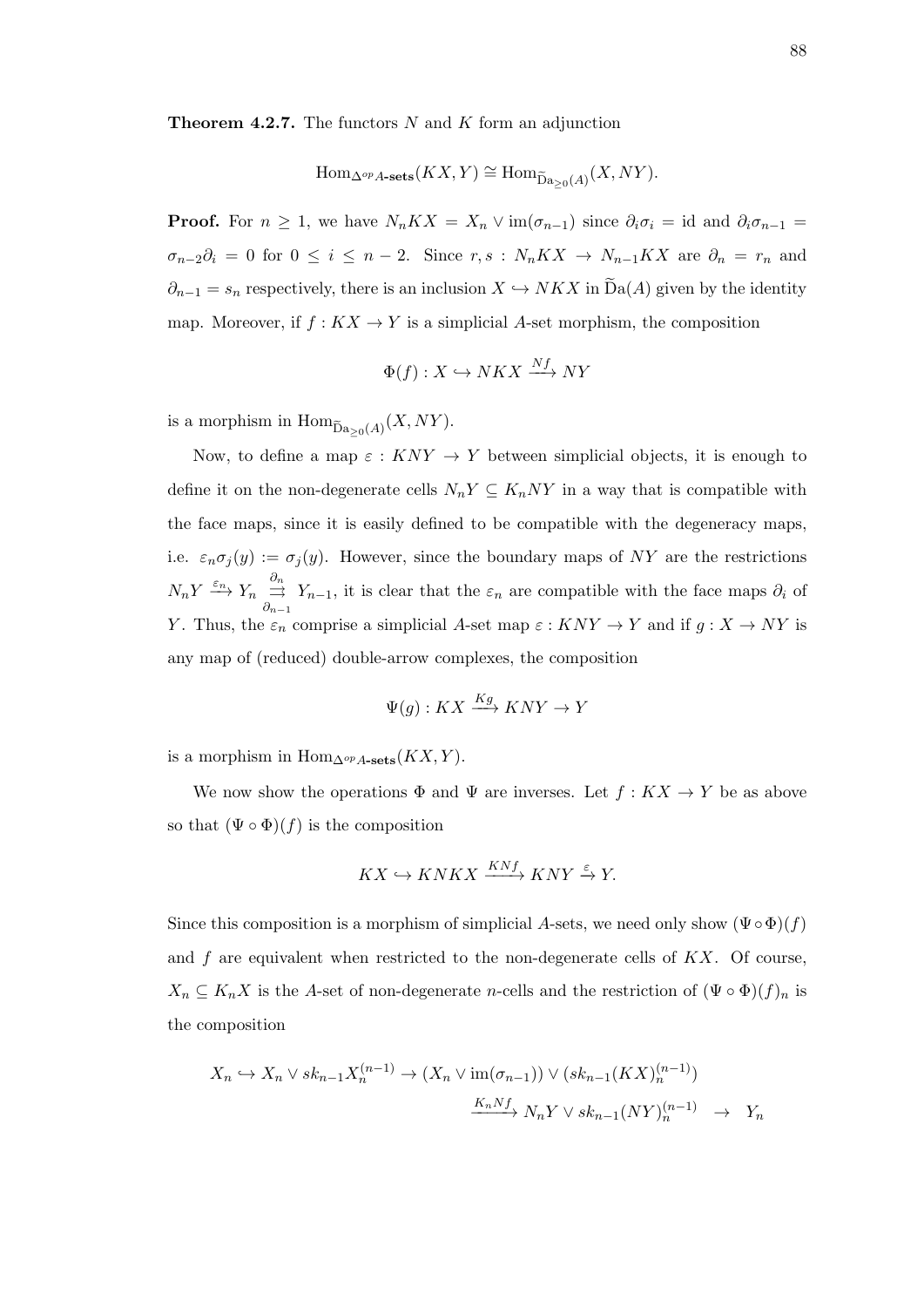which is precisely  $x \mapsto f_n(x)$ . That is, the first two maps compose to be the identity and  $\text{im}(K_n Nf|_{X_n}) \subseteq N_n Y$ . Finally, let  $g: X \to NY$  be as above so that  $(\Phi \circ \Psi)(g)$  is the composition

$$
X \hookrightarrow N K X \xrightarrow{NKg} N K N Y \to N Y
$$

and at dimension  $n$  we have

$$
X_n \hookrightarrow X_n \vee \operatorname{im}(\sigma_{n-1}) \xrightarrow{N_n Kg} N_n Y \vee \operatorname{im}(\sigma_{n-1}) \to N_n Y.
$$

The composition of the first two map is precisely  $g_n$ , and the composition  $N_n Y \hookrightarrow$  $N_n Y \vee \text{im}(\sigma_{n-1}) \to N_n Y$  is, again, the identity map.  $\Box$ 

### 4.3 Tor<sup>∗</sup>

Here we look at an example of derived functor of the tensor product functor  $-\otimes_A Y$ : A-sets  $\rightarrow$  A-sets defined by  $X \rightarrow X \otimes A$  (see Section 2.3). Of course, this extends to a functor  $-\otimes_A Y : \Delta^{op} A$ -sets  $\to \Delta^{op} A$ -sets by  $X \mapsto X \otimes_A Y$  which is the simplicial A-set with  $(X \otimes_A Y)_n = X_n \otimes Y$ . As usual, we write  $Tor_*^A(-, Y)(X)$ , or simply  $Tor_*(-, Y)(X)$ for the left derived functor  $L(-\otimes Y)(X)$  and  $\text{Tor}_n^A(-, Y)(X)$ , or  $\text{Tor}_n(-, Y)(X)$  for the  $n^{th}$  left derived functor  $L_n(-\otimes_A Y)(X) = \pi_n \circ L(-\otimes Y)(X)$ . The following is immediate from the right exactness of  $-\otimes_A Y$ .

**Lemma 4.3.1.**  $Tor_0^A(X,Y) \cong X \otimes_A Y$ .

Computing Tor $_{*}$  is a difficult problem. If X is an A-set considered as a constant simplicial A-set, we need to compute the homotopy groups of a cofibrant replacement  $\mathbb{Q}X$  for X. In  $\Delta^{op}$ A-sets it is simple to construct a level-wise projective simplicial A-set P with  $\pi_0(P) = X$ . It is much more difficult to construct P so that it is aspherical. The easiest way to compute homotopy groups is to consider the geometric realization |P| and subsequently  $|P \otimes_A Y|$  to determine the  $n^{th}$  left derived functors. We present a simple example exhibiting this process.

**Example 4.3.2.** Let X be an A-set and a an element of A such that the map  $A \stackrel{a}{\rightarrow} A$ is an injection. We compute  $Tor_1^A(-, X)(A/aA)$  as follows. Let P be the reduced free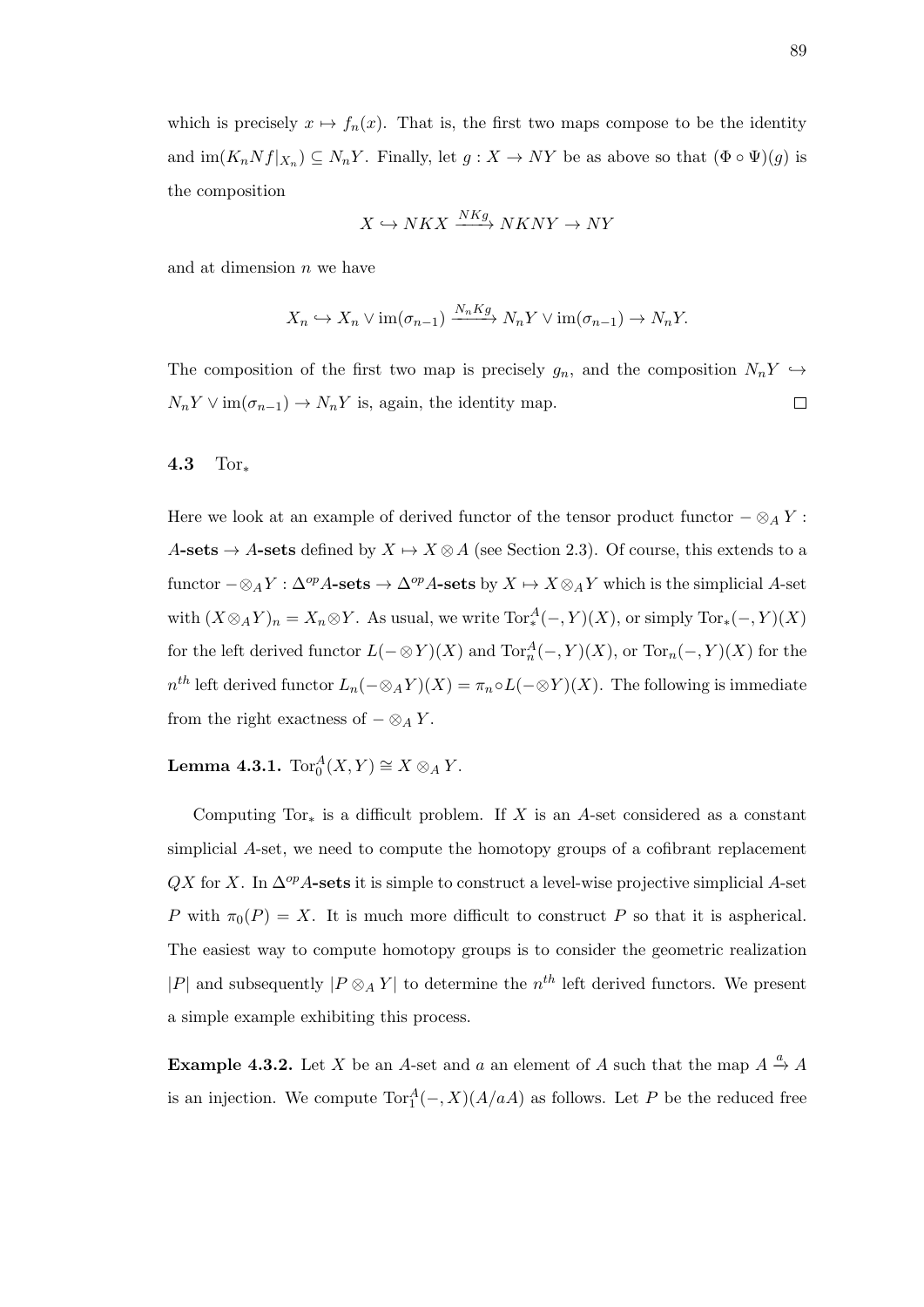resolution  $0 \rightrightarrows A \rightrightarrows^a$  $\mathbf{0}$ A of  $A/aA$  and  $KP$  the associated simplicial A-set (see Definition 4.2.6). Every non-degenerate 1-cell of KP is an element of  $x \in P_1$  and has  $\partial_0 x = 0$  and  $\partial_1 x = ax$ . Since  $a : A \to A$  is an injection,  $\partial_1 x \neq \partial_1 y$  when  $x \neq y$  so that  $|KP|$  has no cycles. Note also that  $KP$  is cofibrant since it is level-wise free.

Now, the double-arrow complex

$$
P \otimes_A X : 0 \rightrightarrows X \xrightarrow{\begin{subarray}{c} a \\ \rightrightarrows \end{subarray}} X \rightrightarrows 0
$$

determines the non-degenerate cell structure of  $KP \otimes_A X$ . By Lemma 4.3.1, we have  $Tor_0^A(-, X)(A/aA) \cong X/aX$ . To compute Tor<sub>1</sub>, define  $\partial_0, \partial_1 : X \to X$  by  $\partial_0 x = 0$ and  $\partial_1 x = ax$  as above. Again, every 1-cell lies in the connected component of 0 since  $\partial_0 x = 0$ . When  $x \neq y$  are 1-cells, we have  $\partial_1 x = \partial_1 y$  whenever  $ax = ay$ . Thus, all cycles in  $|KP \otimes X|$  are of the form

$$
0 \bigcirc x \qquad \qquad 0 \qquad \qquad x \qquad \qquad ax = ay
$$

the left instance occurring when  $ax = 0$  and  $x \neq 0$ . We then see that  $Tor_1(-, X)(A/aA)$ is the free, non-abelian group of order  $\sum_{x \in X} (|\partial_1^{-1} x| - 1)$ . This computation is similar to the result for abelian groups which shows  $\text{Tor}_{1}^{\mathbb{Z}}(\mathbb{Z}/m\mathbb{Z}, N)$  consists of all m-torsion elements in the abelian group N.

Remark 4.3.3. One way to simplify computation is to work with homology groups rather than homotopy groups. Categorically this means computing with chain complexes rather than simplicial objects and in abelian categories these notions are equivalent (via Dold-Kan).

Let k be a commutative ring with identity element. The k-realization functor  $k[-]$ : A-sets  $\rightarrow k[A]$ -mod extends to a functor  $\Delta^{op}A$ -sets  $\rightarrow \Delta^{op}k[A]$ -mod, which we also call k[-]. There are two functors  $N, C : \Delta^{op} k[A]$ -mod  $\rightarrow$  Ch<sub>≥0</sub>(k[A]) defined in the following way. Let M be a simplicial  $k[A]$ -module. The Moore (or normalized) chain complex  $NM$  (not to be confused with the Moore functor of Example 4.1.3) has  $N_0M = M_0$  and

$$
N_n M = \bigcap_{i=0}^{n-1} \ker(\partial_i : M_n \to M_{n-1})
$$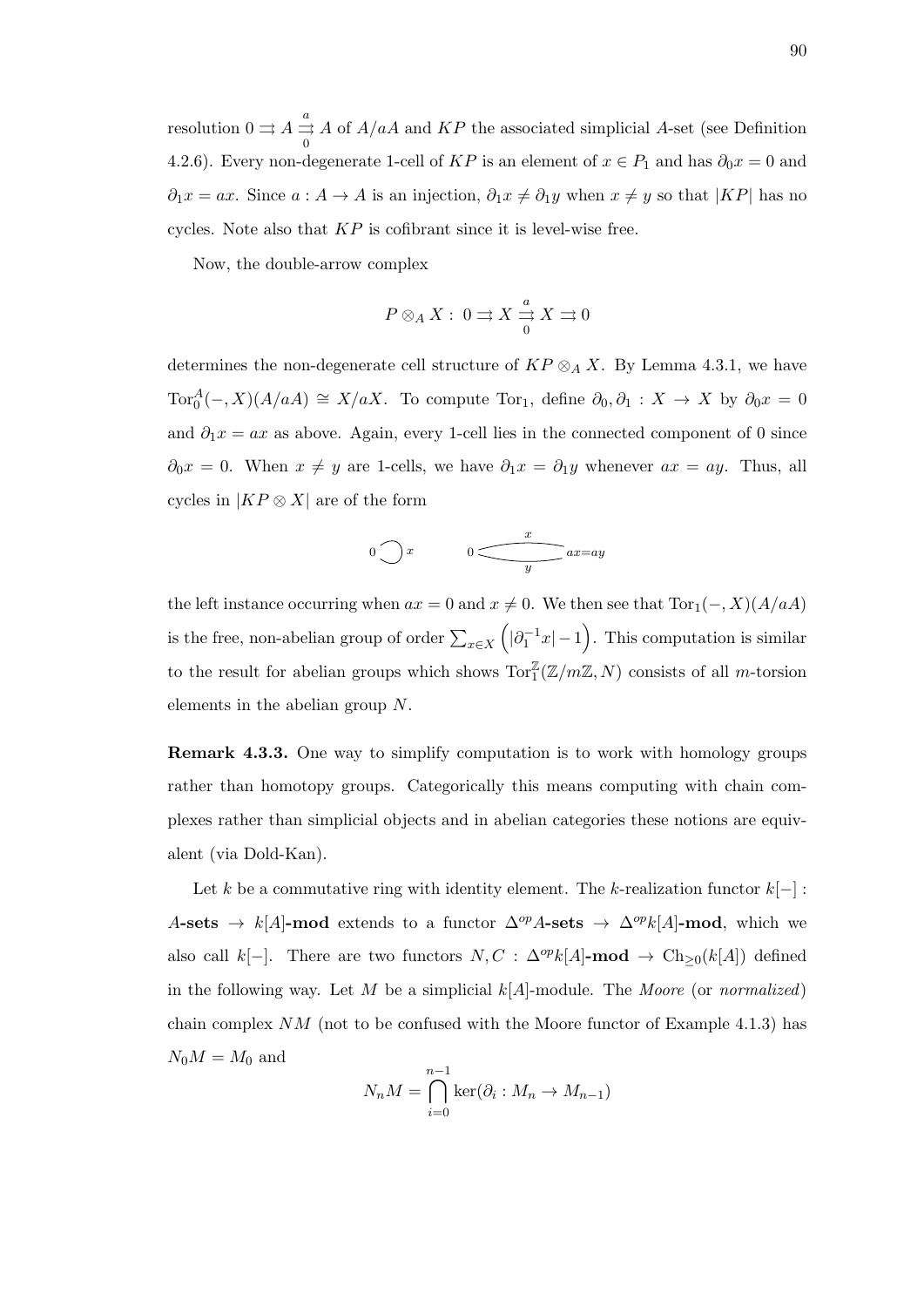for  $n > 0$  with differential  $N_n M \stackrel{d}{\rightarrow} N_{n-1} M$  defined by  $d = (-1)^n \partial_n$ . The unnormalized chain complex CM has  $C_nM = M_n$  and differential  $C_nM \stackrel{d}{\to} C_{n-1}M$  the alternating sum  $d = \sum_{i=0}^{n} (-1)^{i} \partial_{i}$ . It is shown in [23, 8.3.8] that  $\pi_{*}(M) = H_{*}(NM) \cong H_{*}(CM)$ .

Now, let X be a simplicial A-set and  $k[X]$  the associated simplicial  $k[A]$ -module. The simplicial homology of X with coefficients in k is  $H_*(X;k) = H_*(Ck[X])$ . Then the inclusion  $h: X \hookrightarrow k[X]$  defined by  $x \mapsto x$  is a morphism of simplicial sets called the Hurewicz homomorphism. The induced map

$$
h_* : \pi_*(X) \to \pi_*(k[X]) \cong H_*(Ck[X]) = H_*(X;k)
$$

provides the simplicial analogue to the well known relationship between the homotopy and homology groups of |X|. In particular, if X is connected, then  $H_1(X;\mathbb{Z})$  is the abelianization of  $\pi_1(X)$ .

Example 4.3.4. Continuing with Example 4.3.2, we can compute the homology groups of the chain complex  $Ck[KP\otimes_A X]$  of  $k[A]$ -modules. Using Definition 4.2.6 together with the simplicial identities listed in Section 3.4.1, we determine  $Ck[KP\otimes_A X]$  has the structure

$$
\cdots \to k[X] \oplus k[X] \oplus k[X] \xrightarrow{d_2} k[X] \oplus k[X] \xrightarrow{d_1} k[X] \to 0
$$

where  $d_1 = \partial_0 - \partial_1$  is

$$
(1,0) \mapsto 0, \quad (0,1) \mapsto -a
$$

and  $d_2 = \partial_0 - \partial_1 + \partial_2$  is

$$
(1,0,0) \mapsto (1,0), \quad (0,1,0) \mapsto (1,0), \quad (0,0,1) \mapsto (0,0).
$$

A simple computation of homology gives  $H_0(KP \otimes_A X; k) \cong k[X]/ak[X] \cong k[X/\alpha X]$ and  $H_1(KP \otimes_A X;k) \cong \{f \in k[X] \mid af = 0\} \cong \text{Tor}_1^{k[A]}(k[X],k[A/aa]).$  As stated prior to this example,  $H_1$  is the abelianization of  $Tor_1^A(-, X)(A/aA)$  and all elements  $f \in H_1$  satisfy the singular condition that  $af = 0$  in  $k[X]$ . For example, if  $ax = ay$ in X corresponds to a generator of  $Tor_1^A(-, X)(A/aA)$ , then  $a(x - y) = 0$  in  $k[X]$  and  $x - y \in H_1(KP \otimes_A X; k)$ . Furthermore, if  $ax_1 = \cdots = ax_n = 0$  in X, then  $x_1, \ldots, x_n$ generate a free  $k[A]$ -submodule of Tor<sub>1</sub> of rank n.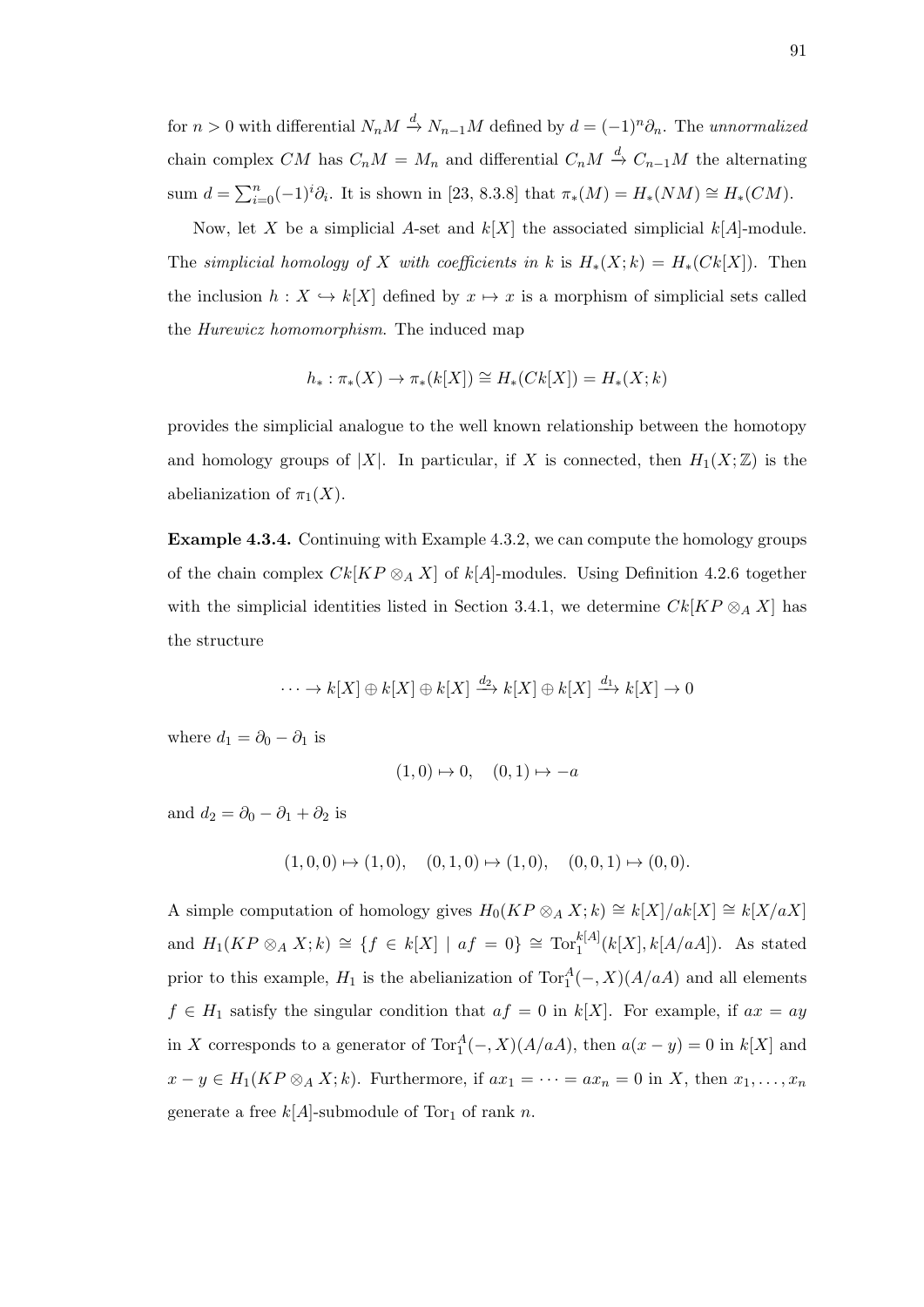It is straightforward to determine  $C_nk[KP \otimes_A X]$ , along with the boundary maps  $d_n$ , for  $n > 2$  in order to see that  $H_n(KP \otimes_A X; k) = 0$  for  $n \geq 2$ .

# 4.4 Extensions

We end the chapter with a small discussion on cohomology. As Tor is the natural start when considering left derived functors, Ext is the natural start for right derived functors. It is classical that when  $M, N$  are two R-modules,  $\text{Ext}^1_R(M, N)$  classifies the short exact sequences of the form  $0 \to N \to X \to M \to 0$ . Such a s.e.s. is called an extension of M by N. If we hope to define  $Ext<sup>1</sup>$  for A-sets, looking as such sequences is a good place to start.

Let X and Y be A-sets. Define an extension  $\xi$  of X by Y to be an admissible exact sequence of the form  $0 \to Y \to E \to X \to 0$ . Two extensions  $\xi, \xi'$  are equivalent when there is a commutative diagram



Let  $Ext(X, Y)$  denote the set of all extensions of X by Y.

Before attempting to describe  $Ext$ , we provide an idea of what an extension looks like. Suppose  $0 \to Y \stackrel{i}{\to} E \stackrel{p}{\to} X \to 0$  is an extension. Then X is the quotient of E by an A-subset Y which simply identifies Y with 0; so  $E \cong Y \vee X$  as pointed sets and we need only define an A-action on E. Let  $\cdot$  denote the A-action on E. Since Y is an A-subset, the action on the Y (set-theoretic) summand is determines the action on  $i(Y)$ . If  $x \in X$  and  $ax \neq 0$  for some  $a \in A$ , then  $a \cdot p^{-1}(x) = p^{-1}(ax)$  since both map to the same element in  $X$ , namely  $ax$ , and  $p$  is admissible. Therefore, the only freedom we have in defining an A-action on E comes from pairs  $e \in \text{im}(p^{-1}(X))$  and  $a \in A$  such what  $ap(e) = 0$ . We simply need to extend the determined action to the pairs  $(a, e)$ .

**Proposition 4.4.1.** Let *X*, *Y* be *A*-sets and define  $Z = \{a[x] \subseteq A[X] \mid ax = 0\}$ . There is a one-to-one correspondence between extensions  $0\to Y\to E\to X\to 0$  and  $A\text{-set}$ morphisms  $\varphi: Z \to Y$  such that  $\varphi(ab[x]) = \varphi(a[bx])$  when  $bx \neq 0$ .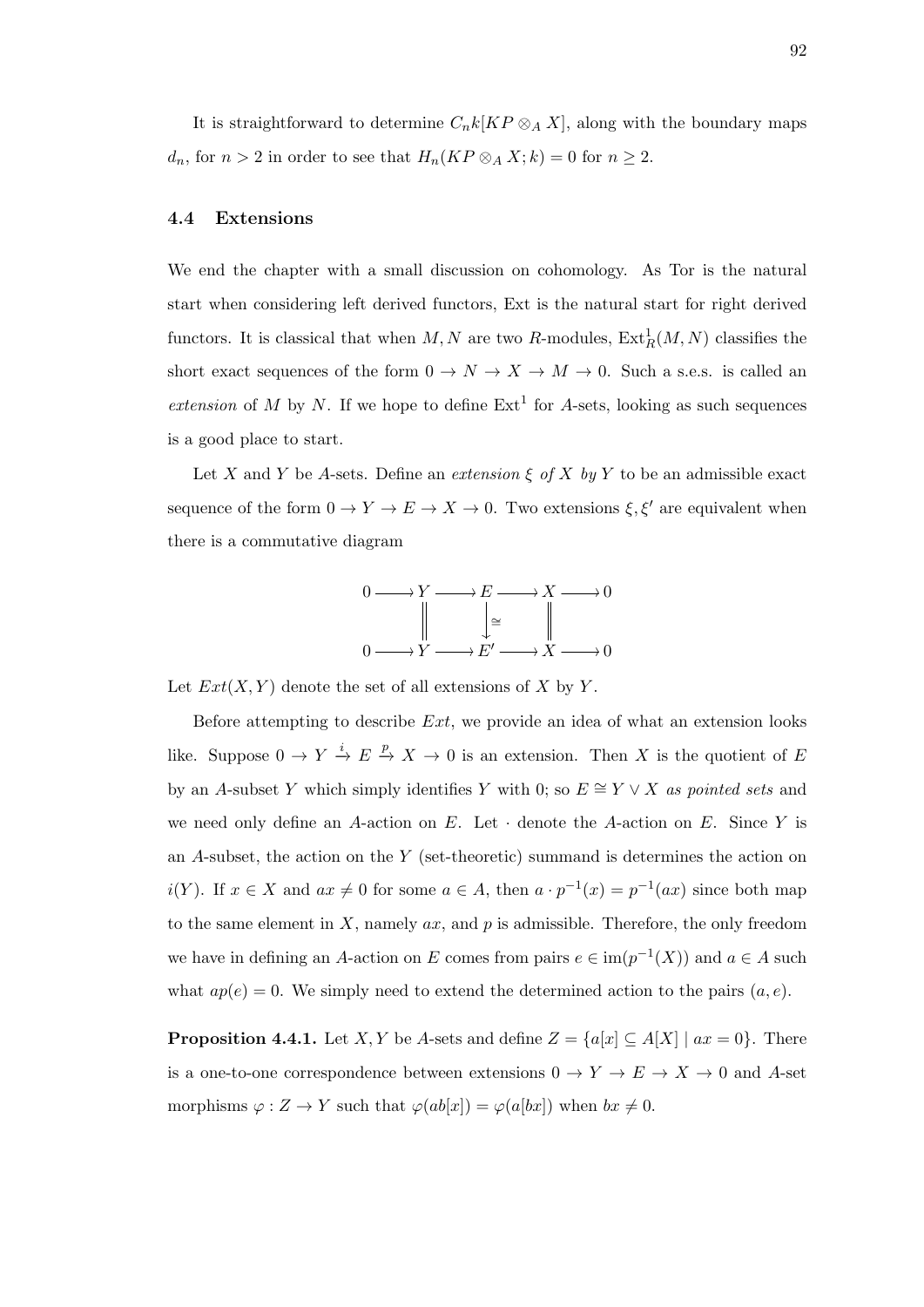**Proof.** First, let  $\xi$  denote the extension  $0 \to Y \stackrel{i}{\to} E \stackrel{p}{\to} X \to 0$  and let  $\cdot$  denote the A-action of E. If  $a[x] \in Z$  is nonzero, then  $ax = 0$  in X and  $p(a \cdot p^{-1}(x)) = ax = 0$  so that  $a \cdot p^{-1}(x) \in i(Y)$  may be identified with an element of Y. Define  $\varphi : Z \to Y$  by  $\varphi(a[x]) = i^{-1}(a \cdot p^{-1}(x))$  if  $a[x] \neq 0$  and  $\varphi(0) = 0$ . Notice  $b \cdot p^{-1}(x) = p^{-1}(bx)$  whenever  $bx \neq 0$  so that

$$
\varphi(ab[x]) = i^{-1}((ab) \cdot p^{-1}(x)) = i^{-1}(a \cdot p^{-1}(bx)) = \varphi(a[bx])
$$

as desired. Since  $i^{-1}$  is an A-set map on  $i(Y)$ , when  $ab \neq 0$  in A we have

$$
\varphi(ab[x]) = i^{-1}((ab) \cdot p^{-1}(x)) = bi^{-1}(a \cdot p^{-1}(x)) = b\varphi(a[x]).
$$

Now, if  $ab = 0$  and say  $a[x] \in Z$ , then  $\varphi(ab[x]) = \varphi(0[x]) = 0$  and

$$
b\varphi(a[x]) = bi^{-1}(a \cdot p^{-1}(x)) = i^{-1}((ab) \cdot p^{-1}(x))i^{-1}(0 \cdot p^{-1}(x)) = 0
$$

as well. This shows  $\varphi$  is an A-set morphism and defines a function  $\Phi$  which assigns to each extension  $\xi$  a map  $\varphi = \Phi(\xi)$ .

Conversely, let  $\varphi: Z \to Y$  be an A-set morphism satisfying  $\varphi(ab[x]) = \varphi(a[bx])$ when  $bx \neq 0$ . From the pushout diagram



define  $E = (Y \amalg_Z A[X]) / \sim$  where  $\sim$  is the equivalence relation generated by the relations  $ab[x] \sim a[bx]$  whenever  $bx \neq 0$ . Let i be the composition  $Y \to Y \vee_Z A[X] \stackrel{\pi}{\to} \theta$ E. To show i is monic we need only show  $\pi$  is monic since the first map of the composition is the pushout of the inclusion  $Z \to A[X]$ , hence monic. Let  $y_1, y_2 \in Y$ be such that  $\pi(y_1) = \pi(y_2)$  in E. This can only happen when  $y_1 = \varphi(a[x]) = a[x]$ ,  $y_2 = \varphi(b[x']) = b[x']$  where  $a[x], b[x'] \in Z$  and  $a[x] \sim b[x']$ . Now  $a[x] \sim b[x']$  if there is  $a \ c \in A$  such that  $a = bc$  and  $x' = cx$ , so

$$
a[x] = bc[x] \sim b[cx] = b[x']
$$

or  $b = ac$  and  $x = cx'$ , so

$$
b[x'] = ac[x'] \sim a[cx'] = a[x].
$$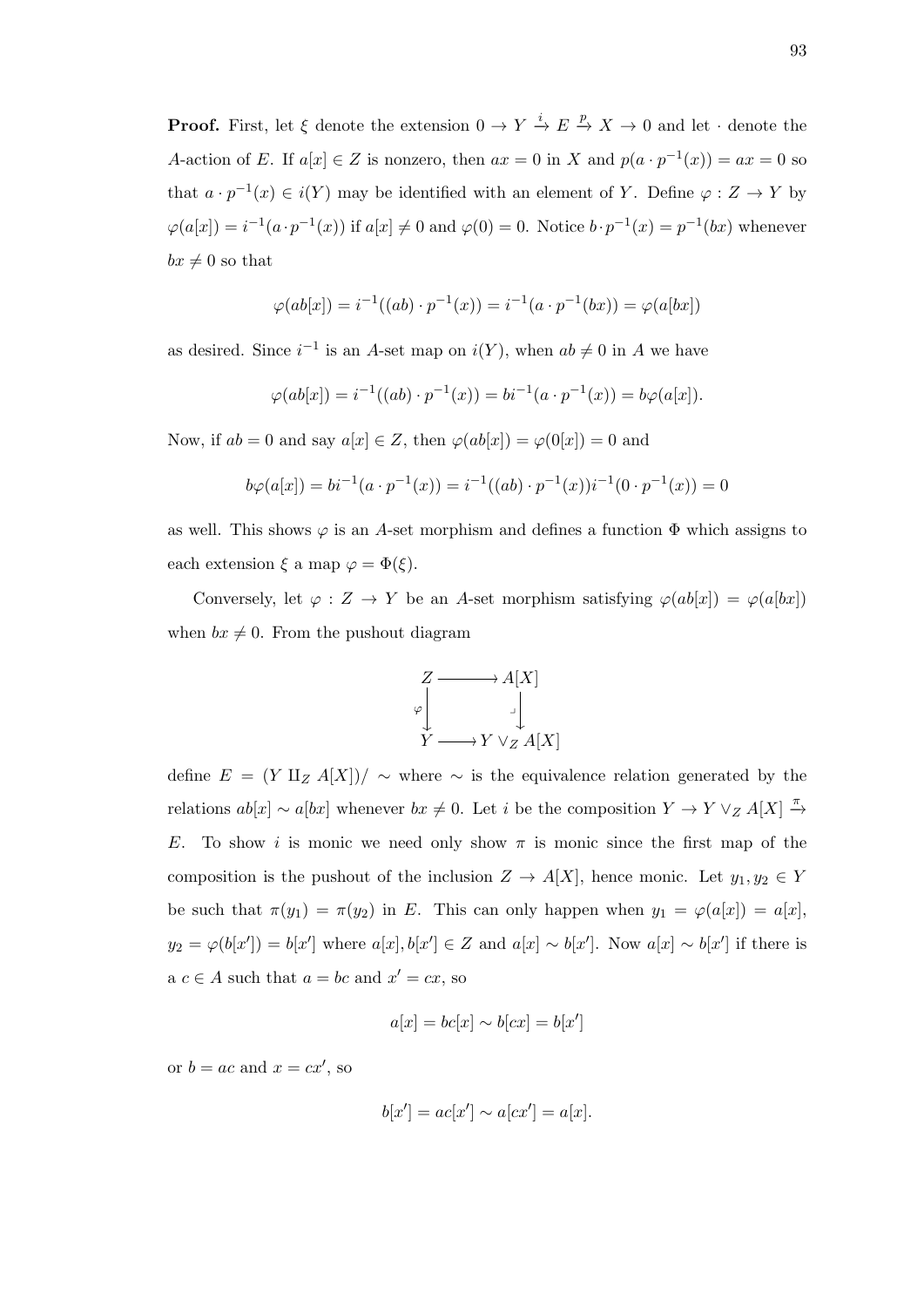In the first case,  $\varphi(bc[x]) = \varphi(b[cx])$  by assumption on  $\varphi$  so  $y_1 = \varphi(a[x]) = \varphi(b[x']) = y_2$ . The latter case is identical, hence i is monic. In fact, i is just the inclusion  $y \mapsto y$ .

Let f be the composition  $A[X] \to Y \amalg_Z A[X] \to E$  and notice that  $E = i(Y) \cup im(f)$ with i defined as above. Let  $p: E \to X$  be a map defined via the restrictions  $i(Y) \stackrel{0}{\to} X$ and  $\text{im}(f) \to X$  given by  $a[x] \mapsto ax$ . Since  $i(Y) \cap \text{im}(f) \subseteq Z$ , the map is well defined and is an admissible A-set morphism with ker(p) =  $i(Y) \cong Y$ . Hence,  $E/Y \cong X$  and fits into an a.e.s.  $0 \to Y \stackrel{i}{\to} E \stackrel{p}{\to} X \to 0$ . Note this constructions provides a function  $\Xi$  which assigns to each map  $\varphi: Z \to Y$  an extension  $\xi = \Xi(\varphi)$ .

We now proceed to show that there is a one-to-one correspondence between isomorphism classes of extensions and maps  $\varphi : Z \to Y$ . To this end we show  $\Phi$  and  $\Xi$  are inverses. We first show  $\xi \cong (\Xi \circ \Phi)(\xi)$ .

Let  $\xi$  be the extension  $0 \to Y \stackrel{i}{\to} E \stackrel{p}{\to} X \to 0$ ,  $\varphi = \Phi(\xi)$  and  $\xi' = \Xi(\varphi)$  the extension  $0 \to Y \to E' \to X \to 0$ . Again, let · denote the A-action of E. Define  $\psi : E' \to E'$ by the restrictions  $\psi|_Y = i$  and  $\psi([x]) = p^{-1}(x)$  otherwise. It is clear that  $\psi_Y$  is an A-set morphism and  $\psi(a[x]) = a \cdot \psi([x])$  whenever  $ax \neq 0$  in X. Therefore, we simply need to show that  $\psi(a[x]) = a \cdot \psi([x])$  whenever  $[x] \in E' \backslash Y$  and  $ax = 0$ . In this case  $a[x] = \varphi(a[x]) = i^{-1}(a \cdot p^{-1}(x))$  in  $E' = \Xi(\varphi)$  and

$$
\psi(a[x]) = \psi(i^{-1}(a \cdot p^{-1}(x))) = a \cdot p^{-1}(x) = a \cdot \psi([x]).
$$

That  $\varphi$  is surjective is clear and since i,  $p^{-1}$  are monic,  $\varphi$  is an isomorphism.

Conversely, given a map  $\varphi: Z \to Y$  with  $\varphi(ab[x]) = \varphi(a[bx])$  when  $bx \neq 0$  in X, let  $\xi = \Xi(\varphi)$  be the extension  $0 \to Y \to E \to X \to 0$ , and  $\varphi' = \Phi(\xi)$ . Noting that  $Y \to E$ is just the inclusion  $y \mapsto y$  and  $E \to X$  is the projection  $e \mapsto e$  when  $e \in E\backslash Y$  and  $e \mapsto 0$  otherwise, we have  $\varphi'(a[x]) = a \cdot p^{-1}(x) = a \cdot x = \varphi(a[x])$  when  $ax \neq 0$  in X.

One reason simplicial A-sets are needed when computing left derived functors is that not every A-set had a projective resolution by admissible morphisms. However, every A-set *does* have an injective resolution by admissible morphisms. That is, if  $X$  is an A-set, it is shown in [2, Thm. 6] that  $E = \text{Hom}_{\mathbb{F}_1}(A, X)$  is an injective A-set with action  $a \cdot f(a') = f(aa')$  for  $a \in A$  and  $f \in E$ ; then  $X \hookrightarrow E$  defined by  $x \mapsto (1 \mapsto x)$  is an inclusion. Since every injection is admissible and cokernels exist, we can construct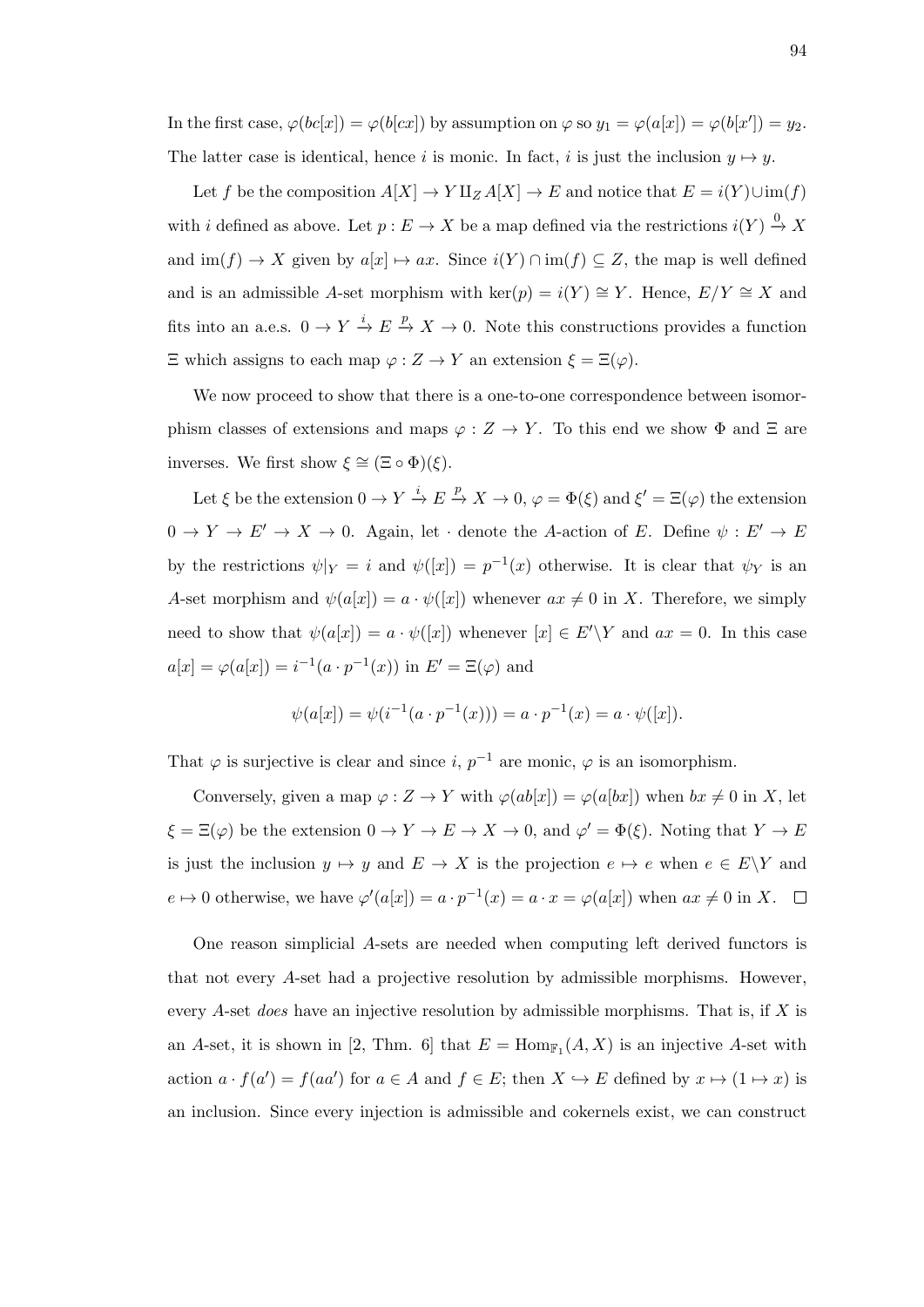an injective resolution

$$
0 \to E_0 \xrightarrow{f_0} E_1 \xrightarrow{f_1} E_2 \xrightarrow{f_2} \cdots
$$

where  $X = \text{ker}(E_0 \to E_1)$  and  $E_{n+1}$  is an injective containing the cokernel of the inclusion coker $(f_{n-1}) \hookrightarrow E_n$ . However, applying Hom<sub>A</sub>(Y, –) and computing  $H_1$  in the usual way, i.e. kernel modulo image, does not provide the classification for extensions found above.

Whenever  $\mathcal C$  is a model category,  $\mathcal C^{op}$  is as well by dualizing the definitions for fibration, etc.. Following this reasoning the correct setting for computing right derived functors may be found by dualizing the definitions for the model structure on  $\Delta^{op} A$ -sets to  $(\Delta^{op}A\text{-sets})^{op} = \Delta A\text{-sets}$ , the category of cosimplicial A-sets. However, we point out that such a model structure provides homotopy groups, but the description of extensions given in Proposition 4.4.1 shows that  $Ext(Y, X)$  is an A-set and generally not a group. Therefore we should not expect to obtain  $Ext(Y, X)$  explicitly as a  $(n<sup>th</sup>)$ derived functor. Instead, in light of the  $Tor_1$  computation, we should hope to find a group for which the elements of  $Ext(Y, X)$  are the generators.

There is a way to produce monoid extensions via a "cocyle condition." The following construction is an adaptation of the cosimplicial Hochschild object constructed in [23, 9.1]. Note that a *cosimplicial* A-set X is a functor  $X : \Delta \to A$ -sets and a morphism of two cosimplicial A-sets is a natural transformation. The cosimplicial identities involving the coface  $(\partial^i)$  and codegeneracy  $(\sigma_j)$  maps are equivalent to identities for the face  $(\varepsilon_i)$ and degeneracy  $(\eta_i)$  maps of  $\Delta$  listed in Section 3.4.1.

Let A be a monoid and X an A-set. Define  $Hom(A^{\wedge *}, X)$  to be the cosimplicial  $\mathbb{F}_1$ set with  $\text{Hom}(A^{\wedge *}, X)^n = \text{Hom}_{\mathbb{F}_1}(A^{\wedge n}, X)$  for  $n \geq 1$  and  $\text{Hom}(A^{\wedge 0}, X)^0 = X$ , together with coface and codegeneracy maps given by

$$
(\partial^{i} f)(a_{0}a_{1}, \ldots a_{n}) = \begin{cases} a_{0}f(a_{1}, \ldots, a_{n}) & \text{if } i = 0, \\ f(a_{0}, \ldots, a_{i-1}a_{i}, \ldots, a_{n}) & \text{if } 0 < i < n, \\ a_{n}f(a_{0}, \ldots, a_{n-1}) & \text{if } i = n. \end{cases}
$$

$$
(\sigma^{j} f)(a_{1}, \ldots, a_{n-1}) = f(a_{1}, \ldots, a_{i}, 1, a_{i+1}, \ldots, a_{n-1})
$$

In the case where R is a k-algebra and M is an R-module, the cosimplicial k-module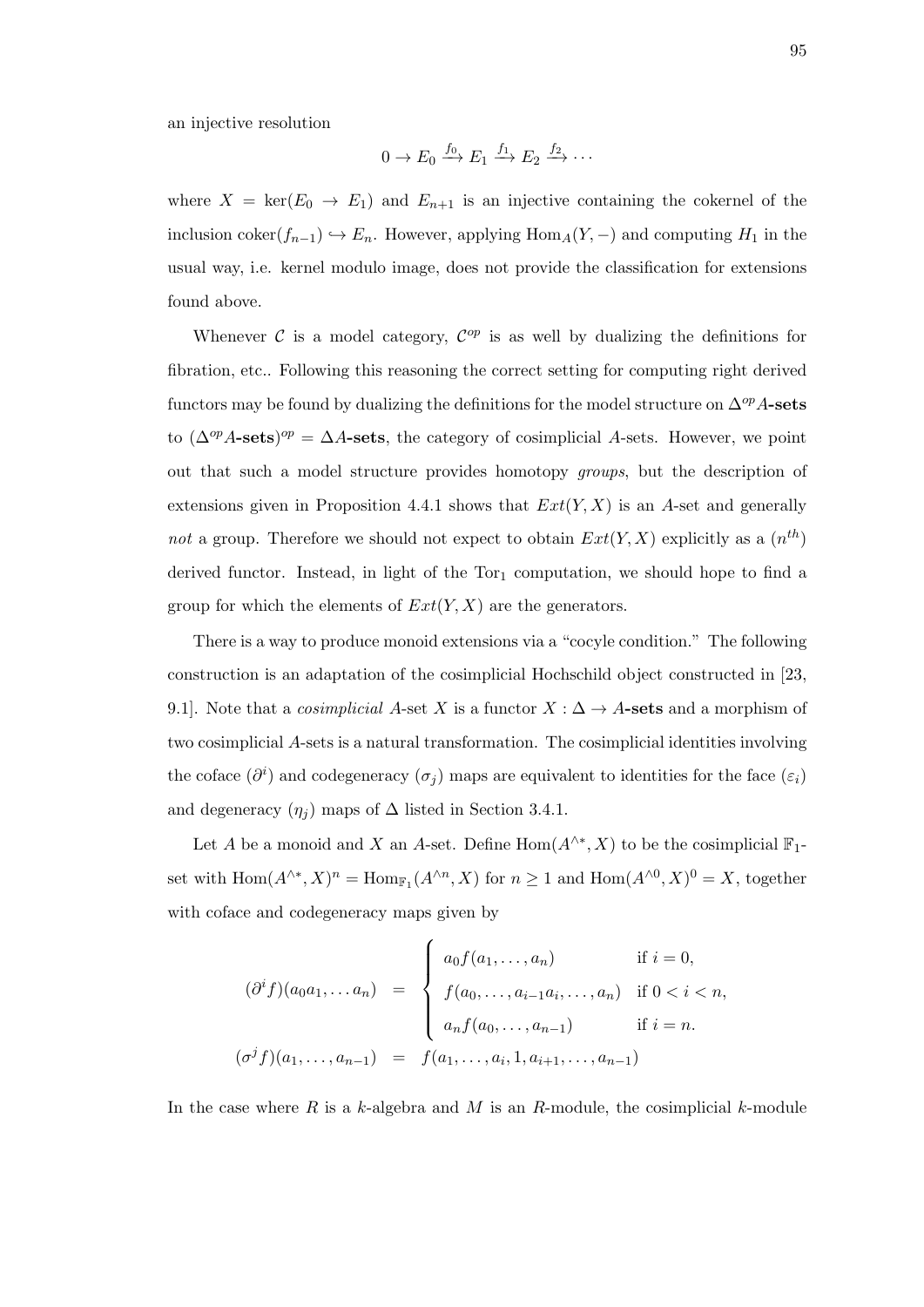Hom( $R^{\otimes*}$ , M) may be considered a cochain complex with coboundary maps the alternating sums  $d^n = \sum_i (-1)^i \partial^i$ ,  $n \ge 0$ . For an A-set X, the coboundary map  $d^n$  is not defined for  $\text{Hom}(A^{\wedge *}, X)^n$ , but we can make sense of the kernel on a  $\mathbb{F}_1$ -subset.

**Definition 4.4.2.** Write  $C^{n}(A, X)$  for the collection of all f in Hom $(A^{\wedge *}, X)^{n}$  which satisfy the following. For each  $(a_0, a_1, \ldots, a_n)$  in  $A^{\wedge n}$ , there is at most one odd and one even value of i for which  $(\partial^i f)(a_0, a_1, \ldots, a_n)$  may be nonzero. We call an element  $f \in C^{n}(A, X)$  a *n*-cocyle if for every  $(a_0, a_1, \ldots, a_n) \in A^{\wedge n}$ , we have

$$
(\partial^{2j} f)(a_0, a_1, \dots, a_n) = (\partial^{2k+1} f)(a_0, a_1, \dots, a_n)
$$

where  $0 \leq 2j$ ,  $2k + 1 \leq n$  are the values of i for which  $(\partial^i f)(a_0, a_1, \ldots, a_n)$  may be nonzero.

**Lemma 4.4.3.** If  $f \in \text{Hom}_{\mathbb{F}_1}(A^{\wedge *}, X)^2$  satisfies  $f(a, b) = 0$  whenever  $ab \neq 0$  in A, then  $f \in C^2(A, X)$ .

**Proof.** Let  $f$  Hom<sub>F<sub>1</sub></sub> $(A^{\wedge *}, X)^2$  satisfy  $f(a, b) = 0$  when  $ab \neq 0$ . For any  $a, b, c \in A$ , we need to show that  $(\partial^i f)(a, b, c) = 0$  for at least one odd and one even value of i. This simply requires us to check all possible cases which are summarized in the table below. Note also that  $(a, b) = 0$  in  $A \wedge A$  when either  $a = 0$  or  $b = 0$  (or both), and  $f(0) = 0$ for any pointed set map.

First suppose that  $ab = 0$ . Then  $(\partial^1 f)(a, b, c) = f(ab, c) = f(0, c) = 0$ . When  $bc = 0$ , we have  $(\partial^2 f)(a, b, c) = f(a, bc) = f(a, 0) = 0$  and when  $bc \neq 0$ , we have  $(\partial^{0} f)(a, b, c) = af(b, c) = 0$  by assumption on f.

Now suppose  $ab \neq 0$ . It is immediate that  $(\partial^3 f)(a, b, c) = cf(a, b) = 0$ , again by assumption on f. Finally, as above, when  $bc = 0$ ,  $\partial^2 f = 0$  and when  $bc \neq 0$ , then  $\partial^0 f = 0$ . The following table provides a brief summary.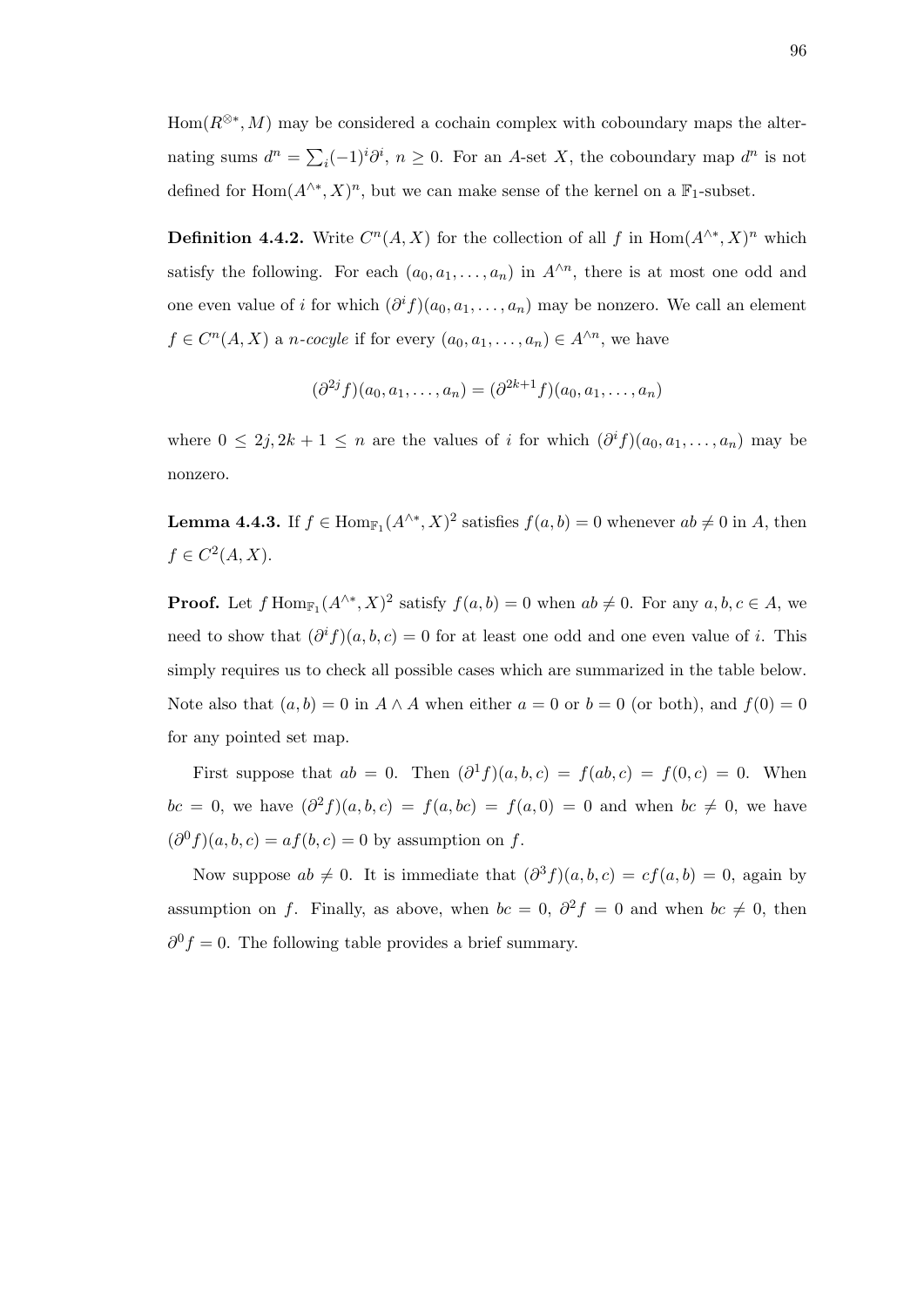| ab               | bc | ac             | $\partial^0 f$ | $\partial^1 f$ | $\partial^2 f$ | $\partial^3 f$ |
|------------------|----|----------------|----------------|----------------|----------------|----------------|
| $\boldsymbol{0}$ | 0  | $\overline{0}$ | $\ast$         | 0              | 0              | $\ast$         |
| $\overline{0}$   | 0  | $\mathbf 1$    | $\ast$         | 0              | 0              | $\ast$         |
| $\boldsymbol{0}$ | 1  | $\overline{0}$ | 0              | $\overline{0}$ | $\ast$         | $\ast$         |
| $\boldsymbol{0}$ | 1  | $\mathbf 1$    | $\overline{0}$ | 0              | $\ast$         | $\ast$         |
| $\mathbf 1$      | 0  | $\overline{0}$ | $\ast$         | $\ast$         | 0              | 0              |
| $\mathbf 1$      | 0  | $\mathbf 1$    | $\ast$         | $\ast$         | 0              | 0              |
| 1                | 1  | $\overline{0}$ | 0              | $\ast$         | $\ast$         | 0              |
| 1                | 1  | $\mathbf 1$    | 0              | 0              | 0              | 0              |

An entry is 0 when the value is zero, 1 when the value is non-zero and  $*$  otherwise.  $\Box$ 

Let  $A$  be a monoid and  $X$  an  $A$ -set. A *square zero extension* of  $A$  by  $X$  is a noncommutative monoid E and an admissible, surjective monoid morphism  $\varepsilon : E \to A$ such that ker( $\varepsilon$ ) is a square zero ideal (i.e.  $ab = 0$  for all  $a, b \in \text{ker}(\varepsilon)$ ) together with an A-set isomorphism  $X \cong \ker(\varepsilon)$ . A square zero extension is commutative when E is a (commutative) monoid.

Proposition 4.4.4. Let A be a monoid, X an A-set and

$$
K = \{ f \in \text{Hom}(A^{\wedge *}, X)^2 \mid f(a, b) = 0 \text{ whenever } ab \neq 0 \text{ in } X \} \subseteq C^2(A, X).
$$

Then the 2-cocyles in  $K$  are in one-to-one correspondence with the square zero extensions of A by X. Furthermore, if  $K_c \subseteq K$  consists of all elements f of K satisfying  $f(a, b) = f(b, a)$ , then the *commutative* square zero extensions are in one-to-one correpondence with the elements of  $K_c$ .

**Proof.** Let A be a monoid, X an A-set and  $\xi : X \hookrightarrow E \to A$  an extension of A by X. Write  $\cdot$  for the multiplication in E. Similar to Proposition 4.4.1, we have  $E = A \vee X$  as pointed sets and the multiplicative structure of E is determined everywhere except for the set  $Z = \{(a, b) \in A \land A \mid ab = 0\}$ . For fixed f in K, we show that the multiplication

$$
a \cdot b \quad := \quad \begin{cases} \quad ab & \text{if } ab \neq 0, \\ \quad f(a, b) & \text{if } ab = 0. \end{cases}
$$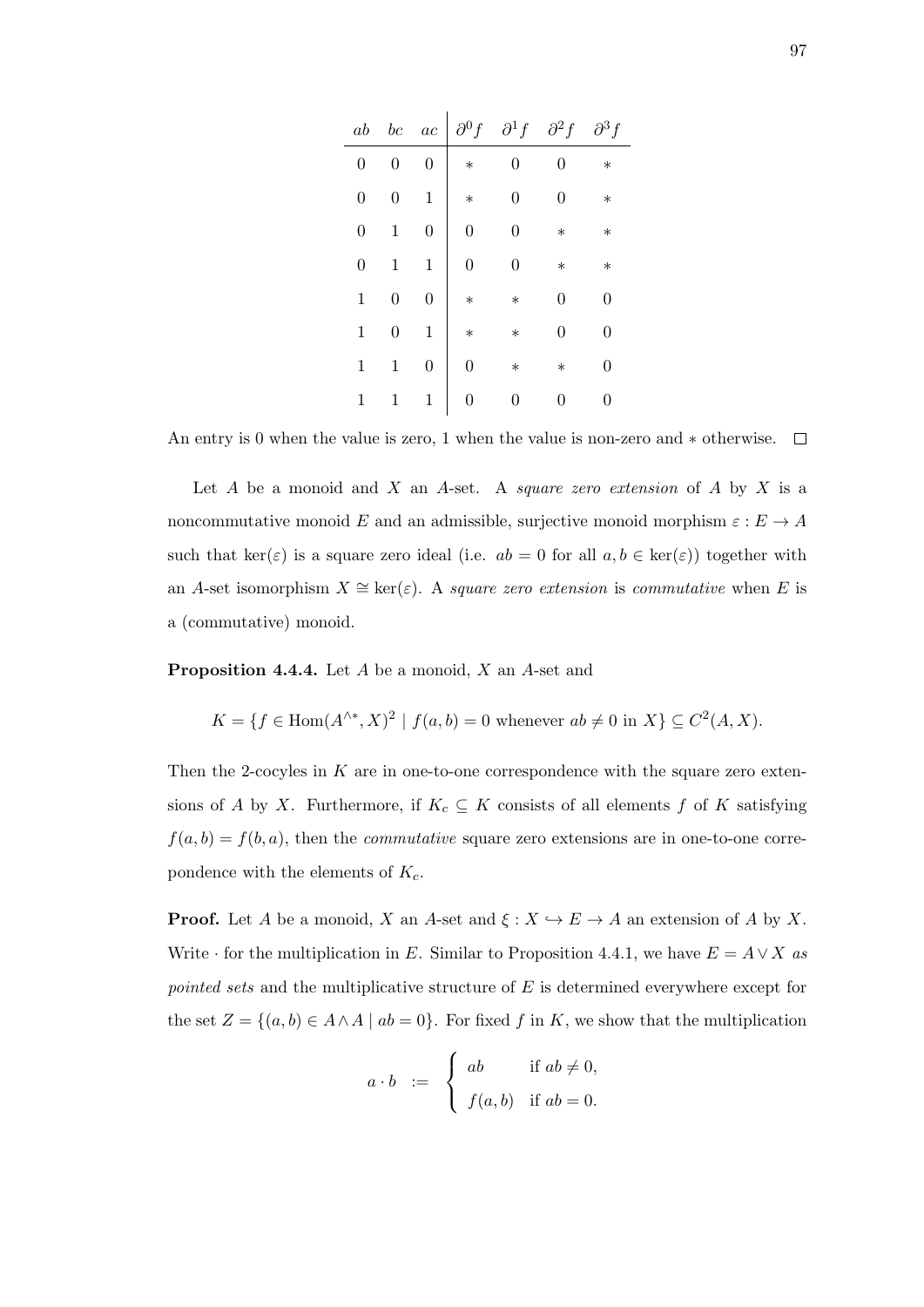defines an extension  $\xi$  by defining the products  $a \cdot b$  in E for every pair  $(a, b)$  in Z. That is, once f is verified to complete a multiplicative structure on the set  $A \vee X$ , the surjective monoid map  $E \to A$  sending every element of  $X \subseteq E$  to 0 defines an extension.

It suffices to show that the multiplication given by  $f$  is associative since 1 is not a zero divisor of A and commutativity is given by assumption. We must consider cases each of which follows from a row of the table given in the proof Lemma 4.4.3. The properties f satisfies are:

- i)  $af(b, c) = f(ab, c)$  when  $bc = 0$ ,  $ab \neq 0$ ,
- ii)  $f(a, bc) = cf(a, b)$  when  $ab = 0, bc \neq 0$ ,
- iii)  $f(ab, c) = f(a, bc)$  when  $ac = 0$ ,  $ab, bc \neq 0$ , and
- iv)  $af(b, c) = cf(a, b)$  when  $ab, ac, bc = 0$ .

Now, let a, b, c be elements of A and consider the product  $a \cdot (b \cdot c)$  in E. If  $bc = 0$  and  $ab \neq 0$  in A, then

$$
a \cdot (b \cdot c) = af(b, c) = f(ab, c) = (ab) \cdot c = (a \cdot b) \cdot c
$$

by (i). If  $ab = 0$  as well, then

$$
a \cdot (b \cdot c) = af(b, c) = f(a, b)c = (a \cdot b) \cdot c
$$

by (iv) and the commutativity of X as an A-set. On the other hand, when  $bc \neq 0$  in A and  $ab = 0$ , we have

$$
a \cdot (b \cdot c) = a \cdot (bc) = f(a, bc) = f(a, b)c = (a \cdot b) \cdot c
$$

by (ii) and the commtutativity of X as an A-set. Finally, when  $ab \neq 0$ , we have

$$
a \cdot (b \cdot c) = a \cdot (bc) = f(a, bc) = f(ab, c) = (ab) \cdot c = (a \cdot b) \cdot c
$$

by (iii). Hence, f defines an extension  $\xi = \Phi(f)$ . Conversely, if we are given an extension  $\xi: X \to E \to A$ , we obtain a 2-cocycle  $f = \Psi(\xi): A \wedge A \to X$  of K by

$$
f(a,b) := \begin{cases} 0 & \text{if } ab \neq 0, \\ a \cdot b & \text{if } ab = 0. \end{cases}
$$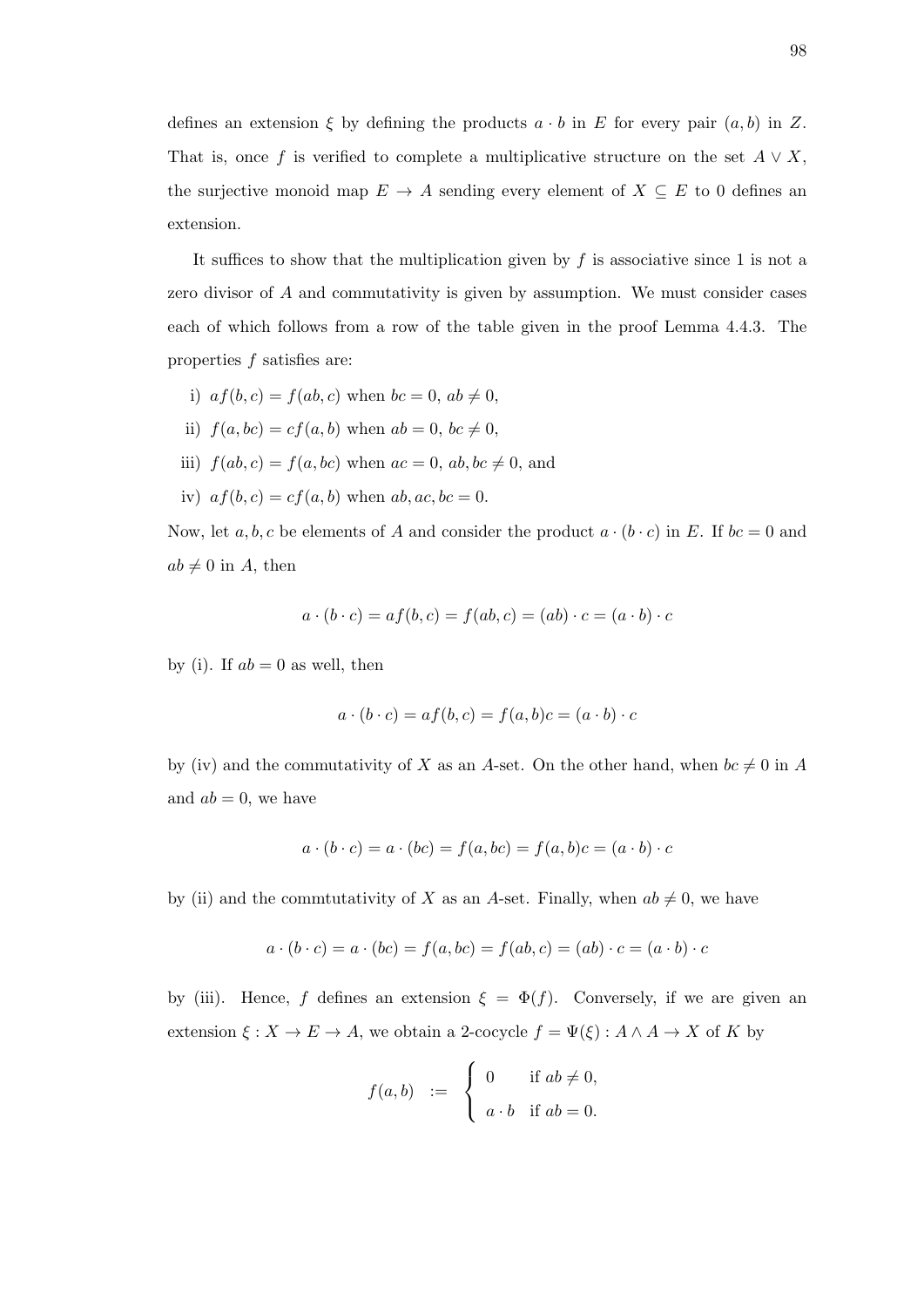Of course, when  $ab = 0$  in A, it must be that  $a \cdot b \in \text{ker}(E \to A) \cong X$ . Hence, it is clear that this  $f$  is a 2-cocycle and an element of  $K$ .

It also straightforward to show that the operations  $\Phi$  and  $\Psi$  are inverses. If f is in  $K, \Phi(f) : X \hookrightarrow E \to A$  is an extension where  $a \cdot b := f(a, b)$  in E whenever  $ab = 0$  in A, and

$$
(\Psi \circ \Phi)(f)(a, b) := \begin{cases} 0 & \text{if } ab \neq 0, \\ a \cdot b = f(a, b) & \text{if } ab = 0 \end{cases}
$$

is precisely f. Conversely, given an extension  $\xi: X \hookrightarrow E \to A$ ,  $\Psi(\xi): A \wedge A \to X$  is the 2-cocycle of  $K$  defined by

$$
\Psi(\xi) \quad := \quad \begin{cases} \quad 0 & \text{if } ab \neq 0, \\ \quad a \cdot b & \text{if } ab = 0. \end{cases}
$$

Write  $X \hookrightarrow E' \to A$  for the extension  $(\Phi \circ \Psi)(\xi)$  and  $\cdot'$  for the multiplication of E'. Then  $a \cdot b = \Psi(\xi)(a, b) = a \cdot b$  is precisely the multiplicative structure of E.  $\Box$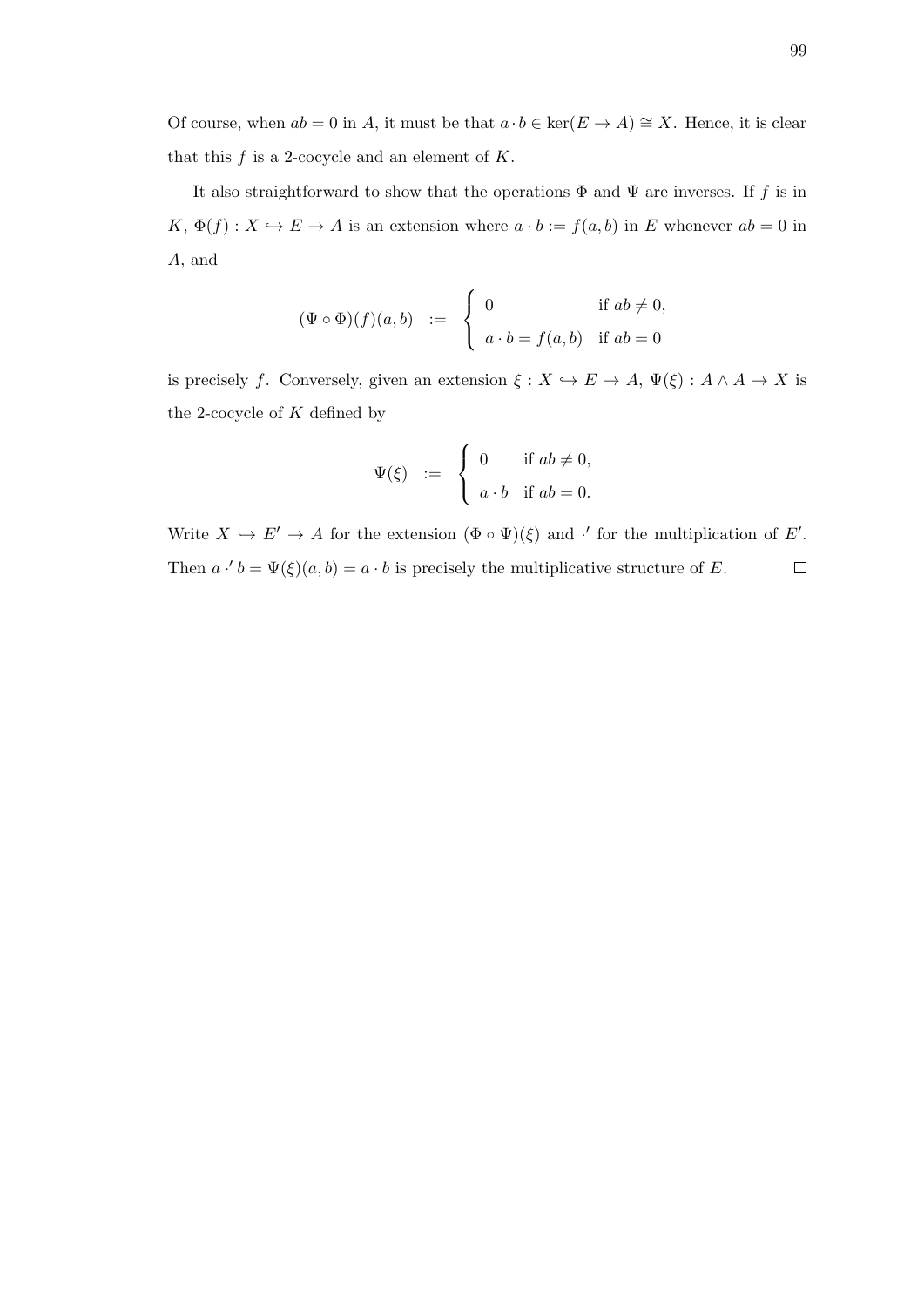# Chapter 5

# Geometry of monoids

The topics discussed in the chapter all require the language of monoid schemes. Perhaps the reader familiar with commutative ring theory noticed the absence of a discussion on normalization in Chapter 2. Of course the reason is that the normalization of a monoid need not be a monoid, but rather a monoid scheme. The chapter as a whole presents some basic results on the Picard group of a monoid scheme and the Weil divisor class group of a normal monoid scheme. These results are taken from [9]. For more information on monoid schemes see [3], [5], [6] and [22].

Recall that the set of prime ideals of a monoid A is written  $MSpec(A)$  and forms a topological space using the Zariski topology. On  $MSpec(A)$  the structure sheaf A has stalk  $A_{\mathfrak{p}}$  at the point  $\mathfrak{p}$ . An *affine monoid scheme* is the topological space MSpec(A) together with its structure sheaf  $A$ . A monoid scheme is a topological space  $X$  together with a sheaf of monoids  $\mathcal F$  that is locally affine.

# 5.1 Normalization

If A is a cancellative monoid, its normalization is the integral closure of  $A$  in its group completion  $A_0$  and is universal for maps  $A \rightarrow B$  with B normal (see Lemma 5.1.1). In contrast, consider the problem of defining the normalization of a non-cancellative monoid A, which should be something which has a kind of universal property for morphisms  $A \rightarrow B$  with B normal.

We will restrict ourselves to the case when the monoid  $A$  is *partially cancellative* (or pc), i.e., a quotient  $A = C/I$  of a cancellative monoid C ([6, 1.3, 1.20]). One advantage is that  $A/\mathfrak{p}$  is cancellative for every prime ideal  $\mathfrak{p}$  of a pc monoid, and the normalization  $(A/\mathfrak{p})_{\text{nor}}$  of  $A/\mathfrak{p}$  exists.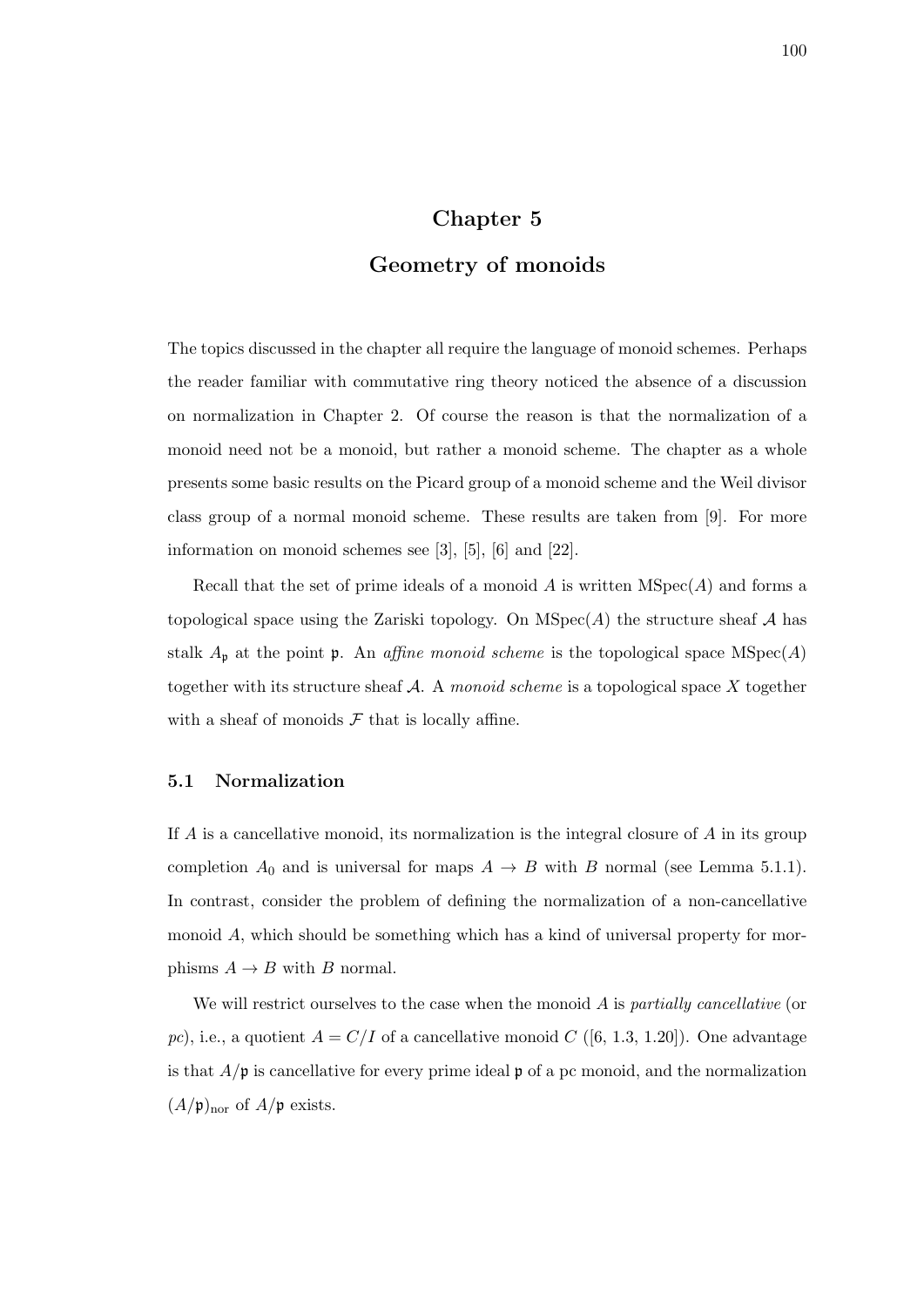**Lemma 5.1.1.** If A is a pc monoid and  $f : A \rightarrow B$  is a morphism with B normal, then f factors through the normalization of  $A/\mathfrak{p}$ , where  $\mathfrak{p} = \text{ker}(f)$ .

**Proof.** The morphism  $A/\mathfrak{p} \to B$  of cancellative monoids induces a homomorphism  $f_0: (A/\mathfrak{p})_0 \to B_0$  of their group completions. If  $a \in (A/\mathfrak{p})_0$  belongs to  $(A/\mathfrak{p})_{\text{nor}}$  then there is an *n* so that  $a^n \in A/\mathfrak{p}$ . Then  $b = f_0(a) \in B_0$  satisfies  $b^n \in B$ , so  $b \in B$ . Thus  $f_0$  restricts to a map  $(A/\mathfrak{p})_{\text{nor}} \to B$ .

**Remark 5.1.2.** The non-pc monoid  $A = \langle x, y, z | xz = yz \rangle$  is non-cancellative, reduced (2.6.3) and even seminormal (see after Example 5.1.6), yet has no one obvious notion of normalization in either the above sense or in the sense of Definition 5.1.3 below, since 0 is a prime ideal. We have restricted to pc monoids in order to avoid these issues.

Thus the collection of maps  $A \to (A/\mathfrak{p})_{\text{nor}}$  has a versal property: every morphism  $A \rightarrow B$  with B normal factors through one of these maps. However, a strict universal property is not possible within the category of monoids because monoids are local. This is illustrated by the monoid  $A = \langle x_1, x_2 | x_1 x_2 = 0 \rangle$ ; see Example 5.1.6 below. Following the example of algebraic geometry, we will pass to the category of (pc) monoid schemes, where the normalization exists.

**Definition 5.1.3.** Let A be a pc monoid. The normalization  $X_{\text{nor}}$  of  $X = \text{MSpec}(A)$  is the disjoint union of the monoid schemes  $MSpec((A/\mathfrak{p})<sub>nor</sub>)$  as  $\mathfrak{p}$  runs over the minimal primes of A. By abuse of notation, we will refer to  $X_{\text{nor}}$  as the normalization of A.

This notion is stable under localization: the normalization of  $U = \text{MSpec}(A[1/s])$  is an open subscheme of the normalization of  $MSpec(A)$ ; by Lemma 2.7.2, its components are MSpec of the normalizations of the  $(A/\mathfrak{p})[1/s]$  for those minimal primes  $\mathfrak{p}$  of A not containing s.

If X is a pc monoid scheme, covered by affine opens  $U_i$ , one can glue the normalizations  $\tilde{U}_i$  to obtain a normal monoid scheme  $X_{\text{nor}}$ , called the normalization of X.

**Remark 5.1.4.** The normalization  $X_{\text{nor}}$  is a normal monoid scheme: the stalks of  $\mathcal{A}_{\text{nor}}$ are normal monoids. It has the universal property that for every connected normal monoid scheme Z, every  $Z \to X$  dominant on a component factors uniquely through  $X_{\text{nor}} \to X$ . As this is exactly like [16, Ex. II.3.8], we omit the details.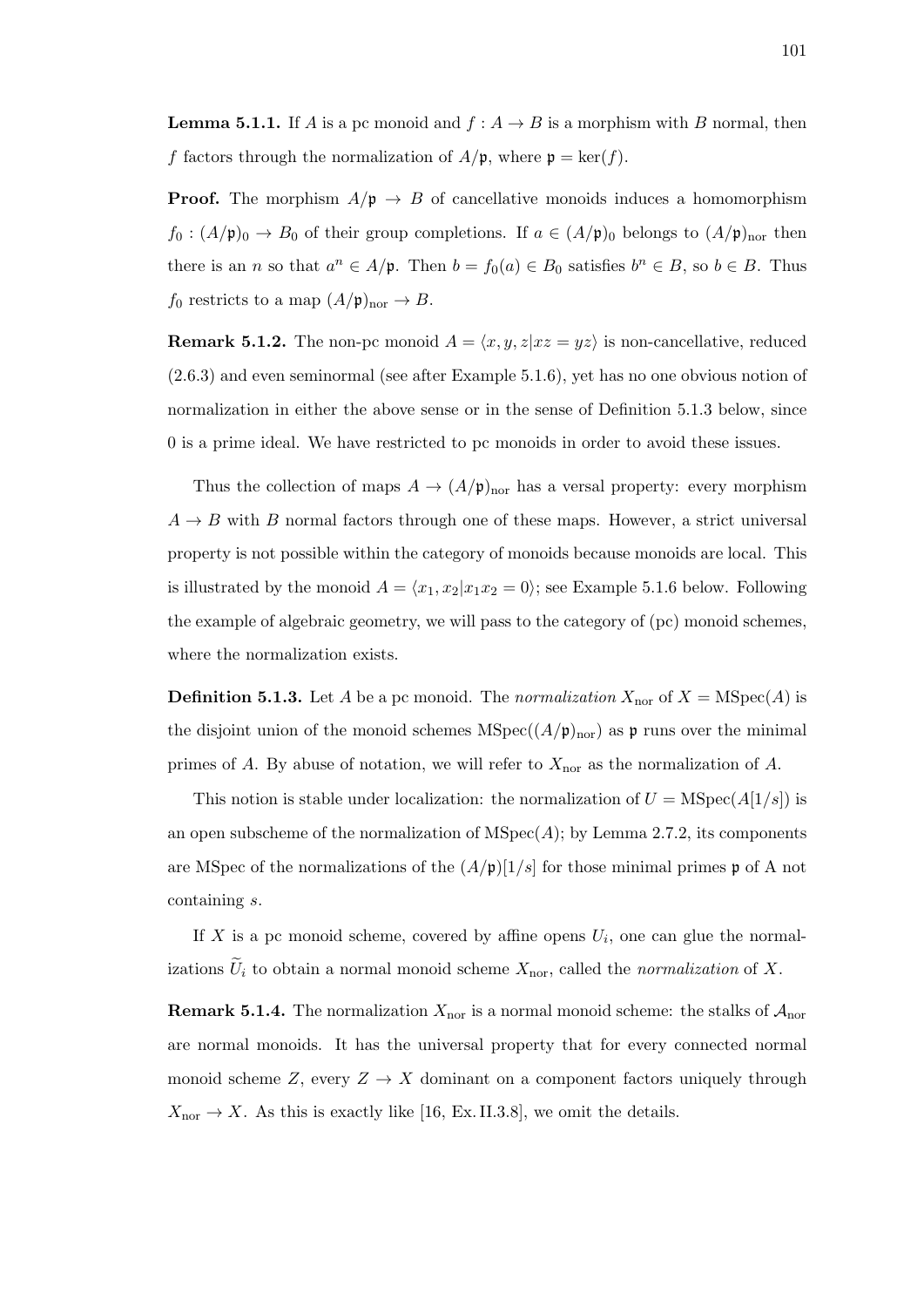Recall that the (categorical) product  $A \times B$  of two pointed monoids is the settheoretic product with slotwise product and basepoint  $(0, 0)$ .

**Lemma 5.1.5.** Let A be a pc monoid. The monoid of global sections  $H^0(X_{\text{nor}}, A_{\text{nor}})$ of the normalization of A is the product of the pointed monoids  $(A/\mathfrak{p})<sub>nor</sub>$  as  $\mathfrak{p}$  runs over the minimal primes of A.

**Proof.** For any sheaf F on a disjoint union  $X = \coprod X_i$ ,  $H^0(X, \mathcal{F}) = \prod H^0(X_i, \mathcal{F})$  by the sheaf axiom.

**Example 5.1.6.** The normalization of  $A = \langle x_1, x_2 | x_1 x_2 = 0 \rangle$  is the disjoint union of the affine lines  $\langle x_i \rangle$ . The monoid of its global sections is  $\langle x_1 \rangle \times \langle x_2 \rangle$ , and is generated by  $(1, 0), (0, 1), (x_1, 1), (1, x_2).$ 

#### Seminormalization

Recall from [6, 1.7] that a reduced monoid A is seminormal if whenever  $b, c \in A$ satisfy  $b^3 = c^2$  there is an  $a \in A$  such that  $a^2 = b$  and  $a^3 = c$ . Any normal monoid is seminormal, and  $\langle x, y | xy = 0 \rangle$  is seminormal but not normal. The passage from monoids to seminormal monoids (and monoid schemes) was critical in [6] for understanding the behaviour of cyclic bar constructions under the resolution of singularities of a pc monoid scheme.

The *seminormalization* of a monoid A is a seminormal monoid  $A_{\rm sn}$ , together with an injective map  $A_{\text{red}} \to A_{\text{sn}}$  such that every  $b \in A_{\text{sn}}$  has  $b^n \in A_{\text{red}}$  for all  $n \gg 0$ . If it exists, it is unique up to isomorphism, and any monoid map  $A \to C$  with C seminormal factors uniquely through  $A_{\rm sn}$ ; see [6, 1.11]. In particular, the seminormalization of A lies between A and its normalization, i.e.,  $MSpec(A)_{nor} \rightarrow MSpec(A)$  factors through  $MSpec(A_{sn}).$ 

We shall restrict ourselves to the seminormalization of pc monoids (and monoid schemes). By  $[6, 1.15]$ , if A is a pc monoid, the seminormalization of A exists and is a pc monoid. When  $A$  is cancellative,  $A_{\rm sn}$  is easy to construct.

**Example 5.1.7.** When A is cancellative,  $A_{\text{sn}} = \{b \in A_0 : b^n \in A \text{ for } n \gg 0\}$ ; this is a submonoid of  $A_{\text{nor}}$ , and  $A_{\text{nor}} = (A_{\text{sn}})_{\text{nor}}$ . Since the normalization of a cancellative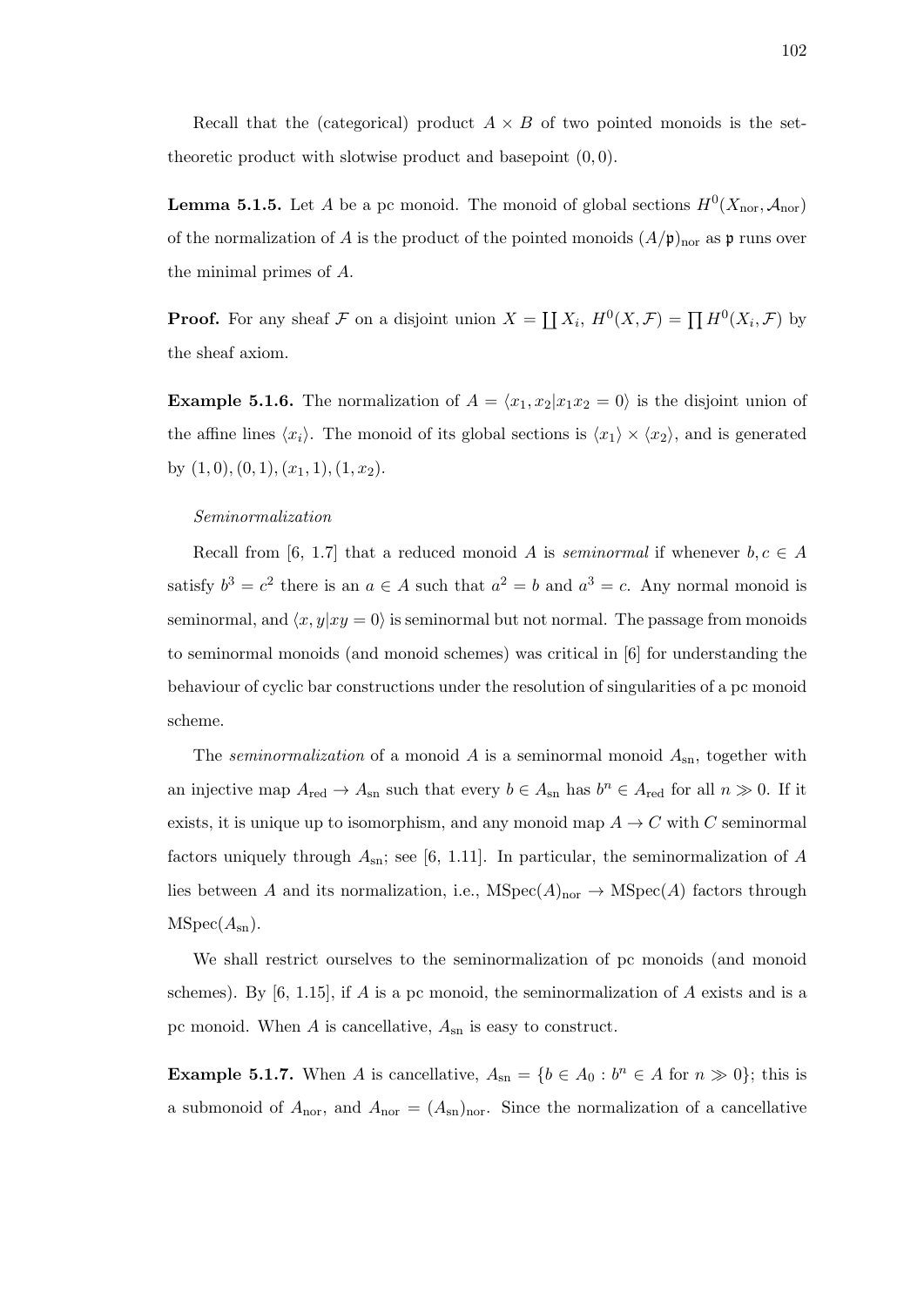monoid induces a homeomorphism on the topological spaces MSpec [5, 1.6.1], so does the seminormalization.

If A has more than one minimal prime, then  $MSpec(A)_{nor} \rightarrow MSpec(A)$  cannot be a bijection. However, we do have the following result.

**Lemma 5.1.8.** For every pc monoid A,  $MSpec(A_{sn}) \rightarrow MSpec(A)$  is a homeomorphism of the underlying topological spaces.

**Proof.** Write  $A = C/I$  for a cancellative monoid C, so  $MSpec(A)$  is the closed subspace of MSpec(C) defined by I. By [6, 1.14],  $A_{\rm sn} = C_{\rm sn}/(IC_{\rm sn})$ . Thus MSpec( $A_{\rm sn}$ ) is the closed subspace of  $MSpec(C_{sn})$  defined by I. Since  $MSpec(C_{sn}) \rightarrow MSpec(C)$  is a homeomorphism (by 5.1.7), the result follows.

The seminormalization of any pc monoid scheme may be constructed by glueing, since the seminormalization of A commutes with localization [6, 1.13]. Thus if X is a pc monoid scheme then there are canonical maps

$$
X_{\text{nor}} \to X_{\text{sn}} \to X_{\text{red}} \to X,
$$

and  $X_{\rm sn} \to X$  is a homeomorphism by Lemma 5.1.8. We will use  $X_{\rm sn}$  to discuss the Picard group  $Pic(X)$  in Proposition 5.5.1 below.

### 5.2 Weil divisors

Although the theory of Weil divisors is already interesting for normal monoids, it is useful to state it for normal monoid schemes.

Let X be a normal monoid scheme with generic monoid  $A_0$ . Corollary 2.7.6 states that the stalk  $A_x$  is a DV monoid (see after Lemma 2.7.4) for every height one point x of X. When X is separated, a discrete valuation on  $A_0$  uniquely determines a point x of  $X$  [5, 8.9].

By a *Weil divisor* on X we mean an element of the free abelian group  $Div(X)$ generated by the height one points of X. We define the divisor of  $a \in A_0^{\times}$  to be the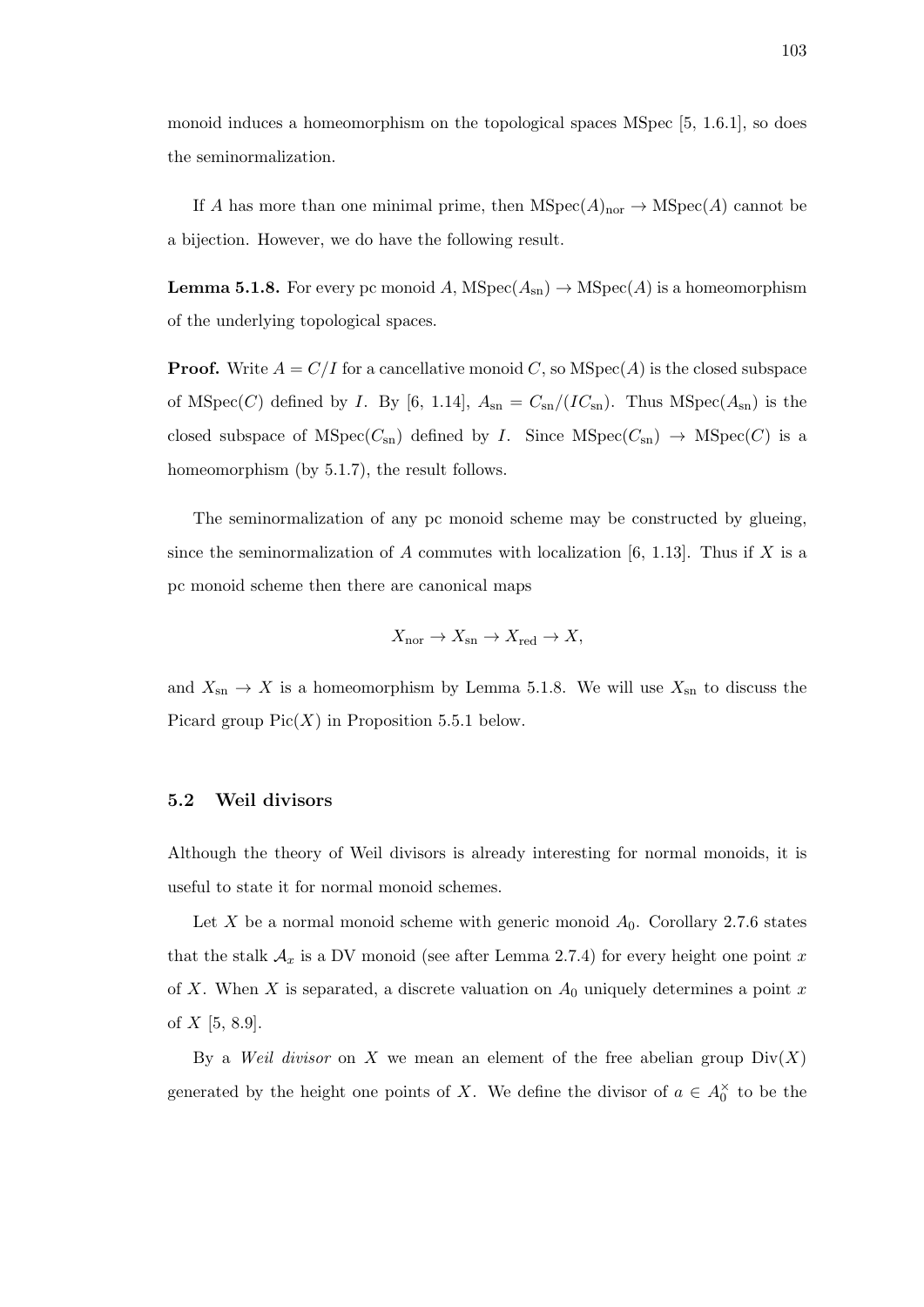sum, taken over all height one points of  $X$ :

$$
\operatorname{div}(a) = \sum_{x} v_x(a)x.
$$

When  $X = \text{MSpec}(A)$  is of finite type, there are only finitely many prime ideals in A, so this is a finite sum. Divisors of the form  $div(a)$  are called *principal divisors*. Since  $v_x(ab) = v_x(a) + v_x(b)$ , the function div :  $A_0^{\times} \to Div(X)$  is a group homomorphism, and the principal divisors form a subgroup of  $Div(X)$ .

**Definition 5.2.1.** The Weil divisor class group of X, written as  $Cl(X)$ , is the quotient of  $Div(X)$  by the subgroup of principal divisors.

**Lemma 5.2.2.** If  $X$  is a normal monoid scheme of finite type, there is an exact sequence

$$
1 \to \mathcal{A}(X)^{\times} \to A_0^{\times} \xrightarrow{\text{div}} \text{Div}(X) \to \text{Cl}(X) \to 0.
$$

**Proof.** We may suppose that X is connected. It suffices to show that if  $a \in A_0^{\times}$  has  $div(a) = 0$  then  $a \in \mathcal{A}(X)^\times$ . This follows from Theorem 2.7.9: when  $X = \text{MSpec}(A)$ , A is the intersection of the  $A_x$ .

**Example 5.2.3.** (Cf. [16, II.6.5.2]) Let A be the submonoid of  $\mathbb{Z}_{*}^{2}$  generated by  $x =$  $(1,0), y = (1,2)$  and  $z = (1,1)$ , and set  $X = \text{MSpec}(A)$ . (This is the toric monoid scheme  $xy = z^2$ .) Then A has exactly two prime ideals of height one:  $p_1 = (x, z)$  and  $p_2 = (y, z)$ . Since  $\text{div}(x) = 2p_1$  and  $\text{div}(z) = p_1 + p_2$ , we see that  $\text{Cl}(X) = \mathbb{Z}/2$ .

Example 5.2.4. If X is the non-separated monoid scheme obtained by gluing together  $n+1$  copies of  $\mathbb{A}^1$  along the common (open) generic point, then  $\mathrm{Cl}(X) = \mathbb{Z}^n$ , as we see from Lemma 5.2.2.

If U is an open subscheme of X, with complement Z, the standard argument [16, II.6.5] shows that there is a surjection  $Cl(X) \to Cl(U)$ , that it is an isomorphism if Z has codimension  $\geq 2$ , and that if Z is the closure of a height one point z then there is an exact sequence

$$
\mathbb{Z} \xrightarrow{z} \mathrm{Cl}(X) \to \mathrm{Cl}(U) \to 0.
$$

**Proposition 5.2.5.**  $\text{Cl}(X_1 \times X_2) = \text{Cl}(X_1) \oplus \text{Cl}(X_2)$ .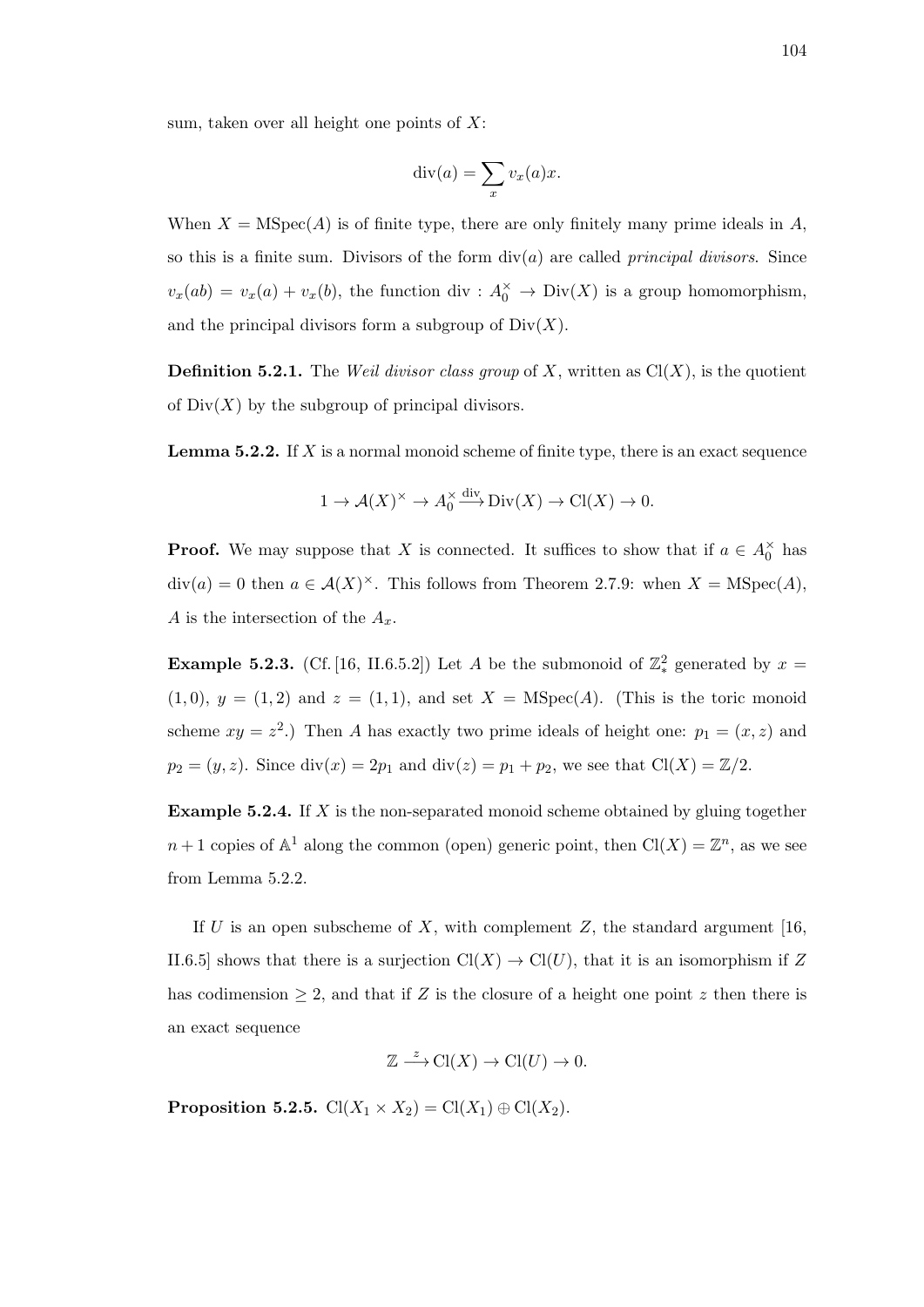Proof. By [5, 3.1], the product monoid scheme exists, and its underlying topological space is the product. Thus a codimension one point of  $X_1 \times X_2$  is either of the form  $x_1 \times X_2$  or  $X_1 \times x_2$ . Hence  $Div(X_1 \times X_2) \cong Div(X_1) \oplus Div(X_2)$ . It follows from Lemma 2.7.4 that  $X_1 \times X_2$  is normal, and the pointed monoid at its generic point is the smash product of the pointed monoids  $A_1$  and  $A_2$  of  $X_1$  and  $X_2$  at their generic points. If  $a_i \in A_i$  then the principal divisor of  $a_1 \wedge a_2$  is  $\text{div}(a_1) + \text{div}(a_2)$ . Thus

$$
\operatorname{Cl}(X_1 \times X_2) = \frac{\operatorname{Div}(X_1) \oplus \operatorname{Div}(X_2)}{\operatorname{div}(A_1^{\times}) \oplus \operatorname{div}(A_2^{\times})} \cong \operatorname{Cl}(X_1) \oplus \operatorname{Cl}(X_2).
$$

**Example 5.2.6.** By  $[5, 4.5]$ , any connected separated normal monoid scheme X decomposes as the product of a toric monoid scheme  $X_{\Delta}$  and  $\text{MSpec}(U_*)$  for some finite abelian group U. (U is the group of global units of X.) Since  $U_*$  has no height one primes,  $Div(X) = Div(X_{\Delta})$  and the Weil class group of X is Cl(X<sub>△</sub>), the Weil class group of the associated toric monoid scheme.

By construction [5, 4.2], the points of  $X_{\Delta}$  correspond to the cones of the fan  $\Delta$ and the height one points of  $X<sub>∆</sub>$  correspond to the edges in the fan. Thus our Weil divisors correspond naturally to what Fulton calls a "T-Weil divisor" on the associated toric variety  $X_k$  (over a field k) in [8, 3.3]. Since the group completion  $A_0$  is the free abelian group M associated to  $\Delta$ , it follows from [8, 3.4] that our Weil divisor class group  $Cl(X_{\Delta})$  is isomorphic to the Weil divisor class group  $Cl(X_k)$  of associated toric variety.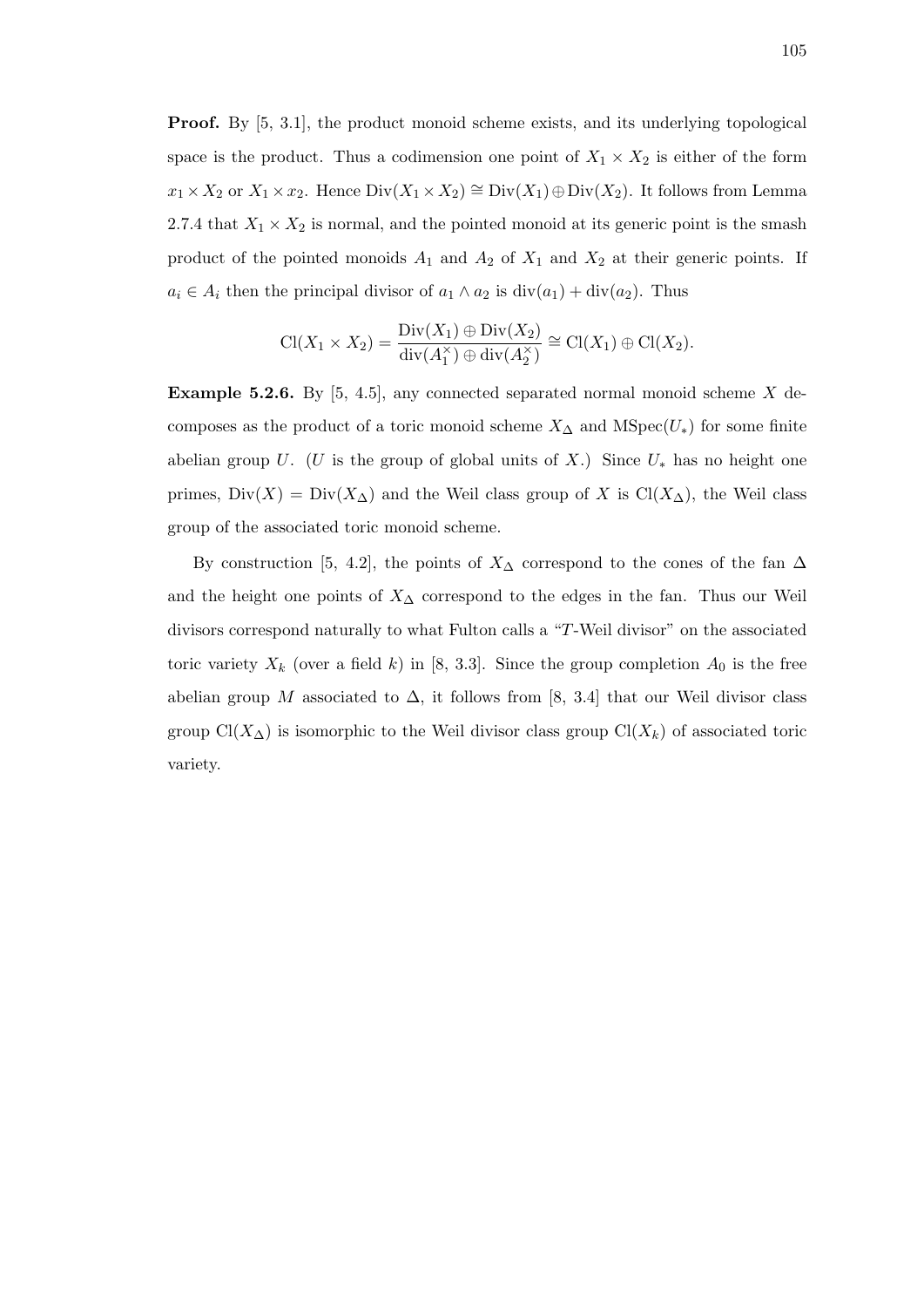#### 5.3 Invertible sheaves

Let X be a monoid scheme with structure sheaf  $A$ . An *invertible sheaf* on X is a sheaf L of A-sets which is locally isomorphic to A in the Zariski topology. If  $\mathcal{L}_1,\mathcal{L}_2$ are invertible sheaves, their smash product is the sheafification of the presheaf  $U \rightarrow$  $\mathcal{L}_1(U) \wedge_{\mathcal{A}(U)} \mathcal{L}_2(U)$ ; it is again an invertible sheaf. Similarly,  $\mathcal{L}^{-1}$  is the sheafification of  $U \mapsto \text{Hom}_{\mathcal{A}}(\mathcal{L}(U), \mathcal{A}(U))$ , and evaluation  $\mathcal{L} \wedge_{\mathcal{A}} \mathcal{L}^{-1} \xrightarrow{\sim} \mathcal{A}$  is an isomorphism. Thus the set of isomorphism classes of invertible sheaves on  $X$  is a group under the smash product.

**Definition 5.3.1.** The *Picard group*  $Pic(X)$  is the group of isomorphism classes of invertible sheaves on X.

Since a monoid A has a unique maximal ideal (the non-units), an invertible sheaf on  $MSpec(A)$  is just an A-set isomorphic to A. This proves:

**Lemma 5.3.2.** For every affine monoid scheme  $X = \text{MSpec}(A)$ , Pic $(X) = 0$ .

For any monoid  $A$ , the group of  $A$ -set automorphisms of  $A$  is canonically isomorphic to  $A^{\times}$ . Since the subsheaf  $\Gamma$  of generators of an invertible sheaf  $\mathcal L$  is a torsor for  $\mathcal A^{\times}$ , and  $\mathcal{L} = \mathcal{A} \wedge_{\mathcal{A}^{\times}} \Gamma$ , this proves:

Lemma 5.3.3.  $Pic(X) \cong H^1(X, \mathcal{A}^{\times}).$ 

Recall that a morphism  $f: Y \to X$  of monoid schemes is *affine* if  $f^{-1}(U)$  is affine for every affine open U in X; see  $[5, 6.2]$ .

**Proposition 5.3.4.** If  $f: Y \to X$  is an affine morphism of monoid schemes, then the direct image  $f_*$  is an exact functor from sheaves (of abelian groups) on Y to sheaves on X. In particular,  $H^*(Y, \mathcal{L}) \cong H^*(X, p_*\mathcal{L})$  for every sheaf  $\mathcal L$  on Y.

**Proof.** Suppose that  $0 \to \mathcal{L}' \to \mathcal{L} \to \mathcal{L}'' \to 0$  is an exact sequence of sheaves on Y. Fix an affine open  $U = \text{MSpec}(A)$  of X with closed point  $x \in X$ . Then  $f^{-1}(U) =$ MSpec(B) for some monoid B. If  $y \in Y$  is the unique closed point of MSpec(B) the stalk sequence  $0 \to \mathcal{L}'_y \to \mathcal{L}_y \to \mathcal{L}''_y \to 0$  is exact. Since this is the stalk sequence at x of  $0 \to f_*\mathcal{L}' \to f_*\mathcal{L} \to f_*\mathcal{L}'' \to 0$ , the direct image sequence is exact.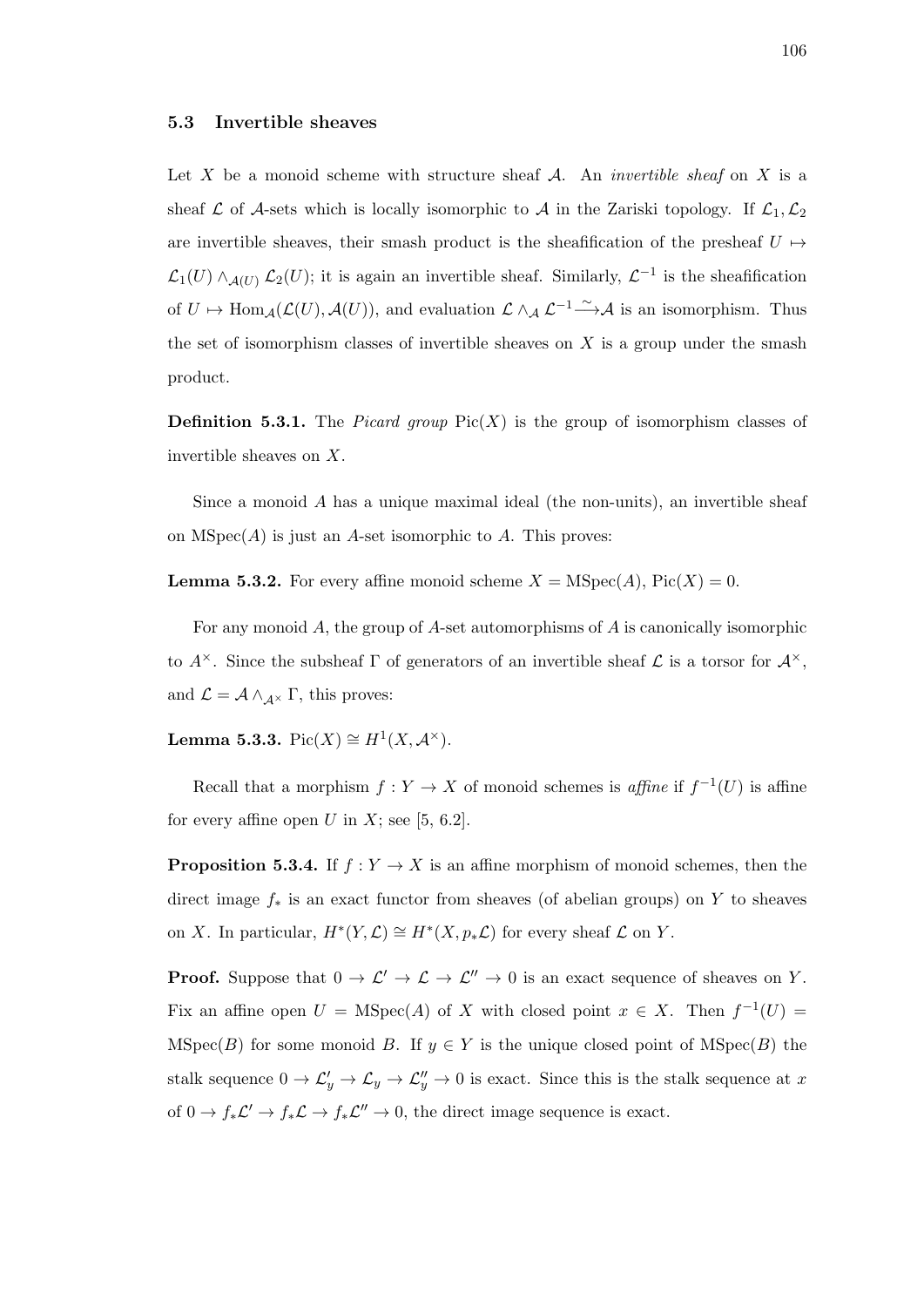Here is an application, showing one way in which monoid schemes differ from schemes. Let T denote the free (pointed) monoid on one generator t, and let  $\mathbb{A}^1$  denote MSpec(T). Then  $A \wedge T$  is the analogue of a polynomial ring over A, and  $X \times \mathbb{A}^1$  is the monoid scheme which is locally  $MSpec(A) \times \mathbb{A}^1 = MSpec(A \wedge T)$ ; see [5, 3.1]. Thus  $p: X \times \mathbb{A}^1 \to X$  is affine, and  $f_* \mathcal{A}_Y^{\times} = \mathcal{A}_X^{\times}$ . From Proposition 5.3.4 we deduce

**Corollary 5.3.5.** For every monoid scheme X,  $Pic(X) \cong Pic(X \times \mathbb{A}^1)$ .

## 5.4 Cartier divisors

Let  $(X, \mathcal{A})$  be a cancellative monoid scheme. We write  $A_0$  for the stalk of  $\mathcal A$  at the generic point of X, and  $A_0$  for the associated constant sheaf. A *Cartier divisor* on X is a global section of the sheaf of groups  $\mathcal{A}_0^{\times}/\mathcal{A}^{\times}$ . On each affine open U, it is given by an  $a_U \in A_0^{\times}$  up to a unit in  $\mathcal{A}(U)^{\times}$ , and we have the usual representation as  $\{(U, a_U)\}$ with  $a_U/a_V$  in  $\mathcal{A}(U \cap V)^\times$ . We write Cart $(X)$  for the group of Cartier divisors on X. The *principal* Cartier divisors, i.e., those represented by some  $a \in A_0^{\times}$ , form a subgroup of  $Cart(X)$ .

**Proposition 5.4.1.** Let X be a cancellative monoid scheme. Then the map  $D \mapsto \mathcal{L}(D)$ defines an isomorphism between the group of Cartier divisors modulo principal divisors and  $Pic(X)$ .

Proof. Consider the short exact sequence of sheaves of abelian groups

$$
1 \to \mathcal{A}^{\times} \to \mathcal{A}_{0}^{\times} \to \mathcal{A}_{0}^{\times}/\mathcal{A}^{\times} \to 1.
$$

Since  $\mathcal{A}_0^{\times}$  is constant and X is irreducible we have  $H^1(X, \mathcal{A}_0^{\times}) = 0$  [16, III.2.5]. By Lemma 5.3.3, the cohomology sequence becomes:

$$
0 \to \mathcal{A}(X)^{\times} \to \mathcal{A}_0^{\times} \xrightarrow{\text{div}} \text{Cart}(X) \xrightarrow{\delta} \text{Pic}(X) \to 0.
$$

**Example 5.4.2.** If  $D$  is a Cartier divisor on a cancellative monoid scheme  $X$ , represented by  $\{(U, a_U)\}\$ , we define a subsheaf  $\mathcal{L}(D)$  of the constant sheaf  $\mathcal{A}_0$  by letting its restriction to U be generated by  $a_{II}^{-1}$  $\overline{U}^1$ . This is well defined because  $a_U^{-1}$  $\overline{u}^{-1}$  and  $a_V^{-1}$  $\overline{V}^1$  generate the same subsheaf on  $U \cap V$ . The usual argument [16, II.6.13] shows that  $D \mapsto \mathcal{L}(D)$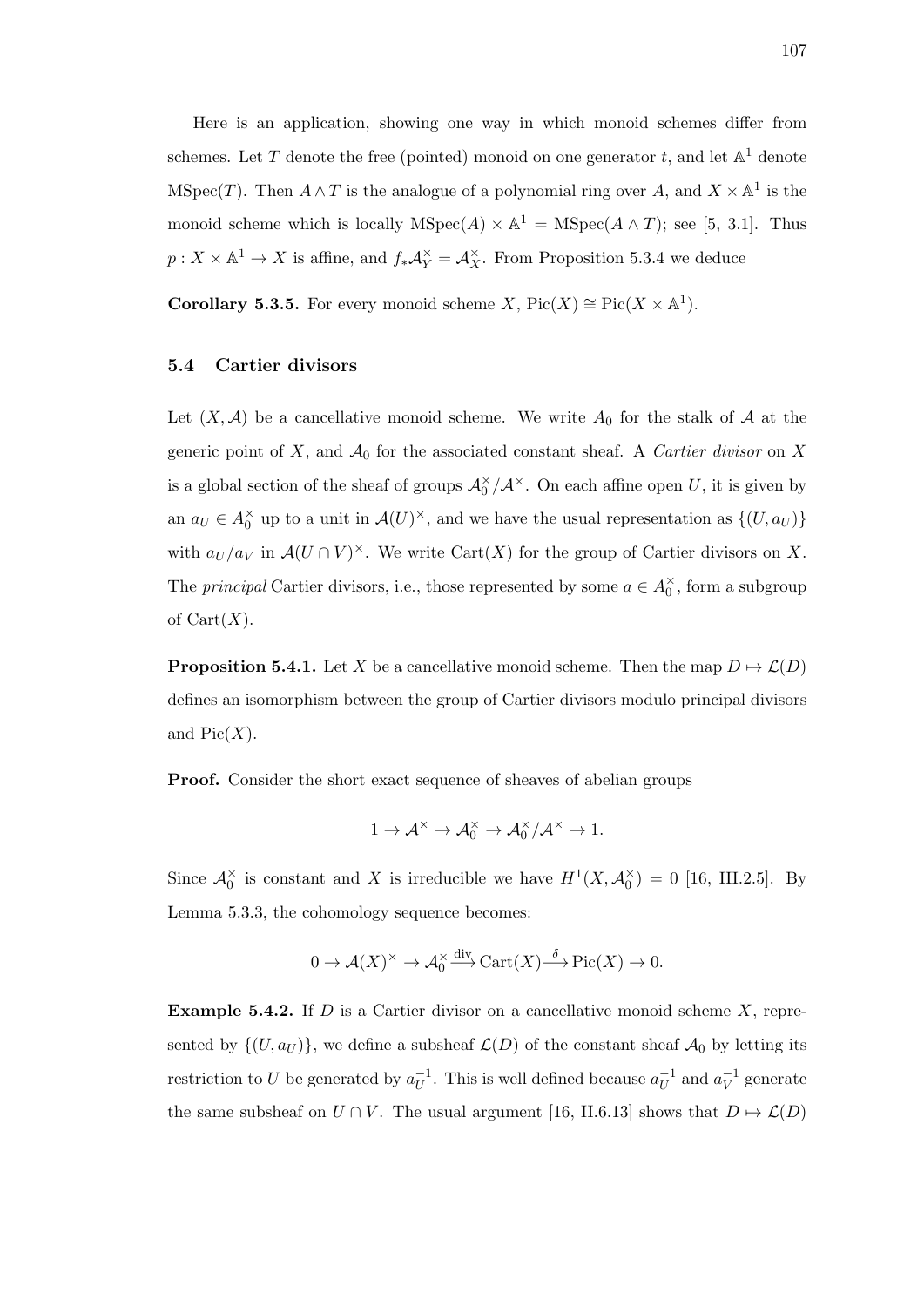defines an isomorphism from  $\text{Cart}(X)$  to the group of invertible subsheaves of  $A_0^{\times}$ . By inspection, the map  $\delta$  in 5.4.1 sends D to  $\mathcal{L}(D)$ .

**Lemma 5.4.3.** If X is a normal monoid scheme of finite type,  $Pic(X)$  is a subgroup of  $Cl(X)$ .

**Proof.** Every Cartier divisor  $D = \{(U, a_U)\}\)$  determines a Weil divisor; the restriction of D to U is the divisor of  $a_U$ . It is easy to see that this makes the Cartier divisors into a subgroup of the Weil divisor class group  $D(X)$ , under which principal Cartier divisors are identified with principal Weil divisors. This proves the result.

**Theorem 5.4.4.** Let  $X$  be a separated connected monoid scheme. If  $X$  is locally factorial then every Weil divisor is a Cartier divisor, and  $Pic(X) = Cl(X)$ .

**Proof.** By Example 2.7.1, X is normal since factorial monoids are normal. Thus  $Pic(X)$ is a subgroup of Cl(X), and it suffices to show that every Weil divisor  $D = \sum n_i x_i$  is a Cartier divisor. For each affine open U, and each point  $x_i$  in U, let  $p_i$  be the generator of the prime ideals associated to  $x_i$ ; then the divisor of  $a_U = \prod_i p_i^{n_i}$  is the restriction of D to U, and  $D = \{(U, a_U)\}.$ 

**Lemma 5.4.5.** For the projective space monoid scheme  $\mathbb{P}^n$  we have

$$
Pic(\mathbb{P}^n) = Cl(\mathbb{P}^n) = \mathbb{Z}.
$$

**Remark 5.4.6.** This calculation of  $Pic(\mathbb{P}^n)$  formed the starting point of our investigation. We learned it from Vezzani (personal communication), but it is also found in [3] and [10]. Related calculations are in [17] and [21].

**Proof.** Since  $\mathbb{P}^n$  is locally factorial,  $Pic(\mathbb{P}^n) = Cl(\mathbb{P}^n)$ . By definition,  $\mathbb{P}^n$  is MProj of the free abelian monoid on  $\{x_0, ..., x_n\}$ , and  $A_0$  is the free abelian group with the  $x_i/x_0$ as basis  $(i = 1, ..., n)$ . On the other hand,  $Div(\mathbb{P}^n)$  is the free abelian group on the generic points  $[x_i]$  of the  $V(x_i)$ . Since  $\text{div}(x_i/x_0) = [x_i] - [x_0]$ , the result follows.

Before proceeding, we recall a definition from [5]. If  $X = \text{MSpec}(A)$  is an affine monoid scheme, define its k-realization  $X_k$  to be  $Spec(k[A])$  where  $k[A]$  is the krealization of the monoid A (see Section 3.2.1). The (affine monoid scheme) k-realization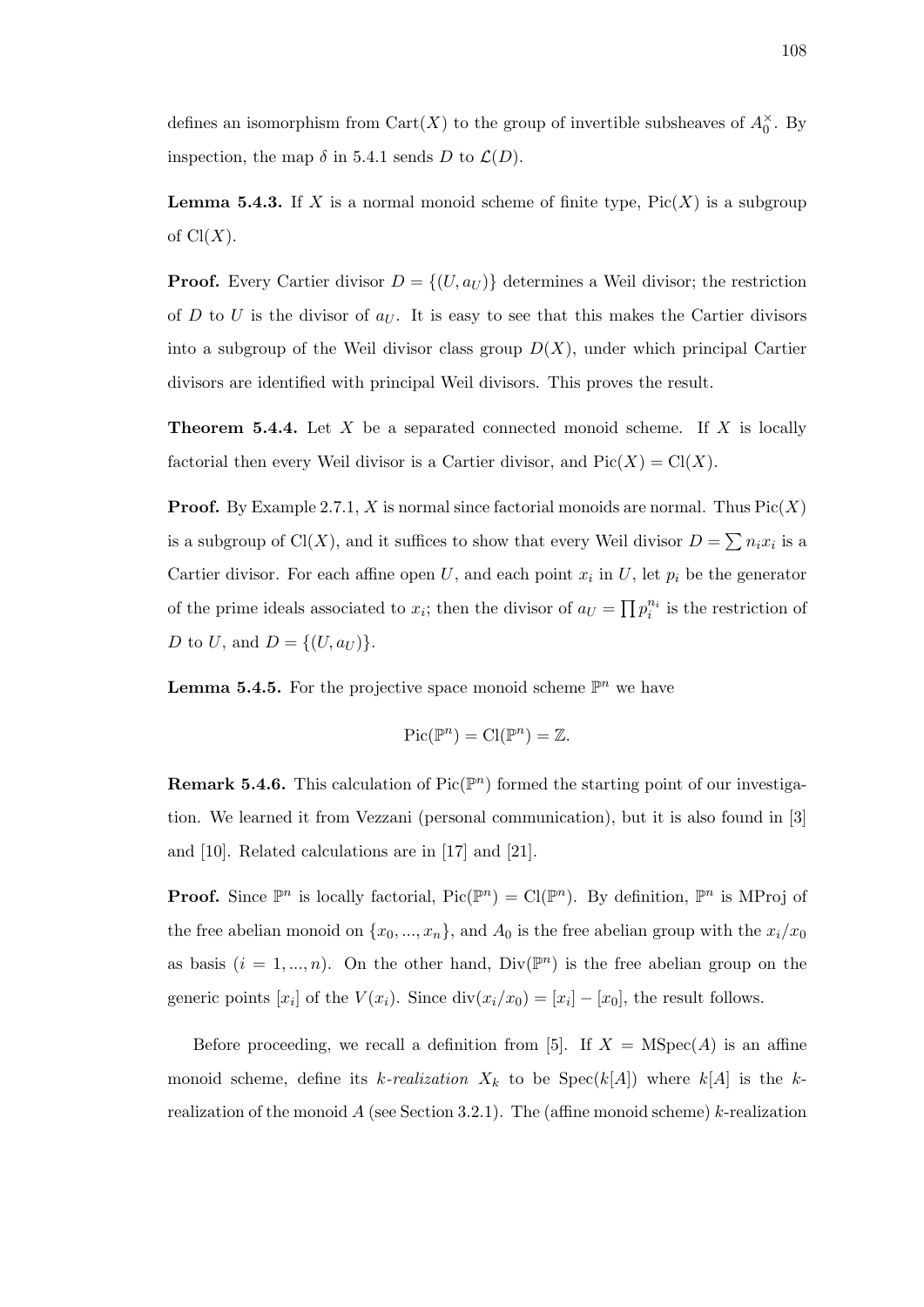functor has left adjoint  $Spec(R) \mapsto MSpec(R, \times)$  where  $(R, \times)$  is the underlying multiplicative monoid of the  $k$ -algebra  $R$ . If **MSch** denotes the category of monoid schemes, the adjunction

$$
Hom(Spec(R), X_k) \cong Hom_{\mathbf{MSch}}(MSpec(R, \times), X)
$$

defines a functor  $Spec(R) \rightarrow MSpec((R, \times), X)$  represented by  $X_k$ . If X is any monoid scheme and k a ring, define a contravariant functor  $F_X$  on the category of affine kschemes to be the (Zariski) sheafification of the presheaf

$$
Spec(R) \mapsto Hom_{\mathbf{MSch}}(MSpec(R, \times), X).
$$

It is shown in [5, 5.2] that  $F_X$  is represented by a k-scheme  $X_k$  which is the k-realization of X. Note that this agrees with the previous definition when  $X = \text{MSpec}(A)$ .

Let  $\Delta$  be a fan and X the toric monoid scheme associated to  $\Delta$  by [5, 4.2]. and  $X_k$ the usual toric variety associated to  $\Delta$  over some field k. ( $X_k$  is the k-realization  $X_k$ of  $X$ .) As pointed out in Example 5.2.6, our Weil divisors correspond to the T-Weil divisors of the toric variety  $X_k$  and  $Cl(X) \cong Cl(X_k)$ . Moreover, our Cartier divisors on X correspond to the T-Cartier divisors of  $[8, 3.3]$ . Given this dictionary, the following result is established by Fulton in [8, 3.4].

**Theorem 5.4.7.** Let X and  $X_k$  denote the toric monoid scheme and toric variety (over k) associated to a given fan. Then  $Pic(X) \cong Pic(X_k)$ .

Moreover, Pic(X) is free abelian if  $\Delta$  contains a cone of maximal dimension.

## 5.5 Pic of pc monoid schemes

In this section, we derive some results about the Picard group of pc monoid schemes. When X is a pc monoid scheme, we can form the reduced monoid scheme  $X_{\text{red}} =$  $(X, \mathcal{A}_{red})$  using Remark 2.6.3: the stalk of  $\mathcal{A}_{red}$  at x is  $\mathcal{A}_x/\text{nil}(\mathcal{A}_x)$ . Since  $\mathcal{A}^{\times} = \mathcal{A}_{red}^{\times}$ , the map  $X_{\text{red}} \to X$  induces an isomorphism  $\text{Pic}(X) \cong \text{Pic}(X_{\text{red}})$ .

We will use the constructions of normalization and seminormalization given in Section 5.1.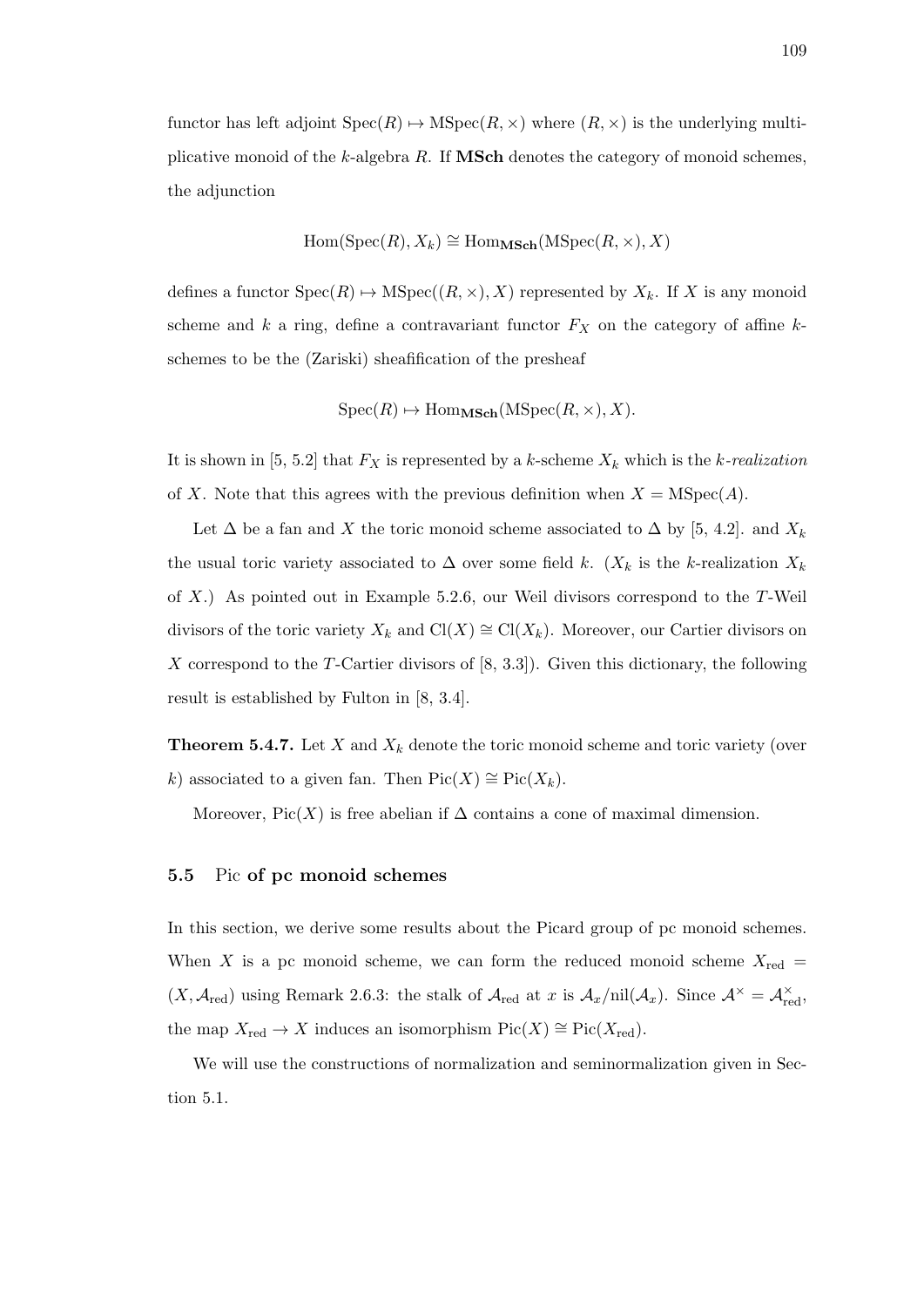**Proposition 5.5.1.** If X is a pc monoid scheme, the canonical map  $X_{\text{sn}} \to X$  induces an isomorphism  $Pic(X) \cong Pic(X_{\text{sn}})$ .

**Proof.** Since  $X_{\text{red}}$  and X have the same underlying space, it suffices by Lemma 5.3.3 to assume that X is reduced and show that the inclusion  $\mathcal{A}^{\times} \to \mathcal{A}_{\text{sn}}^{\times}$  is an isomorphism. It suffices to work stalkwise, so we are reduced to showing that if A is reduced then  $A^{\times} \to A_{\text{sn}}^{\times}$  is an isomorphism. If  $b \in A_{\text{sn}}^{\times}$  then both  $b^n$  and  $(1/b)^n$  are in A for large n, and hence both  $b = b^{n+1}b^{-n}$  and  $b^{-1} = b^{n}(1/b)^{1+n}$  are in A, so  $b \in A^{\times}$ .

**Lemma 5.5.2.** Let X be a cancellative seminormal monoid scheme and  $p: X_{\text{nor}} \to X$ its normalization. If H denotes the sheaf  $p_*(\mathcal{A}_{\rm nor}^{\times})/\mathcal{A}^{\times}$  on X, there is an exact sequence

$$
1 \to \mathcal{A}(X)^{\times} \to \mathcal{A}_{\text{nor}}(X_{\text{nor}})^{\times} \to H^{0}(X, \mathcal{H}) \to \text{Pic}(X) \xrightarrow{p^{*}} \text{Pic}(X_{\text{nor}}) \to H^{1}(X, \mathcal{H}).
$$

**Proof.** At each point  $x \in X$ , the stalk  $A = \mathcal{A}_x$  is a submonoid of its normalization  $A_{\text{nor}} = p_*(A_{\text{nor}})_x$  (by Lemma 2.7.2) and we have an exact sequence of sheaves on X:

$$
1 \to \mathcal{A}^{\times} \to p_*(A_{\text{nor}}^{\times}) \to \mathcal{H} \to 1.
$$

Since p is affine, Proposition 5.3.4 implies that  $\mathcal{A}_{\rm nor}(X_{\rm nor})^{\times} = H^0(X, p_*\mathcal{A}_{\rm nor}^{\times})$  and  $Pic(X_{\text{nor}}) = H^1(X, p_* A_{\text{nor}}^{\times})$ , and the associated cohomology sequence is the displayed sequence.

Here are two examples showing that  $Pic(X) \to Pic(X_{\text{nor}})$  need not be an isomorphism when X is seminormal and cancellative.

**Example 5.5.3.** Let  $A_+$  (resp.,  $A_-$ ) be the submonoid of the free monoid  $B = \langle x, y \rangle$ generated by  $\{x, y^2, xy\}$  (resp.,  $\{x, y^{-2}, xy^{-1}\}$ ). These are seminormal but not normal. If X is the monoid scheme obtained by gluing the  $U_{\pm} = \text{MSpec}(A_{\pm})$  together along MSpec( $\langle x, y^2, y^{-2} \rangle$ ) then it is easy to see that Pic(X) = Z, with a generator represented by  $(U_+, y^2)$  and  $(U_-, 1)$ . The normalization  $X_{\text{nor}}$  is the toric monoid scheme  $\mathbb{A}^1 \times \mathbb{P}^1$ , and  $Pic(X_{\text{nor}}) \cong \mathbb{Z}$ , with a generator represented by  $(U_+, y)$  and  $(U_-, 1)$ . Thus Pic $(X) \to$  $Pic(X_{\text{nor}})$  is an injection with cokernel  $\mathbb{Z}/2$ .

**Example 5.5.4.** Let U be an abelian group and  $A_x$  the submonoid of  $B = U_* \wedge \langle x \rangle$ consisting of 0, 1 and all terms  $ux^n$  with  $u \in U$  and  $n > 0$ . Note that  $U_* \wedge \langle x \rangle$  my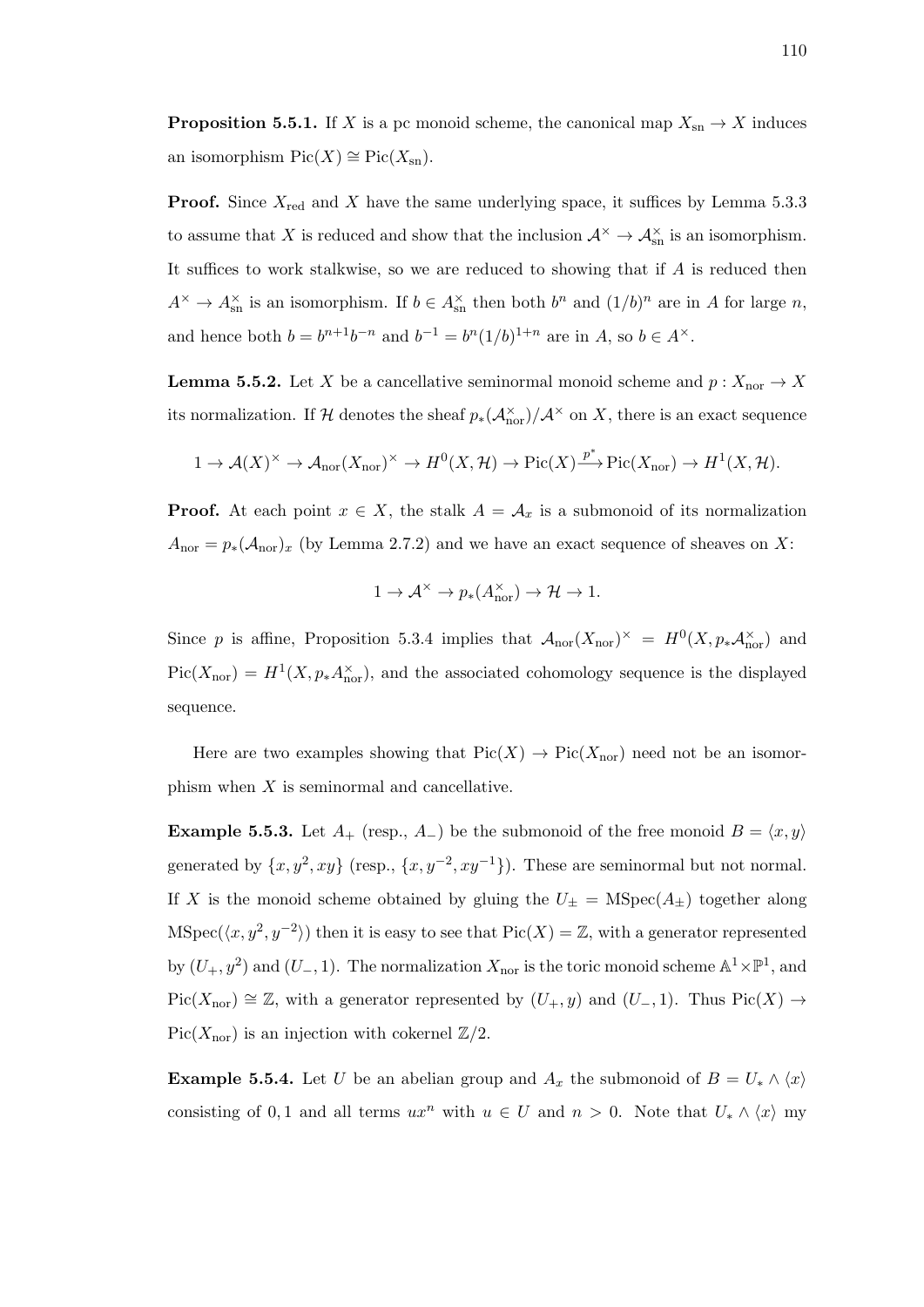be written  $U \otimes \mathbb{F}_1[x]$  or simply  $U[x]$  (see Section 2.3.1). Then  $A_x$  is seminormal and B is its normalization. Let X be obtained by gluing  $MSpec(A_x)$  and  $MSpec(A_{1/x})$ together along their common generic point, MSpec( $U_* \wedge \langle x, 1/x \rangle$ ). The normalization of X is  $X_{\text{nor}} = \text{MSpec}(U_*) \times \mathbb{P}^1$ , and  $\text{Pic}(X_{\text{nor}}) = \mathbb{Z}$  by Example 5.2.6 and Lemma 5.4.5. Because  $p_*(\mathcal{A}_{\text{nor}}^{\times})/\mathcal{A}^{\times}$  is a skyscraper sheaf with stalk U at the two closed points, we see from Lemma 5.5.2 that  $Pic(X) = \mathbb{Z} \times U$ . Thus  $Pic(X) \to Pic(X_{\text{nor}})$  is a surjection with kernel  $U$ .

Finally, we consider the case when  $X$  is reduced pc monoid scheme which is not cancellative. We may suppose that  $X$  is of finite type, so that the stalk at a closed point is an affine open  $MSpec(A)$  with minimal points  $\mathfrak{p}_1, ..., \mathfrak{p}_r, r > 1$ . Then the closure X' of the point  $\mathfrak{p}_1$  is a cancellative seminormal monoid scheme. Let X'' denote the closure of the remaining minimal points of X, and set  $X^{\prime\prime\prime} = X^{\prime} \cap X^{\prime\prime}$ . Then we have the exact Mayer-Vietoris sequence of sheaves on X:

$$
0 \to \mathcal{A}_X \to p'_* \mathcal{A}_{X'} \times p''_* \mathcal{A}_{X''} \to p'''_* \mathcal{A}_{X'''} \to 1.
$$

Because the immersions are affine, Proposition 5.3.4 yields the exact sequence

$$
1 \to \mathcal{A}(X)^{\times} \to \mathcal{A}_{X'}^{\times} \times \mathcal{A}_{X''}^{\times} \to \mathcal{A}_{X'''}^{\times} \to Pic(X) \to Pic(X') \times Pic(X'') \to Pic(X''').
$$
 (5.1)

The Picard group may then be determined by induction on  $r$  and  $\dim(X)$ .

**Example 5.5.5.** If X is obtained by gluing together  $X_1, ..., X_n$  at a common generic point, then (5.1) yields  $Pic(X) = \bigoplus Pic(X_i)$ .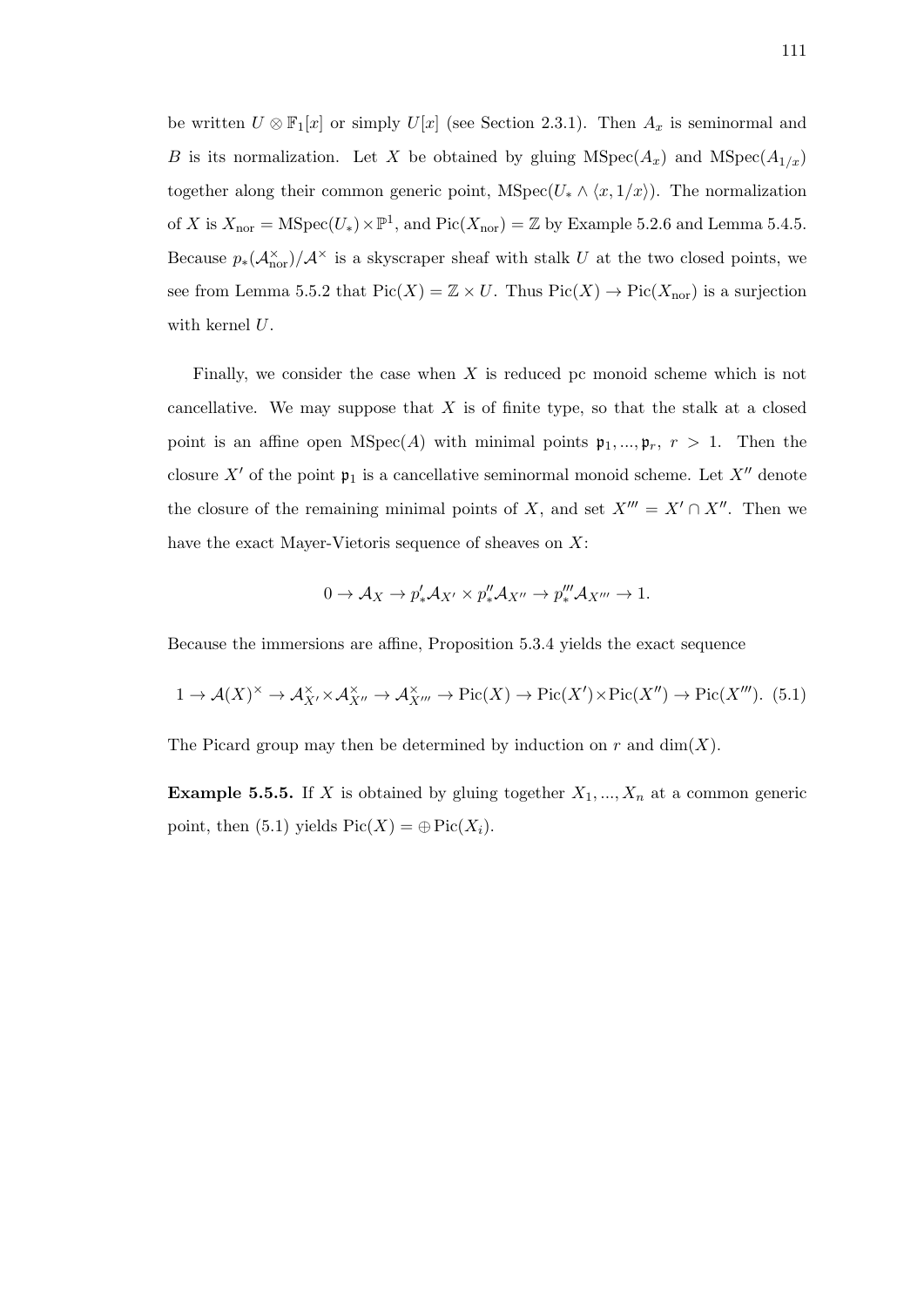# References

- [1] M. Atiyah and I. Macdonald, Introduction to commutative algebra, Addison-Wesley, 1969.
- [2] P. Berthiaume, The Injective Envelope of S-sets, Canad. Math. Bull. vol. 10, 1967.
- [3] C. Chu, O. Lorscheid and R. Santhanam, *Sheaves and K-theory for*  $\mathbb{F}_1$ -schemes, Adv. Math. vol. 229, 2012.
- [4] A.H. Clifford and G.B. Preston, *The Algebraic Theory of Semigroups*, The American Mathematical Society, 1961.
- [5] G. Cortiñas, C. Haesemeyer, M. Walker and C. Weibel, *Toric Varieties, Monoid* Schemes and cdh descent, J. reine angew. Math. 678, DOI 10.1515/crelle-2012- 0123.
- [6] G. Cortiñas, C. Haesemeyer, M. Walker and C. Weibel, The K-theory of toric varieties in positive characteristic, J. Topology 7 (2014), 247-286.
- [7] A. Deitmar, *Schemes over*  $\mathbb{F}_1$ , arXiv: math/0404185v7, 2006.
- [8] W. Fulton, Introduction to Toric varieties, Annals of Math. Studies 13, Princeton Univ. Press, 1993.
- [9] J. Flores and C. Weibel, Picard Groups and Class Groups of Monoid Schemes, J. Algebra 415 (2014), 247-263.
- [10] H.-C. Graf von Bothmer, L. Hinsch, and U. Stuhler, Vector bundles over projective spaces. The case  $\mathbb{F}_1$ , Arch. Math. (Basel), 96 (2011), 227-234.
- [11] R. Gilmer, Commutative Semigroup Rings, Univ. Chicago Press, 1984.
- [12] P. Goerss and J. Jardine, *Simplicial Homotopy Theory*, Birkhäuser, 1999.
- [13] F. Halter-Koch, Ideal systems, Monographs in Pure Appl. Math. 211, Marcel Dekker, 1998.
- [14] P. Hirschhorn, Model Categories and Their Localizations, The American Mathematical Society, 2003.
- [15] M. Hovey, *Model Categories*, The American Mathematical Society, 1999.
- [16] R. Hartshorne, Algebraic Geometry, Springer Verlag, 1977.
- [17] T. Huttemann, Algebraic K-theory of non-linear projective spaces, J. Pure Appl. Alg. 170 (2002), 185–242.